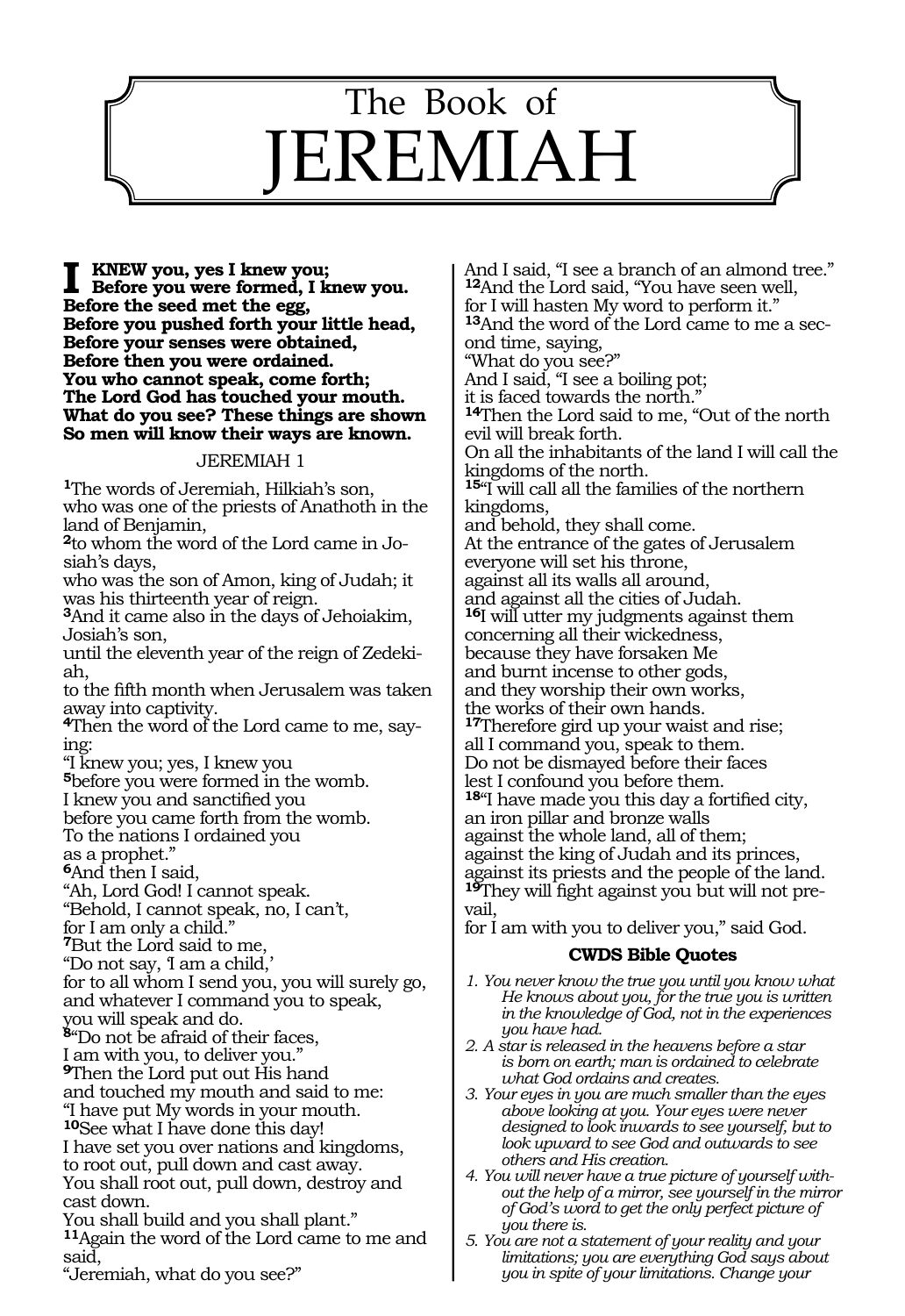*negative perspectives of yourself and you will change your reality.* 

- *6. Your prophetic anointing is defined in hearing God; your prophetic calling is distinguished in obeying God, going wherever He tells you to go, doing whatever He says to do and speaking whatever He says.*
- *7. Your word is everything you need to rule from the spiritual world; with the word of God in your mouth, your word is charged and empowered to root out, pull down, destroy, build and to plant.*
- *8. When you charge your spirit with the word of God, the Lord effectively touches your mouth with transformation power.*
- *9. What you see in the Spirit is an indication of what the Lord is doing; what you hear is the definition of what you see and the distinction of a prophet.*
- *10. They will squeamish against the word of the Lord and reject you and the word, but they cannot resist the word you speak, nor can they resist God who defends you from their schemes.*

### **PRAYER POINTS**

- Holy Spirit, let me see myself through Your eyes and realize all the potential You have written in me and about me. Amen.
- By the power in the blood of Jesus, my star shall manifest its earthly glory; my purpose shall be realized, in the name of Jesus. Amen.
- Marvelous Lord, give me spiritual eyes to see myself as You see me, and my world as You see it through my eyes, in the name of Jesus.
- Holy Lord God, I look into the mirror of Your word and find the definition of my world and my life. Make my life the fulfillment of Your vision for me. Amen.
- Most Holy God, help me to hear You through a heart of perfect obedience, in the name of Jesus.

**Why do you change your glory To that which profit not, When the nations that you follow Never change their hapless gods? What iniquity have you found in Me That you have walked in vanity? Can a bride forget her attire? Yet days without number you have forgotten Me!**

#### **Your backsliding shall reprove you, For days without number you have forgotten Me!**

#### JEREMIAH 2

**<sup>1</sup>**The word of the Lord came to me, saying, **<sup>2</sup>**"Go cry in the ears of Jerusalem. Tell them, 'So says the Lord, "I remember you, the kindness of your youth back then. I remember the love of your engagement, when you went into the wilderness after Me, into a land that was not sown with seeds. **<sup>3</sup>**Israel was holiness to the Lord, the firstfruits of His increase. All who devour him shall offend," says the Lord, "disaster will come upon them." **<sup>4</sup>**Hear the word of the Lord, O house of Jacob, and all the families of Israel: **<sup>5</sup>**"What iniquities have your fathers found in Me,

that they have gone far from Me;

that they have become vain and walked after vanity?

**<sup>6</sup>**'Where is the Lord?' They never said this, 'He who brought us out of Egypt and through the sea,

who led us through the wilderness,

through a land of deserts and pits. Through a land of drought and the shadow of death.

Through a land no man crossed and where no man dwelt?'

**<sup>7</sup>**"I brought you into a country of abundance, to eat its goodness and its fruits,

but when you entered, you defiled My land; you made My heritage an abomination.

**<sup>8</sup>**The priests did not say, 'Where is the Lord?' Those who handle the law did not know Me. The pastors transgressed; the prophets prophesied by Baal

and walked after things that did not profit. **<sup>9</sup>**"Therefore I will contend with you," says the Lord,

"And with your children's children I will contend.

**<sup>10</sup>**Pass over the islands of Kittim and see; send to Kedar and consider diligently; see if such a thing exists.

**<sup>11</sup>**Has a nation changed its gods,

which are yet no gods at all?

But My people have changed their Glory for that which does not profit.

**<sup>12</sup>**Be astonished, O you heavens," says the Lord.

"Be astonished at this, be horribly afraid and be very desolate.

**<sup>13</sup>**"For My people have committed two evils. They have forsaken Me, the fountain of living waters and hewn themselves cisterns,

broken cisterns that can hold no water. **<sup>14</sup>**Is Israel a servant? Is he a home-born slave? "Why is Israel plundered?

**<sup>15</sup>**The young lions roared at him and growled. They made his land waste,

his cities are burnt and without inhabitants; no one lives in them.

**<sup>16</sup>**The children of Memphis and Tahpanes have broken the crown of your head.

**<sup>17</sup>**Have you not procured this to yourselves in that you have forsaken the Lord your God, who led you by the way?

**<sup>18</sup>**"Now, what purpose do you have on the road to Egypt,

to drink the waters of the Nile?

Or why take the road to Assyria,

to drink of the River there?

**<sup>19</sup>**Your own wickedness will correct you; your own backsliding will rebuke you. Know it is a bitter and evil thing to do, that you have forsaken the Lord your God, and that My fear is not in you," says the Lord of hosts.

**<sup>20</sup>**"For of old, I have broken your yoke and burst your bonds;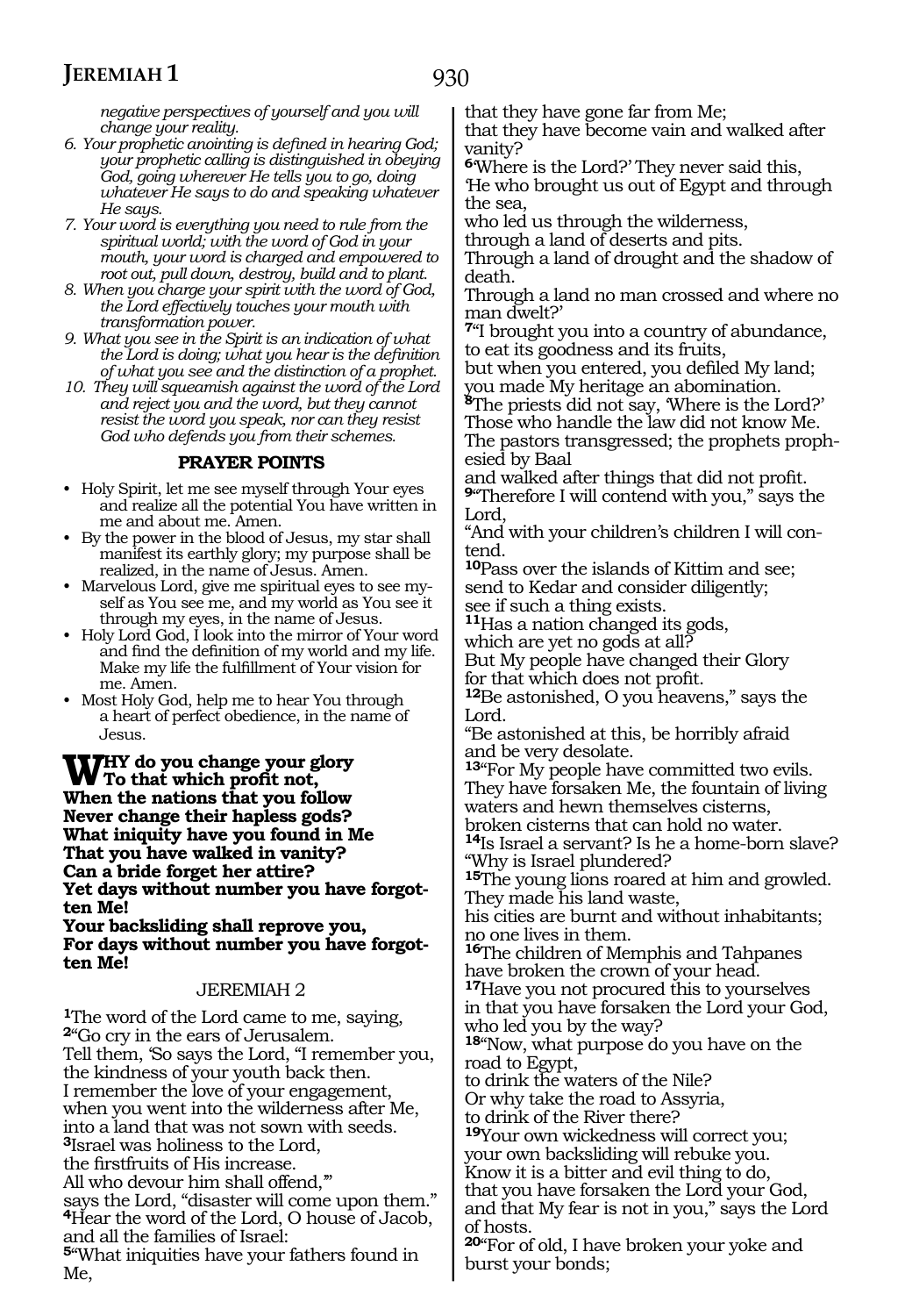and you said, 'I will not transgress,'

when you play the harlot on every high hill

and you stray under every green tree. **<sup>21</sup>**I planted you a noble vine, a seed of high quality,

how have you turned into a degenerate plant of a strange vine before Me?

**<sup>22</sup>**"Though you wash with lye and use much soap,

yet your iniquity is marked before Me," says the Lord God.

**<sup>23</sup>**"How can you say, 'I am not polluted; I did not go after Baalim'?

See the way in the valley;

know what you have done," says the Lord.

"You are a swift dromedary breaking loose in her ways,

**<sup>24</sup>**a wild donkey accustomed to the wilderness, that sniffs up the wind at her desire;

in her mating season who can turn her away? Those who seek the donkey will not weary themselves;

in her month they will find her.

**<sup>25</sup>**Withhold your foot from being bare and your throat from thirst.

But you said, 'There is no hope, for I have loved strangers and after them I will go.'

**<sup>26</sup>**"As a thief is ashamed when he is found,

so is the house of Israel ashamed,

they and their kings and princes,

their priests and their prophets.

**<sup>27</sup>**They say to a tree stock, 'You are my father'; to a stone, 'You gave birth to me.'

They have turned their backs to Me altogether, but in their trouble they will say, 'Arise, save us.'

**<sup>28</sup>**"But where are the gods that you made yourselves?

If they can save you in times of trouble, let them arise.

As many as the number of your cities, so are your gods, O Judah.

**<sup>29</sup>**Why will you plead with Me?

You have transgressed against Me," says the Lord.

**<sup>30</sup>**"I have smitten your children in vain.

They received no correction.

Your sword has devoured your prophets like a

destroying lion. **<sup>31</sup>**"See the word of the Lord, O generation! Have I been a wilderness to Israel,

or a land of darkness?

Why do My people say,

'We are lords; we will come no more to You again.'?

**<sup>32</sup>**Can a virgin forget her ornaments, or a bride her attire?

Yet My people have forgotten Me, days without number," says the Lord.

**<sup>33</sup>**"Why do you beautify your way to go seek love?

You have also taught the wicked women your ways:

**<sup>34</sup>**also on your skirts is found the blood of the

souls of the poor innocents.

I have not found it by secret search,

but plainly on all these.

**<sup>35</sup>**Yet you say, 'Because I am innocent,

surely His anger shall turn from me.'

"Because you say, 'I have not sinned',

behold, I will plead My case against you. **<sup>36</sup>**Why go about so much to change your way? You will be ashamed of Egypt as Assyria shamed you.

**<sup>37</sup>**Yes, you will go out from him

with your hands on your head;

for the Lord has rejected the allies of your confidence.

You shall not prosper by them."

- *1. The treasure of a memory can be blurred by the regress of the present moment; when the memory is sweet but the moment is sour, it is termed, 'The Good Ole Days.'*
- *2. Strive to make God's memory of you precious and lively, marinated by His current experiences with you.*
- *3. Saving grace creates passionate euphoric bonds; saving faith goes after God into the wilderness of works with childlike abandon; the saving is a marriage that makes you 'holiness to God' and attracts His saving strength.*
- *4. Israel is the firstfruit of God's increase; the church is the object of God's increase; through the firstfruit He made Himself known; through the church, He makes Himself a home; the firstfruit will not be discarded.*
- *5. If there is no cause for changing your God, yet you change, then there is cause for great concern; when you reject someone you have nothing but the highest respect and regard for, your reasoning is retarded.*
- *6. Hostility towards the hands that fed you and led you is wickedness is ingratitude; there is nothing as hostile as leaving God to serve demons. It doubles your evil and causes double trouble to return to you.*
- *7. Leaving God is sin enough; serving demons is sin doubled up.*
- *8. Trouble does not bring itself on you, you have to bring trouble on yourself; trouble needs a gateway that only you can open but you need grace to close.*
- *9. When the fear of God is not in you, the fear of your enemy and your enemy of fear will be upon you, will overtake you and will be your living reality.*
- *10. Your resolve to sin will dissolve all your defenses and release trouble that you cannot remove by a simple resolve.*
- *11. Forgetting God is a feat that only the hardest of heart fixed on defeat can achieve; He is too good to easily forget.*
- *12. Sin will leave you in such a daze you exchange your Glory for dregs, call objects your father and source and forget God and your relationship with Him for days on end.*
- *13. It is not safe to worship gods who cannot save when trouble comes; pestilences (coronavirus) have taught us, there is no safety in safety.*
- *14. Sin is spiritual and has no physical solutions, your allies and alliances will need their own defense.*
- *15. It is best to contain your righteous self for there is*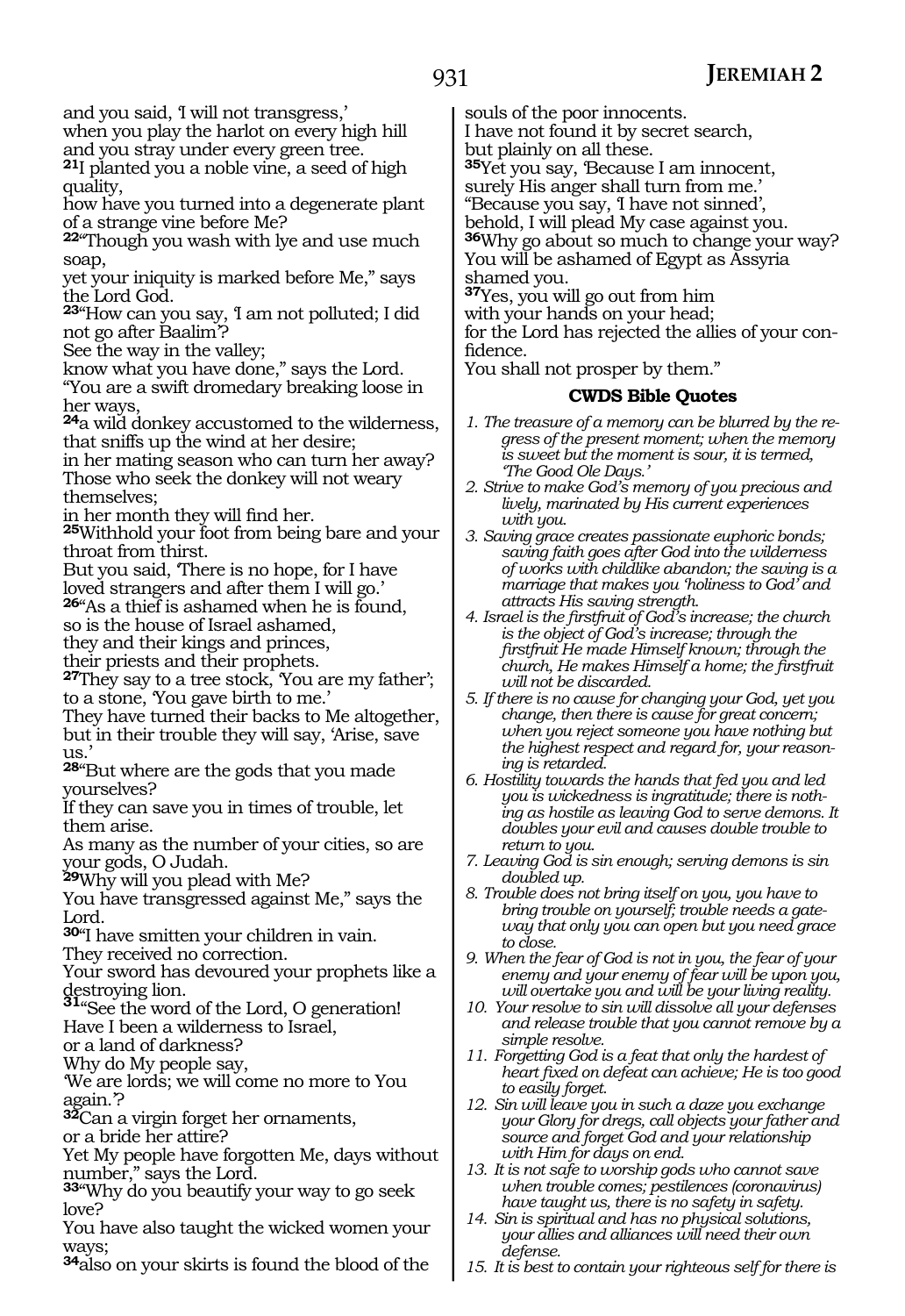*no cover in self-righteousness; you are far gone when everyone can see your open sins except yourself.*

#### **PRAYER POINTS**

- Righteous Father, I value my relationship with You. It matters to me how I am in Your eyes. Give me the grace to perfect my relationship with You. Amen.
- Merciful God, thank You for Your grace which ushers me into Your holiness and surrounds me with Your saving strength. Amen.
- Marvelous Lord, I pray for the peace of Israel; may Your plans and purposes from the Jews be established and may their enemies be silenced, in the name of Jesus. Amen.
- Oh God Most High, I would be the greatest loser if I trade You for anything this world has to offer; I have found nothing but good in You. Amen.
- Jesus my Lord, I love You too much to serve Your enemy, or to commit anything to him to fight You with; I am completely sold out to You. Amen.

**Return, you backsliders, For I am married to you, You who have treacherously departed, As a wife leaves her husband; Return and let Me heal your heart. And pastors to you I will give To lead you with knowledge and understanding.**

#### **Return, for I love you still.**

#### JEREMIAH 3

**<sup>1</sup>**"'If a man puts away his wife,' they say, 'and to another man she goes away, may he return to her again? Would not the land be greatly polluted then?' But with many lovers you have played the harlot, yet return to Me again," says the Lord. **<sup>2</sup>**"To the high places lift up your eyes, and see if there is any place you have not been ravished by men.

By the pathway you have sat for them, like an Arabian in the wilderness; and the land you have polluted with your harlotries and your wickedness. **<sup>3</sup>**Therefore the showers have been withheld, and no latter rain shall come as well.

For you have a harlot's forehead;

you refuse to be ashamed.

**<sup>4</sup>**Will you not from this time cry for Me, 'My Father, You are the guide of my youth'? **<sup>5</sup>**'Will He remain angry forever?

Will He keep it to the end?'

You have spoken and done evil things, as you were able."

**<sup>6</sup>**In the days of Josiah the king, the Lord said to Me also,

"Have you seen what backsliding Israel has done?

Upon every high mountain and under every green tree she's gone,

and she has performed harlotry.

**<sup>7</sup>**And after she had done all these things, I

said,

'Return to Me,' but she turned not again. And her treacherous sister, Judah, saw it that day.

**<sup>8</sup>**Then I saw that because backsliding Israel had committed adultery, I had put her away and gave her a bill of divorce,

her treacherous sister Judah did not fear, but she went and prostituted herself also. **<sup>9</sup>**"Yes, and through her casual harlotry she has now defiled the land,

committing adultery with trees and stones. **<sup>10</sup>**Yet her treacherous sister, Judah, never learned,

and with her whole heart to Me she never turned,

only but pretentiously," says the Lord. **<sup>11</sup>**And the Lord said to me,

"Backsliding Israel justified herself more than Judah in her treachery.

Towards the north proclaim and say these words,

**12**'Thus says the Lord, "Return, you backsliding Israel, to Me,

and I will not cause My anger to fall on you."' "For," says the Lord, "I am a God of mercies,

and I will not remain angry forever.

**<sup>13</sup>**"Only acknowledge your iniquities, that against the Lord your God you have transgressed,

that to strange gods you have scattered your ways under every green tree,

and My voice you have not obeyed."

**<sup>14</sup>**"Return, O backsliding children," the Lord says, "for I am married to you.

I will take you, one of a city, and of a family, two, and to Zion I will bring you.

**15**"And pastors to you I will give-

according to My heart I will do this thing -who will feed you with knowledge and under- standing.

**<sup>16</sup>**And it shall come to pass after this, when in the land you are increased and multiplied,

they will say no more at that time, 'The ark of the covenant of the Lord,' neither will it come to mind.

"They will not remember or visit it, then, neither will this be done any more again. **<sup>17</sup>**At that time Jerusalem shall be called

the Throne of the Lord, and to it all nations shall be gathered, to Jerusalem, to the name of the Lord. Nor any more will the people walk after the

imagination of their evil hearts.

**<sup>18</sup>**"In those days the house of Judah,

will walk with the house of Israel. They shall come together out of the land of the north,

to the land I have given your fathers for an inheritance.

**<sup>19</sup>**But I said, 'How can I put you among the children

and give you a pleasant land, a beautiful herit-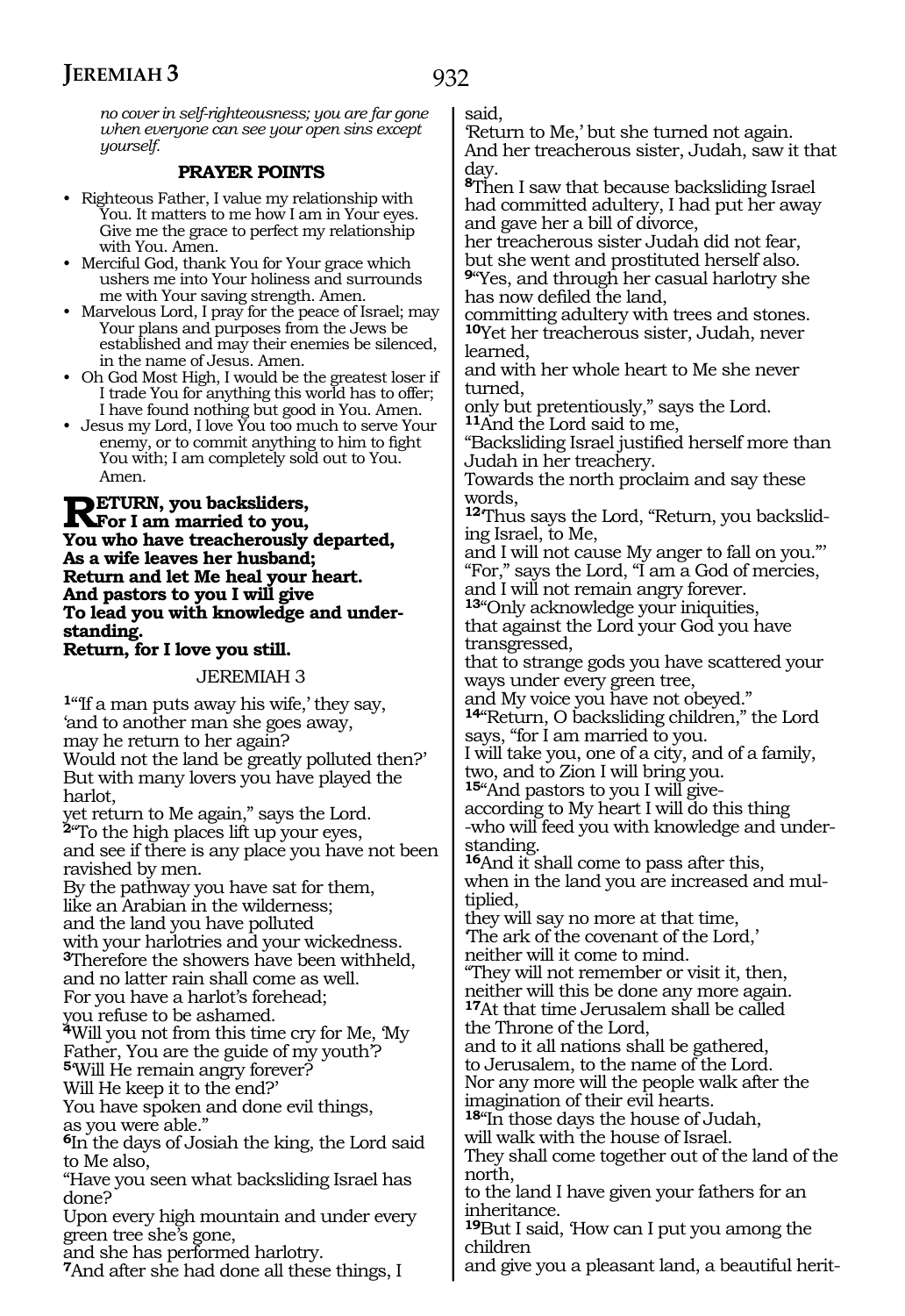age of the hosts of nations?'

And I said, 'You will call Me, "My Father,"

and no more turn away from Me again. **<sup>20</sup>**"As a wife treacherously leaves her husband,

so have you dealt treacherously with Me, O house of Israel," says the Lord to you.

**<sup>21</sup>**"On the high places a voice was heard,

the children of Israel with weeping and supplications aloud,

for they have perverted their way and have forgotten the Lord their God.

**<sup>22</sup>**You backsliding children, hear and return and your backsliding I will heal."

"Behold, You are the Lord our God; we come to You.

**<sup>23</sup>**Truly, in vain salvation is hoped for from the hills,

and from the multitude of the mountains. In the Lord our God is found the salvation of Israel.

**<sup>24</sup>**The labor of our fathers is devoured by shame,

from their youth to this day,

their flocks, their herds, their sons and their daughters the same."

**<sup>25</sup>**"Confusion has covered us and in shame we lie down,

for we have sinned against the Lord our God, we and our fathers from our youth until now, and have not obeyed the voice of the Lord our God."

### **CWDS Bible Quotes**

- *1. It is not commitment that determines a marriage but consummation; consummation is the spiritual seal for marriages and the token of divorce spiritually. Returning to a husband after spiritual divorce, (adultery or remarriage) is spiritual pollution.*
- *2. Love breaks every spiritual law to extend grace to hardened hearts of transgressors with little regard for the spiritual laws which disbarred them from grace.*
- *3. Pursuit of sin dries you up in every way, closes your heavens and withdraws every drop of moisture from your life and your soul. Without repentance, it closes your 'Heaven'.*
- *4. Fill your heart with sin and it solidifies on your forehead and becomes a banner identifying you like a lantern in the spiritual realm.*
- *5. The mercies of God rage at sin from the border of repentance; turn and bring words of kindness and find compassion gushing over you from the heart of mercy.*
- *6. Your spiritual senses are sharp when you repent the first time at the word of God; your spiritual senses are dull, your spiritual ear deaf; your spiritual eye blind and your spiritual heart numb when judgment comes close and it does not shift you.*
- *7. God sees beyond your confession of love to the profession of your heart; you are not a true believer until you can believe your own confession.*
- *8. God will send you into the wilderness of correction to rend evil from your heart, mend you and restore the perfection of His love to you.*
- *9. God takes relationship seriously; He sees the covenant of salvation as marriage and the duty*

*of restoration as absolute; maximum pain is for maximum gain.*

- *10. God never punishes repentance; He punishes to repentance.*
- *11. Marriage to God makes you His throne; this is the definition of one nation, Israel, but the distinction of the church, a holy nation and the celebration of all believers whose body is the throne room of the Holy Spirit.*
- *12. Backsliding hurts God as when a wife is unfaithful to a loving faithful husband; the heart of God cries out for your return, not with your unfaithfulness but for Him to heal your heart.*
- *13. A healthy heart is not a heart that has never sinned but a heart that is healed and restored by love.*
- *14. When you receive the heart of the Lord for your nation, acknowledge and confess its sins and intercede.*

#### **PRAYER POINTS**

- Spirit of the living God, drive perversion, sexual immorality and adultery from the hearts of our people; I speak faithfulness to our marriages. Amen.
- Thank You for Your love, Father, which looked beyond our hopelessness to extend grace to us. Amen.
- Merciful Redeemer, I wash myself in the blood of Jesus and accept the provision You made for my cleansing. Amen.
- I am not a servant of sin; my DNA is in the blood of Jesus; I bear His marks in my body. Amen.
- With a tender heart and with words of remorse, I hold on to the mercy seat and cry for mercy, in the name of Jesus.

### **Break it up, for roots must go down; Break it up; break up your fallow ground! Do not sow among the thistles and thorns;**

#### **Circumcise the foreskins of your hearts!** JEREMIAH 4

**<sup>1</sup>**"If you will return, O Israel, return to Me and put away your abominations that I see, then," says the Lord, "you shall not be removed,

<sup>2</sup>and you will swear, The Lord lives!' In truth, in judgment and in righteousness, in Him will the nations bless themselves, and in Him they will glory."

**<sup>3</sup>**For thus says the Lord to the men of Judah and Jerusalem,

"Break it up, break up your fallow ground, and do not sow among the thorns.

**<sup>4</sup>**Circumcise yourselves to the Lord

and remove the foreskins of your hearts. Do this, men of Judah and you inhabitants of Jerusalem,

lest My fury come forth like a fire, then, and burn so that no one can quench it, because of the evil of your doings."

**<sup>5</sup>**Declare in Judah; publish in Jerusalem and say,

"Blow the trumpet in the land.

Cry, 'Gather together,'

say 'Assemble yourselves;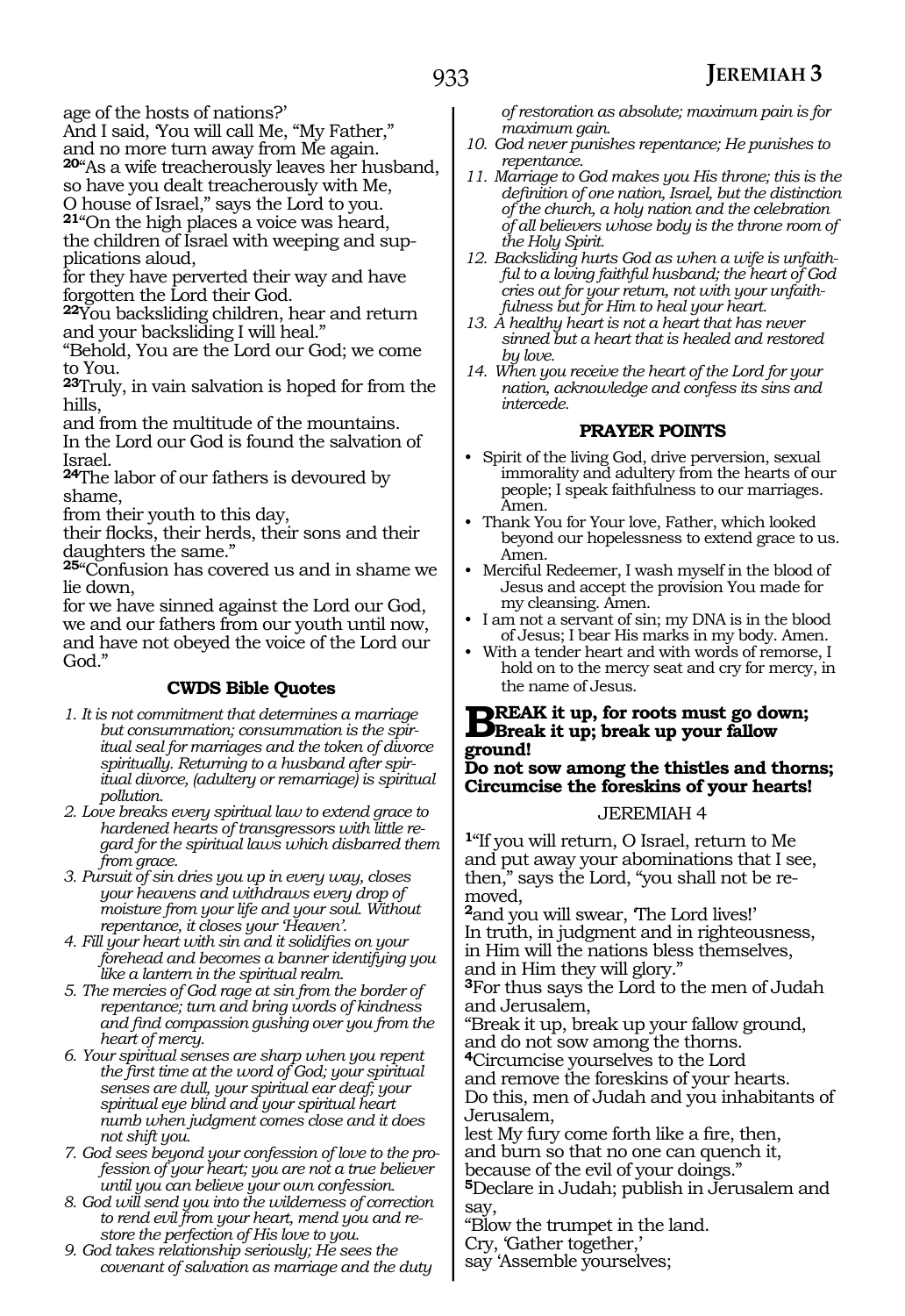I cannot hold my peace,

934

into the fortified cities let us go.' **<sup>6</sup>**Set up the standard towards Zion; take refuge! Do not delay! For I will bring evil from the north, and great destruction." **<sup>7</sup>**From his thicket see the lion has come. The destroyer of nations is on his way right now. He is gone forth to make the land desolate, your cities will be uninhabited; they will be laid waste. **<sup>8</sup>**For this, clothe yourself with sackcloth. Lament and wail. For the fierce anger of the Lord has not turned back from us. **<sup>9</sup>**"And it shall come to pass in that day the heart of the king shall perish," says the Lord. "Princes and priests will be astonished, and the prophets will wonder at this." **<sup>10</sup>**Then I said, "Ah Lord God! Surely You have greatly deceived this people and Jerusalem, saying, You shall have peace,' whereas the sword reaches into the soul." **<sup>11</sup>**It shall be said then to this people and to Jerusalem, "A dry wind of the high places blows in the wilderness; towards the daughter of My people not to fan or to cleanse; **<sup>12</sup>**"from those places a strong wind shall come to Me; against them also, judgment I will give." **<sup>13</sup>**"He will come up like clouds, like clouds gathering, and his chariots will be as the whirlwind. His horses are swifter than eagles in flight. Woe to us, for we are spoiled!" **<sup>14</sup>**O Jerusalem, from wickedness wash your heart, that you may be saved. How long will evil thoughts remain with you? **<sup>15</sup>**From Dan a voice declares it, and publishes affliction from Mount Ephraim: **<sup>16</sup>**"Make you mention to the nations, publish it against Jerusalem, that from a far country attackers have come against them. Against the cities of Judah, their voice they raise; **<sup>17</sup>**as keepers of a field, they are against her all around. **<sup>18</sup>**"'Because she has been rebellious against Me,' says the Lord. "Your ways and your deeds have procured these things for you. This is your wickedness, because it is bitter, because it reaches to your heart." **<sup>19</sup>**O my soul, my soul! O, my soul aches. I am pained in my very heart! My heart makes a noise in me; because You have heard, O my soul, the sound of the trumpet, the alarm of war, **<sup>20</sup>**destruction upon destruction is cried out loud. For the whole land is plundered, suddenly my tents are plundered and my curtains in a moment. **<sup>21</sup>**How long will I see the standard and hear the sound of the trumpet ringing in my ear? **<sup>22</sup>**"For My people are foolish. They have not known the Lord. They are foolish children with their under- standing gone. They are wise to do evil, but do not know how to do good." **23**I beheld the earth, and behold, it was without form and void; I beheld the heavens, and they had no light. **<sup>24</sup>**The mountains trembled, and the hills moved back and forth. **<sup>25</sup>**I looked, and behold, there was no man. The birds of the heavens had all fled and gone. **<sup>26</sup>**The fruitful land was a wilderness, and all the cities broken down at the Lord's presence<br>and by His fierce anger. 27And the Lord said, "The whole land shall be desolate, yet I will not make a full end. **<sup>28</sup>**"For this the earth shall mourn, and the heavens above be black. I have spoken and purposed it, and I will not relent or turn back. **<sup>29</sup>**The whole city shall flee because of the noise of the horsemen and bowmen; yes, they shall run and hide. They shall go into thickets, and on the rocks they shall climb. Every city shall be forsaken; no man shall dwell in them at that time. **<sup>30</sup>**When you are plundered, what will you do? Though with crimson you have clothed yourself, though you adorn yourself with gold ornaments, and you mar your face with paint, in vain you will make yourself look beautiful. Your lovers will despise you and seek your life. **<sup>31</sup>**For I heard a voice as of a woman in travail, and the anguish, as of her who brings forth her first child, the voice of the daughter of Zion. She bewails herself and spreads her hand, saying, "Woe is me now! Because of murderers, I am weary in my soul!" **CWDS Bible Quotes** *1. It does not matter what moves upon the land and it does not matter what fear is moving among the people, if you will take heed and return to* 

*the Lord you will not be moved. 2. You think your God is dead because you are dead*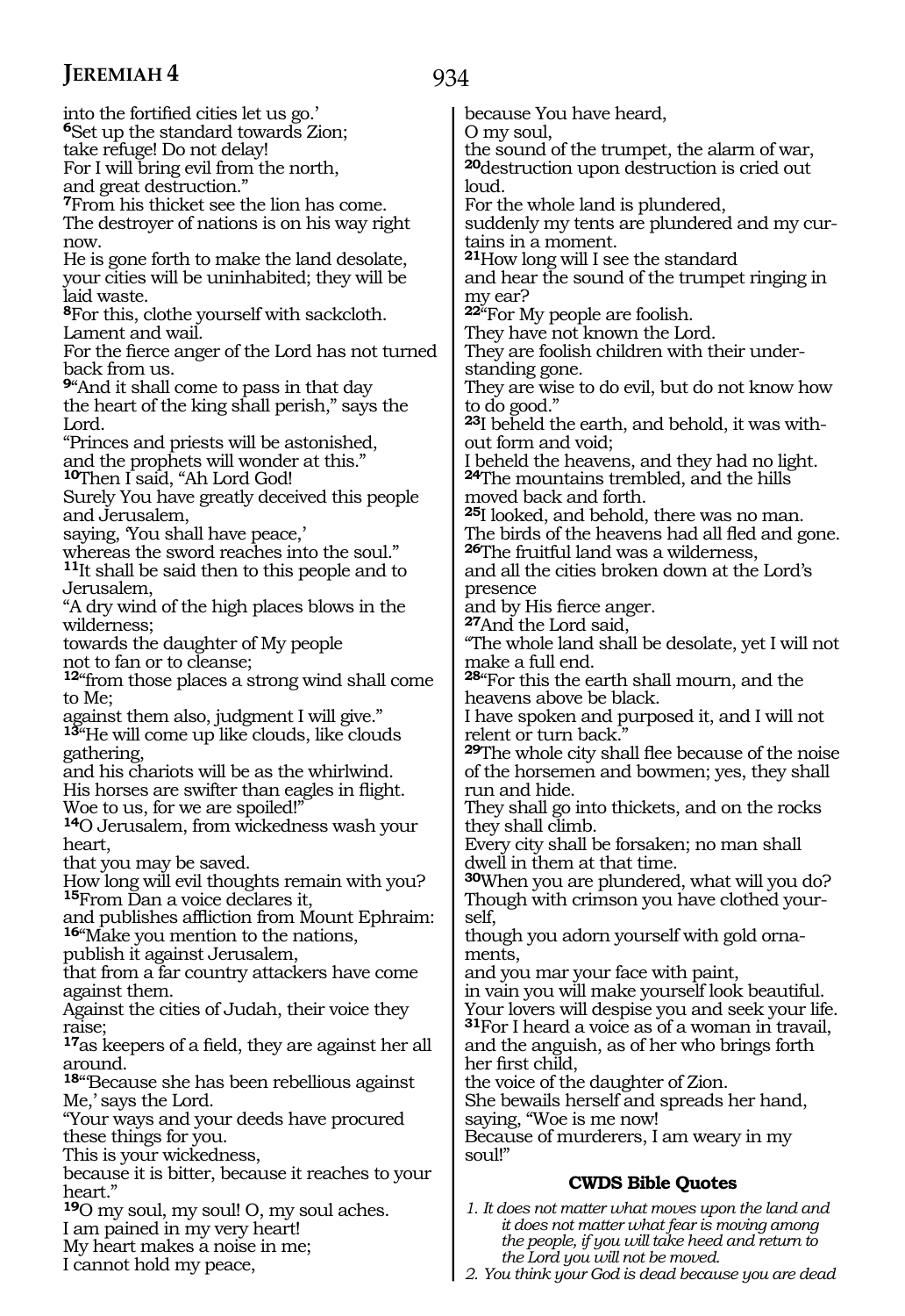*in God and to God; you will have reason to swear, the Lord lives, when you turn your heart to Him.*

- *3. Your righteousness is not for yourself alone but for nations; your whole-hearted commitment is the spiritual magnet for nations.*
- *4. To tap your untapped potential in God that is being wasted by futile living you have to move from rituals to worship, from ordinance to obedience, from circumcision of flesh to the circumcision of your heart.*
- *5. Turning to God is an encouragement, a charge, an urgent appeal and yet a stark warning; His fury will burn on those who resist Him like fire or rather as eternal fire.*
- *6. The prophetic word sounds a warning that should never be ignored; judgment is coming; wisdom is to see the word of God as your physical reality.*
- *7. Heads of government have no answer when the Lord shakes His fists at the sins of the people.*
- *8. The proclamation of peace on the platform of sin and iniquity is the greatest deception of mankind and inconsistent with the word of God; He cannot deceive you; stop deceiving yourselves.*
- *9. When you trouble your covenant, trouble that God permits will come blowing at you like the wind and covering you like the clouds; whether by plague or persons, it gives you no opportunity to know or to understand the type of attack you are facing.*
- *10. A dirty heart ever always resists salvation; it is futility to present salvation to a clean person with a dirty heart; it is not good enough to wash the body, everyone needs to wash the heart of wickedness and to purify the thoughts of evil.*
- *11. Trouble does not just occur, it is procured; you purchase trouble by your actions and lifestyle.*
- *12. Wisdom in the wrong craft is foolish; wisdom in doing evil is folly; to have no knowledge of good is great folly; both are not just silly but detrimental to your well-being.*
- *13. The end of sinful rebellion is painful destruction and death; it is the playground of the devil who distracted you all along; His end game is your life and your eternity.*

#### **PRAYER POINTS**

- By the power in the blood of Jesus, I am not afraid; a thousand may fall by my right hand but I will not be moved; Jesus is my confidence. Amen.
- The Lord is God, He is alive and still does mighty miracles; let every dead spirit distorting the vision of the people of God be consumed by fire. Amen.
- Power to impact nations for Jesus Christ, manifest in my life in greater measures, in the name of Jesus.
- Father God, circumcise my heart; remove every unnecessary flesh that gathers impurities; write my covenant with You in my subconscious, in the name of Jesus.
- Most High God, be merciful on us and let this nation, this entire nation turn to You for their own good. Amen.

**M**<sup>Y</sup> people love to have it so;<br>Striction, but they were not wished **Stricken, but they were not grieved; Consumed, but correction they would not receive.**

**Transgressions many, backsliding has increased,**

**And My people love to have it so.**

**So they love to have it? The lion of the forest will slay these. Over your cities the leopards will be. Your harvest a foreign nation will eat. Do you love to have it so? Their prophets prophesy falsely, For My people love to have it so! But in the end what will they do? So, do My people really love to have it so?**

#### JEREMIAH 5

**<sup>1</sup>**"Through the streets of Jerusalem run to and fro;

seek in the open places; see now and know; see if you can find a man,

anyone who executes judgment and seeks the truth, then I will pardon her.

**<sup>2</sup>**They say, 'As the Lord lives,' but they falsely swear."

**<sup>3</sup>**Are not Your eyes, O Lord, on the truth? You have smitten them, but they have not grieved;

You have consumed them, but Your correction they would not receive.

They have made their faces harder than a rock; they have refused to yield.

**<sup>4</sup>**Therefore I said, "Surely they are poor and foolish;

they do not know the way of the Lord, nor His judgment.

**<sup>5</sup>**"I will go to the great men and to them I will speak,

for they have known the way of the Lord; *they have known Me;*

they have known the judgment of their God." But these have broken the yoke and burst the bonds;

**<sup>6</sup>**therefore they will be slain by a lion from the forest;

a wolf of the desert will plunder them;

a leopard will watch over their cities. Everyone who goes from there will be torn to pieces,

because their transgressions are many, their backsliding has increased.

**<sup>7</sup>**"How shall I pardon you for this?

Your children have forsaken Me,

and have sworn by those that are not gods. When I fed them to the full, they then committed adultery,

and assembled by troops in the houses of harlots.

**8**They were like well-fed horses in the morning;

after his neighbor's wife everyone neighed. **<sup>9</sup>**Shall I not punish them for these things? Shall I not avenge Myself on such a nation as this?

**<sup>10</sup>**Go upon her walls and destroy in it, but do not make a complete end of her; take away her battlements, for they are not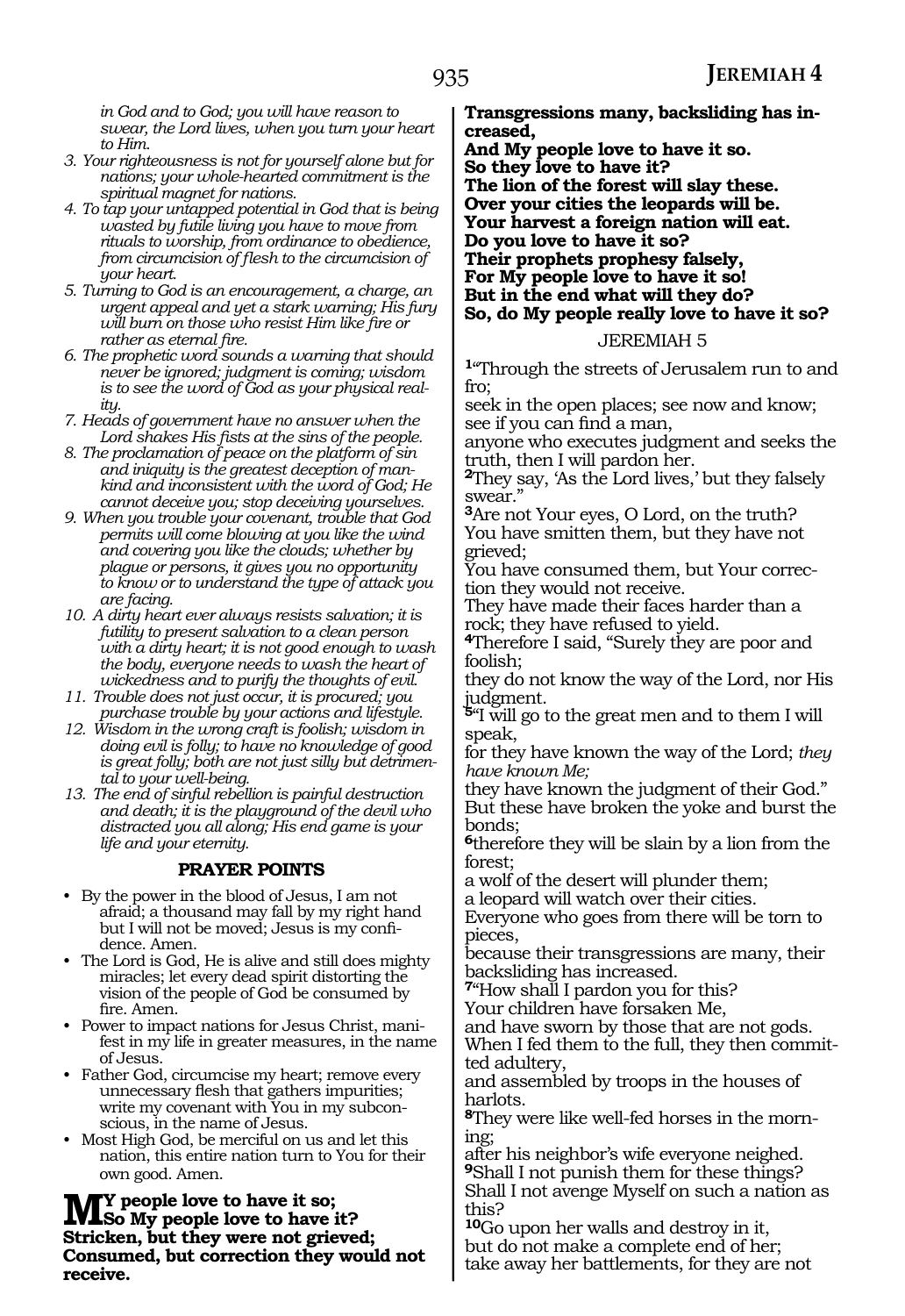the Lord's. **<sup>11</sup>**For the house of Israel and of Judah, have dealt treacherously with Me," says the Lord. **<sup>12</sup>**They have lied about the Lord and said, 'It is not He. Neither will evil come on us, nor shall we see famine or the sword.' **<sup>13</sup>**And the prophets have become wind, for the word is not in them. So shall it be done to them. **<sup>14</sup>**Therefore thus says the Lord, "Because you speak this word, I will make My word in your mouth fire, and this people wood, and I will devour them. **<sup>15</sup>**O house of Israel, I will bring a nation against you from afar, an ancient and mighty nation," says the Lord, "a nation whose language you do not know, neither do you understand what they speak to you. **<sup>16</sup>**Their quiver is like an open tomb. They are all mighty men. They shall eat up your harvest and your bread. The bread that is for your sons and daughters shall be eaten by them.<br>Your flocks and your herds they will eat. <sup>17</sup>They will eat up your vine and fig trees. Your fortified cities they will make poor. The cities you trust in shall be destroyed with the sword. **<sup>18</sup>**Yet I will not make a complete end of you in those days," says the Lord, **<sup>19</sup>**"and it shall come to pass, when you say, 'Why does the Lord our God do all these things to us?' "Then you will answer, 'Just as you have forsaken the Lord and served strange gods in the land, so will you serve strangers in a land that is not yours.' **<sup>20</sup>**"Publish this in Judah; declare this among the house of Jacob, **<sup>21</sup>**'Hear now, O foolish people, without understanding, who have eyes but do not see, who have ears but do not hear. **<sup>22</sup>**Do you not fear Me?' says the Lord.

'Will you not give Me reverence?

Will you not tremble at My very presence, who placed the sand as the bound of the sea so it cannot pass, by a perpetual decree?

"'Though the waves toss to and fro, they cannot prevail;

though they roar, they cannot pass over it. **<sup>23</sup>**But this people have a revolting, rebellious heart;

they have revolted and departed.

**<sup>24</sup>**They do not say, "Let us fear the Lord our God,

who gives both the former and latter rain in its season;

who reserves for us the appointed weeks of

936

harvest."

**<sup>25</sup>**"'Your iniquities have turned these things away,

and your sins have withheld good things from coming your way,

**<sup>26</sup>**for among My people wicked men are found. They lie in wait as a hunter who sets traps.

They set the trap and catch men.

**27**As a cage is full of birds, even so their houses are full of deceit.

Therefore, they have become great and have grown rich.

**<sup>28</sup>**They grow fat and sleek; they surpass the deeds of wickedness.

They do not defend the fatherless in their cause;

yet they prosper and the right of the needy they do not defend.

**<sup>29</sup>**Shall I not punish them for these things?' says the Lord.

'Shall not My soul be avenged on a nation such as this?

**<sup>30</sup>**They commit an amazing and horrible thing in this land.'"

*And My people love to have it so,* 

*so they love to have it?* 

**<sup>31</sup>**"The prophets prophesy falsely,

the priests rule, but by their own power;

and My people love to have it so.

But in the end what will you do?"

*So, My people love to have it! Well in the end what will they do?*

- *1. A city is sold to destruction if it has not bought truth; it is wholly settled on destruction if there is not even one person in it who seeks truth.*
- *2. It is not the truth you speak that saves you but the truth you seek and the justice you execute.*
- *3. Be the one who God is seeking to shine the light of truth in your city; reach the ones necessary to ensure your city becomes a light before God.*
- *4. Worship God in truth; His eyes are not on the worship it is only on the truth; His eyes are on the worship if it first finds rest on the truth in it.*
- *5. The correction you refuse to receive is the wealth you reject, the poverty you embrace and the folly that defines it all.*
- *6. When you do not know God, or your knowledge has no depth, you will know His wrath and you will know untimely death.*
- *7. Backsliding is a position that must change; backsliding is a heart position represented by acts that will increase if the heart is not repositioned.*
- *8. When you flaunt the grace of the Lord to engage things that are to your disgrace, and take His goodness to engage things that are no good, you invite His wrath.*
- *9. When you flaunt the favor of the Father in the good times, the favor will fail when your enemies feed on your labor signaling bad times.*
- *10. When the prophet does not prophesy word they prophesy wind; when it justifies sin it becomes fire to consume and destroy.*
- *11. When you thrust away the hand of God to put your trust in the good and abundant provision of God, in one moment God will destroy all the confidence in which you trust.*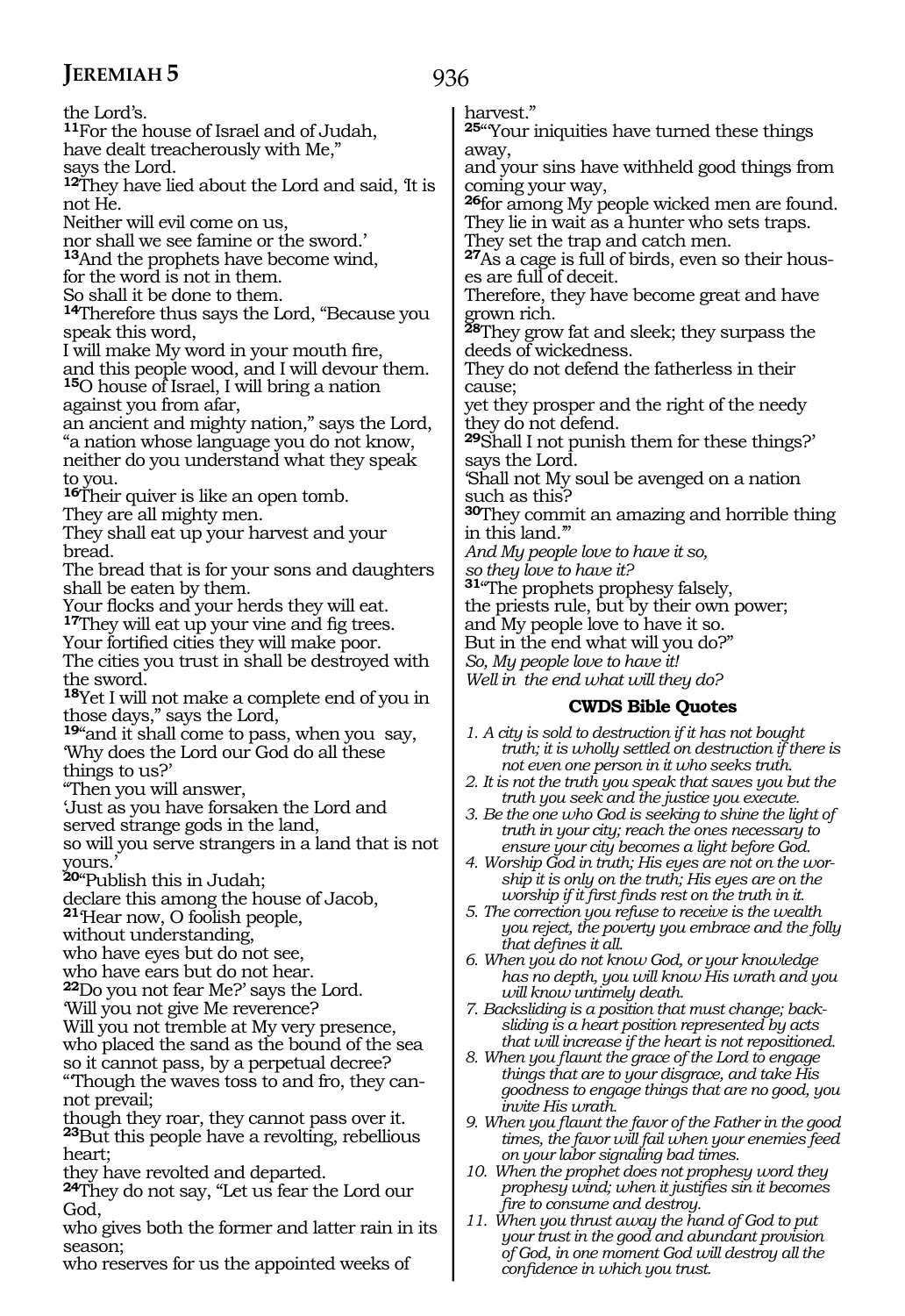- *12. Your choice to serve other gods apart from the God who prospers you is a choice to be severed from your prosperity to the servitude of slaves.*
- *13. Fearing God is a choice that reflects true insight, foresight and spiritual vision; trembling at His presence is not a choice if you hear the truth of the Spirit above the carnal call of life.*
- *14. Your commitment to wickedness because of the proceeds will not lead to contentment but misery when the judgment committed to you proceeds to you.*
- *15. You love to have the status quo, pursuing sin, as long as you benefit, you will have it in the end when things change to judgment; it does not mean you will love it then.*
- *16. Live for the change not for the chains; tap into the spiritual and find the truth, it is always consistent and constant; it never deceives.*

#### **PRAYER POINTS**

- Let the fire of the living God burn truth as a seal and as a branding on the heart of every believer, leader, child and adult in this nation, in the name of Jesus.
- I call for a passion to desire, to love, to seek, to pursue, to follow, to chase and to embrace the truth, into the mind and soul of every person in this nation. Amen.
- Lord, use me to be an ambassador of truth; help me to raise up men and women with similar minds. Amen.
- I will worship You Lord in truth; I refuse to give You lip-service. I draw my heart near and not just my words; whatever I say to You in words or song I will do. Amen.
- My heart is ever tender before You Lord; You may instruct and correct me. Amen.

#### **HAVE** likened Zion to a woman, beauti**ful and delicate;**

**Against her all around shepherds with flocks pitch their tents.**

**But as a fountain casts out water, wickedness is cast forth from her,** 

**Violence and plunder, grief and disaster! She has lost her comeliness; where is the path of old?** 

**Where is the good way? Make it known! In it, there is rest for the soul. Return and be beautiful and delicate once more!**

#### JEREMIAH 6

**1**"O you children of Benjamin, gather yourselves to flee out of the midst of Jerusalem! Blow the trumpet in Tekoa,

set up a sign of signal-fire in Beth-haccerem; for out of the north evil comes,

and great destruction.

**<sup>2</sup>**I have compared the daughter of Zion to a woman, beautiful and delicate.

**<sup>3</sup>**Shepherds will come to her with their flocks; against her, all around they will pitch their tents;

each will feed in his own pasture. **<sup>4</sup>**Prepare war against her, arise now; arise and let us go up at noon.

"Woe to us, for the day goes away;

**<sup>5</sup>**the evening shadows are lengthening. Arise, let us go by night; let us destroy her palaces."

**<sup>6</sup>**For so says the Lord of hosts,

"Cut down trees and build a siege against Je- rusalem.

This is the city to be punished,

for she is full of oppression in her midst. **<sup>7</sup>**As a fountain pitches out waters, even so she pitches out wickedness.

In her, the sounds of plunder and violence are heard.

Wounds and grief are before Me continually. **<sup>8</sup>**"Be instructed, O Jerusalem, lest My soul

depart from you, lest I make you desolate, a land that is not inhabited."

**<sup>9</sup>**Thus says the Lord of hosts,

"As a vine is gleaned, they shall thoroughly glean the remnant of Israel.

As the gatherer of grapes, put your hand back into the branches.

**<sup>10</sup>**To whom shall I speak and give warnings that they may hear?

Behold, they are of uncircumcised ear, and they cannot give heed.

To them God's word is a reproach; they have no delight in it.

**<sup>11</sup>**I am full of the fury of the Lord, therefore; I am weary of holding it in.

I will pour it out on the children abroad and upon the young men who are assembled together.

The husband with the wife shall be taken, and the aged with him who is full of days. **<sup>12</sup>**Their houses shall be turned over to others,

their wives together with their fields; for I will stretch out My hand reprovingly against the inhabitants of the land," says the Lord.

**<sup>13</sup>**"Because, from the least to the greatest of them, everyone is given to covetousness; everyone deals falsely, from the prophet to the priest.

**<sup>14</sup>**They have also healed the hurt of My people slightly, saying, 'Peace, peace!'

When there is no peace.

When they committed abominations, were they ashamed?

**<sup>15</sup>**No! They were not ashamed at all.

They did not blush; they showed no remorse. Therefore they shall fall with those who fall.

I will punish them at that time and they will be cast down."

**<sup>16</sup>**Thus says the Lord, "Stand in the ways and see;

ask for the old paths where the good way is and walk in it.

Walk in it and be whole; for then you will find rest for your souls.

But they said, 'We will not walk in it.'

**<sup>17</sup>**Also I set watchmen over you,

saying, 'Listen to the sound of the trumpet!' But they said, 'We will not listen.'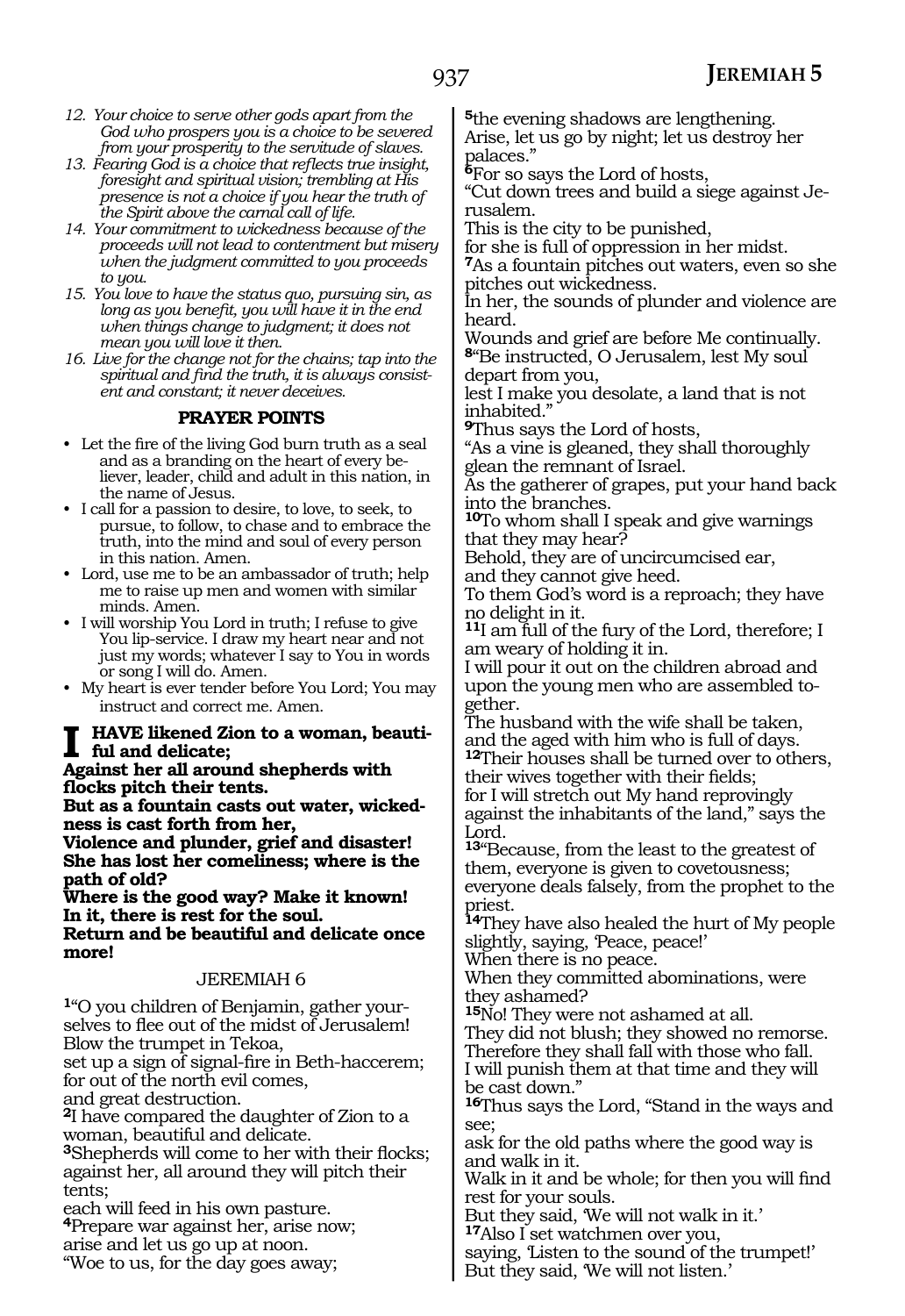938

**<sup>18</sup>**Therefore, hear you nations, and know, O congregation, know what is among them. **<sup>19</sup>**"Hear, O earth! Behold, I bring calamity on this people, the fruit of their thoughts, because they have not heeded My words, but rejected them and also My law. **<sup>20</sup>**To what purpose comes frankincense from Sheba to Me, and sweet cane from a far country? Your burnt offerings are not acceptable, nor your sweet sacrifices to Me." **<sup>21</sup>**Therefore says the Lord, "Before this people I will lay stumbling blocks; together both fathers and sons will fall; the neighbor and his friend shall perish." **<sup>22</sup>**Thus says the Lord, "From the north country a people comes. A great nation will be raised up from the farthest parts of the earth. **<sup>23</sup>**On bow and spear they will lay hold. They are cruel and have no mercy. Their voice roars just like the sea, and they ride on horses, as men of war positioned against you, O daughter of Zion." **<sup>24</sup>**Our hands grew feeble when we heard of them; anguish has taken hold of us and pain as of a woman in travail. **<sup>25</sup>**Do not go out into the field, nor walk by the way, openly. Because of the sword of the enemy fear is on every side. **<sup>26</sup>**O daughter of my people, dress in sackcloth and roll about in ashes! Mourn as for an only son who died; lament bitterly, for the plunderer comes suddenly on us. **<sup>27</sup>**"I have set you for a tower and a fortress among My people, that you may know and test their way." **<sup>28</sup>**They are all stubborn rebels, walking with those who are slanderers. They are bronze and iron; corrupters are they all. **<sup>29</sup>**The bellows are burned away; fire consumes the lead. The refinery refines in vain, for the wicked are not plucked away. **<sup>30</sup>**People will call them reprobate silver, because the Lord has rejected them. **CWDS Bible Quotes** *1. Prophetic warning not heeded leads to cataclysmic disaster heralded on the wings of callousness of hardened hearts. 2. Time sets limits on everything within it just as a limit is set on time itself; the day will do away with everything in time; take heed when the shadows lengthen.*

- *3. Wickedness is a springing well in any city or nation that keeps on rising until it overflows with judgment when the Spirit of the Lord departs.*
- *4. Grace is a gift that is given but must not be taken for granted; grace is a season that your sin*

*demands but will end when God gets weary of holding His wrath.*

- *5. Sin and stubbornness provoke the Lord's fury; when He is full, He will pour His fury out in any generation.*
- *6. Exemplify yourself by righteousness in this sinful generation for no one is exempted when the Lord judges a generation.*
- *7. The God of truth will judge every falsehood within the church at all levels; even prosperity is subject to the times.*
- *8. Your shouts of peace in the midst of plagues combined with your lack of fear will lead to your demise with those who fall in the judgment.*
- *9. Tenderness of heart, misery in sin and shame for your actions move judgment away from you and moves the healing hand of God to cover your shame and heal your heart.*
- *10. The good way is not ahead of you but behind you; when a person or a nation loses their way it pays to go back and find the old path documented in the word.*
- *11. The way will not change or has never changed only your walk will have changed; the old path is the same path to order your walk.*
- *12. The good paths have not changed, your walk and your willingness to obey have; it cannot be refined or redefined but rediscovered; your rest is in your walk on the good path.*
- *13. Sweet sacrifices without obedience is sacrilege; it attracts judgment instead of grace.*
- *14. Stumbling blocks on the highways of life of individuals, nations and a generation show that we may exercise control over our lives but we cannot exercise control over our destiny.*
- *15. The sword of the enemy that can be seen is fearful; the sword of the unseen enemy is terror.*
- *16. The best of silver is corrupted by what is mixed with it; keep your value pure in the word without mixture.*

#### **PRAYER POINTS**

- I release the grace to be obedient and responsive to the prophetic scriptures and to the words of holy men of God, into the hearts of nations and of all religions, in the name of Jesus.
- Holy Father, I refuse to hold on to time or anything of time; I hold on to You; You are eternal. Amen.
- Let the fire of the living God burn wickedness from the hearts of the children of this nation, starting with the church. Amen.
- Righteous Father, with tears I cry for this nation; forgive us for taking Your grace for granted; send a fiery revival among us today. Amen.
- Holy Lord, with fear we watch the day fast approaching as the world sleeps; Jesus, help the world to wake up to the reality that You are coming soon. Amen.

#### AMEND your ways and doings;<br> **This is time for amendment. Lying, swearing, thefts, murders and adultery will have to end! Walk in the way I have commanded; My voice you must obey, For your land shall be desolate If you do not amend your ways!**

JEREMIAH 7

**<sup>1</sup>**The word that came to Jeremiah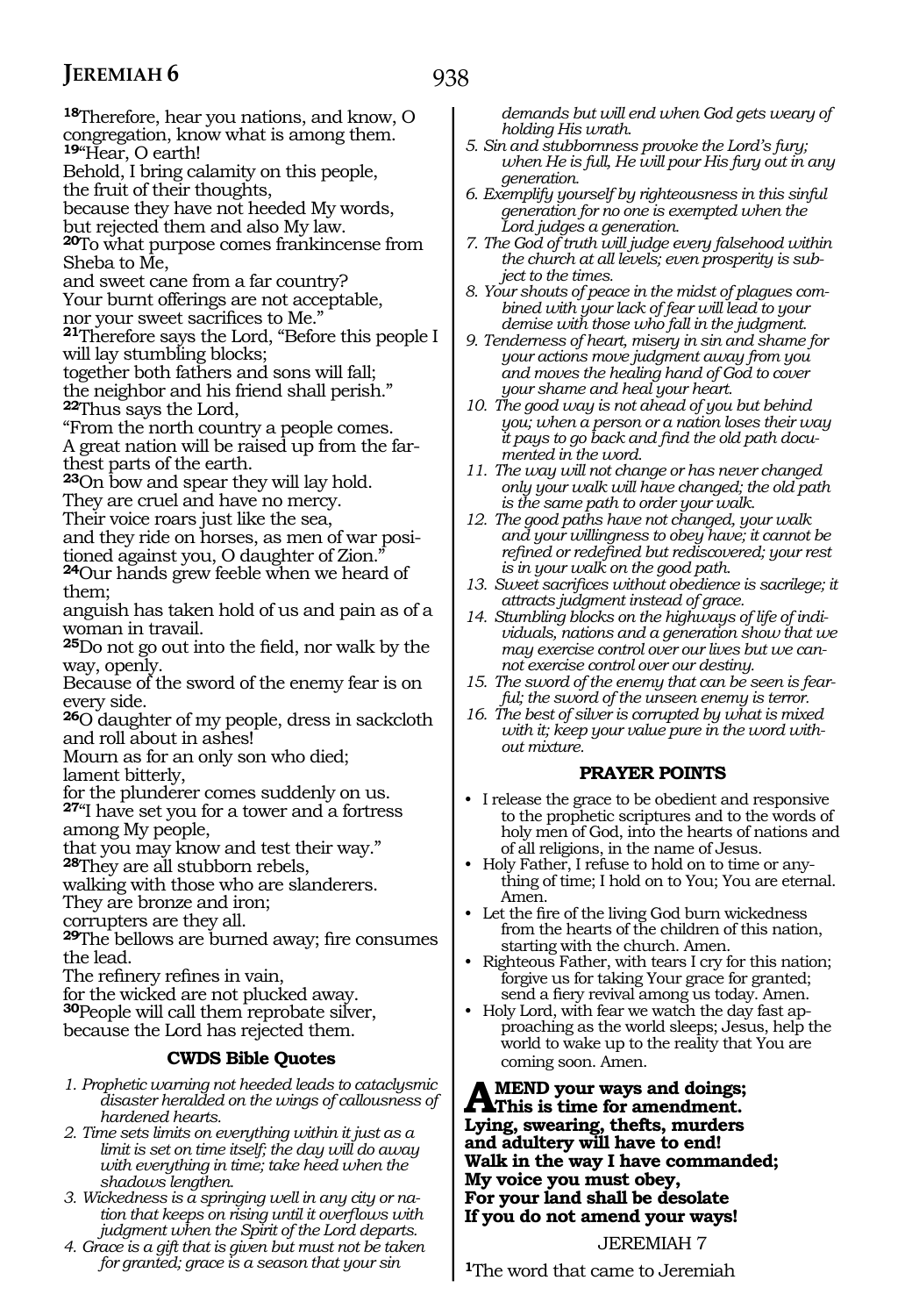from the Lord, saying,

**<sup>2</sup>**"Stand in the gate of the Lord's house

and there, this word proclaim. Say, 'Hear the word of the Lord, all you Judah,

who is at these gates to worship the Lord!" **3**Thus says the Lord of hosts, the God of Israel,

"Amend your ways and your deeds.

And in this place I will make you dwell.

**<sup>4</sup>**Do not trust in lying words and say, 'The temple of the Lord, the temple of the Lord,

these are the temple of the Lord.' **<sup>5</sup>**If you thoroughly amend your ways and deeds,

and if you thoroughly execute justice between a man and his neighbor,

**<sup>6</sup>**if you do not oppress the stranger, the widow and the fatherless

and shed no innocent blood here in this place, nor walk after other gods to your own hurt,

**<sup>7</sup>**then I will cause you to dwell in this place; in this land I gave to your fathers forevermore. **<sup>8</sup>**"But you trust in lying words that cannot profit.

**<sup>9</sup>**Will you steal, murder and commit adultery, burn incense to Baal and swear falsely, walk after other gods whom you do not know; **<sup>10</sup>**and then come and stand before Me in this

house which is called by My name and say, 'We are delivered to do all these abomina-

tions'?

**<sup>11</sup>**"Has this house which is called by My name become a den of robbers in your eyes? Behold, I have seen it." says the Lord,

"I have seen it, with My eyes.

**<sup>12</sup>**But go now to My place which was in Shiloh,

where I set My name at the first,

and see what I did to it

due to the wickedness of My people Israel.

**<sup>13</sup>**Now because you have done all these works and I spoke to you," says the Lord,

"rising up early and speaking, but you never heard;

I called, but you answered not a word,

**<sup>14</sup>**"therefore I will do to this house

that is called by My name, in which you trust, and to this place which I gave to you and your fathers,

as I have done to Shiloh.

**<sup>15</sup>**And I will cast you out of My sight

as I have cast all your brethren out,

the entire posterity of Ephraim.

**<sup>16</sup>**Therefore for this people do not pray. Do not lift up a cry or prayer for them,

nor make intercession to Me, for I will not hear.

**<sup>17</sup>**Do you not see what they do in the cities of Judah,

and also in the streets of Jerusalem? **<sup>18</sup>**The children gather the wood, the fathers kindle the fire,

and the women knead the dough

to make cakes for the queen of heaven, and they pour out drink offering to other gods, that they may provoke Me to anger.

**<sup>19</sup>**Do they provoke Me to anger?" says the Lord.

"Do they provoke themselves to the confusion of their own faces?"

**<sup>20</sup>**Therefore says the Lord God,

"My anger and My fury will be poured out on this place,

on man and on beast, on the trees of the field and on the fruits of the ground.

It will burn and not be quenched!"

**<sup>21</sup>**Thus says the Lord of hosts, the God of Is- rael,

"Add your burnt offering to your sacrifice and eat flesh,

**<sup>22</sup>**for I did not speak to your fathers, nor commanded them in that day that I brought them out of Egypt, concerning burnt offerings and sacrifices.

**<sup>23</sup>**"But this thing I commanded them, saying, 'Obey My voice, and I will be your God

and you will be My people. Walk in all the ways I have commanded you,

so that it may be well with you.' **<sup>24</sup>**But they did not obey or incline their ear,

but walked in the imaginations of their evil heart

and went backwards not forward there. **<sup>25</sup>**"Since the day your fathers came out of Egypt until this day

I have sent to you all My servants the prophets,

daily rising early and sending them to you, **<sup>26</sup>**yet they did not obey me,

or inclined their ear but stiffened their necks. They did worse than their fathers.

Therefore you shall speak all these words to them.

**<sup>27</sup>**"Go speak but they will not obey you.

You shall call, but they will not answer you. **<sup>28</sup>**You shall tell them, 'This is a nation

that does not obey the voice of the Lord their God, nor receive correction.

**<sup>29</sup>**Truth has perished, it is cut from their mouths.

O Jerusalem, cut off your hair and cast it away,

and take up a lamentation on the desolate high places,

**<sup>30</sup>**for the Lord has rejected and forsaken the generation of His wrath.'

The children of Judah have done evil in My sight

and have set their abominations in the house called by My name, to pollute it.

**<sup>31</sup>**They have built the high places of Topheth, which is in the Valley of the Son of Hinnom, to burn their sons and daughters in the fire.

This I have not commanded them,

neither did it enter into My heart.

**<sup>32</sup>**Therefore the days are coming," says the Lord,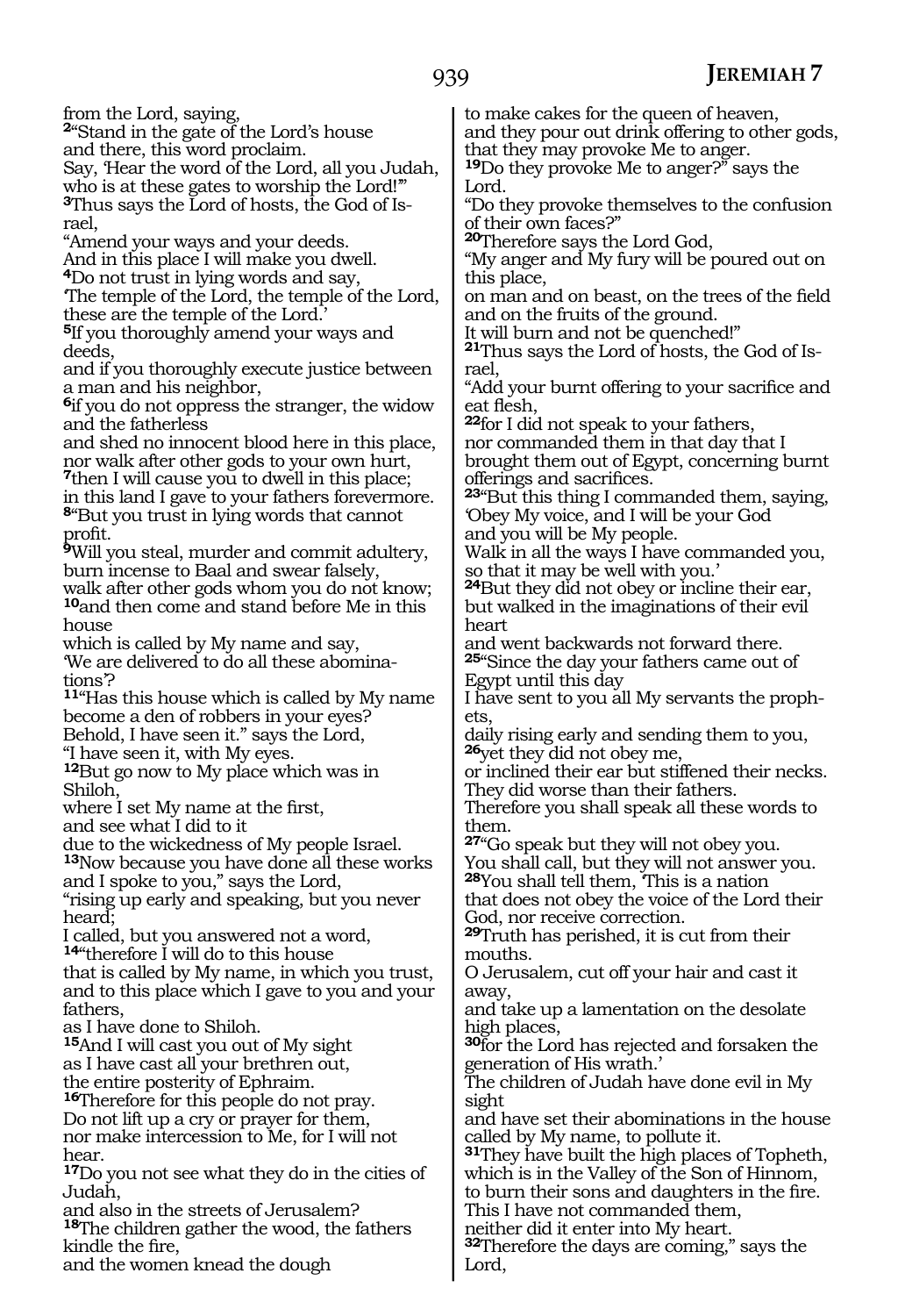940

when it will no more be called Topheth, or the Valley of the Son of Hinnom but the Valley of Slaughter,

for they will bury corpses in Topheth until there is no place.

**<sup>33</sup>**"The corpses of this people will be food for the birds and beasts;

no one will scare them away.

**<sup>34</sup>**And I will cause to cease from Judah and the streets of Jerusalem, the voice of laughter and gladness,

the voice of the bride and the groom,

for the land shall be desolate.

*Amend your ways!*

#### **CWDS Bible Quotes**

- *1. Amend and align your ways with God to attract the grace of God for His ways are perfect and steadfast and will not bend to align with ours.*
- *2. The church will deceive you if righteousness did not conceive you. The temple of the Lord will misguide your confidence if the Lord of the temple is not your confidence.*
- *3. Your tenure of peace, well-being and security is conditioned by the tenor of your lifestyle.*
- *4. The greatest hurt about the things you do to hurt God is that they will rebound to hurt you in the end.*
- *5. The nature of the house is not the name it is called by but the game that is played inside; the house of the Lord becomes a den of thieves when the fear of the Lord is driven out and thieves find refuge without repentance, comfort without conversion and justification without Jesus, in it.*
- *6. The house of the Lord is holy and His eyes are ever on it; the way you treat it decides how you see it in your eyes and how much you regard or disdain His eyes.*
- *7. The road to destruction is not novel except to the blind at heart and the stubborn in mind.*
- *8. Prayer in futility is intercession for those who have settled on a path of destruction.*
- *9. When you provoke the Lord to anger, you promote yourself to shame.*
- *10. The sacrifice of obedience precedes every other sacrifice for them to be accepted; sacrifice without obedience is sacrilege.*
- *11. Patience runs a long road to an abrupt end determined by the unwillingness to listen or hear. Stubbornness wears patience thin.*
- *12. Defile the house it will be destroyed; desecrate the good with evil and evil will overtake and overcome the good so that it will no longer be recognizable.*

#### **PRAYER POINTS**

- My Father, my Father, as I pray, let stubbornness be driven from the hearts of believers, in the name of Jesus.
- Fire of the Lord, rest upon Your house to make sinners uncomfortable, in the name of Jesus.
- By the power in the blood of Jesus, I break presumptuousness among the people of God. I command the fear of God to fall upon believers. Amen.
- Jesus, I am conscious of the pain and shame of the cross, I refuse to nail You up a second time by reverting to the sin You died for. Amen.
- Passion and sincerity in pursuit of the things of God, fall upon the church, in the name of

Jesus. Let the fire of the Lord judge every perverse thing and teaching taking residence in the church. Amen.

#### **THE stork the crane, the swallow,**<br> **Know their appointed times,**<br> **Know the beat of the space of the start of the start of the space of the start of the start of the start of the start of the start of the start of the st Yet My backsliding people Do not know the judgment of Mine! Harvest is past, summer is ended, Yet they are still not saved. Is there no balm in Gilead To soothe the serpent's bite and pain? Yes, give yourself to wisdom: Observe the stork, the swallow and crane!**

#### JEREMIAH 8

**<sup>1</sup>**"At that time," says the Lord, "they shall bring the bones of Judah's kings, the bones of Jerusalem's inhabitants, and of the prophets, priests and princes, out of the graves

**<sup>2</sup>**and they will spread them before the sun, before the moon and all the host of heaven which they loved and served,

after which they walked and they sought, which they worshipped and to whom they bowed down.

They shall not be gathered nor be buried. They will be as refuse on the face of the earth. **<sup>3</sup>**Death will be chosen rather than life by all the residue of this evil tribe who remain in all the places I have driven them," says the Lord of hosts.

**<sup>4</sup>**"Moreover, to them you shall say, 'Thus says the Lord, "Will they fall and not rise?

Will one turn away and not return? **<sup>5</sup>**Why has this people of Jerusalem slidden back by a perpetual backsliding?

They hold fast to deceit. They refuse to return.

**<sup>6</sup>**I listened and heard, but they do not speak the right.

None repented of his wickedness, saying, 'What have I done?'

"As the horse rushes into battle,

so everyone turns to his own course.

**7**The stork of heaven knows her time appointed;

the turtledove, crane and swallow observe the time of their coming,

but My people do not know the Lord's judgment.

**<sup>8</sup>**How can you say, 'We are wise.

The law of the Lord is with us'? Certainly in vain He made the pen of the scribes.

**<sup>9</sup>**"The wise men are ashamed, dismayed and taken;

they have rejected the word of the Lord. So, what wisdom is there in them?

**<sup>10</sup>**Therefore I will give their wives to others; I will give their fields to those who will inherit them.

For everyone is given to covetousness,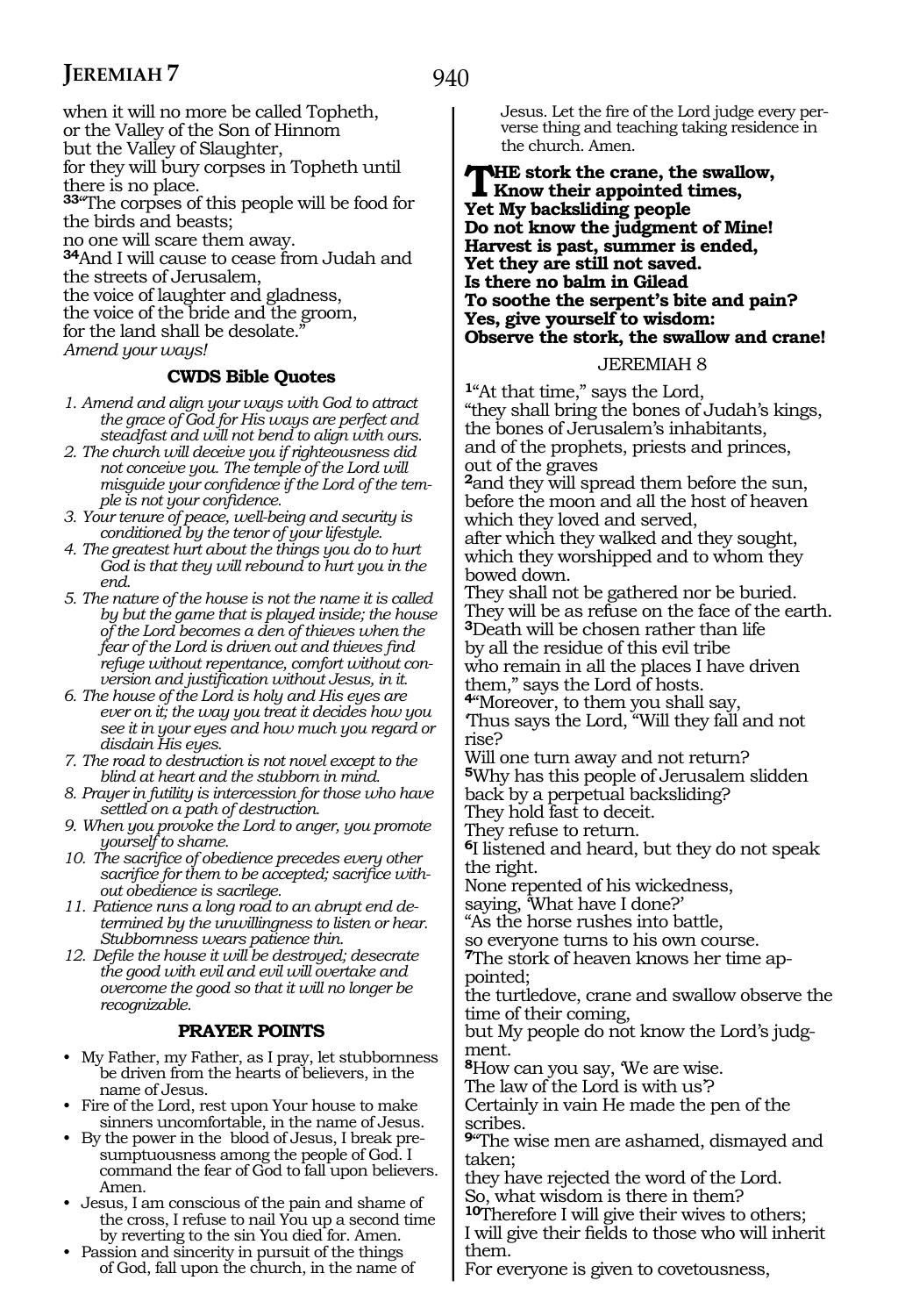from the least to the greatest.

From the prophet to the priest, they all deal falsely.

**<sup>11</sup>**"For they have slightly healed the hurt of the daughter of My people, saying, Peace, peace!' when there is no peace.

**<sup>12</sup>**Were they ashamed in their wicked works, when they committed abominations?

No! They were not ashamed, nor could they blush;

therefore they will fall among those who shall fall.

In the time of their punishment

they will be cast down by the Lord.

13<sup>"</sup> if will surely consume them," says the Lord. "There shall be no grapes on the vine,

nor figs on the fig tree,

and the leaf shall fade and die.

The things I have given them shall pass away from them."

**<sup>14</sup>**Assemble yourselves, why do we sit still? Let us enter into the fortified city

and there, let us be silent.

For the Lord our God has put us to silence and given us water of gall to drink,

because we sinned against Him.

**<sup>15</sup>**Behold, there was trouble when we looked for health;

we looked for peace but no good came.

**<sup>16</sup>**From Dan, the snorting of His horses was heard.

The whole land trembled at the sound of the neighing of His strong ones; they greatly feared.

For they have come and devoured the land, the city and all that is in it and all who dwell there.

**<sup>17</sup>**"Behold, I will send serpents among you, vipers which cannot be charmed but shall bite," says the Lord.

**<sup>18</sup>**When I would comfort myself in sorrow, my heart is faint in me.

**19"**Listen! The voice,

the cry of the daughter of My people from a far country

Is not the Lord in Zion?

Is not her King present in her?

Why have they provoked Me to anger

with carved images and foreign idols?

**<sup>20</sup>**The harvest is past, summer is ended,

and we are still not saved."

**<sup>21</sup>**For the hurt of the daughter of My people,

I am hurt, I am mourning,

astonishment has taken hold on me.

**<sup>22</sup>**Is there no balm in Gilead?

Is there no physician in Gilead at all?

Why then are My people not healed?

Why then is there no recovery for the health of the daughters of my people?

#### **CWDS Bible Quotes**

*1. Desecration causes devastation that leads to desolation.* 

*2. When you desecrate your worship your worship desecrates you in your heritage.* 

- *3. Your value is summed up in your ability to recognize, regard and respect value.*
- *4. What loses you, or rather, what you do not regard, you lose; it does not regard you.*
- *5. Mercy eagerly awaits repentance to avert judgment, it has no power to act alone.*
- *6. The greatest evidence of hardness of heart is the presence of judgement that is not recognized accepted or acknowledged.*
- *7. Futility is looking for peace while pursuing acts of hostility, stupidity is looking for good while pursuing evil and wickedness.*
- *8. You know the Lord is angry with you when both nature and men turn against you. You know your heart is hard when it is unresponsive even then.*
- *9. The righteous sighs in lamentation when seasons pass, opportunities come and go, reasons are flaunted, but still the hearts of men are unchanged.*

### **PRAYER POINTS**

- Righteous God, forgive believers for desecrating Your holy word and Your holy temple, their bodies. I cry for mercy. Amen.
- Merciful God, let the worship rising from Your people be pure towards You from hearts of truth, in the name of Jesus.
- Omnipotent God, You are everything that is good, precious and valuable in me, with me and about me. I hang on to this value. Amen.
- A cry goes out to the people of God who take the grace of God for granted; a cry goes out for those at ease in Zion; a cry goes out for those who sin presumptuously. Tears fall like rain for those who are lukewarm in the church.
- Let the spirit of conviction that evokes repentance, fall upon this nation. Let it blaze a path for mercy to step in, in the name of Jesus.

#### **I**<sup>N</sup> what do you glory?<br>What is your delight a<br>Lait in might. My Might **What is your delight and your peace? Is it in might, Mr. Mighty? Or in riches, Mr. Rich? Rather let him who glories Glory that he understands and knows Me, The Lord of love and righteousness. Now, who is wise to understand this?**

#### JEREMIAH 9

**<sup>1</sup>**Oh, that my head were waters and my eyes a fountain of tears, that I might weep day and night for the daughters of my people who are slain! **<sup>2</sup>**Oh, that I had in the wilderness a lodging place for wayfaring men, that I might leave my people and go from them! For they are all adulterers, an assembly of treacherous men. **<sup>3</sup>**"They bend their tongues like bow for lies. They are not valiant for the truth on the earth. They proceed from evil to evil, and they do not know Me," says the Lord. **<sup>4</sup>**"Take heed everyone to his neighbor, and do not trust any brother; for every brother will utterly supplant and every neighbor will walk with slanderers. **<sup>5</sup>**"Everyone will deceive his neighbor,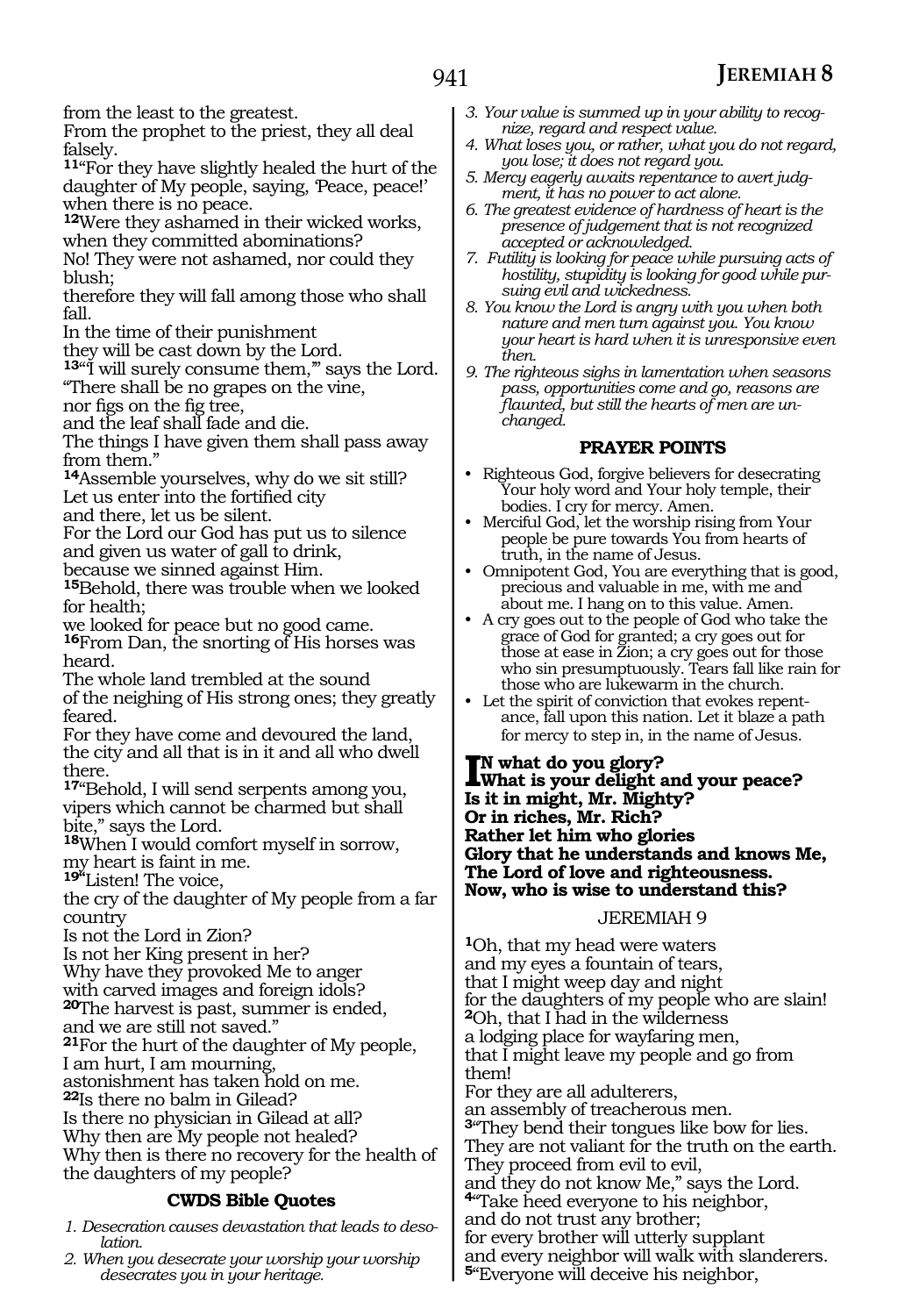and will not speak the truth.

They have taught their tongue to speak lies, they work hard to commit iniquity also. **<sup>6</sup>**Your dwelling place is in the midst of deceit. Through deceit they refuse to know Me," says God.

**<sup>7</sup>**Therefore, thus says the Lord of hosts, "I will melt them and try them all.

For how shall I deal with the daughter of My people?

**<sup>8</sup>**Their tongue is an arrow shot out; it speaks deceit;

he speaks peaceably to his neighbor with his mouth, but in his heart is treachery.

**<sup>9</sup>**Shall I not punish them for these things? Shall not My soul be avenged on a nation such as this?

**<sup>10</sup>**I will take up a weeping and wailing for the mountains,

and a lamentation for the dwelling places of the wilderness,

"because they are burned up so that no one can pass through,

nor can men hear the voice of cattle.

Both the birds of the heavens and the beast have fled; they are gone.

**<sup>11</sup>**I will make Jerusalem a heap of ruins. I will make it like a den of jackals.

The cities of Judah are desolate without an inhabitant."

**<sup>12</sup>**Who is the wise man who may understand this?

To whom has the mouth of the Lord spoken, that he may declare it?

Why does the land perish and is burnt up like a wilderness, so no one can pass through?

**<sup>13</sup>**"Because they have forsaken My law which I set before them,

and have not obeyed My voice nor walked ac- cording to it,

**<sup>14</sup>**but they walked after the imagination of their own heart,

and after the Baals, which their fathers have taught."

**<sup>15</sup>**Therefore, says the Lord of hosts, the God of Israel,

"With wormwood I will feed this people, and I will give them the water of gall to drink. **<sup>16</sup>**I will scatter them among nations, whom neither they nor their fathers have known, and I will send a sword in pursuit until they are consumed."

**<sup>17</sup>**Thus says the Lord of hosts, "Consider, call the mourning women and the skillful wailing women to come.

**<sup>18</sup>**Let them make haste and take up a wailing for us,

that with tears our eyes may run down, that our eyelids may gush with water.

**<sup>19</sup>**For from Zion a voice of wailing is heard, 'See how we are plundered! We are greatly confounded because we have forsaken the land,

because we have been cast out of our dwell-

ings.'"

**20**Yet hear the word of the Lord, O you women;

let your ear receive the word of His mouth. Teach your daughters wailing and, each his neighbor, a lamentation,

for death has come up into our windows. **<sup>21</sup>**Death has entered into our palaces

to kill off the children from going outside, and to kill off the young men from the streets. **<sup>22</sup>**Speak, "This is the word of the Lord,

'The carcasses of the men shall fall as refuse on the open field,

like handfuls after harvesters,

and no one shall gather them."

**<sup>23</sup>**Thus says the Lord, "They shall be gathered by no one.

Do not let the wise glory in his wisdom. Do not permit the mighty to glory in his might, Do not allow the rich to glory in his riches,

**<sup>24</sup>**but let him who glories, glory in this, that he understands and knows Me, the Lord who exercises loving kindness, righteousness and judgment in the earth. For in these things I delight," says the Lord. **<sup>25</sup>**"The day is coming," says the Lord, "that I will punish the circumcised and uncircumcised alike:

**<sup>26</sup>**Egypt, Judah, Edom, Ammon and Moab, and all who are in the utmost corners, who dwell in the wilderness shall be destroyed. For all these nations are uncircumcised from the start,

but not so with the house of Israel; they are all uncircumcised in the heart."

### **CWDS Bible Quotes**

*1. The tender heart of the righteous cries night and day for the living dead until tears are depleted.* 

- *2. Tears on your knees motivate action for the dead among the living; for the dead from physical and eternal life initiates a passion to intercede for the dead yet living that makes the eyes of the intercessor a riverhead pouring out rivers of water.*
- *3. Exceed yesterday with today's righteousness in your pursuit of the Lord, for when you constantly exceed yesterday's evil you are spiralling into a pit of judgment.*
- *4. The practice of deceit among individuals is conclusive evidence that they do not know the Lord; it is a blatant refusal to know Him in whom there is no deceit, lies or hypocrisy.*
- *5. Your words may drip honey but God goes straight to the heart dripping with deceit; He takes personal offense and mandatory action.*
- *6. Your heart needs the instructions of the word, for if left to itself it will instruct you to destruction referenced by instability, bondage, bitterness and the constant pursuit of death.*
- *7. If sin is your craft, develop the art of wailing, or at least have the mourners prepared to mourn you.*
- *8. If you open your door to sin, you open your window to death and close the door of your future to your children.*
- *9. Your glory is not your story but His; your wisdom His fear; your might, His grace; your riches, His provision; anything you is all about everything*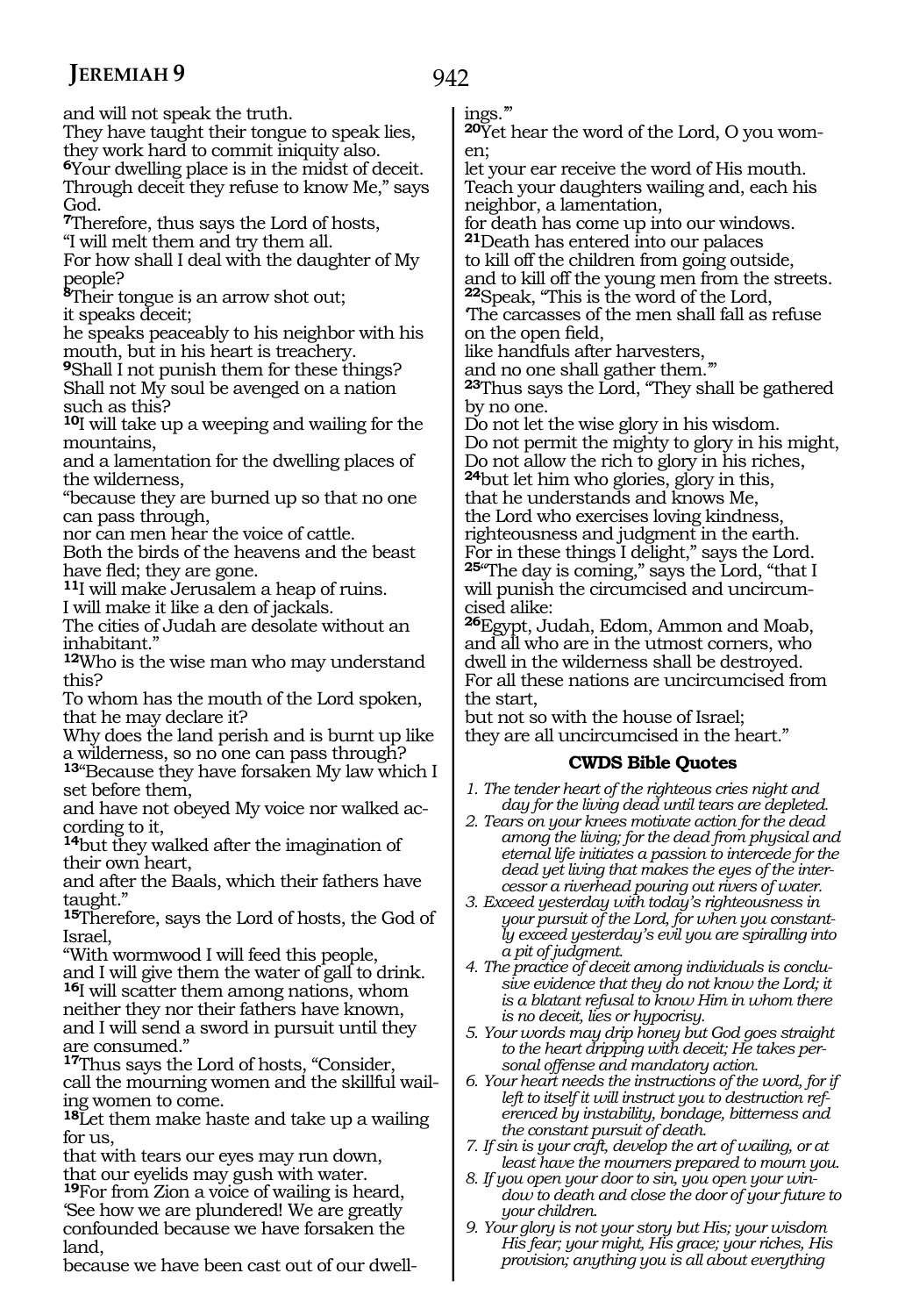*Him.*

- *10. Your wisdom is in understanding God; your glory in knowing Him; marveling at His lovingkindness and righteous ways delights your creator.*
- *11. Circumcision will excuse you from judgment with sinners; not ritual circumcision but relational; circumcision of the heart.*

#### **PRAYER POINTS**

- Loving Father, my heart is broken, my knees are weak, my tears are poured out; O how I wish I had the strength to fight the spiritual currents and connect every sinner to the sacrifice of the cross!
- I am available Lord; enlist me in service to this world You died to save. Amen.
- Merciful Lord, as sinners become more evil and as the world spirals off its axis and out of control, let the righteous become more resolute. Amen.
- Let the fear of the Lord fall upon this nation; purge hypocrisy and deceit from the hearts of our people. Amen.
- Instruct our hearts in the word, Father; Holy Spirit, be the magnet that attracts the hearts of our people to the word of God. Amen.

#### **WHEN** He utters His voice,<br> **W** The waters in the heavens multiply. **He brings the wind out of His treasuries; From all the earth He makes vapors to rise. Correct me, Lord, but with judgment, Not with Your anger that is poured! For the lightning and rain promptly reply, When You utter Your voice from heaven!**

#### JEREMIAH 10

**<sup>1</sup>**Hear the word the Lord speaks to you, O house of Israel.

**<sup>2</sup>**The Lord says, "Do not learn the sinful way of the nations.

Do not be dismayed at the signs of heaven,

for the nations are dismayed at them.

**<sup>3</sup>**But vain are these foreign customs, for out of the forest one cuts a tree.

The hands of the workmen cut it with the axe laboriously.

**<sup>4</sup>**"They decorate it with silver and with gold, and fasten it with nails so that it will not move. **<sup>5</sup>**As the palm tree they are upright,

but they cannot speak, their lips are sealed. They must be carried for they cannot move. Do not be afraid of them, for they can do no evil, nor can they do good."

**<sup>6</sup>**For there is none like You, O Lord. Lord, You are great; Your name is great in might.

**<sup>7</sup>**Who would not fear You, O King of nations? For to You it appertains, to You the only One, forasmuch as among all the wise men of the nations, in all their kingdoms, there is none like You.

**<sup>8</sup>**But they are altogether brutish and fools; a wooden idol, a vain doctrine.

**<sup>9</sup>**Silver, beaten in plates, is brought from Tar- shish, and gold from Uphaz, the work of craftsmen,

and of the metalsmith's hands.

Their clothes are blue and purple.

These are all the work of skillful men.

**<sup>10</sup>**The Lord is the true God! *Amen, amen!* He is the living God and the everlasting King.

At His wrath the earth shall tremble, and the nations will not be able to endure His indignation.

**<sup>11</sup>**Therefore you shall say to them,

"The gods that have not made the heavens and earth,

shall perish from the earth and from under the heavens."

**<sup>12</sup>**By His power, He has made the earth; by His wisdom, He has established the world. He stretched out the heavens at His discretion.

**<sup>13</sup>**When He utters His voice, there is much water in the heavens.

He causes the vapors to ascend from the ends of the earth.

He makes lightning for the rain,

and out of His treasures He brings forth the wind.

**<sup>14</sup>**Every man is brutish without knowledge. Every metalsmith is put to shame by the molten image,

for his molten image is falsehood;

there is no breath in them.

**<sup>15</sup>**They are futile and an erroneous work. In the time of their punishment they shall all perish from the earth.

**<sup>16</sup>**The Portion of Jacob is not like them; He is the Maker of all things.

Israel is the rod of His inheritance;

the Lord of hosts is His name.

**<sup>17</sup>**Oh, you inhabitants of the fortress,

gather up your wares out of the land! **18**For so says the Lord, "I will sling the inhabitants of the land out at this time,

and I will distress them that they may find it so."

**19**Woe is me for my hurt! My wound is grievous.

But I said, "Truly this is a grief,

and I must bear it."

**<sup>20</sup>**My tabernacle is plundered;

all my chords are broken.

My children have gone forth from me,

there is no one to pitch my tent anymore,

or set up my curtains. **<sup>21</sup>**For the pastors are all become dull-hearted.

They have not sought the Lord, therefore they shall not prosper;

and all their flocks shall be scattered.

**<sup>22</sup>**Behold, the noise of the report is come;

and a great commotion out of the north country,

to make the city of Judah desolate.

It shall become a den of jackals.

**<sup>23</sup>**O Lord, I know the way of man is not in himself.

It is not in man who walks to direct his own steps.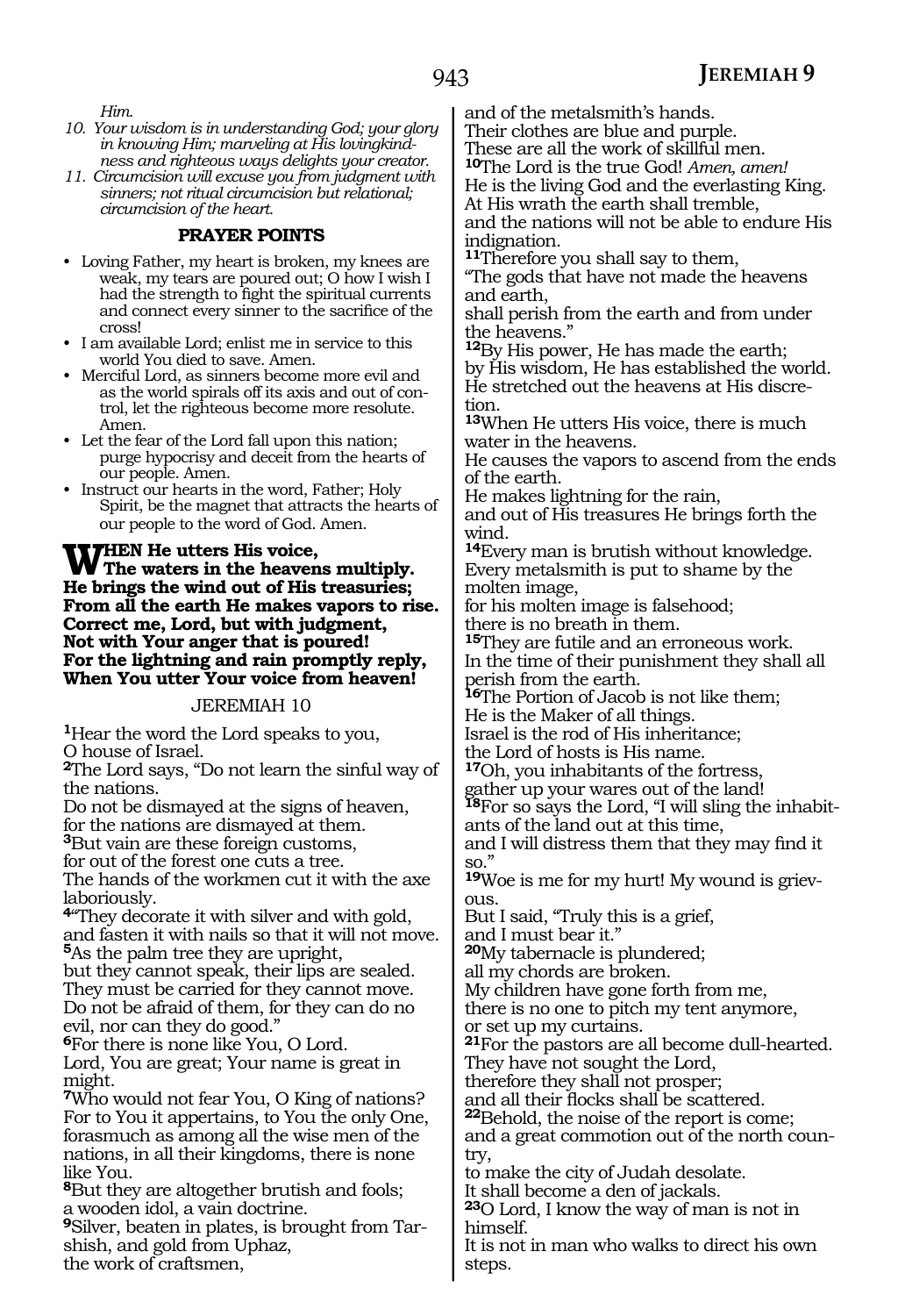944

**<sup>24</sup>**O Lord, correct me, but with justice, not with Your anger, lest You bring me to nothing.

**<sup>25</sup>**Pour out Your fury on the Gentiles, those who do not know You, mighty King, and on the families who do not call on Your name,

for they have eaten up Jacob and devoured him,

and consumed and made his habitation desolate.

*Pour out Your fury, O Lord, upon them.*

#### **CWDS Bible Quotes**

- *1. It is wiser and easier to lift your hands to praise your God than to work your hands to frame your gods.*
- *2. There are limitations to what your hands can make but no limits to the One who made your hands; you can make a form but you cannot make it perform, move or speak.*
- *3. Something does not make sense if you expect or desire the thing you made to make you, or to supernaturally make your life better.*
- *4. You devalue your make and disrespect your Maker if you can make something to worship that you consider greater than yourself who made it or that replaces the One who made you.*
- *5. You fare better if you fear the King of the nations; you get your rightful due of judgment if you fail to give the Lord His rightful due; reverential worship.*
- *6. Anything that diverts attention from God, no matter the value, worth or public acclaim, is worthless doctrine that diminishes your value to nothing.*
- *7. The true God is a living God, not a life-like object; He is an everlasting King not a temporary creation or occupation.*
- *8. The true God does not need repairs though relationship with Him needs maintenance; the earth trembles at His wrath.*
- *9. Every activity in the earth is subject to the wisdom that made the earth and the power that rules and orders it and its full operation.*
- *10. No matter how high you elevate a thing in the earth it will be galaxies lower than the One who made the earth. They will all perish from the earth with you, leaving the one and only God.*
- *11. The Maker of all things cannot be compared with any of the things made; He deletes them and removes the futility of pagan worship.*
- *12. Shepherds have a duty to pursue God and hear Him constantly for where the hearts of the shepherds are not in tune, the sheep are scattered and judgment is waiting to strike.*
- *13. The greatest of knowledge without submission to God is a misstep for it is not possible for the wisest of persons to direct their own steps.*
- *14. Accept God's correction as a receptive, obedient child rather than experience His wrath as a stubborn, rebellious and wayward person.*

#### **PRAYER POINTS**

- *• I will praise You Father, as long as I live; my heart will never degenerate to idols. Amen.*
- *• Let the Holy Fire of the living God, drive idolatry completely out of the hearts of our people. Amen.*
- *• My heart is fixed Lord, it cannot be moved; I will worship and fear You only, always, in the name of Jesus.*
- *• Omnipotent God, You made me in Your image; fearfully, wonderfully; I refuse to degenerate my image to any substance made lower than me. Amen.*
- *• Amazing God, I am too caught up with You to be caught away with idol worship; too taken up by You to be taken over by demonic distractions. Amen.*

**He brought you out of bondage, And said, "Obey My voice." He gave you the land of milk and honey, But told you, "Obey My voice!" He called you a green olive tree, Fair and with very good fruit, But with the noise of a tumult He has now kindled fire on you. Even to this day He has protested; In the early morning he rises; His words to you unchanging, "Hear My words; obey My voice!"**

#### JEREMIAH 11

**<sup>1</sup>**The word that came to Jeremiah of the Lord, saying,

**2"**Hear the words of this covenant; and speak to the men of Judah and to the inhabitants of Jerusalem. **3**Say to them, 'Thus says the Lord God of Israel,

"Cursed is the man who does not obey the words of this covenant,

**<sup>4</sup>**"which I commanded your fathers in the day I brought you out of Egypt,

from the iron furnace, and said,

"Obey My voice and do according to all I have commanded.

So shall you be My people, and I will be your God,

**<sup>5</sup>**that I may perform this oath

that I have sworn to your fathers,

to give them a land flowing with milk and

honey as it is in this day."

Then I answered and said, "Let it be, O Lord, as You say."

**<sup>6</sup>**Then the Lord said to me,

"In the cities of Judah proclaim all these words,

and in the streets of Jerusalem, saying,

'All the words of this covenant, hear and perform.'

**<sup>7</sup>**"I earnestly urged your fathers,

in the day I brought them up out of the land of Egypt, yes, from that time,

until this day, rising early and urging, saying, 'Obey My voice!'

**<sup>8</sup>**Yet they have not obeyed, nor inclined their ear;

but each walked in the imagination of their evil heart.

Therefore I will bring on them all the words of this covenant

which I commanded them to do, but they have not done."

**<sup>9</sup>**And the Lord said to me,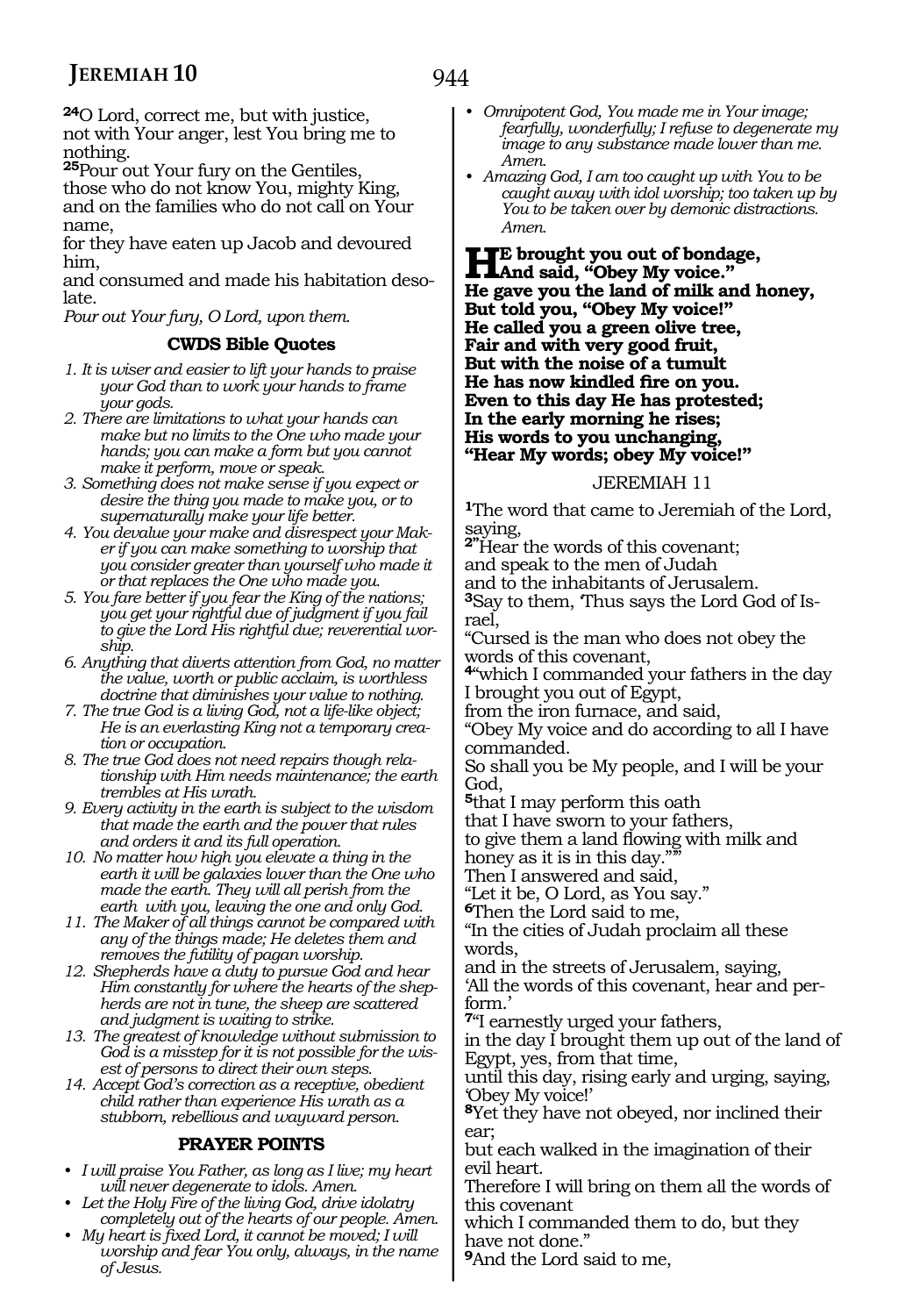"A conspiracy has been found among the men of Judah,

and among the inhabitants of Jerusalem. **<sup>10</sup>**They have turned back to the iniquities of their forefathers, who refused to hear My words

and they have gone after other gods to serve them.

My covenant I made with their fathers, the house of Israel and Judah has broken." **<sup>11</sup>**Therefore says the Lord,

"Behold, I will bring evil on them

which they will not be able to escape.

Though they cry to Me, I will not listen to them.

**<sup>12</sup>**Then the cities of Judah and the inhabitants of Jerusalem

will go and cry out to the gods to whom they offer incense,

but they will not save them in the time of their trouble.

According to the numbers of your cities, O Judah, so were your gods.

**<sup>13</sup>**According to the number of your streets, O Jerusalem,

so have you set up altars to burn incense to Baal.

**<sup>14</sup>**Therefore do not pray for this people, nor lift up a cry or prayer for them.

I will not hear them when they cry to Me because of their trouble.

**<sup>15</sup>**What has My beloved to do in My house seeing she has done lewd things with many? And the holy flesh has passed from you? When you do evil then you rejoice."

**<sup>16</sup>**The Lord called you and named you:

A Green Olive Tree,

Lovely and of Good Fruit.

With the noise of a great tumult,

on it He has kindled a fire.

The branches of it are broken,

**17**for this is what the Lord of hosts who planted you requires;

He has pronounced evil against you.

For the evil of the house of Israel and Judah which they have done against themselves to provoke Me to anger in offering incense to Baal.

**<sup>18</sup>**The Lord has given me knowledge of it; I know it,

You showed me their deeds.

**<sup>19</sup>**I was like a lamb or an ox

brought to the slaughter, ignorantly so. I did not know that they had devised schemes against me,

saying, "Let us destroy the tree with its fruit; let us cut him off from the land of the living that his name may be remembered no more." **<sup>20</sup>**But O Lord of hosts,

You who judge righteously,

who tries the mind and the heart,

let me see Your vengeance on them!

For to You I have revealed my cause.

**<sup>21</sup>**"Therefore concerning the men of Anathoth

who seek your life,"

thus says the Lord, "they say, 'Do not prophesy in the Lord's name lest you die by our hands.' **<sup>22</sup>**Therefore, says the Lord of hosts, 'Behold I will punish them. The young men shall die by the sword; their sons and daughters by famine. **<sup>23</sup>**There shall be no remnant of them, for I will bring evil on the men of Anathoth, even the year of their punishment.'"

#### **CWDS Bible Quotes**

- *1. Obeying God's voice is not an option, it is a command that cultivates ownership relationship; disobedience creates a curse.*
- *2. Hearing the Lord is most important to any relationship with Him; the proof of hearing, really hearing the Lord, your owner, is obedience; you obey because you hear; you hear because you obey.*
- *3. Your promises of God are realized in your obedience to God; in obedience is wrapped the key to every promise of God to you.*
- *4. Your constant reminder of obedience should come from your heart fueled by relationship instead of from God resisted by your evil heart.*
- *5. Break your covenant with God sealed by the blood of the Lamb and you break His obligation to listen to you and His covering against everything the devil prepares to break out on you.*
- *6. Demons will deceive you to worship them, but cannot cover you or save you from the judgment they instigate.*
- *7. Resist God with continuous provocation and He will resist your prayers when you are in trouble.*
- *8. If you do not receive the good names the Lord has given you and the good intentions of His heart for you, you will receive the bad names everyone will give you when you are burnt by His fire.*
- *9. God saves you and plants you for permanence, but your actions will relegate you to evanescence.*
- *10. A nation sold out to evil will be violent and punishing to anything, person or people that opposes it in action, principle or behavior.*
- *11. Do not commit the animosity of men to your heart, commit them to God and remain committed to the purposes of God for your life.*

#### **PRAYER POINTS**

- Father, I hear You, I know Your voice and I obey You because I am Yours.
- Faithful God, I will obey You and be faithful to You; my commitment is to realize all the promises You have extended to me in this life and beyond, in the name of Jesus.
- Merciful God, let every heart resisting You, encounter Your love today. Amen.
- O God Most High, I value my relationship with You; it is the greatest treasure of my life; I pray You seal it with fire. Amen.
- My heart is steadfast, O God, I will not be deceived to throw away my treasure for dust. Amen.

**They prosper and are happy, though they are wicked, But for the day of slaughter, the Lord pre-**

**pares them.**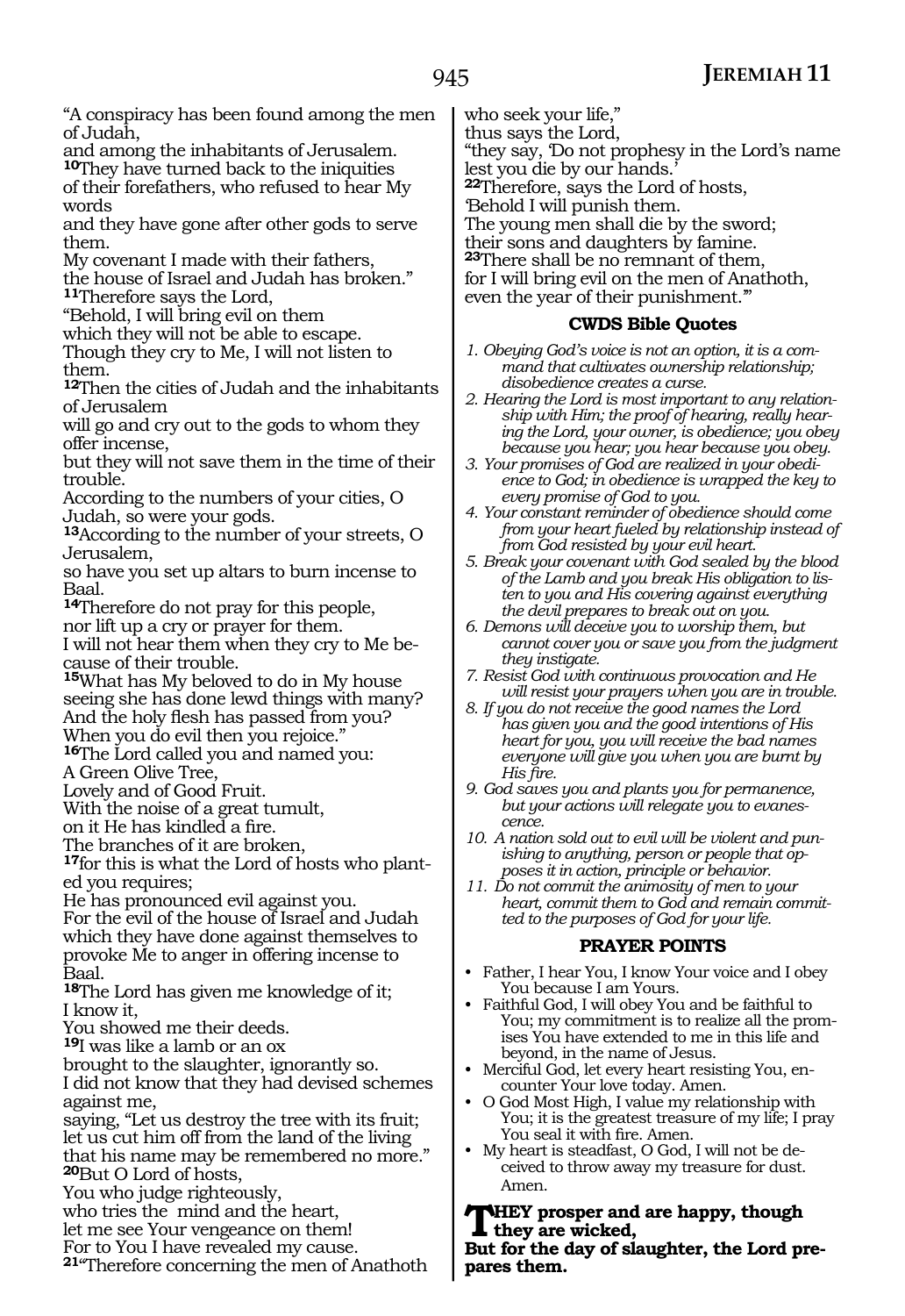#### **Shall the land mourn forever? Shall herbs wither in the field? Because of your wickedness, your animals are consumed!**

#### JEREMIAH 12

**<sup>1</sup>**You are righteous, O Lord, when I plead with You,

yet let me talk with You about Your judg- ments.

Why does the way of the wicked prosper? They live prosperously.

Why are those happy who deal so treacher- ously?

**<sup>2</sup>**You have planted them; yes, they have taken root;

they grow, yes, they grow and they bear fruit. You are near in their mouths, but far from their minds.

**<sup>3</sup>**But You, O Lord, know me, and Lord, You have seen me,

and You have tried my heart toward You. Pull them out like sheep for the slaughter and prepare them for the day of slaughter.

**<sup>4</sup>**How long will the land mourn and every herb of the field wither as dead?

For the wickedness of those who dwell there, the beasts and birds are consumed,

because they said, "He will not see our final end."

**<sup>5</sup>**"If the footmen you run with make you weary,

how can you contend with horsemen? If in the peaceful land in which you trusted, they wearied you,

what will you do when Jordan overflows? **<sup>6</sup>**For even your brothers, the house of your father have dealt treacherously with you; they have called a multitude after you.

Do not believe them, though they speak pleas- ant words to you.

**<sup>7</sup>**I have left My heritage. I have forsaken My house.

I have given the dearly beloved of My soul into the hand of her enemies.

**<sup>8</sup>**My heritage is to Me like a lion in the forest. It cries against Me, therefore I have hated it. Like a speckled bird with the birds all around against her, so is My heritage to Me.

**<sup>9</sup>**Come, assemble all the beasts of the field, bring them to devour!

**<sup>10</sup>**Many pastors have destroyed My vineyards, they have trodden My portion underfoot; they have made My pleasant portion a deso-

late wilderness. **<sup>11</sup>**They have made it desolate and it mourns

to Me.

The whole land is made desolate because no man takes it to heart.

**<sup>12</sup>**The plunderers have come on all the high places in the wilderness.

The sword of the Lord shall devour from one end of the land to the next;

no flesh shall have peace.

**<sup>13</sup>**They have sown wheat but reaped thorns. They have put themselves to pain, but do not profit by this.

Be ashamed of your harvest because of the fierce anger of the Lord."

**14**Thus says the Lord, "Against My evil neighbors who touch the inheritance which I have caused My people Israel to possess,

**<sup>15</sup>**behold, I will pluck them out of the land and pluck the house of Judah from among them. Then it shall be that after I have plucked them out,

I will return and have compassion on them and bring them back,

everyone to his heritage and everyone to his land.

**<sup>16</sup>**And it shall come to pass,

if they will learn the way of My people diligently,

to swear by My name, 'As the Lord lives,' even as they taught My people to swear by Baal,

they shall be established in the midst of My people.

**<sup>17</sup>**"But if they do not obey,

I will utterly pluck up and destroy that nation," says the Lord.

- *1. Even those who will not question God's righteousness sometimes question His treatment of the wicked; they will argue that it is not proper for the wicked to prosper or appropriate for them to be happy.*
- *2. The prospering wicked is an insult to righteousness but it is a statement of the merciful kindness of God and a precursor to the devastation of their eventual judgment.*
- *3. Prosperity is born in the spirit and manifest in the natural; prosperity is a myth if the spirit is not prosperous; happiness is momentary but joy like prosperity comes solely from the spirit; it is never shaken and never ends.*
- *4. Speak from your heart not just from your lips for love is rooted in the heart and fruited from the lips; hypocrisy is rooted in the lips and is fruited from an evil heart.*
- *5. The animals are consumed; the trees wither because of wickedness as all creation groan, waiting for the manifestation of the sons of god.*
- *6. Assess your strength with the small things before you seek to access the great; you are not ready to run with horses if you lag in the foot races; you are not ready for promotion if you have not mastered your present assignment.*
- *7. The greatest pain is the cry of a father forced to abandon his child because the child has abandoned the ways of the father; the greatest heart-break is the broken heart of God forced to abandon His heritage.*
- *8. The opposition of the people of God is so great, the peculiarity so distinct that the vultures are waiting to converge once the covering of God is removed.*
- *9. The absence of genuine leadership is the destruction of a nation and a people; shepherds must be dedicated and responsible; souls are at stake.*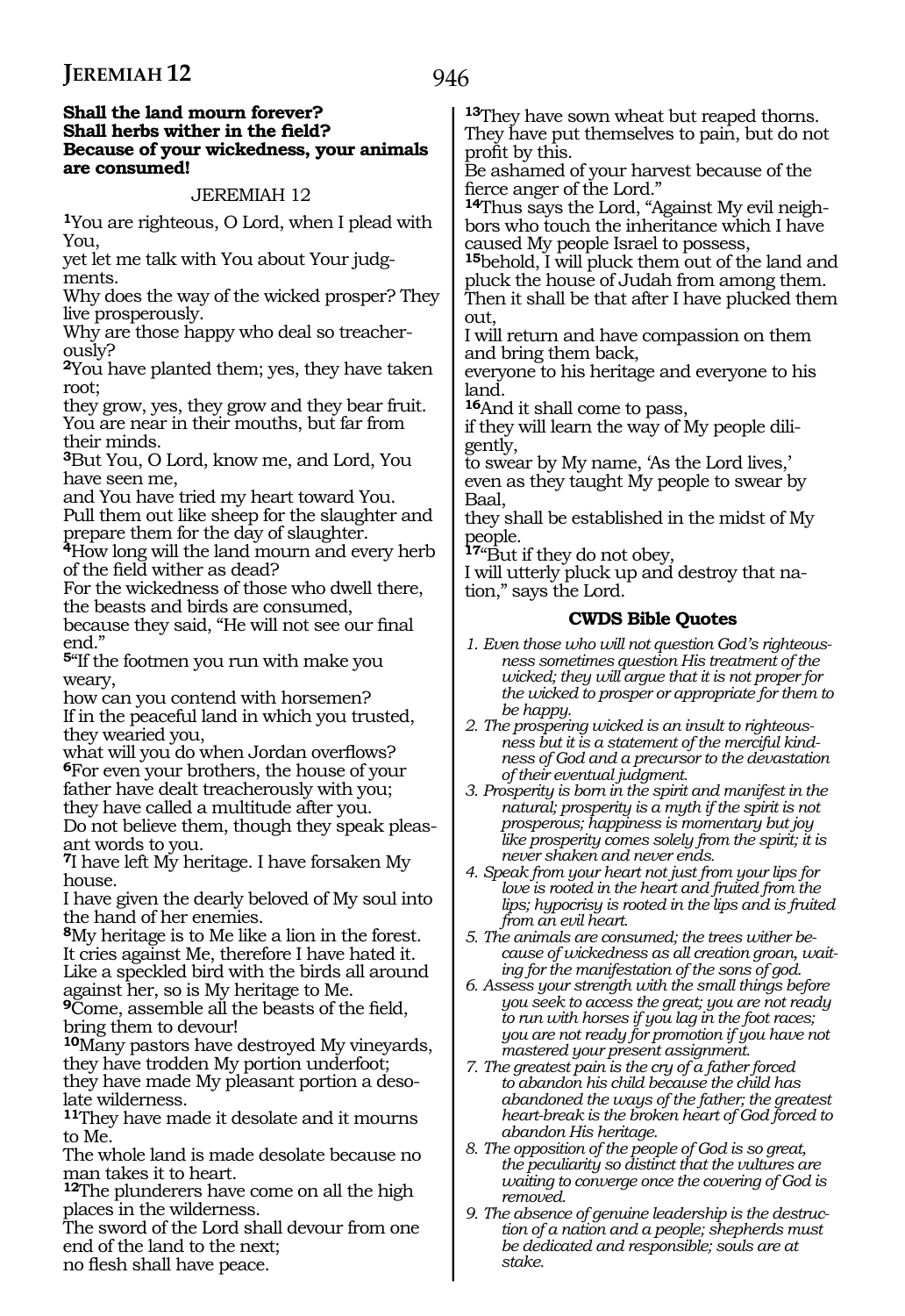- *10. When you make the land spiritually desolate with your sins it will become a desolation to reflect its true spiritual reality.*
- *11. Never be the hand extended to punish the people of God, even in God's anger, for His hand of mercy extended to them will be His hand of judgment extended to you.*
- *12. Nothing qualifies you to cast judgment at the righteous, not their sins and not your righteousness; otherwise you become the target of God's wrath when it turns from them.*
- *13. There is something to learn from the righteous apart from the fierce anger of their God, stop finding faults and find their faultless God who will find you faulty if you do not repent.*

#### **PRAYER POINTS**

- Loving God, turn the hearts of the wicked to righteousness; let them not be deceived or satisfied by prosperity. Amen.
- By the power in the blood of Jesus, let the wicked wake up and remove their confidence from their wealth and put it in You; let the fear of God in these end times stir wisdom. Amen.
- Give me true prosperity, O God, and fill me with Your joy; I will never trade this for the counterfeit the devil gives. Amen.
- O God, most loving, tender, merciful and kind; help me to love You from my heart, not just with my lips. Amen.
- I speak faith, boldness, spiritual understanding, empowerment and urgency into the hearts of every child of God; arise now and impact your world. Amen.

#### **He got a linen girdle that no water had touched**

**And hid it as God commanded in the hole of a rock,**

**And God said, "As the girdle to the loins, To God you were made to cling.**

**By pride and evil imaginations, you did evil and departed!**

**With gods that you worship, you have dug a hole and there you slide, But like the linen girdle, I will mar your pride!"**

### JEREMIAH 13

**<sup>1</sup>**Thus the Lord said to me, "Go get yourself a linen girdle;

put it around your waist, but do not put it in water."

**<sup>2</sup>**So I got the girdle according to the word of the Lord

and I placed it around my waist. **<sup>3</sup>**The word of the Lord came to me a second time, saying,

**<sup>4</sup>**"The girdle you have around your waist, arise, take it with you.

Go to the Euphrates and hide it there in a hole in the rock."

**<sup>5</sup>**So I went and hid it by the Euphrates as the Lord commanded me.

**<sup>6</sup>**After many days had passed the Lord said to me,

"Arise, go to the Euphrates and take from there the girdle I had commanded you to go and hide."

**<sup>7</sup>**Then I went to Euphrates and dug and took the girdle from the place I had hidden it. Behold, the girdle was ruined; it was good for

nothing. **<sup>8</sup>**Then the word of the Lord came to me once again,

**<sup>9</sup>**saying, "In this manner I will ruin Judah's pride and the great pride of Jerusalem.

**<sup>10</sup>**"This evil people who refuse to hear My words,

who walk in the imaginations of their heart and walk after other gods to serve and to worship them,

shall be as this girdle, good for no use. **<sup>11</sup>**As the girdle clings to a man's waist, I have caused the whole house of Israel and the whole house of Judah to cling to Me.

That they may become My people,

for fame, for praise and for a glory, but they would not hear.

Therefore speak to them; speak this word in their ear,

**<sup>12</sup>**'Thus says the Lord God of Israel, "Every bottle shall be filled with wine."'

And to you they will reply,

'Do we not know certainly that every bottle will be filled with wine; do we not know this?' **<sup>13</sup>**"Then you shall say to them, 'Thus says the Lord,

"Behold, I will fill all the inhabitants of the land, the king who sits on David's throne, the priests, the prophets and all the inhabitants of Jerusalem, with drunkenness! **<sup>14</sup>**"And I will dash them, one against the other,

the father and the sons together," says the Lord.

"I will not pity nor spare nor have mercy, but will destroy them.""

**<sup>15</sup>**Hear and give ear; do not be proud, for the Lord has spoken.

**<sup>16</sup>**Give glory to the Lord your God

before He causes darkness,

and before your feet stumble on the dark mountains,

and when you look for light, He turns it into the shadow of death,

and makes it dense darkness.

**<sup>17</sup>**If you will not hear it,

my soul will weep in secret for your pride;

my eyes will weep bitterly and run down with tears,

because as captives, they have carried away the Lord's flock.

**<sup>18</sup>**Say to the king and to the queen's mother, "Humble yourselves, sit down,

for your rule shall collapse, the glory of your crown."

**<sup>19</sup>**The cities of the South shall be shut up and shall be opened again no more;

Judah shall be carried captive, all of it; it shall be wholly carried away.

**<sup>20</sup>**From the north they come; lift up your eyes and see them in the way.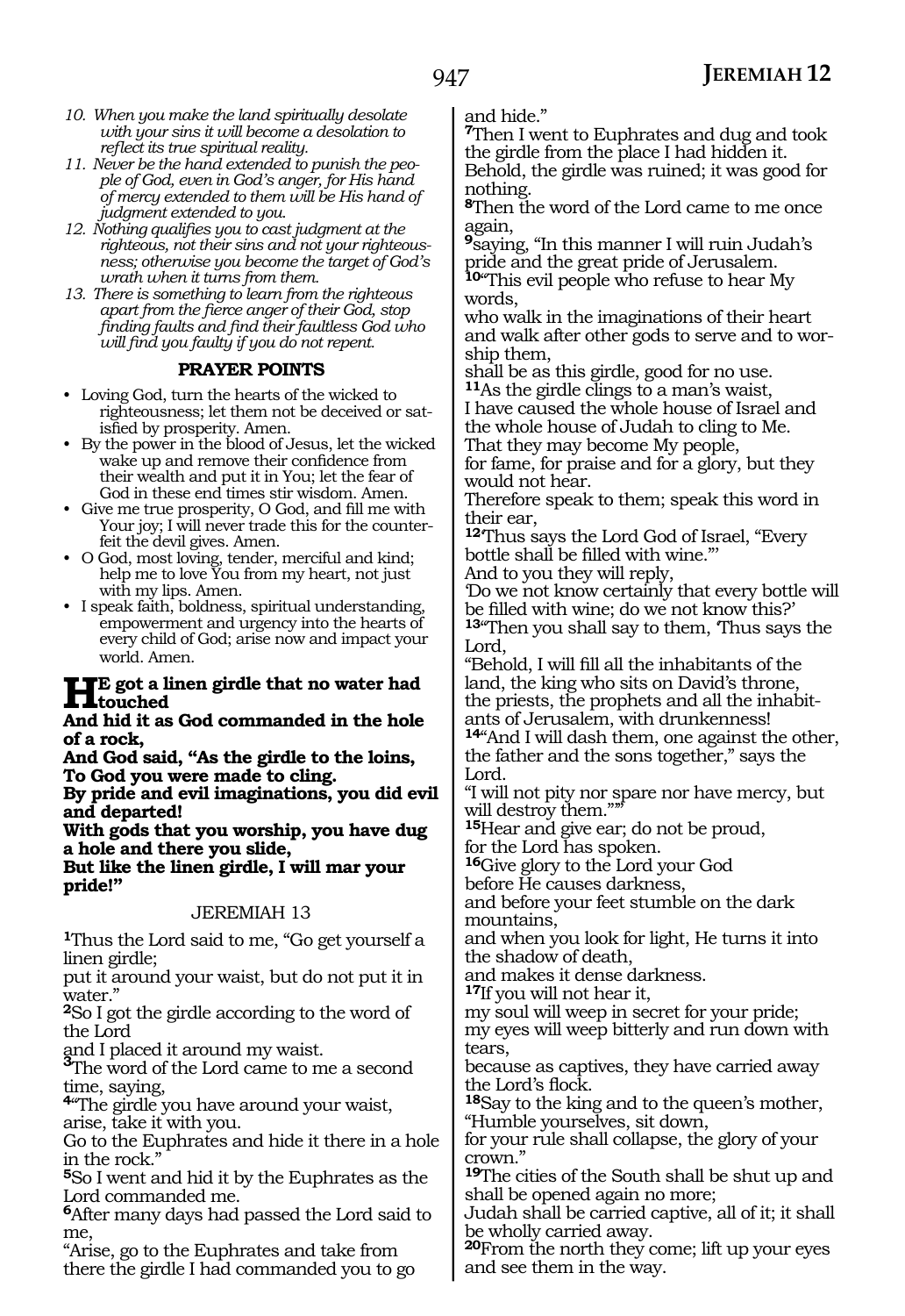Where is the flock that was given to you, your beautiful sheep?

**<sup>21</sup>**What will you say when He punishes you? For you have taught them all to be captains and to be chief over you.

Shall not prangs seize you like a woman in travail?

**<sup>22</sup>**And if you say in your heart, "Why are these things come on me?"

It is for the greatness of your iniquity, your skirts are uncovered,

your heels made bare.

**<sup>23</sup>**Can the Ethiopian change his skin, or the leopard his spots?

You who are accustomed to do evil, will you then do good things?

**<sup>24</sup>**"Therefore I will scatter them like stubble which passes away by the wind of the wilderness.

**25**"This is your lot, the portion of your measures from Me," says God.

"Because you have forgotten Me and trusted in falsehood.

**<sup>26</sup>**Therefore I will uncover your skirts over your face,

and in this I will make your great shame to appear.

**<sup>27</sup>**"Your adulteries and your lustful neighing, I, the Lord, have seen,

also the lewdness of your prostitution and your abominations on the hills.

Woe to you, O Jerusalem! Will you still not be made clean?"

### **CWDS Bible Quotes**

- *1. Pride present in any relationship becomes the prevalent personality of that relationship and mars the synergy that exists.*
- *2. Pride manifests in disobedience, disloyalty, disrespect, presumption and shows up as tangible stains damaging our relationship with God.*
- *3. Never take the 'what' for granted unless you give yourself to understanding the 'why'; your relationship to God is a privilege with purpose, so you may be a people, a name and a praise to Him.*

*4. Full bottles of wine present no harm if not drunken; full stomachs of wine present no good; there is no threat if wine is not present or the bottles are empty.*

*5. Your descent into darkness is predicated on your ascent into glory, your own glory; give glory to the Lord your God before darkness totally engulfs and consumes you.*

*6. Pride signals no retreat; its stubbornness interlocks with death and disaster; pride cannot be implored, it must be taught or restrained; forsake pride and run to safety by giving glory to God.*

- *7. The righteous weeps at the pride of sinners; wisdom that disengages pride sees the disastrous end that pride deceptively blocks from its captives.*
- *8. In any generation, prophetic warning cannot be taken lightly, especially if it echoes from the mouth of Jesus Christ.*
- *9. Where prophetic warning is disregarded, catastrophes and pandemics catch us unguarded.*
- *10. Those who resist change will ask, 'Why should*

*I bow my knee?'; when they are punished they will ask, 'Why me?'* 

- *11. When sin becomes your comfort, you assume it's character and it makes change seemingly impossible; continual sin stains like a leopard's spots, but for grace.*
- *12. Your private sin will be your public shame in the end; your rejection of grace will amount to your abundance of disgrace.*
- *13. Grace hovers over sinners until they pass from its jurisdiction into judgment, constantly asking, "Will you not be made clean?" Mercy accompanies judgment seeking remorse.*

#### **PRAYER POINTS**

- I release the fire of God against any spirit of pride assigned against me, my marriage and family relationships, my relationship with authority and with others. Amen.
- My Father, my God, I place myself at Your feet; feed me on the bread of humility and help me never to lift myself against You by disobeying You. Amen.
- I value what I have with You, Father God; let the purpose of Your great gift of association and relationship be fully realized in my life. Amen.
- O God Most High, the glory belongs to You; I lay my crown at Your feet. Amen.
- Merciful Father and God, our tears overflow at the pride of sinners; our hearts burn at the traps the devil has so successfully set for their lives; let them wake up now and shake themselves. Amen.

#### **THE nobles sent for water,<br>But no water was found. They were ashamed and confounded; With empty vessels they returned! The false prophets say, "They shall surely have peace!" But by sword and famine, I will cast them into the streets. The vanity of the Gentiles Cannot bring rain or make wet; Lord, You have made all things, Therefore on You we will wait!**

#### JEREMIAH 14

**<sup>1</sup>**The word of the Lord to Jeremiah concerning the famine to come,

**<sup>2</sup>**"Judah mourns, her gates languish; they mourn for the land.

The cry of Jerusalem has gone up; **<sup>3</sup>**for water the nobles have sent their little ones.

They went to the cisterns and found no water, therefore with empty vessels they returned. They were ashamed and confounded, and they covered their heads **<sup>4</sup>**because the ground is parched, for there was no rain on the earth. The plowmen were ashamed; they covered their heads. **<sup>5</sup>**The deer also gave birth in the fields, but departed because there was no grass.

**<sup>6</sup>**"The wild donkeys stood in the desolate heights.

Like jackals they sniffed the wind.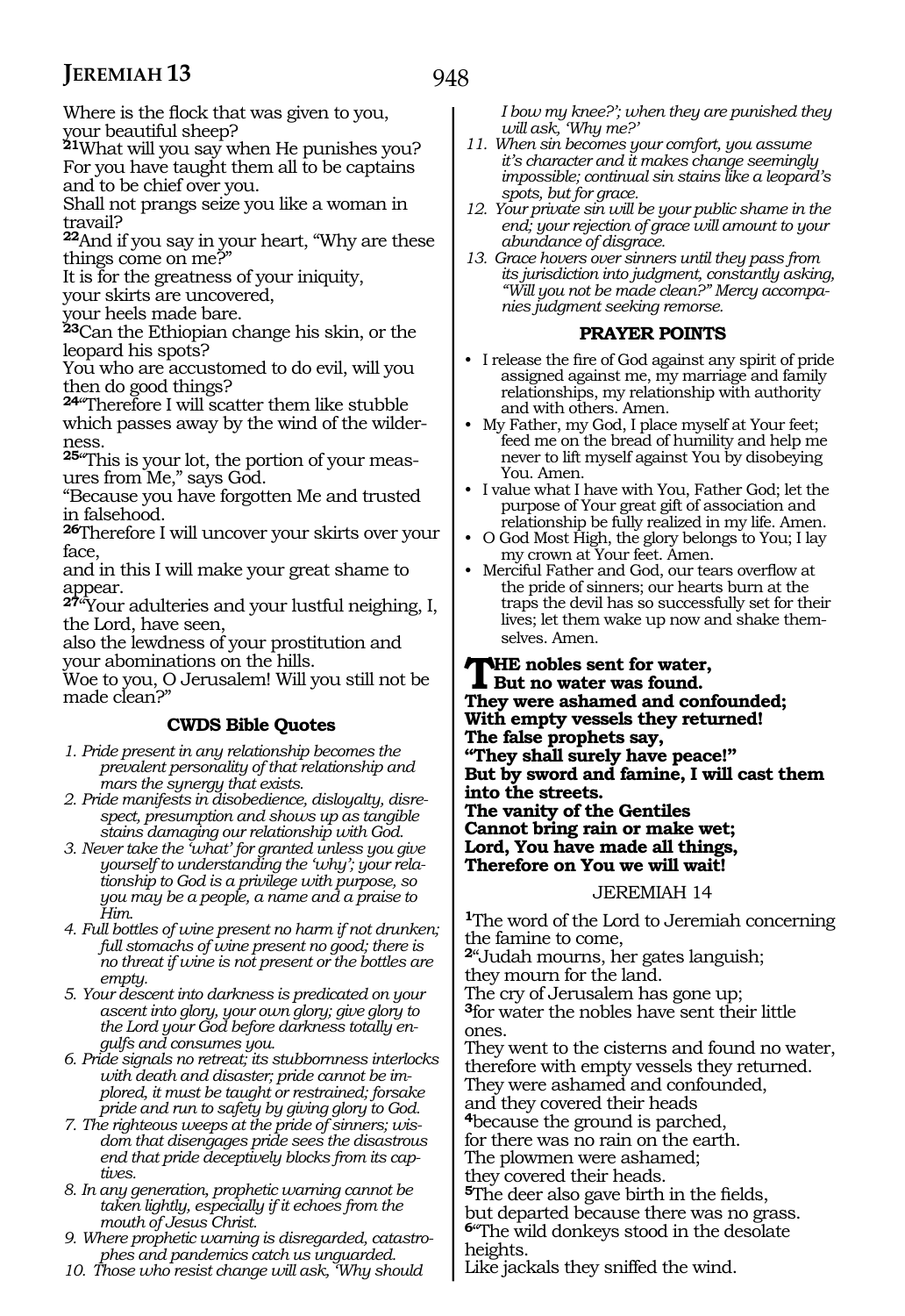Because there is no grass, their eyes also failed."

**<sup>7</sup>**Though our iniquities testify against us, O Lord,

do it for Your name's sake, for our backsliding are many.

We have sinned against You.

**8**Oh, the hope of Israel, the Saviour in troubled times,

why should You be like a stranger in the land, and like a traveler who turns aside to rest for a night?

**<sup>9</sup>**Why should You be like a man astonished? Like a mighty man who cannot save?

Yet You, O Lord, are in our midst;

and we are called by Your name.

Do not leave us!

**<sup>10</sup>**Thus says the Lord to this people,

"They have loved to wander;

they have not restrained their feet.

Therefore the Lord will not accept them. He will remember their iniquities and punish their sins."

**<sup>11</sup>**Then the Lord said to me, "Do not pray for the good of this people.

**<sup>12</sup>**"When they fast I will not hear their cry;

and when they offer grain and burnt offerings I will not accept them,

but I will consume them by the sword, pestilence and famine."

**<sup>13</sup>**Then I said, "Ah, Lord God, the prophets say to them,

'You shall not have famine, neither will you see the sword,

but I will give you peace in this place.'" **<sup>14</sup>**And the Lord said to me,

"The prophets prophesy lies in My name; I have not sent them, nor commanded them, nor spoken to them.

They prophesy to you false visions, divinations, a futile thing and the deceit of their heart.

**15"**Therefore," says the Lord,

"concerning the prophets who prophesy in My name,

who speak and I have not sent them, saying, 'Sword and famine shall not be in the

land.

by the sword and famine these prophets will be consumed!

**<sup>16</sup>**And the people to whom they prophesy shall be cast out in the streets of Jerusalem, because of the famine and the sword.

None shall be there to bury them,

not their wives, their sons, nor their daugh- ters,

for I will pour their wickedness on them. **<sup>17</sup>**Therefore to them you shall say this word, 'Let my eyes flow with tears night and day; let them not cease;

for the virgin daughter of my people has been broken with a mighty stroke, with a very grievous blow.

**<sup>18</sup>**"'If I go forth into the field,

I see those slain with the sword! If I enter into the city, I see those sick from the famine! Both priest and prophet go about in a land they do not know.'" **<sup>19</sup>**Have You utterly rejected Judah? Is Zion loathsome to Your soul? Why have You smitten us that we cannot be healed? We looked for healing and behold, trouble; we found no good when we looked for peace. **<sup>20</sup>**We acknowledge, O Lord, our wickedness, and the iniquity of our fathers. Against You, Lord, we have sinned. **<sup>21</sup>**For Your name's sake, do not abhor us. Do not disgrace the throne of Your glory. Do not break Your covenant with us. **<sup>22</sup>**Are there any among the idols of the nations that can cause rain to come

or can make the heavens give showers?

O Lord our God, are You not He?

Therefore for You we will wait.

We wait for You!

For You and only You made all these things.

- *1. Drought in your spiritual life will transcend to every area of your life and existence. All battles are taken in the spirit and manifest in the natural in victory or defeat; prosperity or stagnation, famine and drought.*
- *2. The strength of your glory is the magnitude of your shame when the Glory who sustains the world you build your strength and hopes on is removed.*
- *3. You turn the world as if you own it and remove God from your world as if He does not exist, yet when God removes the predictable (as with Covid-19), you turn and turn, not knowing what to do or where to turn.*
- *4. Your iniquity has a pervasive voice that testifies as a persecutor before the throne of heaven; His grace, His mercies and the goodness of His name will come to your defense until mercy dries like the rain.*
- *5. Prophets are intercessors; the sins of a people drive them constantly to their knees; the revelation of judgment drives them to the throne of God with crafty arguments and the pleas of a defense attorney.*
- *6. Time is a gift from eternity that offers the opportunity to change; the name is intrinsic of the gift which is but for a time.*
- *7. When heaven refuses your offering and prayers you know your heavens are closed in every way. It will manifest in drought, famine, plagues and pestilence (viruses).*
- *8. The message of prosperity and safety on the platform of insolence and rebellion is a lie, even for the church; the church must impact the world rather than have the world influence them, for whatever is poured out on the world impacts and even dislocates the church.*
- *9. There is no hiding place from sin even in the church; the church must go out into the world or be kicked out of the comfort of the church when judgment is poured out into the world; there is rest for the church, but not in this world.*
- *10. The sins of the people are the sins*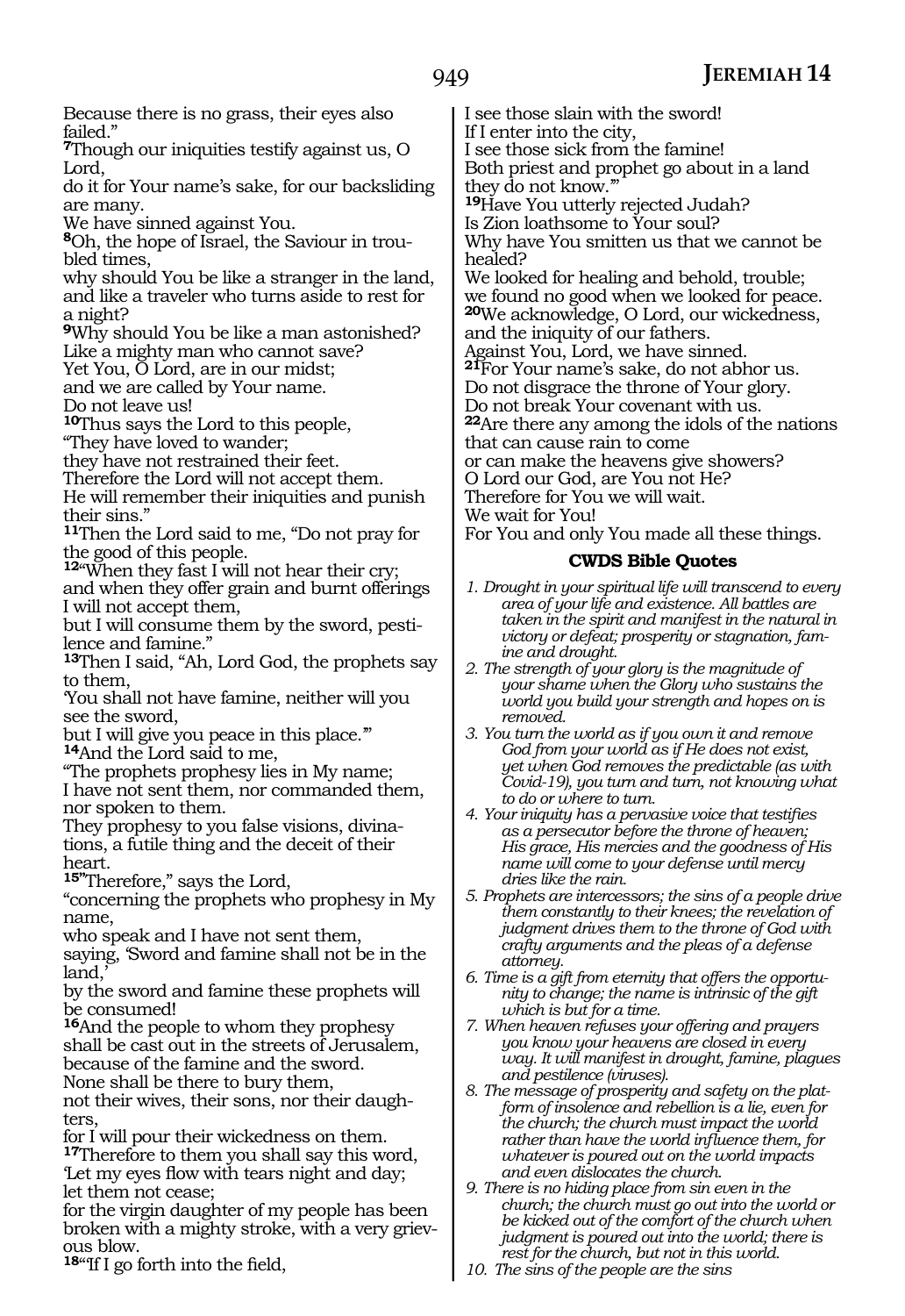*of the church; the prophets, priest and believers must confess the sins of their nation even if the sin is not personal.*

- *11. The church cannot exist apart from the nation and world it is located in and therefore it cannot live apart from it.*
- *12. The church is a nation within a nation with the potential to make a difference and impact its outer core.*
- *13. We cannot wait until devastation to lament sin; lament every day until it moves you to action.*
- *14. Only God can make a difference; it is very hard to digest for sinners but will be the only eventual lesson in the end.*

#### **PRAYER POINTS**

- I water my spirit with the word of God incessantly in this dark age; I will not permit this spiritual drought and decadence to enter my heart, in the name of Jesus. Amen.
- I refuse to glory in the world or any person or substance in it; Lord You are my glory, my shield and my defense; I will build my trust and confidence in You. Amen.
- Merciful Father, have mercy on us; forgive us for all the times we have placed confidence in the things we have and have removed You from our standards, our laws and our daily lives. Amen.
- Loving and Forgiving God, remove iniquity from the hearts of men, before mercy is removed from before You and dries like rain from the heart of the nations. Amen.
- Father, let the spirit of prophecy and intercession which testifies of Christ, rise in the church of the living God.

### **"The dogs to tear, the sword to slay,**<br>
The fowls and beast to destroy;<br>
Reheld I have get before you these four **Behold I have set before you these four things,**

**For you would not eat My words and for- sake your sins."**

**Your words I have found and I ate it all. They were the joy and rejoicing of my heart.**

**I called Your name, O Lord, God of hosts, For I sought and found and ate Your words!**

#### JEREMIAH 15

**<sup>1</sup>**Then the Lord said to me these words, "Even if before Me Moses and Samuel stood, yet My mind could not be towards this people. Cast them out of My sight, let them go out. **<sup>2</sup>**And it shall come to pass, if they say to you, 'Where shall we go?' then tell them, 'Thus says the Lord, "Such as are for death, to death; such as for the sword, to the sword;

such as for famine, to the famine; such as are for captivity to bonds.'

**<sup>3</sup>**"And I will appoint over them four types of destruction:

the sword to slay, the dogs to tear, and the fowls of the skies and the beasts of the earth to devour and to destroy," says the Lord.

**<sup>4</sup>**"I will cause them to be removed into all the kingdoms of the earth,

because of Manasseh, the son of Hezekiah,

king of Judah; for what he did to Jerusalem. **<sup>5</sup>**"O Jerusalem, who will have pity on you?

Who will mourn for you, or turn aside to ask, 'How are you doing?'

**<sup>6</sup>**You have forsaken Me," says the Lord, "you have gone backward.

Therefore I will stretch out My hands against you to destroy you.

I am weary of relenting!

**<sup>7</sup>**I will winnow them with a winnowing fan in the gates of the land.

I will bereave them of children;

I will destroy My people since they do not return from their ways.

**<sup>8</sup>**Their widows shall be increased to Me above the number of the sand of the seas.

I will bring on them, against the mother of the young men, a plunderer at noonday;

I will cause anguish and terror to fall on them suddenly.

**<sup>9</sup>**She who has borne seven languishes; she has breathed her last;

while it is yet day, her sun has gone down. She has been ashamed and confounded.

I will deliver the residue of them,

to the sword before their enemies," says the Lord.

**<sup>10</sup>**Woe is me, my mother, that you have borne a man.

A man of strife and a man of contention to the whole earth!

I have not lent for interest, but everyone curses me.

**<sup>11</sup>**This is what the Lord says, "Surely it will be well with your remnant;

I will cause you to be entreated well by the enemy,

in the time of evil and in the time of affliction. **<sup>12</sup>**Can anyone break iron, the northern iron and the steel?

**<sup>13</sup>**Your wealth and your treasures I will give as plunder without price;

because of all you do in all your borders.

**<sup>14</sup>**"And I will make you pass over with your enemies,

into a land you do not know;

in My anger a fire is kindled, which shall burn upon you.'

**<sup>15</sup>**O Lord, You know; remember me and visit me.

Take vengeance for me on my persecutors. In Your long-suffering, do not take me away. Know that for Your sake I have suffered the rebuke of men.

**<sup>16</sup>**Your words were found, and I ate them all; they were the joy and rejoicing of my heart; for I am called by Your name, O Lord God of hosts.

**<sup>17</sup>**I did not sit in the assembly of the mockers, nor did I rejoice.

I sat alone because of Your hand,

for You have filled me with indignation. **<sup>18</sup>**Why is my pain perpetual, and my wounds

incurable which refuse to be healed?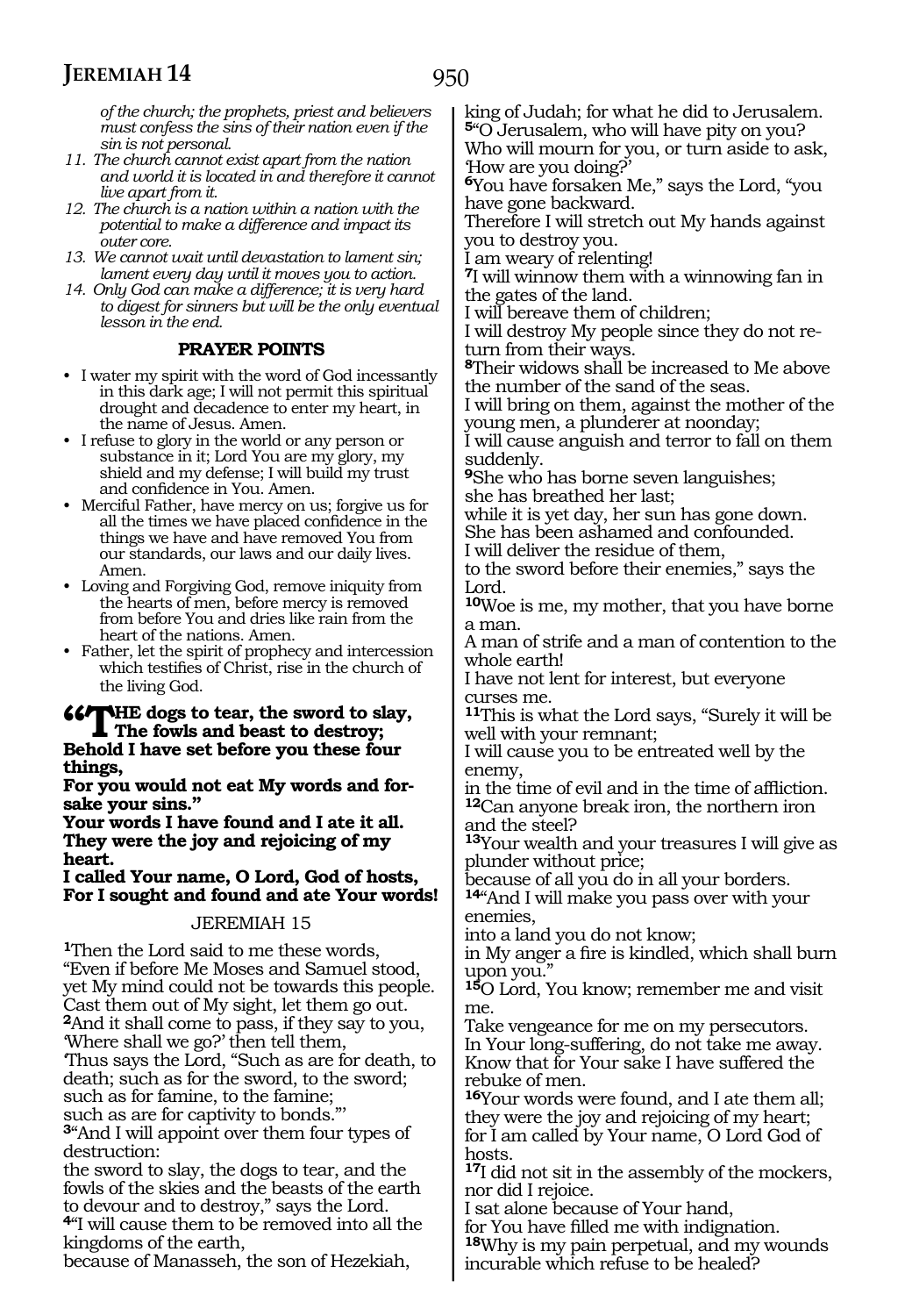Will You be altogether as a liar to me, like waters that fail and are no more seen?

**<sup>19</sup>**Therefore, thus says the Lord, "If you return, then I will bring you back again;

you shall stand before Me once more.

If you take the precious from among the vile, you shall be as My mouth.

Let them return to you, but do not return to them,

**<sup>20</sup>**and I will make you to this people a bronze wall that is fortified.

They will fight against you, but they will not prevail,

for I the Lord am with you to save you and to deliver you.

**<sup>21</sup>**"Out of the hand of the wicked I will deliver you,

and I will redeem you out of the hand of the terrible."

#### **CWDS Bible Quotes**

- *1. Your famous family frowns at your infamy and your factitious use of their names as cover. The righteousness of your predecessor will never pass through your sins to protect and preserve you and your generations.*
- *2. Righteousness is personal and provides an exclusive entry ticket into the heart of God.*
- *3. Turn your backs on the Lord and you will have no place to turn to when you are backed up by your actions.*
- *4. Where destruction is an attack of the enemy, hope prevails; where destruction is an appointment of the Lord hope fails.*
- *5. The greater the height of your glory the greater the depth of humility required; general governance requires stringent self-governance or you will lead and be led astray.*
- *6. Your sins are personal but never private; your family, your nation and your generations will be impacted.*
- *7. Mercy is tethered to grace and depends on grace for its tenure; mercy has eternal implications; grace is subject to time.*
- *8. Your righteousness may not deliver you from the judgment of your nation but will deliver you and sustain you in it.*
- *9. If you serve the devil in God's possession, God will serve you notice and sever you from His possession.*
- *10. For you not to be subject to your enemies is subject to you willingly submitting yourself to God.*
- *11. Set righteous standards and never sway to fit in with an unrighteous world; they must turn to follow you following God from whom you will never turn.*
- *12. The precious will be boiled in the pot of the defiled and will not be distinguished in treatment until the precious is separated from the defiled.*
- *13. You cannot stop the devil from agitating people against you but you can stop them from winning by maintaining your righteousness in the presence of the Lord.*

*14. Make yourself redeemable by reverencing the Lord and He will redeem you; make yourself precious by reverencing the word and the Lord will fight for you.*

### **PRAYER POINTS**

- I rebuke every spirit, falsely giving men the cover of delusion in the name of fame or the achievements of their family or predecessors. Amen.
- Holy and righteous God, I come to You with the righteousness of Christ; I pray You let me into Your heart. Amen.
- Mighty God, You are my hope and defense against my strong enemies; I will never fight against You for I cannot stand against You. Amen.
- Most High God, as I position myself in righteousness for You to promote me to Your works; help me to dig deep in humility so I may sustain this glory. Amen.
- Father, I soak myself in the blood of Jesus and hide Your word deep in my heart so I may not sin against You; I refuse to let my guard down and give authenticity or authority to demons to attack me. Amen.

### **THEN** mirth and gladness have all **ceased,**

**And the voice of the bridegroom shall no longer be,**

**Then ask, "Why has God done these things?** 

**What is this, our great sin?"**

**When you forsake the Lord, then know, You will die, and no one shall mourn for you!**

#### JEREMIAH 16

**<sup>1</sup>**The word of the Lord came also to me, saying,

**<sup>2</sup>**"You shall take no wife to you,

nor shall you have sons or daughters in this place,

**<sup>3</sup>**for thus says the Lord concerning the sons and daughters who are born in this place, and also concerning their mothers,

and their fathers who begot them in this land. **<sup>4</sup>**"'They shall die of horrible deaths, and no one shall lament for them,

neither shall they be buried, but shall be as refuse on the face of the earth.

**<sup>5</sup>**They shall be consumed by the sword and by the famine,

and their corpses will be meat for the birds of heaven and for the beasts of the earth.'" For thus says the Lord, "Do not enter the

house of mourning, nor go to lament or mourn for them,

for I have taken away My peace and My loving kindness and mercies from this people," says the Lord.

**<sup>6</sup>**They shall die in this land, both the small and great,

and they shall not be buried, neither shall men lament for them,

cut themselves or make themselves bald for them.

**<sup>7</sup>**"Neither shall men break bread in mourning for them,

to comfort them for the dead;

nor shall any give them the cup of consolation to drink for their father or their mother.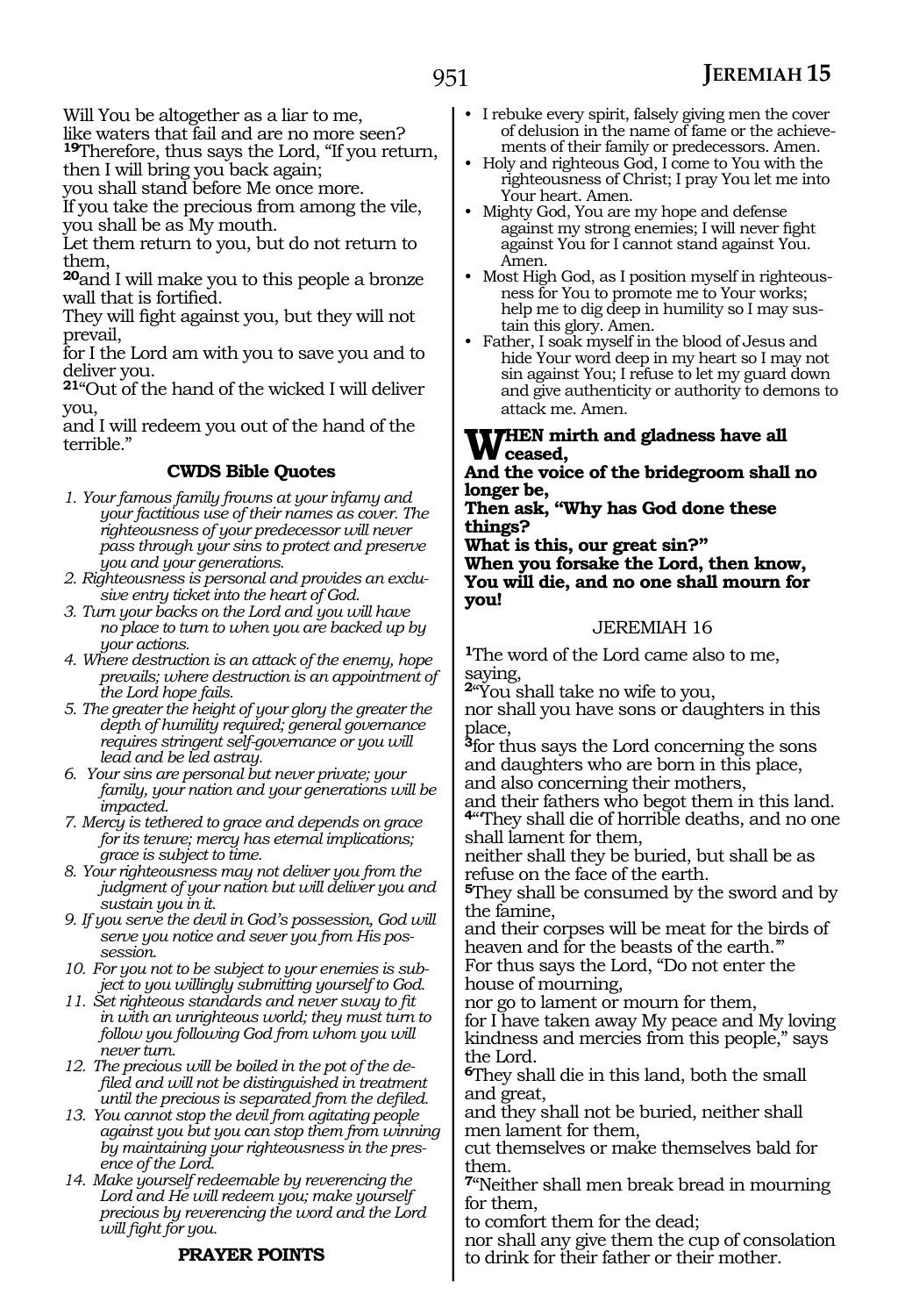**8**"Also, you shall not go into the house of feasting to sit with them, to eat and to drink."

**<sup>9</sup>**For thus says the Lord of hosts, the God of Israel,

"Behold, I will cause the voice of mirth and of gladness to cease from this place,

before your eyes and in your days,

with the voice of the bridegroom and the voice of the bride.

**<sup>10</sup>**And it shall be, when you shall show this people all these words,

and they shall say to you, 'What is this great punishment of the Lord?

Why has the Lord pronounced all this great destruction on us?

What is our iniquity? What is our sin that we have committed against God?'

**<sup>11</sup>**Then you shall say to them, 'Because your fathers have forsaken Me,' says the Lord.

'They have walked after other gods and served them,

and have worshipped them and forsaken Me, and have not kept My law.

**<sup>12</sup>**And you have done worse than your fathers; you walk everyone in the imaginations of your own heart so that no one pays attention to My word.

**<sup>13</sup>**"'Therefore, I will cast you out of this land into a land that you do not know,

neither you nor your fathers;

and there you shall serve other gods night and day,

and there I will not show My favor to you.' **<sup>14</sup>**"Therefore behold, the days are coming," says the Lord,

"that it shall no more be said, 'The Lord lives, who brought up the children of Israel out of the land of Egypt,'

**15**but, 'The Lord lives who brought the children of Israel,

from the land of the north and from all the lands He had driven them.'

"For I will bring them again into their land which I gave to their fathers.

**<sup>16</sup>**Behold, I will send for many fishermen," says the Lord,

"and they shall fish them;

and after that I will send for many hunters, and they will hunt them from every mountain, and every hill and out of the holes of the rocks, **<sup>17</sup>**for My eyes are on all their ways;

they are not hidden from My face,

nor is their iniquities hidden from My eyes. **<sup>18</sup>**And first I will repay double for their iniquity and their sins,

because they have defiled My land, and filled My inheritance with the carcasses of their detestable and abominable idols."

**<sup>19</sup>**O Lord, my strength and my fortress, my refuge in the day of affliction,

the Gentiles shall come to You from the ends of the earth and will surely say,

"Surely our fathers have inherited lies, worthless things and things that do not profit."

**<sup>20</sup>**Will a man make gods for himself which are not gods?"

**<sup>21</sup>**"Therefore this once, I will cause them to know My hand and My might,

and they shall know that My name is The Lord."

#### **CWDS Bible Quotes**

- *1. Building comfort in the face of end-times judgment is foolish, instead, focus on preparedness and on building lives.*
- *2. Believers at ease in times like these signals to the world that they themselves do not believe the Word of God.*
- *3. Mourning is practical in times of peace but when peace is taken you mourn the times above the deaths.*
- *4. Fast the feast and restrain the laughs for the times of grief are approaching fast where there will be no reason to feast or laugh.*
- *5. Step into the revelation of the Lord and align yourself with creation for tomorrow may never come.*
- *6. Never judge your tomorrow by today, rather judge your today by your revelation of tomorrow.*
- *7. 'The Lord lives', is absolute and constant; your salvation and continuous need for deliverance depends on you.*
- *8. Fear and restraint is in knowing and being actively conscious that God is observing: your sin is on a cinema screen with God the only audience and the avid follower of your social media, or rather, your thoughts.*
- *9. Your cry to God intensifies when you ignore God's cry to you.*
- *10. The nations are watching; the people of God should not paint a bad image of God by their sins for it will trigger His faithful act of judgment.*
- *11. It is not acceptable to ignore the God of your salvation for gods of your invention; whichever way, by intent or by default, you will know the name of the Lord.*

#### **PRAYER POINTS**

- All wise God; help me to build lives and to build eternity for others, instead of the futile activity of building personal comfort in this life and this age. Amen.
- I refuse to be at ease in these times; I believe in heaven and hell; I believe the coming of the Lord is near; I believe I have a witness that can save many from eternal flames and I will demonstrate this in my lifestyle witness. Amen.
- God my Father, surround me with fire and protect me from the evil of these times. Amen.
- By the Spirit of the living God, I place holy discomfort in the hearts of men who are comfortable and at ease in this dark age. Amen.
- Father God, You see and know everything; fear of the living God and the conscious awareness of His ever seeing eyes, fall upon the church and sinners today. Amen.

#### **WITH a pen of iron and a diamond point,**

**So are your sins engraved on your heart. But the Lord is searching; He sees your doings;**

**He tries the mind and searches the heart! Like a tree by the water, go spread your roots.**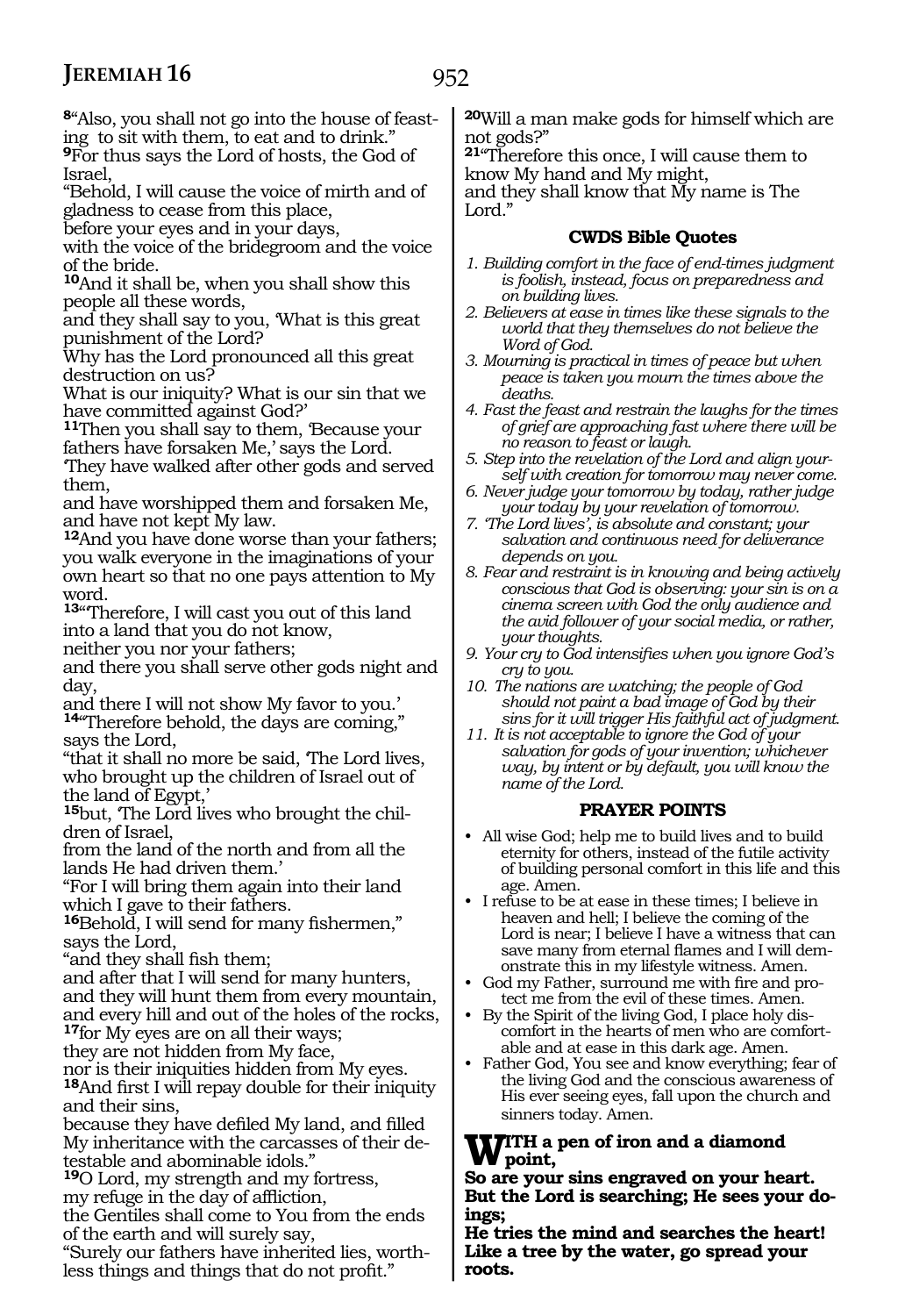### 953

#### **If you trust in the Lord, you will never cease from bearing fruit!**

#### JEREMIAH 17

**<sup>1</sup>**The sin of Judah is written with a pen of iron, engraved on the tables of their hearts with its diamond point,

and also on the horns of your altars, **<sup>2</sup>**while their children remember still their altars and their wooden images by the green trees on the high hills. **<sup>3</sup>**"O My mountain in the field,

I will give your wealth and your treasures to be plundered,

and your high places of sin throughout all your borders,

**<sup>4</sup>**and even you yourselves will be displaced from My heritage which I gave to you;

and I will cause you to serve your enemies in the land which you do not know!" says the Lord.

You have kindled a fire in My anger which shall burn forever.

**<sup>5</sup>**Cursed is the man who trusts in man, and who makes the arm of flesh his strength, and whose heart departs from the Lord.

**<sup>6</sup>**Like the shrub in the desert he shall be, when good comes, this he shall not see, but shall inhabit the parched places in the wilderness,

in a salt land which is not inhabited. **<sup>7</sup>**Blessed is the man who trusts in the Lord and whose hope is the Lord.

**<sup>8</sup>**"He shall be like a tree planted by waters, which spreads out its roots by the river, and will not fear when heat comes,

but its leaf will be green,

and it will not be anxious in the year of drought,

neither will it cease from yielding fruit.

**<sup>9</sup>**Yet the heart is deceitful above all things, and desperately wicked;

who can know it?

**<sup>10</sup>**"I, the Lord search the heart and test the mind,

to give every man according to his ways, according to the fruit of his deeds.

**<sup>11</sup>**As the partridge sits on eggs but they never hatch,

so is he who gets riches but not by the right means; they will not profit,

for it shall leave him in the midst of his days, and he shall be as a fool at his end.

**<sup>12</sup>**The place of our sanctuary is a glorious high throne from the beginning.

**<sup>13</sup>**O Lord the hope of Israel, all who forsake You shall be ashamed.

Those who depart from Me shall be written in the earth,

because they have forsaken the Lord, the fountain of living waters."

**<sup>14</sup>**Save me, O Lord, and I shall be saved; heal me, and I shall be healed.

Save me and I shall be saved for You are my

praise.

**<sup>15</sup>**They say to me, "Where is the word of the Lord?

Let it come now!"

**<sup>16</sup>**But as for me, I have not hurried away from being a pastor who follows You,

neither have I desired the woeful day.

You know what came out of my lips;

it was right there before You.

**<sup>17</sup>**Do not be a terror to me;

in the day of evil You are my hope. Let them be ashamed who persecute me, but

do not let me be put to shame.

**<sup>18</sup>**Let them be dismayed, but do not let me be dismayed, Lord.

Bring the day of evil on them;

destroy them with double destruction!

**<sup>19</sup>**This is what the Lord said to me, "Go stand in the gate of the children of the people by which the kings of Judah come in and go out again,

and in all the gates of Jerusalem,

**<sup>20</sup>**and say to them,

'Hear the word of the Lord, you kings of Judah,

and all the inhabitants of Judah and Jerusalem who enter by these gates.

**<sup>21</sup>**Thus says the Lord,

"Take heed to yourselves that you bear no burden on the Sabbath day,

**<sup>22</sup>**nor bring any in by the gates of Jerusalem; nor carry any burden out of your houses,

but hallow the Sabbath day as I commanded your fathers and do no work in it.

**<sup>23</sup>**"But they did not obey nor listened, but made their neck stiff that they might not hear nor receive instruction.

**<sup>24</sup>**It shall come to pass that if you diligently heed Me,

and on the Sabbath day bring no burden through the gates of the city,

but hallow the Sabbath day to do no work in it,

**<sup>25</sup>**then kings and princes shall enter the gates of the city, to sit on the throne of David, riding on horses and in chariots;

they and their princes, accompanied by the men of Judah and the inhabitants of Jerusalem;

and this city shall remain forever.

**26**"And they shall come from the cities of Judah,

and from the places around Jerusalem,

from the land of Benjamin and from the plain and from the mountains,

and from the South bringing burnt offerings and sacrifices,

grain offerings and incense to offer up, and bringing sacrifices of praise to the house

of the Lord.

**<sup>27</sup>**But if you will not heed Me to hallow the Sabbath day,

and you carry a burden on the Sabbath when entering the gates of Jerusalem,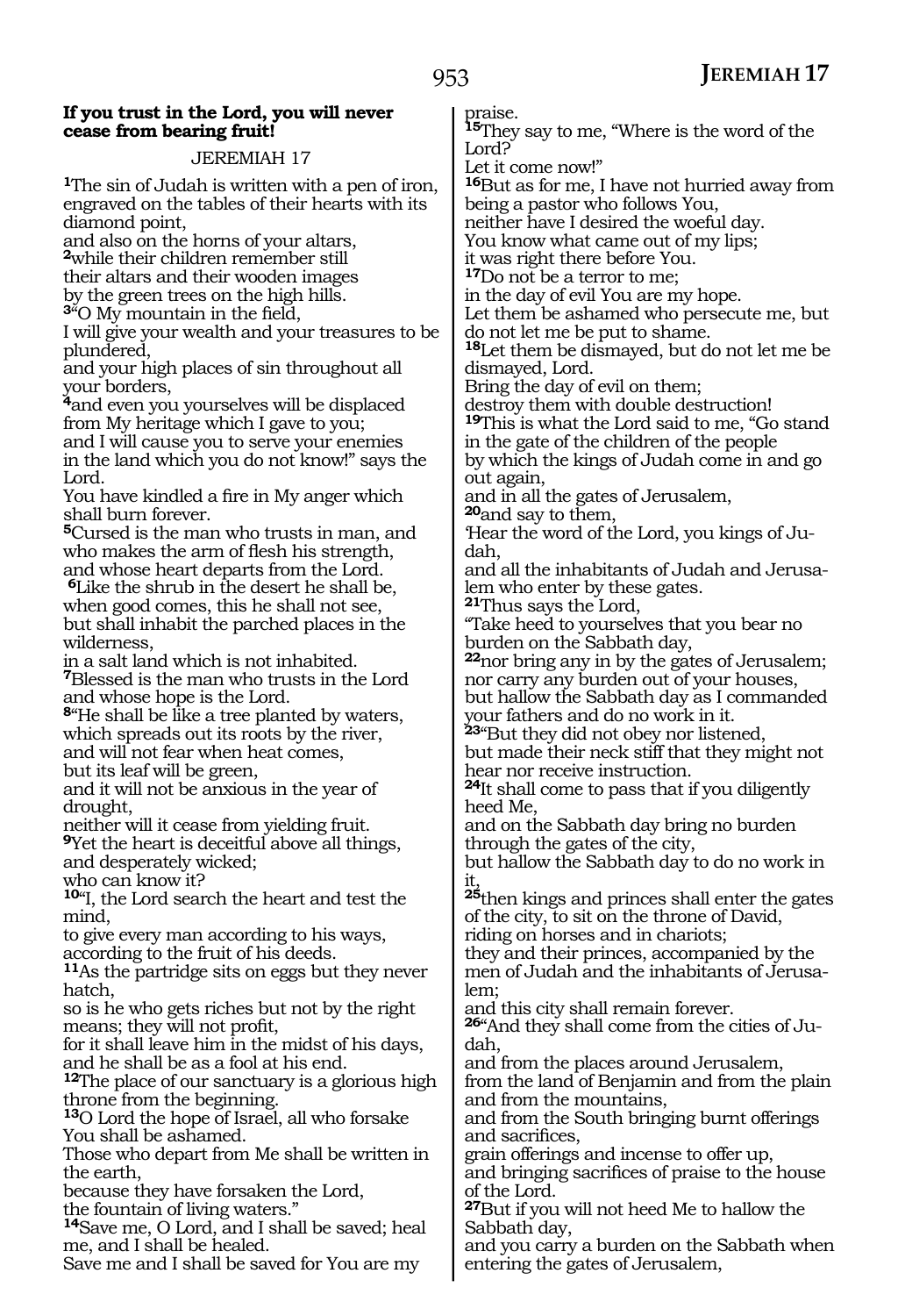954

then I will kindle a fire in the gates, and it shall devour the palaces of Jerusalem, and it shall not be quenched.'"

#### **CWDS Bible Quotes**

- *1. Your temporary acts of illicit pleasure leave a permanent stain upon the land that will cause it to permanently cry against you.*
- *2. The fire that burns your eternity is not a fire that started in eternity but started in you; you light your eternity in time.*
- *3. If you refuse to serve God in the land of His grace you will serve your enemies in the land of your disgrace.*
- *4. Your trust in flesh is like a breath, your last breath at the door of death; your trust in God is like spring, always renewed; always refreshed.*
- *5. The foundation of your confidence in flesh fragments your future; ferment your hope in the Lord and you will be ever fresh, flourishing and fruitful even in difficult times, for He establishes you on fountains.*
- *6. A normal heart filled with deceit looks like a normal heart to man but like deception to God who carefully inspects and searches the heart as His normal routine.*
- *7. It is not the eggs you sit on that determine the future you hatch, but the future in the eggs determined by its source.*
- *8. Your source of healing and salvation determines the sustenance of your healing and salvation; the Lord heals and saves to the uttermost.*
- *9. Mockery should not destroy or divert your mission; your confidence is as sure as your God though it will look crazy when moments become hazy.*
- *10. The word of the Lord is good for kings as well as peasants; all must be prophetically warned for disobedience is never pleasant.*
- *11. Your response to the commands of the Lord will determine how the commands respond to you; the way you engage a command determines the way it engages you; every command carries the power to establish or to diminish and destroy.*

#### **PRAYER POINTS**

- Let the fire of the Holy Spirit drive away illicit pleasures from the hearts of the people of the nation; let the blood of Jesus purge this nation. Amen.
- Merciful God, light the fire of Your love in the hearts of this generation and put out the fires of wickedness raging to its place in hell. Amen.
- I will serve You Lord; I will serve You with my whole heart; I will serve You with my house and everything I have. Amen.
- I declare, by the power in the blood of Jesus, my flesh shall not be my trust and confidence; I will boast in God.
- I thank You Jesus that You have established me on fountains; I will always flourish because my umbilical cord is linked to Yours. All my hope and expectation is in You. Amen.

## **As a vessel marred in the potter's hand That he did not throw away but of it made a better one,**

**So all men are earthen vessels in the Maker's hands;**

**He has the power to pluck up, to destroy and to pull down!**

### JEREMIAH 18

**<sup>1</sup>**The word which came to Jeremiah from the Lord,

**<sup>2</sup>**saying, "Arise, and go down to the potter's house,

and there I will cause you to hear My words." **<sup>3</sup>**So I went down to the potter's house,

and behold, he was making something on the wheel.

**<sup>4</sup>**And the vessel that he made of clay was marred in the potter's hand,

so he made another vessel of it again, as it seemed good to the potter to make. **<sup>5</sup>**Then the word of the Lord came to me, saying,

**<sup>6</sup>**"O house of Israel, can I not do with you as the potter?" says the Lord your God.

"As the clay is in the potter's hand, so are you in My hands, O house of Israel. **<sup>7</sup>**The instant I speak concerning a nation,

and concerning a kingdom; to pluck up, to pull down and to destroy it, **8**if that nation, against whom I have pro-

nounced this, turns from their evil and sins no more,

I will relent of the disaster that I thought to bring on them.

**<sup>9</sup>**"The instance I speak concerning a nation, and concerning a kingdom, to build and to plant,

**<sup>10</sup>**if it does evil in My sight, so that it does not obey My voice,

then I will relent concerning the good I said I

11"Now, therefore, go and speak to the men of Judah,

and to the inhabitants of Jerusalem. Say, 'Thus says the Lord, "I am framing evil against you, and devising a plan against you. Return now everyone from his evil way

and make your ways and your actions good."'" **<sup>12</sup>**And they said, "There is no hope!

Therefore, we will walk according to our own plans,

and each one of us will do the imaginations of his evil heart."

**<sup>13</sup>**Therefore says the Lord, "Ask now among the Gentiles,

if there is any who has heard such things? The virgin of Israel has done a very horrible thing.

**<sup>14</sup>**Will a man leave the snow water of Lebanon which comes from the rock of the field? Will the cold flowing water be forsaken for strange water from another place?

**<sup>15</sup>**Because My people have forsaken Me and have burnt incense to worthless idols, they have caused them to stumble from the ancient paths;

to walk in pathways and not on a highway, **<sup>16</sup>**to make their land desolate and a perpetual hissing,

all who pass by shall shake their heads and be astonished.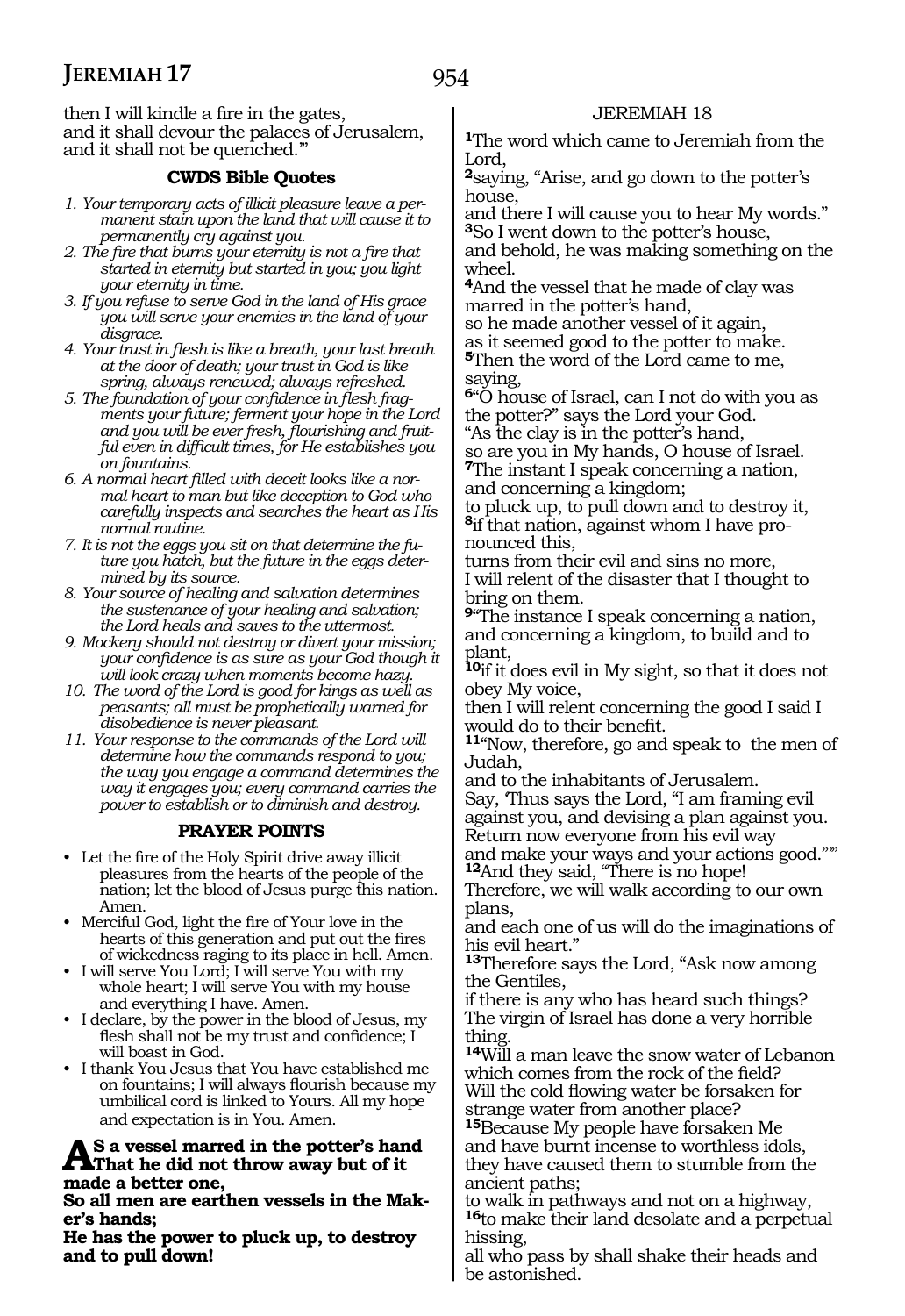**<sup>17</sup>**"I will scatter them before the enemy, as with an east wind;

I will show them the back and not the face in the day of their calamity."

**<sup>18</sup>**Then they said, "Let us devise plans against Jeremiah,

for the law shall not perish from the priest, nor shall counsel from the wise nor the word

from the prophet. Let us attack him with our tongues and not heed any of his words."

**<sup>19</sup>**Give heed to me, O Lord,

and listen to the voice of those who contend with me!

**<sup>20</sup>**Shall evil be repaid for good?

For they have dug a pit for my soul.

Remember that I stood before You to speak good for them,

to turn away Your wrath from them.

**<sup>21</sup>**Therefore, deliver up their children to the famine,

and pour out their blood by the force of the sword.

Let their wives be bereaved of their children, and let them become widows.

Let their men be put to death.

Let their young men be slain by the sword in battle.

**<sup>22</sup>**Let a cry be heard from their houses, when You bring a troop on them suddenly; for they have dug a pit to take me and hidden snares for my feet.

**<sup>23</sup>**Yet, Lord, You know all their counsels against me, to slay me,

provide no atonement for their iniquities, nor blot out their sin from Your sight; but let them be overthrown before You. Deal with them even so, in the time of Your anger.

#### **CWDS Bible Quotes**

*1. Submit to the hands of the skillful intentional Potter and see what He makes of you.*

- *2. We are ever in the hands of the Potter and on His wheel; our lives are never too marred to be made glorious.*
- *3. Our lives are personal and deliberate to God; as with man at creation He gets hands on with His people.*

*4. Your yielding to the Potter by repentance determines what value He makes of you; your stubbornness and hardness will terminate your value as it limits His ability to mold you.*

- *5. God has good plans and great benefits for you that totally depend on your trust in God's heart and you yielding to God's hands.*
- *6. Prophetic warnings are not to be ignored; divine invitations are never to be questioned.*
- *7. Your determination to do evil is the voice of destruction designated and determined against you.*
- *8. You forsake the Lord, you forsake your faithful source, protection and fruitfulness, and invite a formidable foe.*
- *9. Turn your backs on the Lord and you engage His back turned on you; you cannot seek His face in trouble with your backs turned on Him; it is impractical. You will never find it.*
- *10. If they cannot resist the word of the Lord, they will strongly resist the servant of the Lord to prevent the word of the Lord in him from resisting them.*
- *11. Your obedience to the Lord may not bring you fame with men but it will cause you to be named among the faithful with God.*
- *12. Serving God may be difficult but it must be a determination.*
- *13. Your pay for doing good may make you a prey of the evil; your good heart towards men may yield a bad reward from men but God's glory overcompensates.*
- *14. Never let your personal pain and trial of men cause you to sway from the heart of God for the men to whom you are sent; find the energy of the cross to release blessing through personal pain and eternity in carnal aggravation.*
- *15. Never get personal on a professional assignment of the kingdom; like Jesus who gave His life as a ransom, you are called to serve.*

### **PRAYER POINTS**

- I release myself and my life to Your skillful hands, Holy Spirit; I trust Your heart for me; do as You please. Amen.
- Most Holy and Righteous God, I bring my faults and failures to the foot of the cross and wait there. Renew my strength like the eagles. Amen.
- Holy Spirit, let stubbornness be driven from the hearts of believers; have Your way in the lives of Your people. Amen.
- By the power in the blood of Jesus, let the spirit of conviction fall upon this nation, to the church first and to our leaders. Amen.
- Merciful and forgiving God, place a tender heart in the people of this nation to hear and to heed prophetic warnings. Amen.

**He took a potter's earthen vessel, And took some elders with him, And went to the valley of Hinnom With these his witnesses. He said, "Your name is Valley of Slaughter!"**

**He broke the earthen vessel through And said, "Thus says the Lord of hosts, 'You people, even so will I break you!'"**

#### JEREMIAH 19

**<sup>1</sup>**Thus says the Lord, "Now go; get a potter's earthen flask, take some of the elders of the people and some of the elders of the priests with you. **<sup>2</sup>**Go forth to the Valley of the Son of Hinnom, which is by the entry of the East Gate. And proclaim there the words that I will tell you.

**<sup>3</sup>**"Say, 'O kings of Judah, and you inhabitants of Jerusalem,

hear the word of the Lord.

Thus says the Lord of hosts, the God of Israel: "I will bring evil on this place

that will tingle the ear of everyone who hears, **<sup>4</sup>**because they have forsaken Me,

and have made this place estranged.

They have burnt incense in it to other gods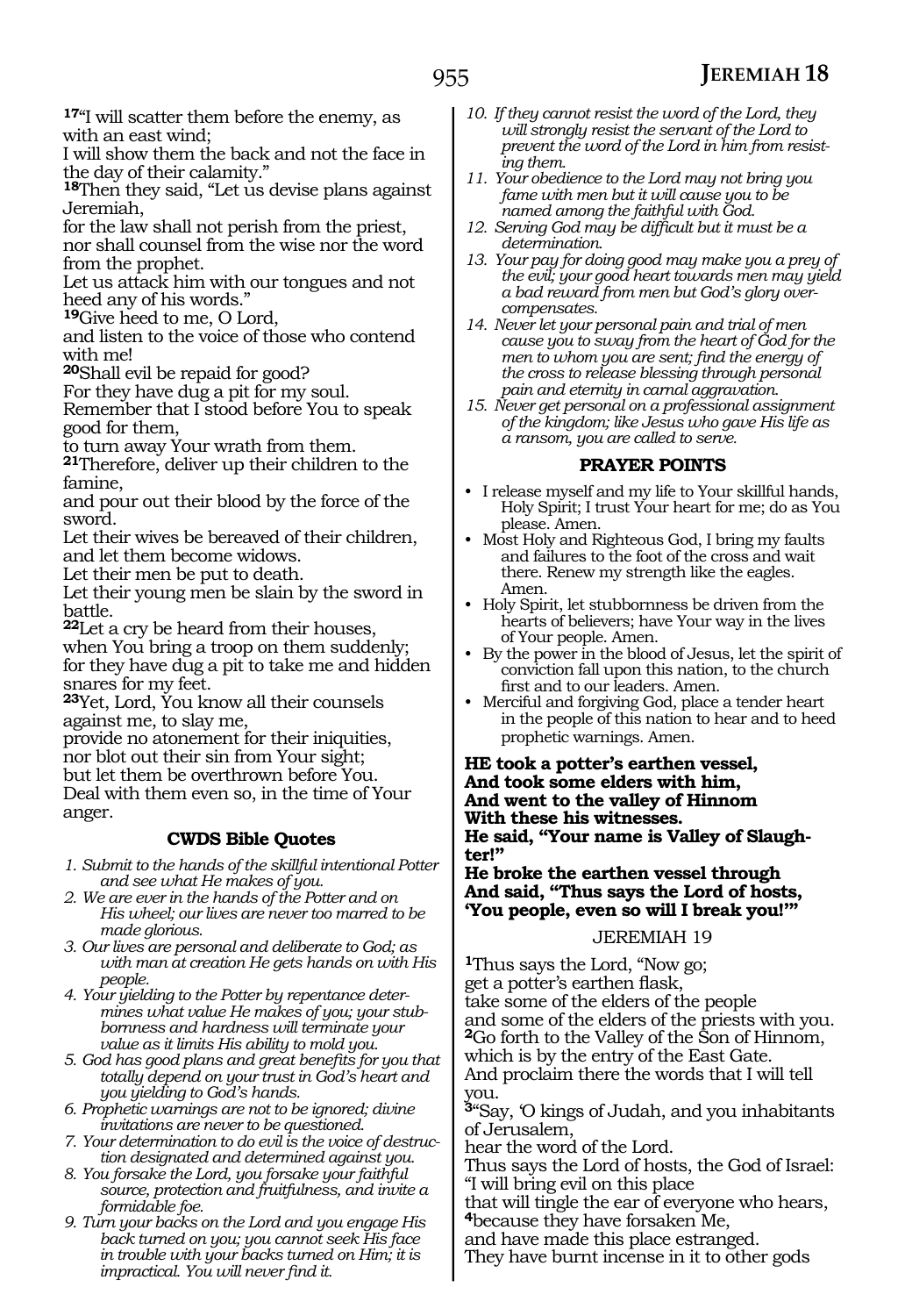956

whom neither they, their fathers

nor have the kings of Judah known,

and have filled this place with the blood of the innocent.

**<sup>5</sup>**They have built the high places of Baal to burn their sons with fire for a burnt offering to Baal,

which I did not command or speak,

nor did it enter in My mind.

**<sup>6</sup>**"Therefore the days are coming," says the Lord,

"that this place shall no more be called Topheth at that time,

or the Valley of the Son of Hinnom,

but the Valley of Slaughter.

**<sup>7</sup>**For in this place I will make void the counsel of Jerusalem and Judah.

I will cause them to fall by the sword

before their enemies

and by the hands of those who seek their lives,

and I will also give their corpses to be meat for the birds of heaven

and for the beasts of the earth.

**<sup>8</sup>**I will make this city desolate and a cause of hissing.

Everyone who passes by will be astonished and hiss because of all the plagues on it.

**<sup>9</sup>**And I will cause them to eat the flesh

of their sons and of their daughters.

Everyone will eat the flesh of his friend in the siege

and in the troubles, with which those who seek their lives will put them to despair."' **<sup>10</sup>**"Then you shall break the flask in the sight of the men who go with you,

and you shall say to them,

**<sup>11</sup>**'Thus says the Lord of hosts,

"I will break this city and the people

even as when one breaks a potter's earthen vessel.

When it is broken to be discarded;

it cannot be made whole again.

And they shall bury them in Topheth

until no burying place remains.

**<sup>12</sup>**This is what I will do to this place," says the Lord,

"and to its inhabitants,

and I will make this city like Topheth.

**13**And the houses of Jerusalem and the houses of the kings of Judah

shall be defiled as the place of Topheth, because of all the houses on whose roofs

they have burnt incense to all the host of heaven,

and poured out drink offerings to other gods.

**<sup>14</sup>**Then Jeremiah came from Topheth where the Lord had sent him to prophesy; and he stood in the court of the Lord's house and said to all the people,

**<sup>15</sup>**"Thus says the Lord of hosts,

the God of Israel,

'Behold, I will bring on this city

and on all her towns,

all the devastation I have proclaimed against it,

because they have stiffened their necks so that they might not hear My words.'" *Yes, they are hardened vessels and no longer clay.*

*These hardened vessels He will break.*

#### **CWDS Bible Quotes**

*1. No matter how much you are called and named by God, and how by His works you are famed by God, you can make yourself estranged to God by your actions.*

- *2. The mystery of your relationship with God is that your great history with God is only sustained by your present story with God.*
- *3. The mighty works of God in you may be tantalizing to the ear, but be careful for the great wrath of God on you will tingle the ears.*
- *4. The earth is the Lord's; it is necessary to bring this into constant remembrance lest we be shocked to reality when He responds to the many ways we defile the land.*
- *5. Give God good reasons to write His name on your nation rather than to rename it after the judgment you deserve.*
- *6. Give God the praise and do not resist Him for you cannot resist or withstand His plagues.*
- *7. Fill the nation with wickedness and the nation will be desolate of you to cleanse it from all you fill it with.*
- *8. You have demonic carnivals in times of abundance but will become cannibals in times of severe need when God breaks your reason to celebrate.*
- *9. If you charged your battery with demonic activities, God will cause you to break like pottery that cannot be repaired.*

*10. If you remain pliable in God's hands like clay, God will mold excellence in you; if you harden your heart and necks like hardened clay; God will cause you to splinter like broken pottery.*

*11. Defile your houses with lustful activities and idolatry and God will cause your houses and treasures to be defiled with your own bodies.*

#### **PRAYER POINTS**

- Eternal creator and God, You made me, framed me in my mother's womb and gave Yourself to save me; now I accept Your good heart to me and commit to respond to You positively continually. Amen.
- Father, I take pleasure in the memories I share with You, but it only serves as a motivation to treasure my relationship with You and manage it with care and precision. Amen.
- I fear You Father; I tremble at Your presence and remain in awe at Your awesome power. Amen.
- Holy God, I will walk softly before You always with a perfect heart. Amen.
- By the power of the Holy Spirit, I speak to the heart of every righteous person in this nation and I say, arise and give God a reason to boast about your community and Your nation. Amen.

**Have you ever felt alone? You are weary, for everyone mocks you.**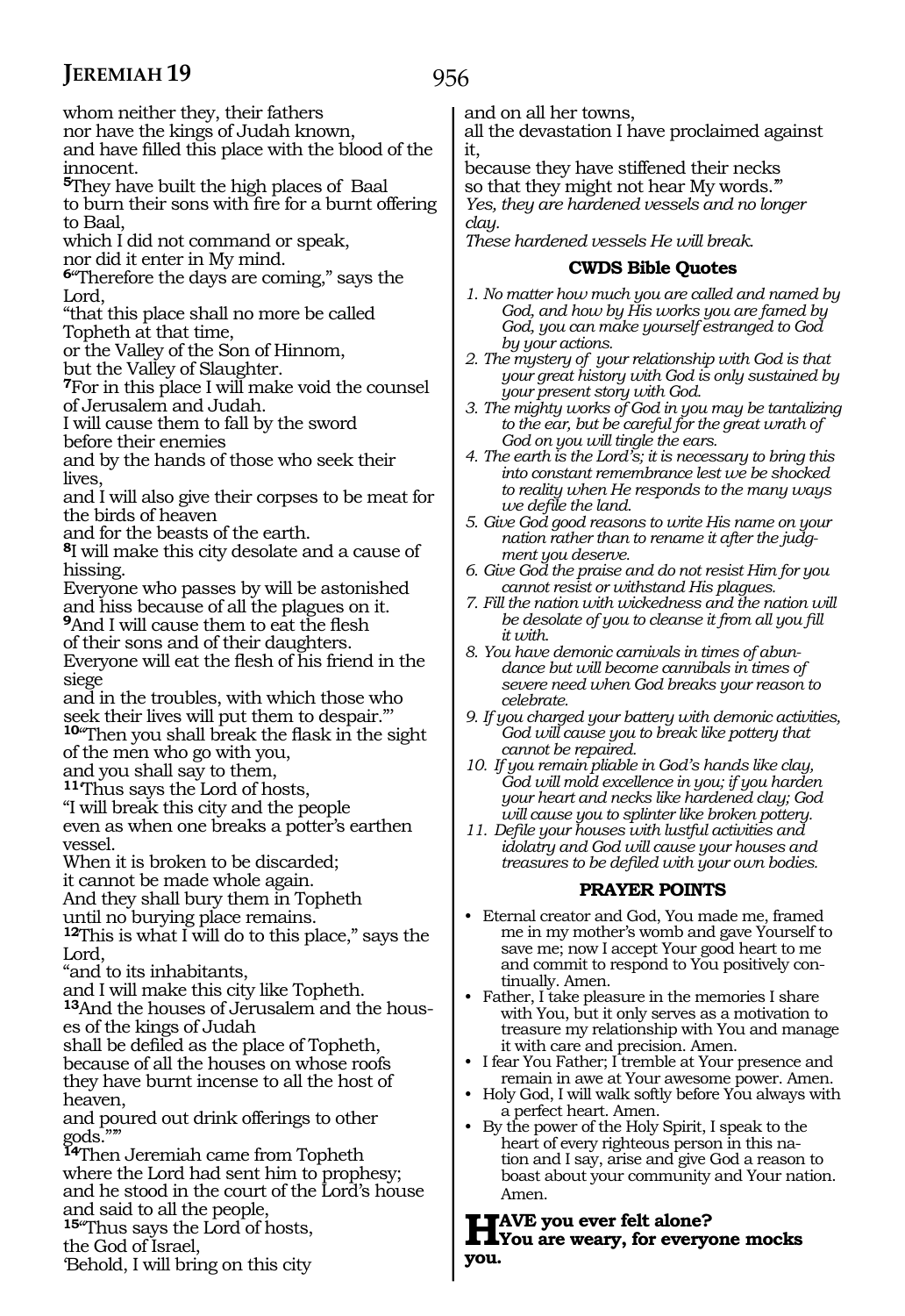**You could curse the day in which you were born. Jeremiah was there; Jeremiah knew. He said, "Of God I will make no mention; I will speak His name no more!" But then, "Oh, I cannot refrain, oh, no! His words are like burning fire shut up in my bones, Fire shut up deep within me; I have just got to let it out. The burning is getting hotter, And the vent is in my mouth!"**  JEREMIAH 20 **<sup>1</sup>**Now Pashhur, the son of Immer the priest, who was chief governor in the house of the Lord, heard that Jeremiah prophesied these things. **<sup>2</sup>**Then Pashhur struck Jeremiah the prophet, and he placed him in shackles that were in the high gate of Benjamin, which was by the house of the Lord. **3**The following morning, Pashhur brought Jeremiah out of the shackles. Then Jeremiah said to him, "The Lord has not called your name Pashhur, but Magor-missabib. **<sup>4</sup>**For thus says the Lord: 'Behold I will make you a terror to yourself, and a terror to all your friends, and by the sword of their enemies they will be killed. Your eyes will see it. I will give all Judah into the hand of the king of Babylon and he shall carry them captive to Babylon, and slay them with the sword. **<sup>5</sup>**And I will deliver all the wealth in this city, and all its produce, and all its precious things, and all the treasures of the kings of Judah, into the hand of their enemies. They shall plunder them and seize them, and carry them into Babylon. **<sup>6</sup>**And you, Pashhur, and all of your house, shall go into captivity. You shall go to Babylon, and there you will die. And there you will be buried, you and your friends to whom you have prophesied lies.'" **<sup>7</sup>**O Lord, You have deceived me and I was very deceived. You are stronger than I am and You have prevailed. I am held in derision daily; everyone mocks at me. **<sup>8</sup>**For when I spoke, I cried out; I cried "Violence and plunder!" Because the word of the Lord was made a reproach and a daily derision. **<sup>9</sup>**Then I said, "I will not make mention of Him, nor speak in His name any more." But His word was in my heart like burning flames, a burning fire shut up in I was weary with restraining; oh, no! I could not. **<sup>10</sup>**I heard many mocking: "Fear on every side!" "Report," they say, "and we will report it." All my acquaintances watched for me to stumble, saying, "Perhaps he will be enticed, and we will prevail against him, and so we will take our revenge on him." **<sup>11</sup>**But the Lord is with me as a mighty terrible One. Therefore, my persecutors shall stumble; they will not prevail. They shall be greatly ashamed, for they will not prosper. Their everlasting confusion will never be forgotten. **12**But O Lord of hosts, who tests the righteous, and sees the mind and the heart. Let me see Your vengeance on them, for before You I have pleaded my cause. Sing to the Lord! Praise His name! **<sup>13</sup>**Praise Him for He has delivered the soul of the poor from the hand of evildoers. **<sup>14</sup>**Cursed be the day in which I was born! Let not the day my mother bore me be blessed! **<sup>15</sup>**Cursed be the man who told my father, making him very glad, saying, "A male-child is born to you!" **<sup>16</sup>**Let that man be like the cities which the Lord relentlessly overthrew. Let him hear the cry in the morning and the shouting at noon, **<sup>17</sup>**because he did not slay me from the womb, that my mother would have been my grave and her womb was always enlarged with me. **<sup>18</sup>**Why did I come out from the womb to see labor and sorrow, that with shame my days should be consumed? **CWDS Bible Quotes** *1. The need for prophecy is magnified by the presence of opposition and resistance to God from spiritual and physical realms; sail in the storms of opposition but never change your resolve or position. 2. Your stance for God does not guarantee the absence of trouble but will guarantee His presence in trouble and His deliverance. 3. Those who terrify you because you are trumpeting righteousness will be a terror to themselves and to those who consort with them. 4. They may fight against the word of the Lord and seek to change its proclamation, but they cannot fight the spirit of the word or change its direction, assurance, and efficacy. 5. Place your strength in the Lord and He will be strong for you against your enemies; place your strength in substance and treasures and you will lose your life, your substance and treasures to your enemies with no one to defend you.*

my bones.

*6. Best to be a captive of God's word than to make*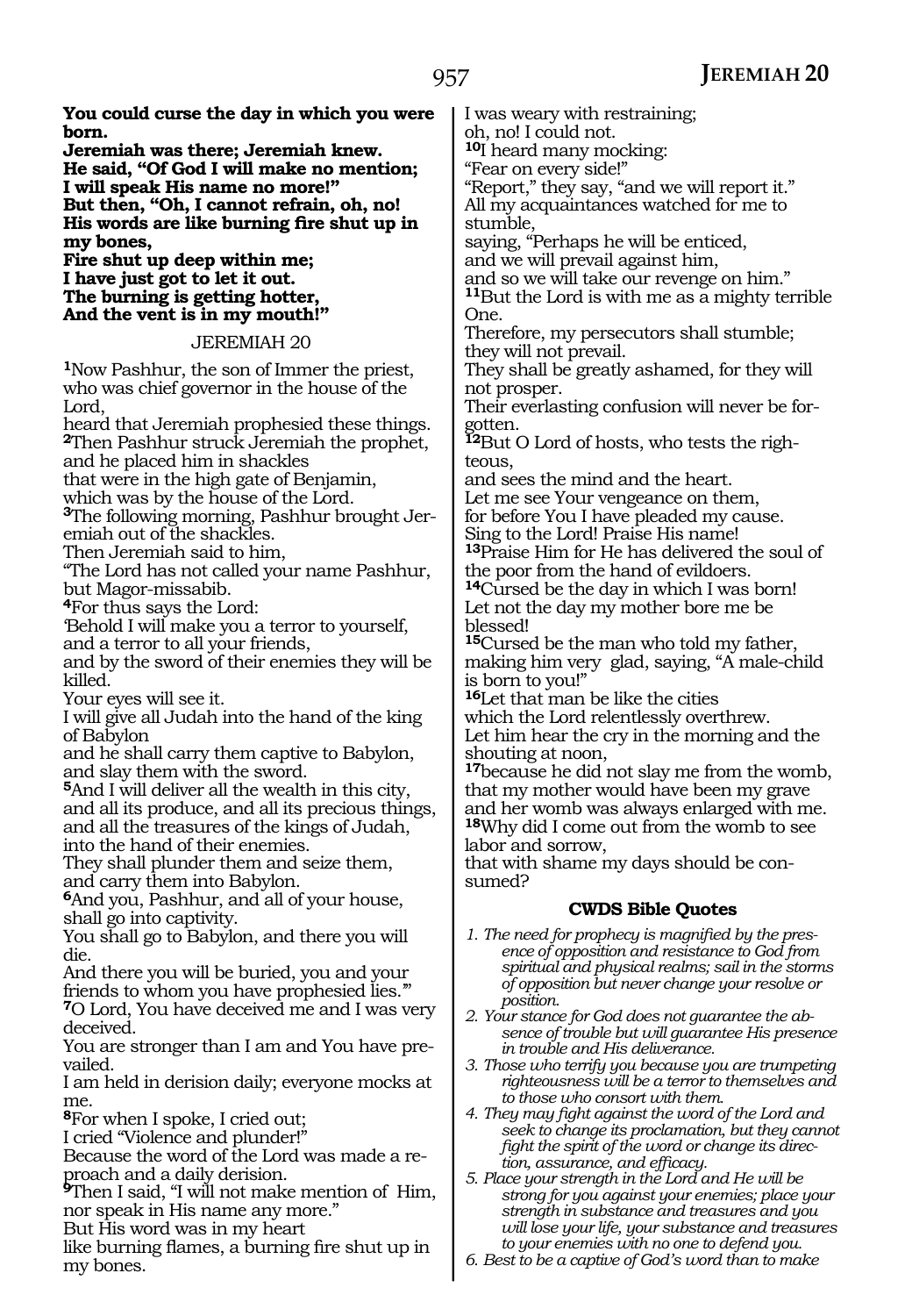*His word a captive of your own will, for then you will be in bondage to the enemy and die in captivity to sin.*

- *7. Never prophesy lies to procure likes for you will certainly not like what it procures to you.*
- *8. Serving the Lord and witnessing in purity and truth may be a lonely, difficult road that attracts mockery but it is the most profitable and fulfilling journey.*
- *9. Personal pain and sacrifice for kingdom fulfillment and the propagation of the gospel is the way of the cross and the freedom of lives.*
- *10. When the fire of the Lord burns within you, His word will be too hot to hold; you will want to speak it, tell it, shout it, preach it; it becomes easier to share your testimony than to refrain.*
- *11. When the word of the Lord fills your heart it becomes too hot to hold; it places a fire in you to share it; it spills from your mouth like bubbling hot springs; your relief is in your release of the word.*
- *12. The word of God will make you respected but not always loved; it will make you honored but not always wanted.*
- *13. Dance for God and shut out the world; you may appear deaf but they will never know you have a royal beat dancing to.*
- *14. Your persecutors may never understand your dance but they will catch on when they dance to their own tunes, namely: stumble, failure, shame and everlasting confusion.*
- *15. Your enemies do not validate you; the Lord who vindicates you does.*
- *16. Sandwich your persecution with praise and you will have packaged your deliverance.*
- *17. The burden of the end-times may be so great that you wish you were never born; especially when you live among those who cannot see it, will not hear it and continue to do things that invite, embrace and compels the end.*

#### **PRAYER POINTS**

- I declare, by the power in the blood of Jesus, I am prophetic; by the word of prophecy I stand and am strong against the winds of these turbulent times. Amen.
- Most righteous God, I will stand for righteousness; although I walk through the Valley of the Shadow of Death, I will not fear evil; Jesus, You are with me and that settles it. Amen.
- Omnipotent God, vindicate me in the face of those who vilify me; let those who terrify me face their own terror. Amen.
- By the power of the cross of Calvary, I pity those who fight the Word of God; the body may die but the Word ever lives. Amen.
- God by whom all things consist, my strength, my hope and my confidence is in You. Amen.
- Fire of the living word inside me; burn to the saving of souls in this generation until the end when I say, "It is finished. I have finished my course." Amen.

**Y**OU see an army coming;<br>The prophet says they will do you hurt. **You fear for you are facing The reward of your own works. When the Lord fights against you, In fury and great wrath, There is fire in your forest; It is what you labored for.**

#### JEREMIAH 21

**<sup>1</sup>**The word of the Lord to Jeremiah

when king Zedekiah sent Pashhur, the son of Malchijah to him,

and Zephaniah, son of Maaseiah the priest, saying,

**<sup>2</sup>**"Please inquire of the Lord,

for Nebuchadnezzar king of Babylon wars against us,

perhaps the Lord will deal with us

according to the wonders He has performed,

that the king may go away from us."

**<sup>3</sup>**Then Jeremiah said to them,

"Go and tell Zedekiah,

**<sup>4</sup>**'Thus says the Lord God of Israel,

"Behold, I will turn back the weapons of war in your hands

with which you fight against the king of Babylon

and also the Chaldeans who besiege you outside the walls.

In the midst of this city I will assemble them. **<sup>5</sup>**I Myself will fight against you with a strong

arm and an outstretched hand,

in anger, fury and great wrath.

**<sup>6</sup>**I will smite the inhabitants of this city, both man and animals;

they shall die of a great pestilence.

**<sup>7</sup>**"And afterwards," says the Lord,

"I will deliver Zedekiah, king of Judah,

his servants and the people

and all who are left in the city from the pestilence,

and all who remain from the sword and the famine,

into the hand of Nebuchadnezzar, king of Babylon,

and into the hand of their enemies and the hands of all those who seek their life. He who smites them with the sword

shall smite and shall not spare,

neither will they have pity nor mercy."'

**<sup>8</sup>**Now say to this people,

'Thus says the Lord, "I set before you the way of life and the way death.

**<sup>9</sup>**He who remains in this city shall die of the sword,

by famine and by pestilence;

but he who goes to the Chaldeans shall live; his life shall be a reward to him.

**<sup>10</sup>**For I have set My face against this city, for evil and not for good," says the Lord. 'Into the hand of the king of Babylon it shall

11"Concerning the house of the king of Judah, say, 'Hear the word of the Lord,

**<sup>12</sup>**thus says the Lord, O house of David, "Execute judgment in the morning, deliver him who is plundered out of the op-

pressor's hand

lest My fury go out like fire and burn so that no one can quench it, because of your evil deeds.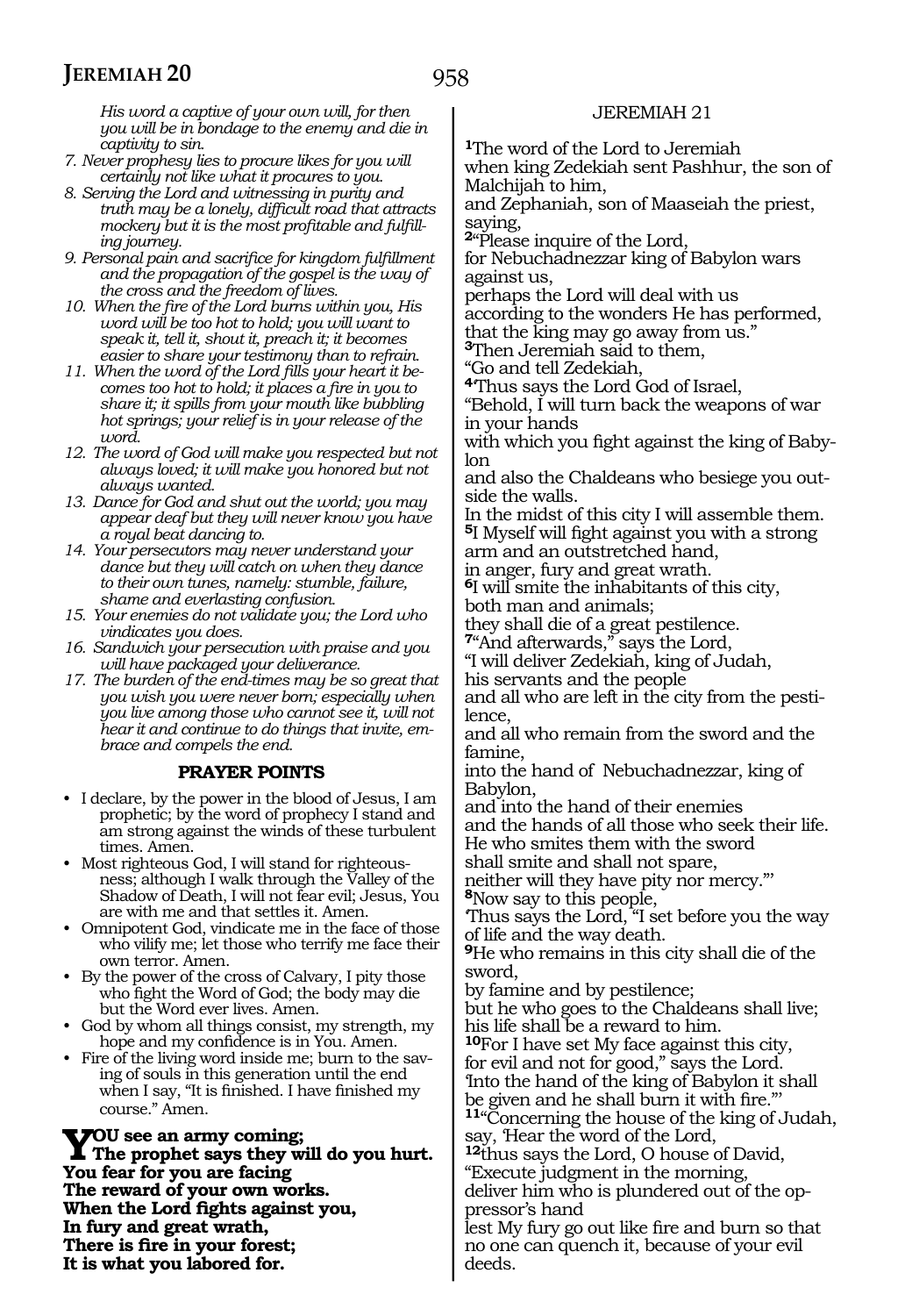**<sup>13</sup>**"I am against you, O inhabitants of the valley and rock of the plain, who say, 'Who will come down against us? Who will enter our dwelling?' **<sup>14</sup>**But according to the fruit of your deeds

I will punish you.

I will kindle a fire in its forest.

It shall devour all things around it.""

#### **CWDS Bible Quotes**

- *1. The word of God is higher than the world of man; however high they are, the word must never be diluted for them; they must elevate themselves to the word.*
- *2. The Lord only deals with you according to His wondrous works if you maintain your deal with God according to His covenant.*
- *3. When you strengthen your hand against the Lord He will weaken your hand against your enemies.*
- *4. Run with the Lord at all times and crisis will run from you; if you run to Him in crisis only, He may not be found then and the crisis may ruin you.*
- *5. Your fear of trouble is double if the Lord joins the fight against you; your fear of trouble is over if the Lord fights your battle.*
- *6. God has no need for warriors to fight, His word released is fire enough; one angel is terror enough; His hand stretched out to you is treasures enough; His face turned against you is tragic.*
- *7. Attract the favor of the Lord before His fury attaches itself to you.*
- *8. Do not wait until death is at your door to respond to the message of life; death may refuse to release you.*
- *9. The way of death travels easy and satisfies comfort; the way of life travels hard and fights the resistance of pride and discomfort; the way of death takes comfort in the known; the way of life confronts the unknown with the word of Him who knows all things.*
- *10. The way of life and death is set and plainly outlined before the human heart, but the road of faith is the road less traveled.*
- *11. A confident fool will stand against the Lord and His word; none of your confidence will stand if the Lord stands against you.*

#### **PRAYER POINTS**

- Let the spirit of compromise be driven from the hearts and lips of the prophets of God by holy fire as they embrace their end-times ministry, in the name of Jesus.
- O God of all flesh, giver of every good and perfect gift; deal with Your church according to Your wondrous works, in the name of Jesus.
- Fearsome God, help me never to strengthen my hand against You, but to strengthen my hand for You and Your works in this earth. Amen.
- Holy Father, You are my all times God, I want You to be with me always, to hear me before I call and to answer before I finish speaking, to never leave me or forsake me; no, I can never be casual with my relationship with You. Amen.
- Awesome and amazing God, You are the greatest and the only weapon in my arsenal; I lay my case at Your feet. Amen.

**"Was it not to know Me? In this you shall be blessed!**

**Was it not to execute judgment and righteousness?**

#### **Remove your heart from idols and covetousness;**

**There are good rewards to know Me, so depart from wickedness!"**

#### JEREMIAH 22

**<sup>1</sup>**Thus says the Lord, "Go down to the house of the king of Judah, and there proclaim this word.

**<sup>2</sup>**Say, 'Hear the word of the Lord, O king of Judah

who sits on the throne of David, you and all your servants,

and all your people who enter in by these gates.

**<sup>3</sup>**'Thus says the Lord, "Execute judgment and righteousness.

Deliver the plundered out of the oppressor's hand.

To the stranger, the fatherless or the widow, do no violence or wrong,

or shed innocent blood in this place.

**<sup>4</sup>**If you will do these things indeed, kings who sit on the throne of David shall enter by these gates;

by the gates of this house they shall enter, riding in chariots and on horses,

accompanied by servants and people.

**<sup>5</sup>**But if you will not hear these words, I swear by Myself,"

says the Lord, "this house shall become deso $l$ ate.""

**<sup>6</sup>**"For," says the house of the king of Judah, "you are Gilead to Me, Lebanon's head,

yet I will surely make you a wilderness, cities which are not inhabited,

**<sup>7</sup>**and I will prepare destroyers against you. They all shall have weapons with them.

They will cut down your best cedars and cast them into the fire.

**<sup>8</sup>**And many nations will pass by this city, and each will say to his neighbor,

'Why has the Lord done this to this great city?' **<sup>9</sup>**Then they shall answer, 'Because they have forsaken the covenant of the Lord their God, and worshipped other gods and served them.'" **<sup>10</sup>**Do not weep for the dead, neither mourn. Weep bitterly for him who goes away, for he shall return no more

nor again see his native country; *he shall never again grace its shores.*

**<sup>11</sup>**For thus says the Lord concerning Shallum, Josiah's son, Judah's king,

who reigned instead of Josiah his father, who was carried captive from this place, "He shall not return here anymore,

**<sup>12</sup>**but shall die in the place of his captivity and shall see this land no more.

**<sup>13</sup>**"Woe to him who builds his house by un- righteousness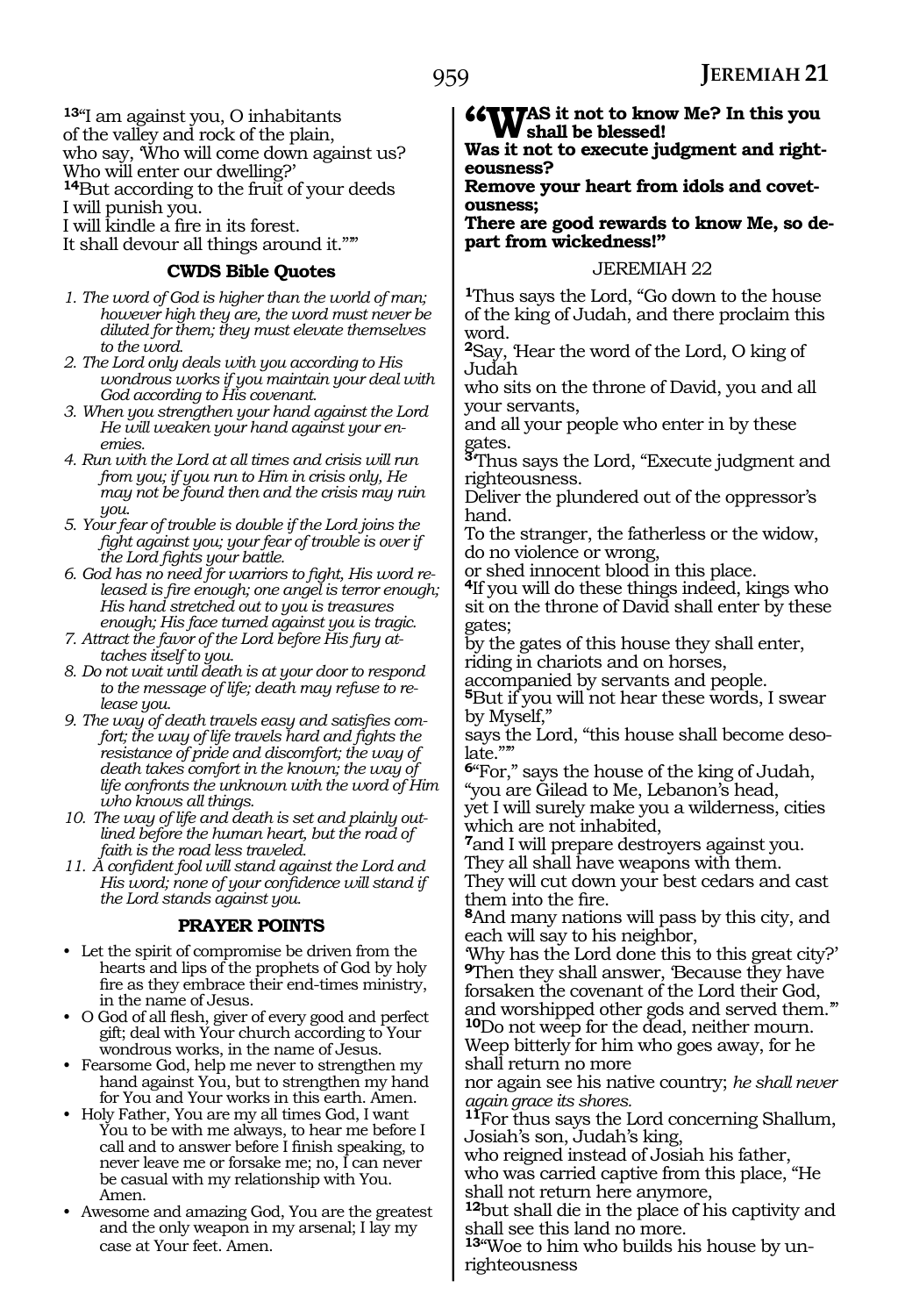960

and his rooms by doing wrong,

who makes his neighbor to serve without pay, and does not give him anything for his work,

<sup>14</sup>and says, I will build myself a wide house with spacious rooms,

and cut out windows painted with vermilion and paneled with cedar.'

**15**"Shall you reign because you enclose yourself in cedar?

Did your father not eat and drink and do justice and righteousness, then it was well with him?

**<sup>16</sup>**He judged the cause of the poor and needy, and then it was well with him.

Was not it to know Me?" says the Lord.

*It is all about knowing the Lord.*

*Yes, the sum of all things and the answer to every question of life, progress, peace, purpose,* 

*prosperity and good success is knowing the Lord!* **17**"But your heart and your eyes are for nothing but your covetousness,

and also to shed innocent blood, and for practicing oppression and violence.

**18**Therefore says the Lord concerning Jehoiakim king of Judah, Josiah's son,

"You shall not lament for him, saying, 'Ah, my brother!' or 'My sister, ah!'

You shall not lament for him, saying, 'Ah, his glory!' or 'Ah, master!'

**<sup>19</sup>**"With the burial of a donkey he shall be buried.

He shall be dragged and cast out beyond the gates of Jerusalem.

**<sup>20</sup>**Go to Lebanon and cry; in Bashan lift up your voice;

cry for the passages, for all your lovers are destroyed.

**<sup>21</sup>**"I spoke to you in your prosperity, but you said, I will not hear what You say.

This has been your manner from your youth; My voice you did not obey.

**<sup>22</sup>**The wind shall eat all your rulers,

and your lovers shall be captives;

surely then you shall be ashamed and confounded, for all your wickedness.

**<sup>23</sup>**"O inhabitants of Lebanon who in cedars make your nest,

how gracious will you be when the pangs come on you, like the pain of a woman in travail?

**<sup>24</sup>**As I live," the Lord says,

"though Coniah, the son of Jehoiakim, king of Judah, were the signet on My right hand, I will pluck you off,

**<sup>25</sup>**and I will give you into the hand of those who seek your life

and into the hand of those whose face you fear;

into the hand of Nebuchadnezzar, Babylon's king,

and into the hand of the Chaldeans.

**<sup>26</sup>**So I will cast you and your mother out, into another country at that time,

a land in which you were not born but in

which you shall surely die.

**<sup>27</sup>**"But to the land they desire to return, they shall not return.

**<sup>28</sup>**Is this man Coniah an idol despised and broken?

Is he a vessel that holds no pleasure? Why are they cast out?

He and his descendants are cast into a land which they do not know.

**<sup>29</sup>**"O earth, earth, hear this!

Hear the word of the Lord, O earth! **<sup>30</sup>**Thus says the Lord:

'Write this man down as childless,

a man who shall not prosper in his days.

None of his descendants shall prosper,

sitting on the throne of David

or rule anymore in Judah.'

- *1. The message of the word is relevant to kings and national leaders and must be boldly proclaimed before them.*
- *2. Your house is weighty in the spiritual realm; it has the power to stand on the pillars of righteousness, truth and justice; it crumbles if these foundational pillars are forsaken.*
- *3. Righteousness is active action that involves your intent and execution, but also involves proactive self-control that commits you to intentional restraint.*
- *4. Build your life on righteousness and you can safely and prosperously live; forsake righteousness and you forsake everything you build your life on and that you build in your life.*
- *5. Never trust in the greatness of your city but in the greatness of your God, otherwise men will marvel at the greatness of its demise; your city is as great as its confidence.*
- *6. You may ignore God in your pursuit of life but God will never ignore you in judging the life you procured and your method of pursuit.*
- *7. History is replete with experiences and encounters that will prevent you from repeating errors of old, and elevate you to attain the conquest of great men of old.*
- *8. God never changes; He is predictable; His attributes remain the same and His blessings and favor can be attained if you approach Him with the same attitude of the righteous of old.*
- *9. It is not how much you know that matters or how well you are known; it is how well you know the Lord.*
- *10. It is all about knowing Him: His attributes, His desire, His will, His word, His person and His voice. This is the complexity of life and the simplicity of its pursuit.*
- *11. Your living is to know God, your well-being is contingent on knowing God; you know God by active pursuit of the things that move His heart and release His favor.*
- *12. When prosperity and good measure distracts you from the word of God, then problems will rise to measure your distance from God.*
- *13. Where your confidence for sin is based on the confidence for and association with those in sin, you will lose your confidence and be completely confounded when they are removed because of their sins.*
- *14. Live deliberately for God's pleasure for your pressure begins when He finds no pleasure in*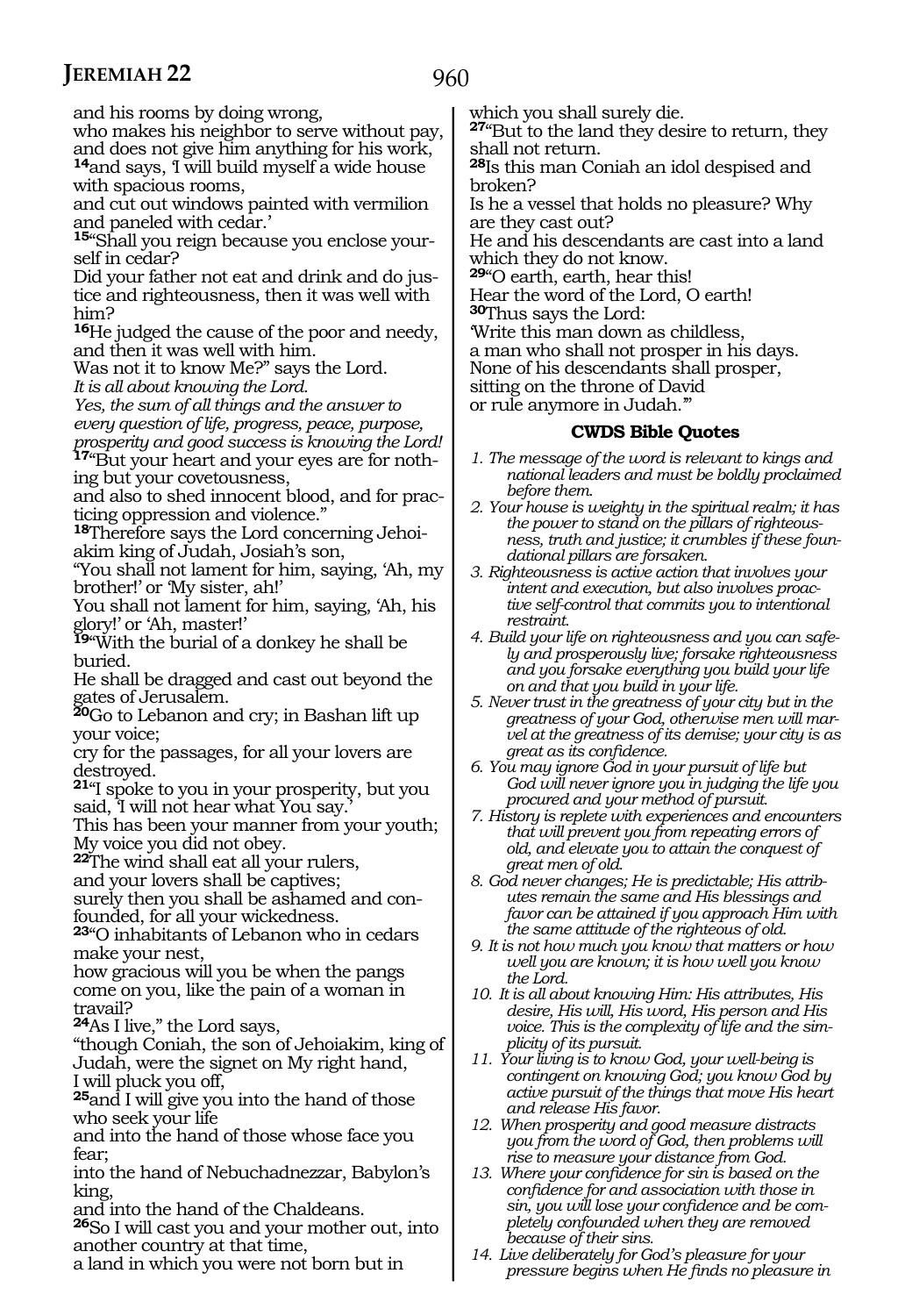*you.*

- *15. Reign without God and you will lose your God and your reins.*
- *16. Write God off from your kingdom and your reign and He will write you and your generations off from ruling in His heritage.*

### **PRAYER POINTS**

- Our Father in Heaven, I pray You place boldness in the hearts of believers who have privileg and access to our national leaders, to boldly proclaim Your word before them. Amen.
- Holy God, I build my life, my house, my business and my expectation on truth and righteousness, in the name of Jesus.
- Before God and all mankind, I hereby commit to righteousness both in action and in restraint. Holy Spirit, seal this commitment, in the name of Jesus.
- Jesus, You are my bulwark that never fails, my foundation that never sways, my beauty that ever remains; You are the city I build my life on. Amen.
- Spirit of wisdom to learn the lessons from history and to rise upon solid foundations of old, rest in the hearts of the youths of this nation, in the name of Jesus.
- Lord Jesus, O that I may know You, the power of Your resurrection and the fellowship of Your suffering. Show to me the Father, Lord; open His heart to me. Amen.

## **The Lord is, the Lord our righteousness, He makes us fruitful and to increase, for in Him we are blessed.**

**Pastors watch over His sheep with care! All you who scatter the sheep, beware! God will appoint them shepherds; they will no more fear.**

**His word is like a hammer that shatters the rocks;**

**His word is like a fire that sends out the sparks.**

#### **If you steal words, O prophets, the Lord shall be against you,**

**For the Lord is, the Lord our righteousness.**

JEREMIAH 23

**<sup>1</sup>**"Woe to the pastors who destroy and scatter the sheep of My pasture."

**<sup>2</sup>**Thus says the Lord God of Israel against the pastors who feed My people:

"You have scattered My flock.

You have not attended to them, but have driven them away.

I will visit on you the evil of your deeds.

**3**But out of all countries I will gather the remnant of My flock

from everywhere I have driven them,

and to their folds bring them back,

and they shall be fruitful and increase.

**<sup>4</sup>**I will appoint shepherds over them who will feed them.

They shall no more fear nor be dismayed, nor shall they be lacking," says the Lord. **<sup>5</sup>**"Behold the days are coming,

when I will raise to David a Branch of righteousness;

a King who shall reign and prosper,

and execute righteousness and judgment in the earth.

**<sup>6</sup>**Judah shall be saved and Israel shall dwell safely in His days;

He shall be called, 'The Lord Our Righteousness.'

**<sup>7</sup>**"Therefore, behold, the days are coming that they will no longer say,

'As the Lord lives who brought up Israel from Egypt,

**<sup>8</sup>**but, 'As the Lord lives who brought up and led the descendants of the house of Israel from the north country and all countries where I have driven them.'

And in their own land they shall dwell." **<sup>9</sup>**Because of the prophets, my heart within me is broken; all my bones shake.

I am like a drunken man, and like a man who wine overcomes,

because of the Lord and because of His holy words.

**<sup>10</sup>**The land is full of adulterers;

because of swearing, the land mourns.

The pleasant places of the wilderness are all become dry.

Their course of life is evil and their force is not right.

11<sup>"</sup>For both prophet and priest are profane, all of them;

in My house I have found their wickedness," says the Lord.

**<sup>12</sup>**"Therefore their way shall be to them like slippery ways.

In the darkness they shall be driven, and they shall fall in them,

for I will bring evil on them, the year of their punishment," says the Lord.

**<sup>13</sup>**The folly of the prophets of Samaria I have surely seen:

they prophesied in Baal and caused My people Israel to err.

**<sup>14</sup>**"I have seen a horrible thing also in the prophets of Jerusalem:

they commit adultery and walk in lies; they strengthen the hands of evildoers,

so that no one turns away from his wicked- ness.

All of them are like Sodom to Me

and her inhabitants like Gomorrah.

**15**"Therefore," thus says the Lord of hosts concerning the prophets,

'Behold I will feed them with wormwood, and make them drink the water of gall; for from the prophets of Jerusalem, profaneness has gone out into all the land.

**<sup>16</sup>**Thus says the Lord of hosts, "Do not listen to these prophets who prophesy to you. They make you vain with their words;

that speak a vision of their own heart,

not from the mouth of the Lord.

**<sup>17</sup>**"To those who despise Me, they say continu- ally,

'The Lord says, "You shall have peace"';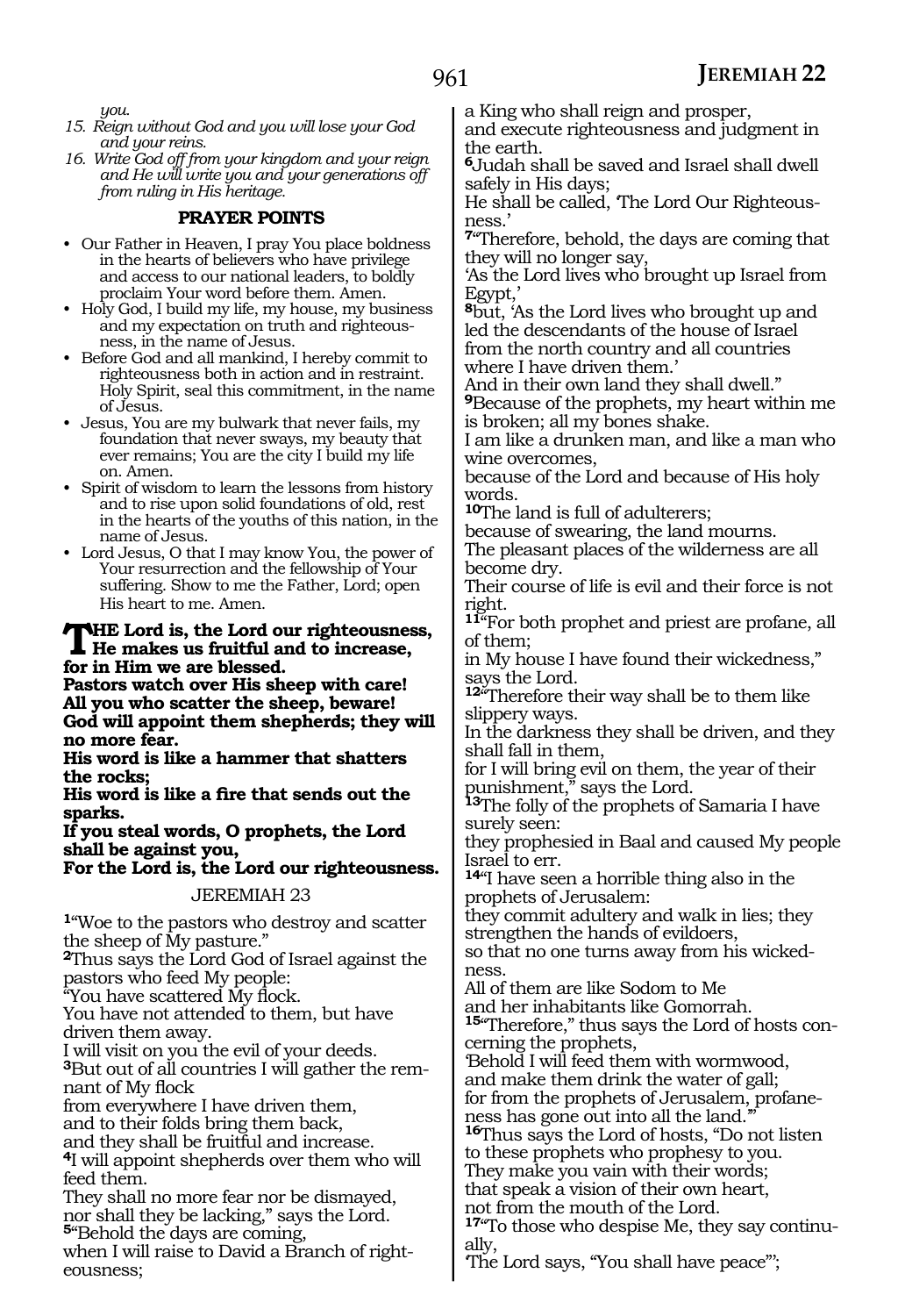and to everyone who walks after the imaginations of their own hearts,

they say, "You shall have no evil."

**<sup>18</sup>**"For who has stood in the Lord's counsel, and has perceived and heard His word? Who has marked His word and heard it? **<sup>19</sup>**Behold, a whirlwind of the Lord has gone forth in fury,

a terrible whirlwind.

It shall fall violently on the head of the wicked. **<sup>20</sup>**The anger of the Lord will not turn back

until He has performed and executed the thought of His heart.

You will understand it perfectly in the latter days.

**<sup>21</sup>**I have not sent these prophets, yet they ran. I have not spoken to them, yet they prophesied.

**<sup>22</sup>**But if they had stood in My counsel and had caused My people to hear My words, then they would have turned themselves from their evil way;

and the evil of their deeds they would forsake. **<sup>23</sup>**Am I a God near at hand and not a God who is also far away?

**<sup>24</sup>**Can anyone hide himself in secret places

that I may not see them?<br>Do I not fill heaven and earth?" says the Lord. 25"I have heard what the prophets have said who prophesy lies in my name, saying, 'I have

dreamed, I have dreamed!' **<sup>26</sup>**How long will this be in the hearts of the prophets who prophesy lies?

Indeed, they are prophets of their own heart's deceit,

**<sup>27</sup>**who try to cause My people to forget My name by their dreams,

which everyone tells his neighbor,

as their fathers have forgotten My name for Baal.

**<sup>28</sup>**The prophet who has a dream, let him tell the dream,

and he who has My word, let him proclaim My word faithfully.

What is the chaff to the wheat?" says the Lord. **<sup>29</sup>**"Is not My word like fire?" says the Lord,

"And like a hammer that shatters the rocks? **<sup>30</sup>**Therefore I am against the prophets," says the Lord,

"who steals My word, everyone from his neighbor.

**31"**I am against the prophets who use their tongues and say, 'He spoke.'

**<sup>32</sup>**I am against those who prophesy false dreams," says the Lord,

"and cause My people to err by their lies and recklessness.

Yet I did not send them or command them. Therefore they shall not profit this people at all," says the Lord.

**<sup>33</sup>**"So when the people, priest or prophet shall turn to you and say,

'What is the burden of the Lord?' You shall reply to them,

'What burden?' I will even forsake you," says the Lord.

**<sup>34</sup>**"As for the prophets, the priests and people who say, 'The burden of the Lord!'

I will even punish that man and his house. **35**Therefore everyone shall say to his neigh-

bour, and everyone to his brother,

'What has the Lord spoken? What has He answered?'

**<sup>36</sup>**"The burden of the Lord, you shall mention no more,

for every man's word will be his burden,

for you have perverted the words of the living God; the Lord of hosts, our God.

**37**Say to the prophets, 'What has the Lord answered you?

What has the Lord spoken? What is the Lord's word?'"

**<sup>38</sup>**Now thus says the Lord, "Because you say, 'the burden of the Lord!'

And I sent to you, saying, "Do not say, 'The burden of the Lord!'

**<sup>39</sup>**'I, even I, will utterly forget you and forsake you,

and the city that I gave to you and your fathers.

And I will cast you out of My presence and out of My sight.

**<sup>40</sup>**And I will bring an everlasting reproach upon you

and a perpetual shame, which shall not be forgotten.

- *1. The indictment of shepherds is: they have scattered what is to be gathered to the Word, driven away those who should have been comforted in the presence of God by proper representation of Christ, and they refused to go, to visit them, to find them, to assure them and to bring them back.*
- *2. It is not ok to be fragmented though you are His flock; fruitfulness and increase come from your assembly and functioning with the body as a body.*
- *3. God is so devoted to His people that He has invested our peace, prosperity and fruitfulness in Himself.*
- *4. God's solution for the maladies of man is righteousness, not our righteousness, but His righteousness, or rather Him becoming our righteousness.*
- *5. Update your references with God by what He is currently doing in your life; that is how you show the Lord lives.*
- *6. God's plans for you is always prosperity, peace and stability, but it is constantly distracted and diverted by our inconsistent walk with Him.*
- *7. The land responds to rain from above but it responds even more to what is done in it; unrighteousness dries-up the land and makes the land mourn.*
- *8. Your position in the house of God does not exempt you from personal performance; whatever is brought into the presence of the Lord comes under quick detailed scrutiny; unrighteousness by ministers of God attracts sure judgment.*
- *9. Sin leads to a sure fall; it is a slippery path in complete darkness that magnifies the chaos of your*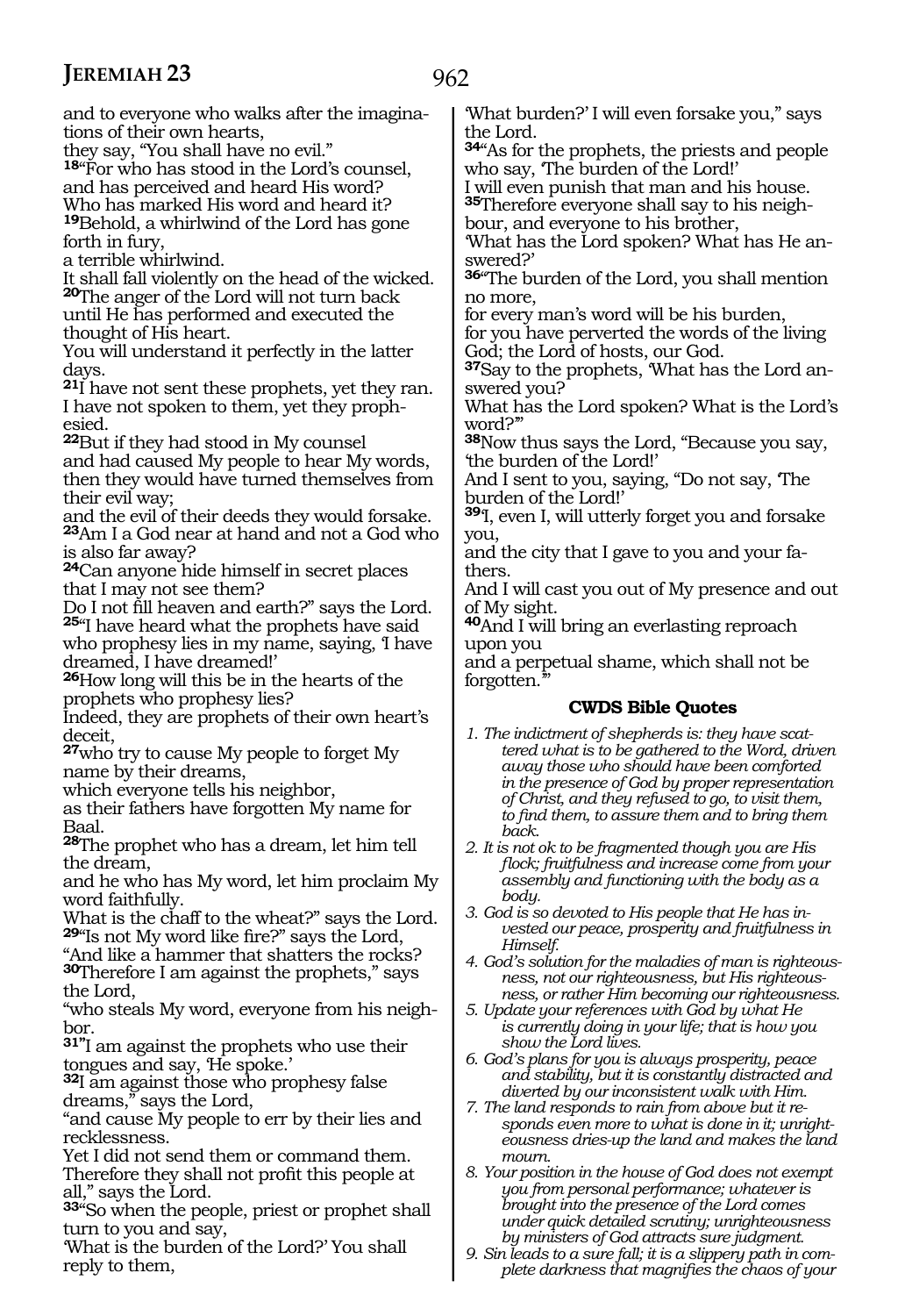*lifestyle.*

- *10. Your lifestyle prophesies louder than your words, if not to the people, let it prophesy to you. Be warned!*
- *11. When you attempt to represent God in pretense with an unpresentable and unrighteous lifestyle, God will be so fed-up with you that He feeds you with bitterness and hardship until you are fed-up to the full; overfed.*
- *12. Speak with your heart but never speak out of your heart unless your heart is filled with the Rhema word of God.*
- *13. When you speak peace to those who profess profanities and speak safety to those who do unrighteousness, you participate in their evil by empowering them and you position yourself for great wrath.*
- *14. If God cannot get to sinners except through you because you stand between the people and God with false contradictory words, the force of God's wrath will move you and diminish you until you cannot stand.*
- *15. Never make it your counsel for men if you have not heard it from the counsel of God.*
- *16. If you sow the wind you will reap the whirlwind; if you speak falsehood in the name of the Lord, you will reap a fierce whirlwind from the Lord.*
- *17. The word of God never comforts sinners in sin by assurance or association; it convicts them of sin and commits them to change.*
- *18. Never be fooled by normalcy; God sees, He hears and He will respond.*
- *19. False prophecies are like chaff and the true word of God, wheat; the word of God cannot be blown away; it is powerful and effective like fire to consume and hammer to break.*
- *20. You stand against the Lord when you speak falsehood in His name; it sets Him against you; you will carry your own burden from the Lord if you convey the burden of the Lord He has not laid on you.*

#### **PRAYER POINTS**

- Righteous Father, light a fire in the midst of the shepherd of your people and let it burn away every self-serving and evil spirit from their hearts; empower good shepherds to lead Your people in these times, in the name of Jesus.
- I declare by the power in the blood of Jesus and the Spirit of righteousness, I am prophetic; let every believer find righteousness in the fear of their own prophetic lifestyle. Amen.
- By the power of the Living God and the spirit of love, I speak unity into the hearts of believers. Let the body unite to effectively fulfill its mandate, in the name of Jesus.
- Jesus, I thank You for becoming sin for us so we can become the righteousness of God through You. Father, let righteousness permeate the earth, in the name of Jesus.
- Omnipotent Father, I submit to You my life; show the world through me that the Lord lives, in the name of Jesus.

ARE you among the good figs?<br> **Als the Lord's eye upon you?**<br> **De you have a boat to linear High Do you have a heart to know Him? Is your whole heart yet in tune? Before God there are two baskets, The good and the bad. Have you turned yourself to bondage,**

### **Or are you daily seeking God?**

#### JEREMIAH 24

**<sup>1</sup>**The Lord showed me, and behold,

before the temple of the Lord were set two bas- kets of figs.

After Nebuchadnezzar king of Babylon had carried away captive, Jeconiah the king of

Judah,

and the princes of Judah with the smiths and carpenters,

from Jerusalem, and brought them to Baby- lon.

**<sup>2</sup>**One basket had very good figs,

like the figs that are first ripe;<br>the other basket had very bad figs,

3which could not be eaten, they were so bad. Then the Lord said to me,

"Jeremiah, what do you see?"

And I said, "Figs, the good figs, very good, and the bad, so bad that no one can eat them."

**<sup>4</sup>**Again the word of the Lord came to me, saying,

**<sup>5</sup>**"Thus says the Lord God of Israel,

'Like the good figs, so will I acknowledge those who are carried away captive from Judah,

whom I have sent out of this place into the land of the Chaldeans for their own good.

**<sup>6</sup>**I will set my eyes on them for good, and I will bring them back to this land;

I will build them and not pull them down. I will plant them and not pluck them up.

**<sup>7</sup>**Then I will give them a heart to know Me. That I am the Lord.

They shall be My people, and I will be their God,

for they shall return to Me with their whole heart.

**<sup>8</sup>**"'And as the bad figs which could not be eaten because they were so bad.'

Surely says the Lord, 'So will I give up Zedekiah king of Judah,

his princes, the residue of Jerusalem who remain in the land,

and those that dwell in the land of Egypt. **9**'I will deliver them to trouble into all the kingdoms of the earth for their harm,

to be a reproach, a proverb, a taunt and a curse,

in all places where I shall drive them.

**<sup>10</sup>**And I will send the sword and the famine and the pestilence among them,

until they are consumed from the land that I gave to their fathers.'"

- *1. As the craftsman makes a distinction between what can be restored and what cannot, even in judgment God makes a distinction based on your heart.*
- *2. The Father's heart is invested in restoration but He requires reformation; He will destroy what is*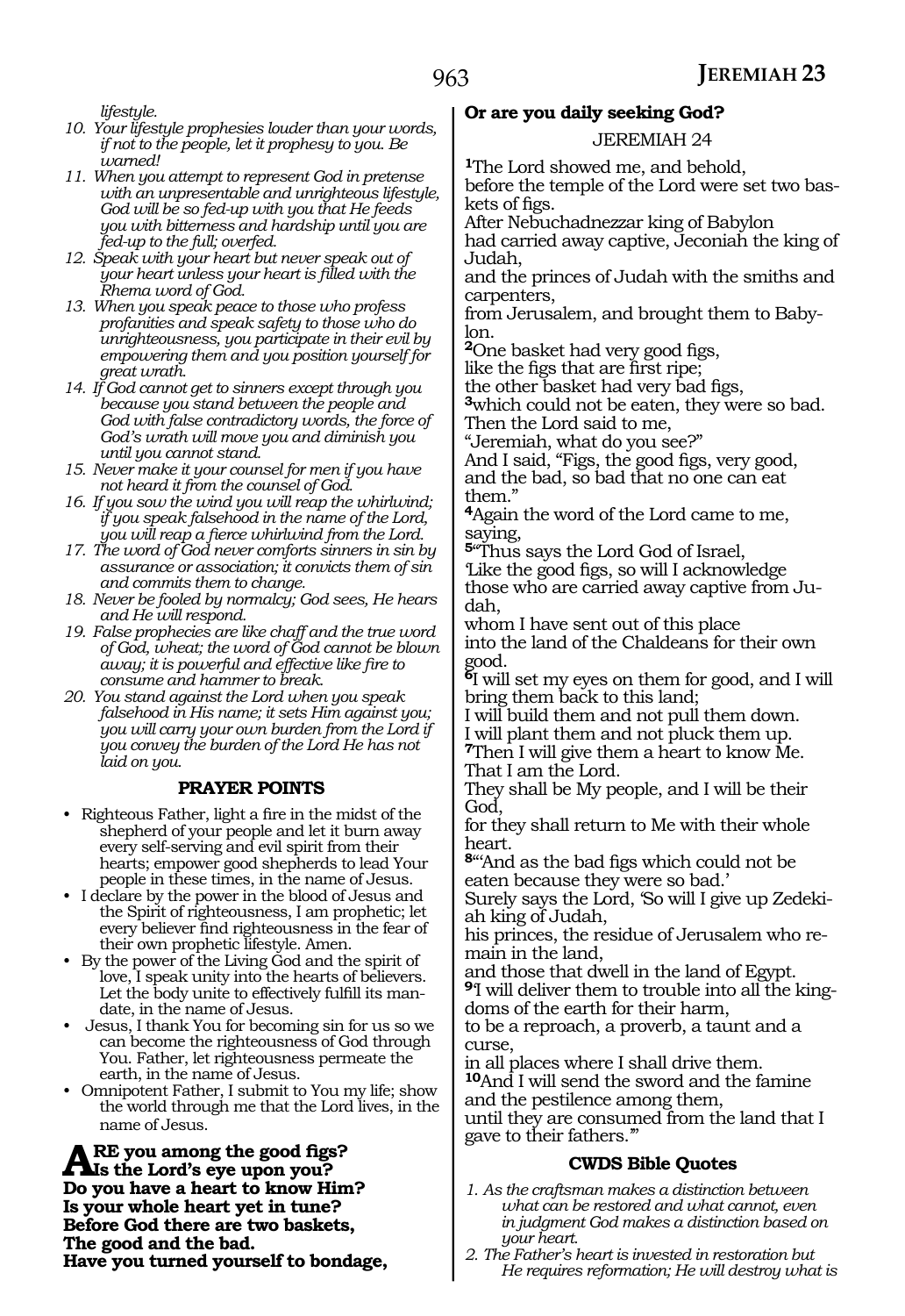*so bad, there is no conformation to His laws or* 

*repentance which is the tenderness necessary for restoration.*

- *3. You may feel broken, forsaken and abandoned, but the fact that you are not committed to fire means that the Lord is not finished with you.*
- *4. Your transition from comfort and a good situation to what you consider your bad situation may be God's intervention for your own good, to prevent you from going totally bad.*
- *5. God may cleanse the land of you to cleanse you of the land so He may restore you to your place, plant and establish you in the land.*
- *6. Everything your body goes through is because God is after your heart; His primary aim is that your soul is saved and your heart returns to Him completely.*
- *7. Destruction is a path you follow that brings wrath expressed in many ways: pestilence, swords, famine, reproach, byword, taunt, curse and the hands of men, but, has one end, annihilation.*
- *8. Sell yourself out to sin and you will be sold out to destruction.*

#### **PRAYER POINTS**

- Holy Spirit, let righteousness arise in this nation so we will not utterly be destroyed. Amen.
- By the power in the blood of Jesus, let the hammer of righteousness break every callousness in the hearts of our people; we shall be changed, in Jesus name.
- Spirit of revival, revive every broken works in the body of Christ; let defeat be changed to victory; make us a testimony to the nations, that the Lord lives. Amen.
- Merciful God, revive Your work in our midst; thank You for every situation in our life that has forced us to renew our dependence on You. Amen.
- God of judgment, You break to heal; let life be restored to the roots and hearts of every believer who feels irreparably broken at this moment, in the name of Jesus.

#### **Drink, what are you drinking? The wine cup of God's wrath;**

**Drink and be drunken, drink, spew and fall. "I spoke to you, rising early, but you would not obey My word;**

#### **Now drink of My fury, until you fall and rise no more!"**

#### JEREMIAH 25

**<sup>1</sup>**The word of the Lord to Jeremiah concerning all the people of Judah,

in the fourth year of Jehoiakim, son of Josiah, king of Judah,

(which was the first year of Nebuchadnezzar, who was king of Babylon),

**<sup>2</sup>**which Jeremiah the prophet spoke to all the people of Judah

and to all the inhabitants of Jerusalem, saying,

**<sup>3</sup>**"From the thirteenth year of Josiah king of Judah, Amon's son,

even to this day, the twenty-third year, in which the word of the Lord has come to me, and I have spoken to you, rising early and speaking, but you have not listened.

**<sup>4</sup>**And the Lord has sent to you all His servants the prophets,

rising early and sending, but you have not listened nor inclined your ear to hear. **5**They said, Repent now everyone of his evil way and his evil doings,

and dwell in the land that the Lord has given you and your fathers forever and ever.

**<sup>6</sup>**"'Do not go after other gods to worship and to serve them,

and do not provoke Me to anger with the works of your hands and I will do you no harm.'

**<sup>7</sup>**Yet you have not listened to Me," says the Lord.

"that you might provoke Me to anger with the works of your hands to your own hurt.

**<sup>8</sup>**"Therefore, says the Lord of hosts, 'Because you have not heard My words,

<sup>9</sup>behold,' says the Lord, I will send and take all the families of the north;

and Nebuchadnezzar the king of Babylon, My servant,

and I will bring them against this land, against the inhabitants, and against these nations all around,

and I will utterly destroy them and make them an astonishment,

a hissing and a perpetual desolation.

**<sup>10</sup>**Moreover, I will take from them the voice of laughter, the voice of gladness, the voice of the bridegroom and the voice of the bride,

the sound of millstones and the candlelight. **<sup>11</sup>**"'And this whole land shall be a desolation and an astonishment.

These nations shall serve the king of Babylon seventy years.

**<sup>12</sup>**When seventy years are completed, it shall come to pass

that I will punish the king of Babylon and also that nation, the land of the Chaldeans, for their iniquity,' says the Lord, 'and I will make it a perpetual desolation.

**<sup>13</sup>**So I will bring on that land all My words which I have pronounced against it,

and all that is written in this book,

which Jeremiah has prophesied concerning all the nations.

**14"**'Many nations and great kings shall be served by them also,

and I will repay them according to their deeds and according to the works of their own hands.<sup>"</sup>

**<sup>15</sup>**For thus says the Lord God of Israel to me, "Take the wine cup of fury from My hand, and cause all the nations to whom I send you to drink.

**<sup>16</sup>**"They will drink and stagger, and shall go mad,

because of the sword that I will send among them."

**<sup>17</sup>**Then I took the cup of the Lord's hand, and made all the nations to drink

to whom the Lord had sent me: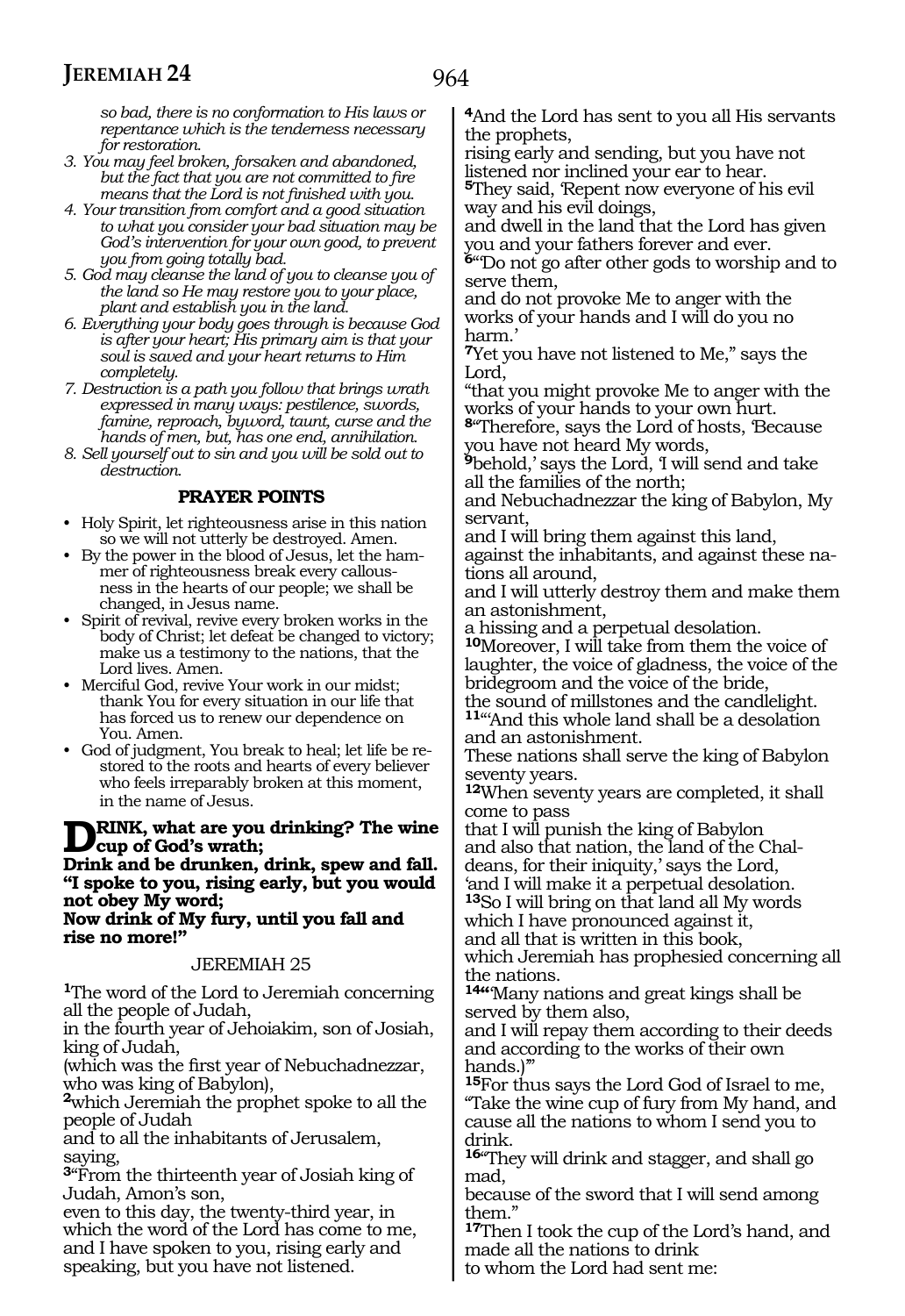**<sup>18</sup>**Jerusalem and the cities of Judah, its kings, and its princes,

to make them an astonishment and make them desolate,

and a hissing and a curse, as it is this very day;

**<sup>19</sup>**Pharaoh king of Egypt and his servants, his princes and all his people,

**<sup>20</sup>**all the mingled people, all the kings of the land of Uz and all the kings of the land of the Philistines,

(namely Ashkelon, Gaza, Ekron and the rem-<br>nant of Ashdod);<br><sup>21</sup>Edom, Moab and the people of Ammon;

**22**all the kings of Tyre, all the kings of Sidon, and the kings of the coastlands which are be- yond the sea;

**<sup>23</sup>**Dedan, Tema, Buz, and all who are in the utmost corners;

**<sup>24</sup>**all the kings of Arabia and of the mingled people who dwell in the desert;

**<sup>25</sup>**and all the kings of Zimri and of Elam, and all the kings of the Medes as well;

**<sup>26</sup>**and all the kings of the north, far and near ones, one with the other;

and all the kingdoms of the world which are on the face of the earth.

Also the king of Sheshach shall drink after them.

**<sup>27</sup>**Therefore you shall say to them, "Thus says the Lord of hosts, the God of Israel,

'Drink and be drunk, drink and vomit and fall, until you rise no more because of the sword I send among you all.'

**<sup>28</sup>**It shall be if they refuse to take the cup from your hand to drink,

then you shall say to them, 'You shall certain- ly drink; the Lord has said this thing!'

**<sup>29</sup>**"For, behold, I begin to bring evil on the city which is called by My name.

Should you be utterly unpunished?

You shall be punished.

For I," says the Lord, "will call for the sword on all the inhabitants of the earth;

**<sup>30</sup>**therefore, prophesy against them, say to them all these words,

"'The Lord will roar from on high, and from His holy habitation utter His voice;

He will roar mightily against His fold.

He will give a shout against all the inhabitants of the earth as those who tread the grapes.

**<sup>31</sup>**A noise will come to the ends of the earth, for the Lord has a controversy with the nations.

He will plead His case with all flesh. He will give those who are wicked to the sword.'"

**<sup>32</sup>**Thus says the Lord of hosts, "From nation to nation, evil shall go forth.

A great whirlwind shall be raised up from the farthest parts of the earth.

**<sup>33</sup>**At that day the slain of the Lord shall be from one end of the earth to the other end. They shall not be lamented, or gathered, or buried;

but they shall be as refuse on the ground. **<sup>34</sup>**Howl you shepherds and cry!

Roll about in the ashes, you leaders of the flock!

For the days of your slaughter and your dis- persion are fulfilled.

You shall fall like a precious vessel.

**<sup>35</sup>**The shepherds will have no way to flee; the leaders of the flock will have no escape.

**<sup>36</sup>**The voice of the shepherd's cry,

and a wailing of the leaders of the flock will be heard,

for the Lord has plundered their good pastures.

**37**"The peaceable dwellings are cut down be-

38He has forsaken His covert, as the lion does, for their land is desolate because of the fierceness of the Oppressor,

and because of His fierce anger."

#### **CWDS Bible Quotes**

- *1. It is never good to make a vocation out of provocation of the Lord, for you will be constructing works to your own hurt.*
- *2. It is not the lack of warning or the absence of the word why people pursue sin, it is the absence of fear and failure to discern the presence of judgment.*
- *3. Judgment is a low hanging fruit of unrighteousness; judgment is a sweeping storm that completely wipes away; judgment takes away joy, laughter, prosperity and leaves behind astonishment and amazement.*
- *4. Israel was to lose a generation in captivity but to regain the hope of a nation and the promise of restoration.*
- *5. Only a generation reset can reverse social and moral degeneration.*
- *6. Never volunteer to be the tool used by God to punish His people physically or with your words, for you will be the target of God when He restores His people.*

*7. If God selects you to be used as the tool to punish His people it is because He has selected you for destruction and punishment; their timing for restoration is your timing for personal judgment.*

*8. The fury of the Lord is fermenting in His cup against acts of unrighteousness; it is ready to be poured down the throats of those who command judgment.*

*9. There is a sword of judgment over all the nations of the earth; judgment has no prejudice; there is no safety in sin.*

*10. Make yourself intoxicated with sin, you will be so drunk on judgment you will never rise again.*

*11. Those who resist the word of God and insist on sin, invite judgment and the wine of God's wrath, but judgment will persist for it cannot resist the assignment of God.*

*12. Presumption is the assumption that the Lord is consenting or will do nothing because He appears silent; the earth will wake up trembling when He roars in judgment.*

*13. You have open contention with heaven when you reject the Word of its King; the Lord will enter controversy with all who contend with Him.*

*14. Argument your case for righteousness or cement your case for judgment; the last person a sinner*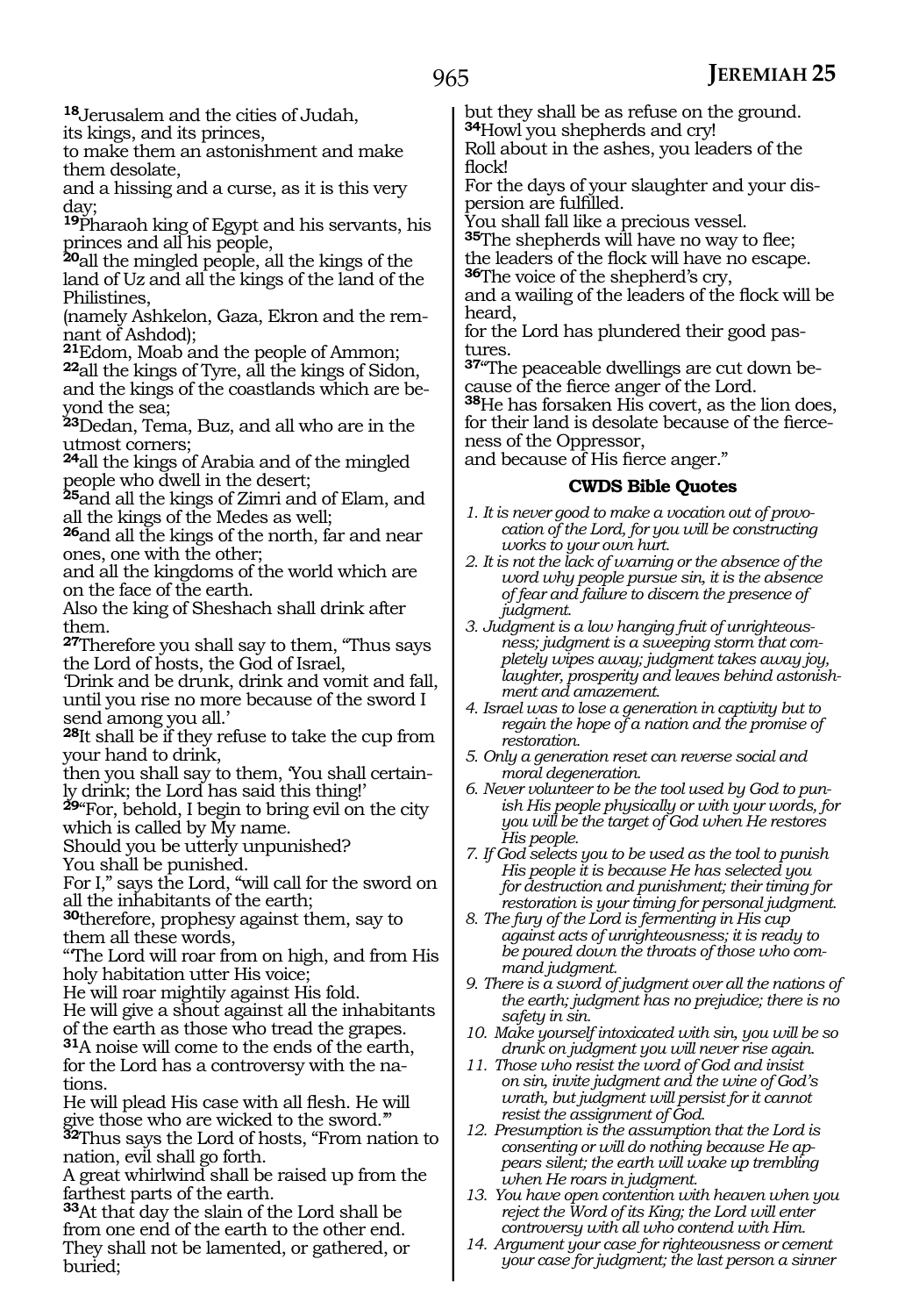*wants to answer his contention is the first per-*

*son they consistently offend daily. 15. Greater responsibility will attract greater scrutiny; shepherds are singled out in judgment for personalized attention and distinct punishment.*

#### **PRAYER POINTS**

- I build my life on the fear of the living God; I refuse to provoke You to wrath Father. Amen.
- Let wisdom inspired by the fear of the living God, baptize the hearts of sinners in this moment. Let the stop sign of righteousness scream at them above the mirage of the devil. Amen.
- Merciful Lord, help believers to push unrighteousness away from them like a detestable thing and so escape the judgment it so cleverly disguises in the open. Amen.
- Loving Father, our generation is heading for disaster and cannot be reset; we thank You for provision of a new earth. Change the hearts of men and release the grace for salvation as we throw out the lifeline. Amen.
- I have made a covenant with my heart; I will help to heal the wounded in the body of Christ; I will never cast a stone or a word at them even if it can be justified. Amen.

# **AMEND** your ways and actions.<br> **Property the voice of God.**<br> **Veu soals to alay the number, but**

**You seek to slay the prophet, but his word will still live on!**

**God sent His word to you, for He requires change.**

**Will it help you if you slay the prophet? No, it is best to amend your ways!**

#### JEREMIAH 26

**<sup>1</sup>**In the beginning of the reign of Jehoiakim, son of Josiah, Judah's king,

the word from the Lord came to me saying,

**<sup>2</sup>**"Thus says the Lord: 'Go to the house of the Lord and stand in the courts

and speak to all the cities of Judah which come to worship in this house.

Proclaim all the words that I command you to speak to them. Do not diminish a word.

**<sup>3</sup>**Perhaps they will listen and everyone will turn from his evil way,

that I may relent concerning the trouble I pur- pose to bring on them,

because of the evil of their actions.'

**<sup>4</sup>**"Say to them, 'Thus says the Lord, "If you will not listen to Me,

to walk in My law, which I have set before you, **5**to heed the words of My servants the prophets,

whom I sent to you, both rising up early and sending them, (but you have not heeded this),

**<sup>6</sup>**"'"then I will make this house like Shiloh, and make this city a curse in every place to all the nations of the earth."'"

**<sup>7</sup>**So the priests and the prophets, and all the people heard Jeremiah speaking these words in the house of the Lord.

**<sup>8</sup>**Now, after Jeremiah finished speaking all the Lord commanded him to speak,

he was seized by the prophets and all the peo-

ple and the priests.

They said to him, "You shall surely die!

**<sup>9</sup>**Why have you prophesied in the name of the Lord,

saying, 'This house shall be like Shiloh, and this city desolate without inhabitants'?"

And in the house of the Lord, all the people gathered against Jeremiah.

**<sup>10</sup>**When the princes of Judah heard these things, they came up from the king's house

to the house of the Lord and in the entry of the New Gate they sat down.

**<sup>11</sup>**Then the priests and the prophets spoke to the princes and to all the people, saying,

"This man is worthy to die, for he has prophesied against this city, as you

have heard with your ears." **<sup>12</sup>**Then Jeremiah spoke to the princes and to the people there,

saying, "The Lord sent me to prophesy against this city and against this house,

with all the words that you have heard from my mouth.

**<sup>13</sup>**Now then, amend your ways and actions, and obey the voice of God,

that the Lord may relent of the disaster that He has pronounced against you.

**<sup>14</sup>**"As for me, I am in your hands; do to me what seems good to you and appropriate.

**<sup>15</sup>**But know certainly, that if you slay me, you will bring innocent blood on yourselves,

and on this entire city, and on all its inhabitants.

For of a truth the Lord has sent me to you to speak all these words!"

**<sup>16</sup>**Then the princes and the people said to the priests and to the prophets,

"This man does not deserve to die, for he has spoken to us in the name of the Lord our God."

**<sup>17</sup>**Then some of the elders of the land rose up and spoke to the assembly, saying,

**<sup>18</sup>**"Remember Micah of Moresheth, who proph- esied in Hezekiah's days.

He spoke to all the people, saying, 'Thus says the Lord of hosts:

"Zion shall be plowed like a field;

Jerusalem shall become as a heap of ruins,

the mountain of the temple, as the barren hills of the forest.

**<sup>19</sup>**Did Hezekiah and the people put him to death for this?

Did they not fear the Lord and sought the Lord then,

and the Lord relented concerning the disaster pronounced against them?

But we are doing great evil against ourselves."" **<sup>20</sup>**Now there was also one who prophesied in the name of the Lord also,

Uriah, son of Shemaiah, of Kiriath-jerim, who prophesied against this city and this land ac- cording to all of Jeremiah's words,

**<sup>21</sup>**and when Jehoiakim the king, the princes and all his mighty men, heard his words, the king sought to put him to death.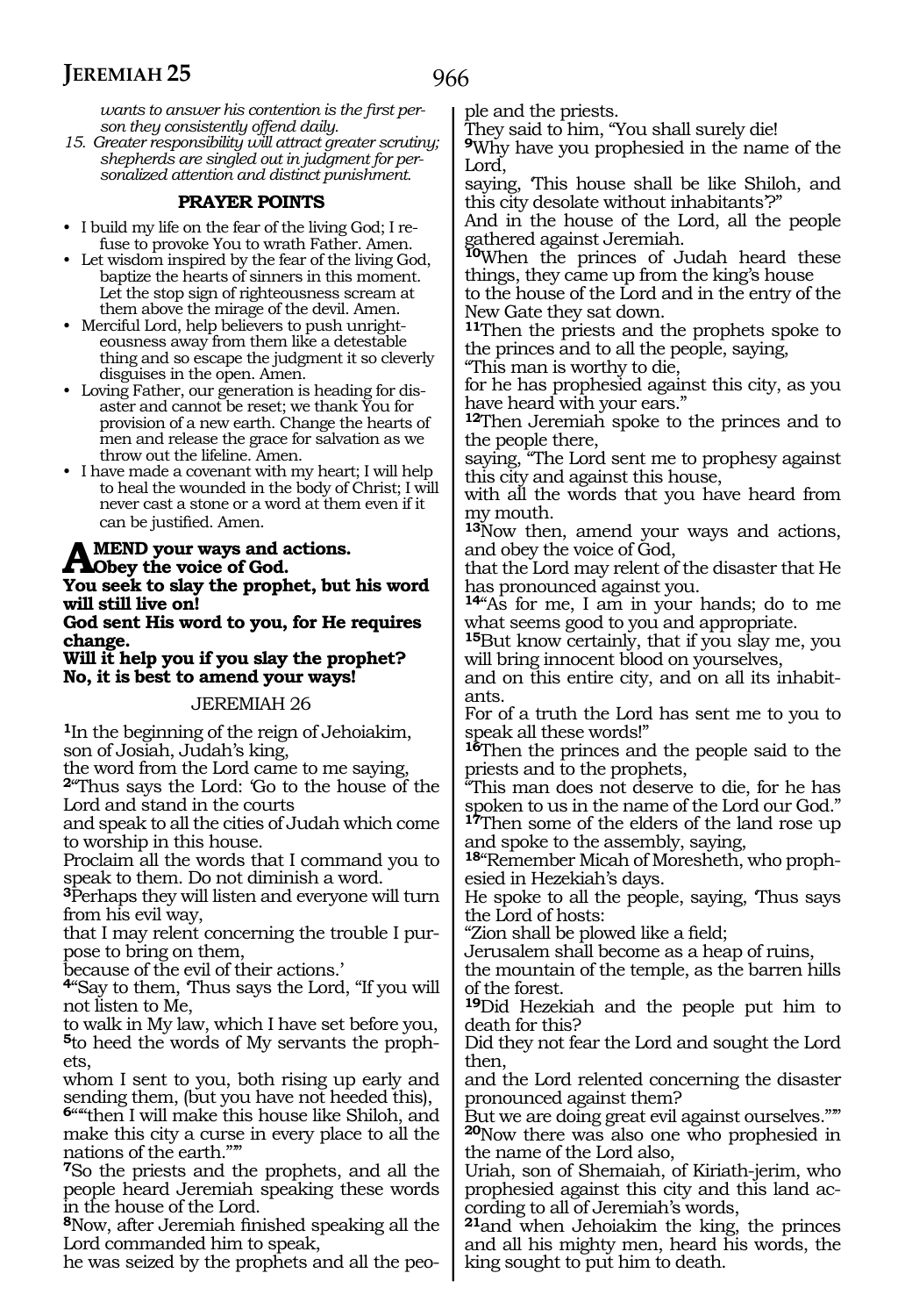But when Uriah heard it, he fled to Egypt, for he feared,

**<sup>22</sup>**and Jehoiakim sent Elnathan the son of Achbor and other men to Egypt, who went and fetched him up from there.

**<sup>23</sup>**They brought him to Jehoiakim the king, who slew him with the sword,

and in the graves of the common people they cast his dead body, *but could not cast his word.*

**24**But the hand of Ahikam, the son of Shaphan, was with Jeremiah,

that they should not give him into the hand of the people, to put him to death.

#### **CWDS Bible Quotes**

- *1. Your commitment to sin does not diminish God's commitment to you; your obstinacy does not deter His consistency and His persistency in extending His arms for a final perhaps; perhaps, even as the window closes, you will hear.*
- *2. Disobedience literally curses your relationship with God and will cause you to have all your blessings from God cursed.*
- *3. You are the house of God, blessed to be a blessing in the earth, but you will be rendered inoperable, indigestible and reprehensible by your negative response to God who built you for His pleasure.*
- *4. It is best to seize the word of God passionately rather than seize the prophet and reject the word; you may kill the prophet but you will have to live with his word.*
- *5. When you fight against the prophet of the Lord your anger is directed at the man or woman of God, but in essence is targeting God, and is received as such in the spiritual world.*
- *6. People with deviant lifestyles become defiant at any suggestion of the truth of their actions, and aggressive if confronted.*
- *7. The fire is hottest inside the house. When you follow God uncompromisingly the compromisers within the house, priests or prophets, will want you dead rather than defeated.*
- *8. Personal danger is no valid reason to vary the word of God; the word is immutable, unchanging, uncompromising and so must the messenger be.*
- *9. The word is spirit, therefore flesh (messenger or recipient) may only cooperate with it, they must never get in its way.*
- *10. A declarative prophecy can only be tested by its fulfilling clarity; it is distraction to focus on the prophet and forsake the word focusing on you.*
- *11. If a prophetic word calls for action that is consistent with the written word then it needs no debate, the written word is your prophecy; the prophet is your confirmation.*
- *12. The prophetic word of repentance does not need discernment, confirmation or confrontation, it needs conviction and conformation.*
- *13. Destroy, decimate or desecrate the body of the prophet, but the prophetic word lives on and will rise with greater urgency through the voice of other prophets and with dire regrets through the voice of history.*

#### **PRAYER POINTS**

- Fire of the Living God, purge obstinacy from the hearts of sinners; open their spirit to see the furnace under their feet, in the name of Jesus.
- Heavenly Lover, I hang on to my blessings with all

my energy and strength; I daily celebrate Your value to my life; I refuse to let dead flies of demonic influences curse my blessings. Amen.

- Holy Father, take pleasure in Your house; I live and breathe to give You pleasure, in the name of Jesus.
- By the power in the blood of Jesus, I assign fire to every spirit agitated against messengers of God; may Your word through their mouths erupt to Your glory. Amen.
- Let every deviant spirit defying the word of God from the mouth of Your servants receive fire now, in the name of Jesus. Let every hater of God fall at His feet, in the name of Jesus.

**HE** sent the kings a yoke.<br>
"Put this on your head," he spoke;<br>
"Re Rabylen your aboll go **"To Babylon you shall go.**

**You shall be captives.**

**But if you will not serve Babylon to whom I have given you,**

**But listen to prophets with false teachings, By famine and pestilence you will be consumed!"**

#### JEREMIAH 27

**<sup>1</sup>**In the beginning of Jehoiakim's reign, the son of Josiah, Judah's king, the word of the Lord came to Jeremiah from the Lord, saying,

**<sup>2</sup>**"Thus says the Lord to me:

'Make for yourselves bonds and yokes,

and put them on your neck,

**<sup>3</sup>**and send them to the king of Edom, the king of Moab and to the king of the Ammonites also,

and to the kings of Tyre and of Sidon, by the hand of the messengers who come to Jerusalem to Zedekiah, king of Judah.

**<sup>4</sup>**Command them to say to their masters,

"Thus says the Lord of hosts, the God of Israel; you shall say to your masters,

**<sup>5</sup>**'I have made the earth, the man and the ani- mals,

by My great power and by My outstretched arm,

and I have given it to whom I desire. **6**Now I have given all these lands to My servant, Nebuchadnezzar, the king of Babylon. I have also given him the beasts of the field, to serve him.

**<sup>7</sup>**So all nations shall serve him,

and his son and his son's son, until the time of the judgment of his land, then many nations and great kings will make him serve them.

**<sup>8</sup>**And it shall come to pass,

that any nation and kingdom which will not serve Nebuchadnezzar the king of Babylon, and which will not put its neck under his yoke, I will punish!' says the Lord,

"with the sword, the famine, and with a great pestilence,

until I have consumed them by his hand. **<sup>9</sup>**Therefore, do not listen to your prophets, nor to your diviners, dreamers, enchanters or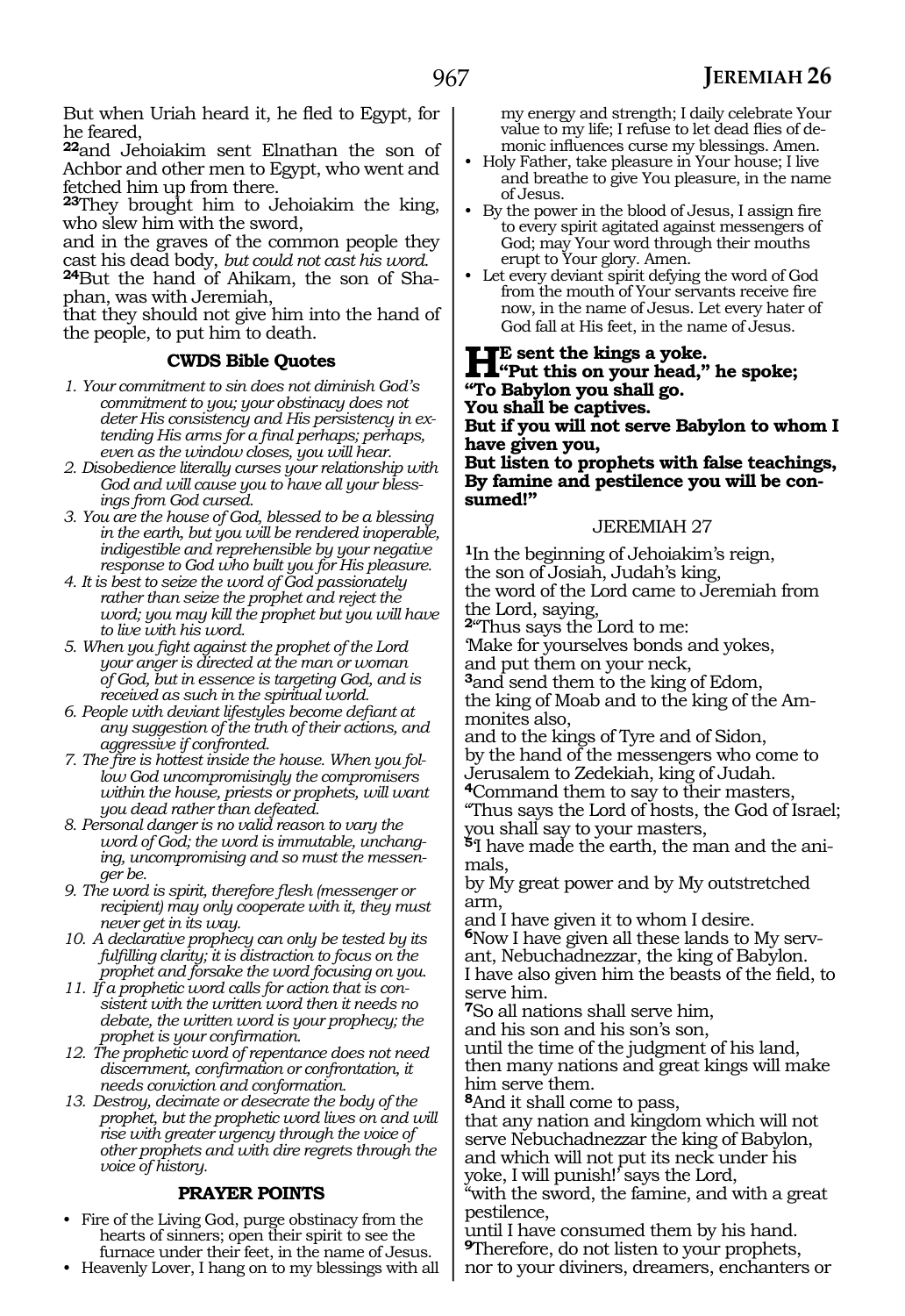sorcerers

who speaks to you, saying, 'You shall not serve the king of Babylon',

**<sup>10</sup>**"for they prophesy a lie to you,

to remove you far from your land,

and I will drive you out and you shall perish. **<sup>11</sup>**But the nations that bring their necks under the yoke of the king of Babylon to serve him, I will let them remain in their own land," says the Lord,

"and they shall till it and dwell there."

**12**To Zedekiah king of Judah I also spoke, according to all these words,

saying "Bring your necks under the yoke of the king of Babylon,

and serve him and his people, and live! **<sup>13</sup>**Why will you die, you and your people, by the sword, the pestilence and the famine, as the Lord has spoken against the nations that will not serve the king of Babylon?

**<sup>14</sup>**"Therefore do not listen to the words of the prophets who speak to you,

saying, 'You shall not serve the king of Babylon.'

**<sup>15</sup>**For they prophesy a lie to you. I have not sent them yet they prophesy a lie in My name, that I may drive you out, and you perish,

you and the prophets who prophesy to you." **16**And I spoke to the priests and all this people,

saying, "Thus says the Lord, 'Do not listen to the words of your prophets who prophesy to you,

saying, "The vessels of the Lord's house will now shortly be brought back from Babylon"; 'for they prophesy a lie to you.

**<sup>17</sup>**Do not listen to them; serve the king of Babylon and live!

Why should this city be laid waste?

**<sup>18</sup>**But if they are prophets and if the word of the Lord is with them,

let them now make intercession to the Lord of hosts,

that the vessels which are left in the house of the Lord,

and in the house of the king of Judah, and at Jerusalem, will not be carried away to Babylon,

**<sup>19</sup>**"for thus says the Lord of hosts,

concerning the pillars, the Sea and the bases, and concerning the vessels that remain in this city,

**<sup>20</sup>**which Nebuchadnezzar king of Babylon did not take

when he carried Jeconiah, king of Judah captive away from Jerusalem into Babylon,

and all the nobles of Judah and Jerusalem." **<sup>21</sup>**"Yes," thus says the Lord of hosts,

"All the vessels that remain in the house of the Lord,

and in the house of the king of Judah and of Jerusalem,

**<sup>22</sup>**shall be carried to Babylon and there they shall remain

until the day I visit them," says the Lord. "Then I will bring them up and restore them to this place."

#### **CWDS Bible Quotes**

- *1. The God of the armies of heaven orders the conclusion of every battle on earth; the attestation is the manifestation in accordance with the spirit of revelation.*
- *2. Your counsel for war is not in you joining forces but in you tapping into the counsel of the Lord and accepting the divine counsel as revealed.*
- *3. Understand what the Lord is doing and align yourself or you will be overcome by it. The counsel of the Lord cannot be reformed so the counsel of man must conform.*
- *4. You may not agree with the wisdom of God but you must never argue with it; God will never enter into your debate; your folly will enter into His.*
- *5. Everything that is to transpire in the physical realm is already concluded in the spiritual realm; it is not a question of doubt, it is about who is connected and who is deluded.*
- *6. Surrender opposes comfort and pride, but it is the pathway to life; surrender to the word of God; surrender to the cross of Calvary; surrender to the provision heaven has made for you.*
- *7. Everything is for a season including wealth, conquest and defeat, and every season is determined from above; Nebuchadnezzar was given three generations; the season for the church is now.*
- *8. Not because they speak in the name of the Lord means they are speaking from the Spirit of the Lord; listen to their words but hear the Spirit.*
- *9. Lies from a prophetic stage can be devastating and destructive; it is a diabolical spirit heralding death.*
- *10. Never prepare for comfort outside the word of God; get comfortable with the word of God or the word will confront you.*

#### **PRAYER POINTS**

- Lord, I praise You from my heart, knowing that my battles are already concluded and my victory already sealed in You. Amen.
- All-wise, all-knowing God, my wisdom is not my vision, but rather, tapping into Your divine wisdom and seeking Your counsel in all my battles; whether a vow, I will make it, sacrifice, I will do it, praise, I will raise it, or simply to stand still. Amen.
- Holy Spirit, train my spirit to move with You as the wheels with the cherubim; I will move with the cloud to have the fire with me always. Amen.
- Your purpose Lord I may not see, but I am resigned; it is all good as long as You are doing it; I rest at the sound of Your voice. Amen.
- Holy Spirit, be my spiritual eyes and ears to see and hear what is already concluded in heaven; and be my wisdom to only apply energy to what God has already finished. Amen.

**You speak for the Lord of hosts And break the wooden yoke, For it is pleasing to the soul, But by iron it will be bound instead! When you prophesy a lie, By your own mouth you shall die! Fear when you hear the prophet's cry,**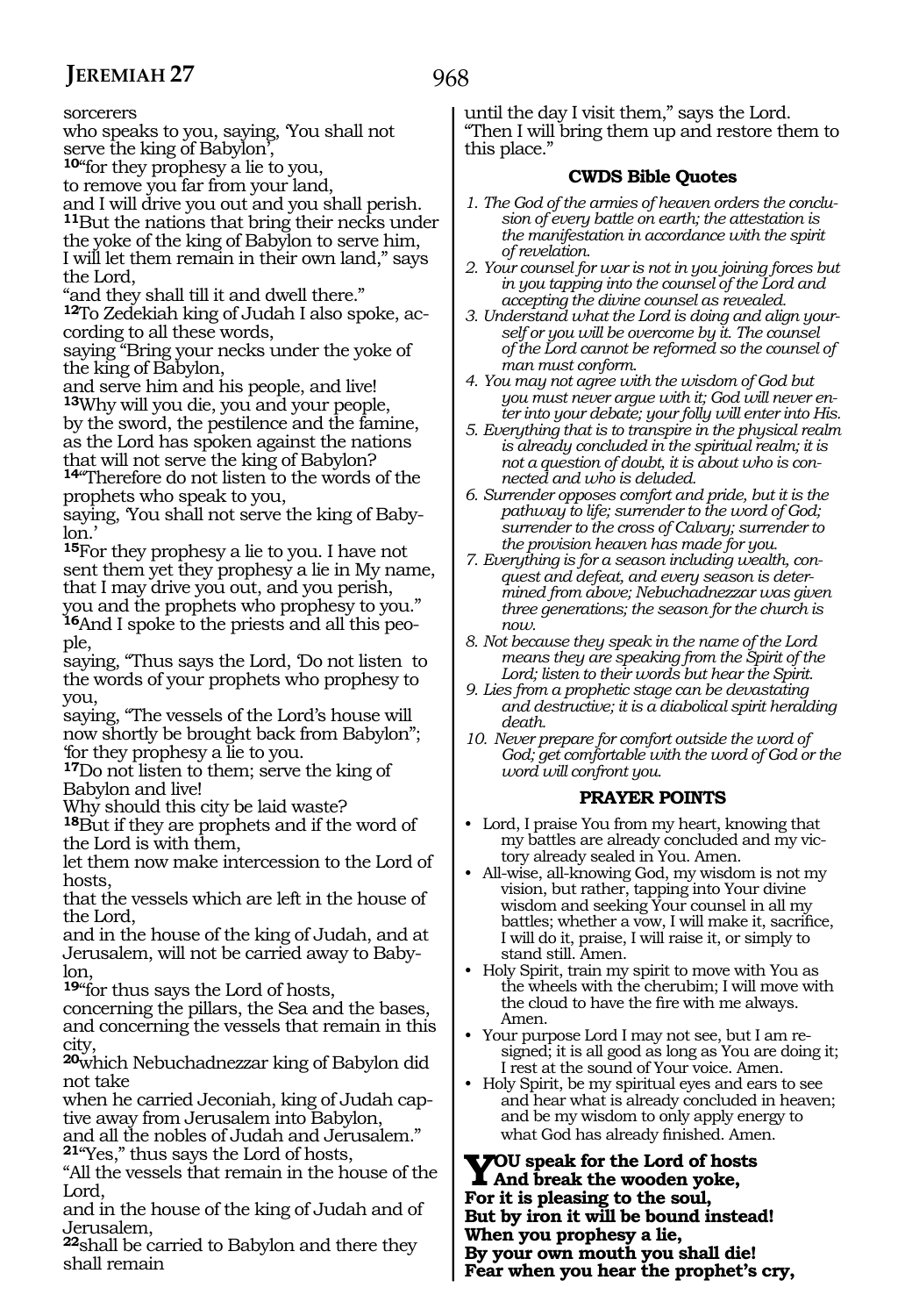#### **For by the fulfilment of his word is a prophet known!**

#### JEREMIAH 28

**<sup>1</sup>**It came to pass that same year, at the beginning of the reign of Zedekiah, king of Judah,

in the fourth year and in the fifth month, that Hananiah, the prophet, Azzur's son, who was from Gideon,

spoke to me in the house of the Lord, in the presence of the priests and all the people,

**<sup>2</sup>**saying, "Thus speaks the Lord of hosts, the God of Israel, saying, 'I have broken the yoke of the king of Babylon.

**<sup>3</sup>**Within two full years, I will bring back to this place, all the vessels of the Lord's house, that Nebuchadnezzar king of Babylon took away and carried to Babylon from this place.

**<sup>4</sup>**'And I will bring back to this place Jeconiah son of Jehoiakim, king of Judah, with all the captives of Judah who was carried into Babylon,' says the Lord,

'for I will break the yoke of the king of Baby $lon.$ "

**<sup>5</sup>**Then to the prophet Hananiah, Jeremiah spoke,

in the presence of the priests and all the people who stood in the house of the Lord,

**<sup>6</sup>**and Jeremiah said, "Amen, the Lord do so; may the Lord perform your words which you have prophesied,

to bring back the vessels of the house of the Lord

and all the people who were carried away captive, from Babylon to this place.

**<sup>7</sup>**Nevertheless, hear the word I speak,

in your ear and in all the people's ear:

**<sup>8</sup>**the prophets of old, before you and I were here

prophesied against many countries and kingdoms, of war, evil and pestilence.

**<sup>9</sup>**And there were prophets who prophesied of peace.

When the word of the prophet comes to pass, the prophet will be known then that the Lord had truly sent him.'"

**<sup>10</sup>**Then the prophet Hananiah took the yoke off the neck of Jeremiah, and broke it.

**11**Then in the presence of all the people Hananiah spoke,

saying, "Thus says the Lord:

'Even so, I will break Nebuchadnezzar's yoke from the neck of all nations within the space of two full years.'"

**<sup>12</sup>**Then Jeremiah the prophet went his way. And the word of the Lord came to Jeremiah, after Hananiah the prophet had broken the yoke from his neck,

**<sup>13</sup>**saying, "Go and tell Hananiah saying, 'Thus says the Lord:

"You have broken the yoke of wood,

but you have made in their place yokes of

iron."

**<sup>14</sup>**For thus says the Lord of hosts, the God of Israel:

"I have put a yoke of iron on the neck of all these nations,

that they may serve Nebuchadnezzar king of Babylon; and they shall serve him.

I have given him the beasts of the field also."'" **<sup>15</sup>**Then to Hananiah the prophet Jeremiah said,

"Hananiah, hear now, for the Lord has not sent you;

you make the people trust in a lie.

**<sup>16</sup>**Therefore this is what the Lord God says, 'I will cast you from the face of the earth; this year you shall die, because you taught rebellion against the Lord.'"

**<sup>17</sup>**So Hananiah the prophet died that same year in the seventh month.

#### **CWDS Bible Quotes**

- *1. Consolation and comfort without truth is corruption.*
- *2. You may prophesy what the Lord wants the people to hear by hearing and reflecting the Lord, or you may prophesy what the people want to hear, so you become their lord, standing against the revelation of God.*
- *3. Whatever you prophesy in the name of the Lord, you present to the Lord to fulfill or to strike down; if you continue to get it incorrectly you present yourself to the Lord for Him to strike you out.*
- *4. Even if you have a different stance from the man of God, be careful how you stand against the man of God; if there is conflict, resolve it in the presence of God before you take it into the presence of the people.*
- *5. Never speak comfort when the Lord is speaking conflict; never speak conflict when the Lord is speaking consolation.*
- *6. Work the will of God instead of standing in His way, or you will force His hand to remove you.*
- *7. It is easy to break a symbol; it is impossible to break certainty; it is easy to break a wooden yoke; it is impossible to break the word of God.*
- *8. Never be distracted by a symbol; pay close attention to the iron toughness of the word.*
- *9. Never use the platform of ministry or the prophetic for personal reasons or to please people, or God will use the platform of judgment to expose you.*
- *10. It is best to live in restraint than to die in rebellion.*
- *11. A prophet does not just give a sign to the people, a prophet gives the sign of the people.*
- *12. If you prophesy falsely you will be an omen; if you prophesy correctly, you will be an Amen.*
- *13. A true prophet has the spirit of humility to say Amen to another prophet even if their prophecy contradicts his own word.*
- *14. A true prophet never speaks even when his conviction varies; he is willing to walk away, but has the audacity to bring correction when the Lord speaks.*
- *15. Teach rebellion against the Lord in the Lord's earth and the earth will revolt against you and remove your rights of tenure.*

#### **PRAYER POINTS**

• I speak truth into the heart and soul of every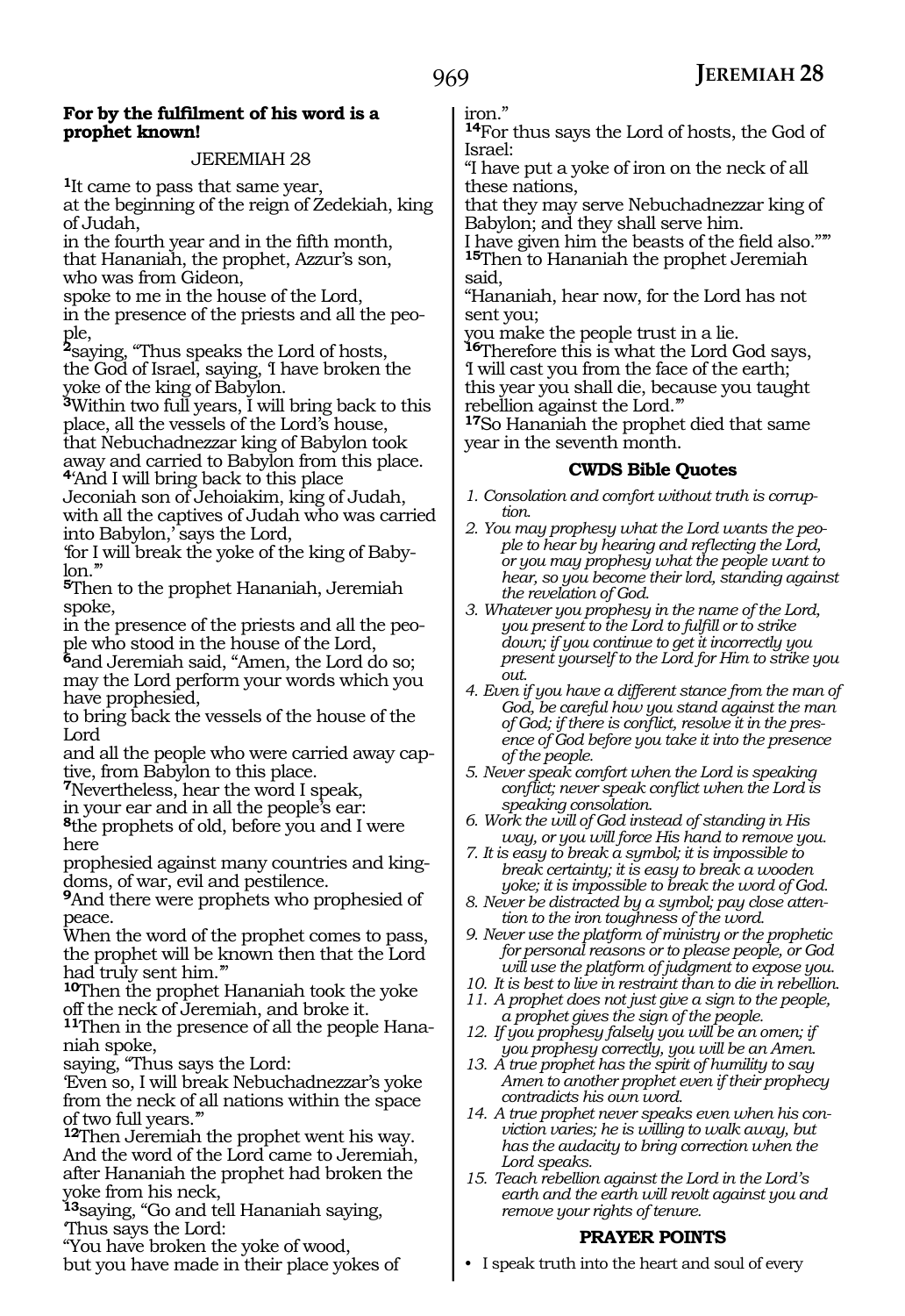970

minister speaking on behalf of the Lord; let lies be barricaded in the mouths of every false prophet, in the name of Jesus.

- I call every minister to the fiery truth of the word of God with full accountability. Amen.
- Most Holy God; strike down every word released before your people that does not represent You; let the spirit of discernment keep Your people tuned to You. Amen.
- Father, I cry bitter tears for all those who are standing against servants of God in these times; I fear to even comment publicly about them. I take my opinions and prayers before You Lord. Amen.
- Let the fire of the living God burn to cinders every spirit standing in the way of the move of the Spirit in these times; in the name of Jesus.

#### **He knows! While you get anxious and suppose,**

**Be encouraged for He knows! He knows His thoughts toward you, Thoughts of peace and a good end. If you seek Him you will find Him, When you put your whole heart in. And seek the peace of your city, For in its peace you shall have peace, And have great rest in knowing, He knows your cares! He knows! He sees!**

#### JEREMIAH 29

**<sup>1</sup>**These are the words of the letter sent from Jerusalem by the prophet Jeremiah to the remainder of the elders who were carried away captive;

to the priests, the prophets, and all the people Nebuchadnezzar carried away captive from Jerusalem to Babylon.

**<sup>2</sup>**(This is after he took Jeconiah the king, the queen, eunuchs, princes of Judah and the carpenters from Jerusalem).

**<sup>3</sup>**The letter was sent by the hand of Elasah the son of Saphan and Gemariah the son of Hilkiah,

whom Zedekiah the king sent to Babylon, to Nebuchadnezzar the king, saying,

**<sup>4</sup>**"The Lord of hosts, the God of Israel,

to all who are carried away captive whom I caused to be carried from Jerusalem and taken into Babylon:

**<sup>5</sup>**build houses and dwell in them.

Plant gardens and eat their fruit.

**<sup>6</sup>**Take wives and beget daughters and sons. Take wives for your sons and give your daughters to husbands

so that your sons and daughters may bear sons and daughters,

that you may not diminish but increase there. **<sup>7</sup>**And seek the peace of the city where I have caused you to be carried captives,

and pray to the Lord for it,

for in its peace you will have peace.

**<sup>8</sup>**For thus says the Lord of hosts, the God of Israel,

'Do not permit the prophets and diviners who dwell in your midst to deceive you,

nor listen to your dreams which you cause to be dreamed.

**<sup>9</sup>**For they prophesy to you in My name falsely; I have not sent them,' the Lord says,

**<sup>10</sup>**'for thus says the Lord, "After seventy years at Babylon,

I will visit you and perform My good word towards you, and cause you to return to this place.

**<sup>11</sup>**I know My thoughts towards you; yes, I know the thoughts I think towards you;

thoughts of peace and not evil,

to give you hope and a good future.

**<sup>12</sup>**Then you will call upon Me, and pray to Me and I will listen to you.

**<sup>13</sup>**You will seek Me and find Me, when with all your heart you search for Me;

**<sup>14</sup>**then you will find me," says the Lord.

"And I will turn your captivity. I will gather you from all the nations and from all the places where I have driven you,

and into this place from which I caused you to be carried captive, I will bring you. **<sup>15</sup>**"Now because you have said,

'The Lord has raised up prophets for us in Babylon,'

**<sup>16</sup>**therefore, thus says the Lord concerning the king who sits on the throne of David, and all the people who dwell in this city, and concerning your brethren who have not gone into captivity with you,

**<sup>17</sup>**thus says the Lord, I will send on them the sword, the famine and the pestilence. And I will make them like rotten figs that are so bad, no one can eat them.

**<sup>18</sup>**"And I will pursue them with the sword, with the famine and with pestilence,

and I will deliver them to trouble among all the kingdoms of the earth.

To be a curse, a reproach, a hissing, and an astonishment among all the nations where I have driven them,

**<sup>19</sup>**because they have not heeded My words," says the Lord,

"which I sent to them by My servants the prophets,

rising early and sending them,

neither would you hear," says the Lord.

**<sup>20</sup>**"Hear therefore the word of the Lord,

all you of the captivity,

whom I have sent from Jerusalem to Babylon. **21**Thus says the Lord of hosts, the God of Israel,

concerning Ahab who is Kolaiah's son, and Zedekiah, Maaseiah's son,

who prophesy a lie in My name to you:

"Behold, I will deliver them into the hand of Nebuchadnezzar the king of Babylon,

and he shall slay them before your eyes. **<sup>22</sup>**"And because of them, a curse shall be taken up by all the captives of Judah who are in Babylon,

saying, 'The Lord makes you as Zedekiah and Ahab,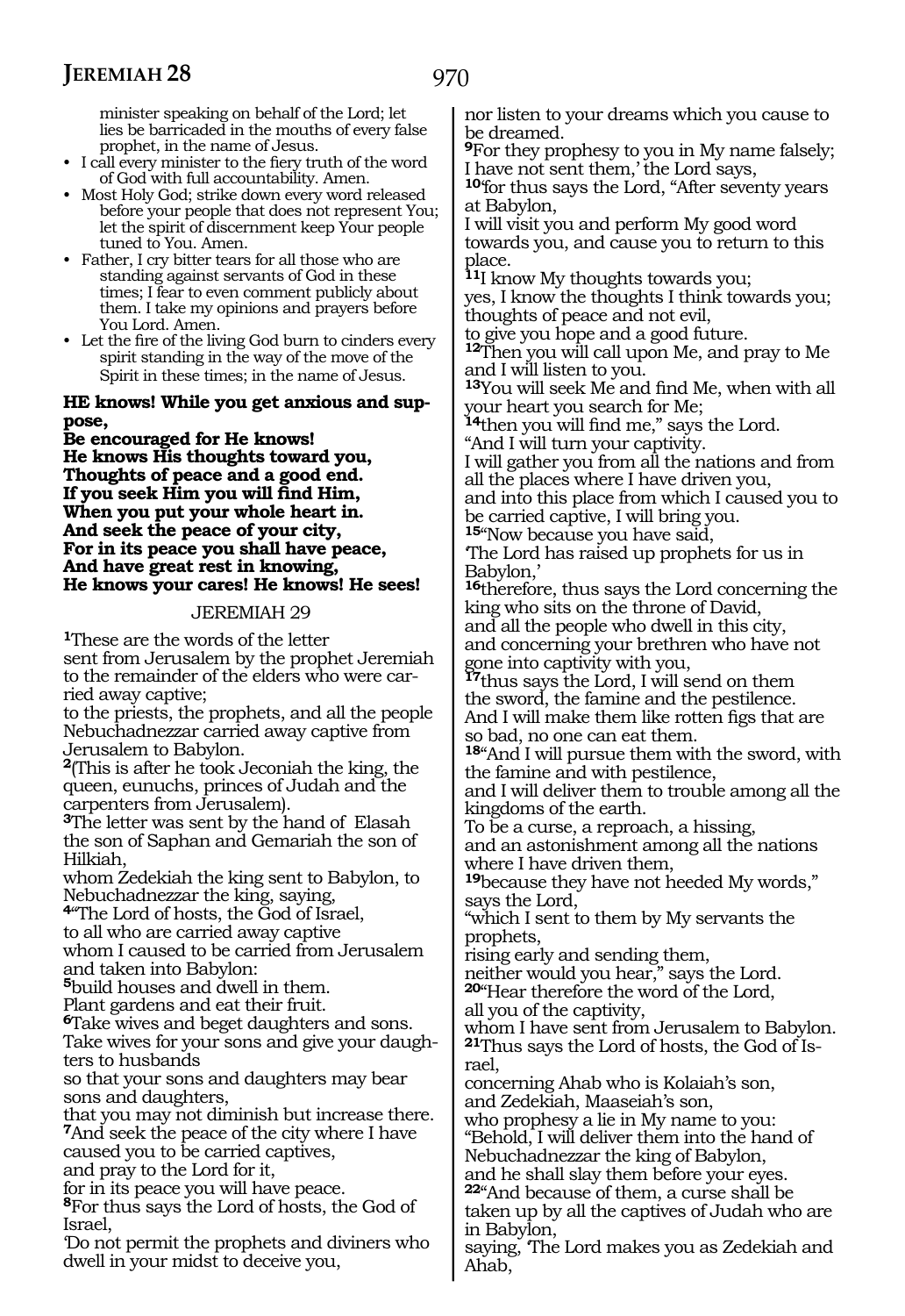whom the king of Babylon roasted in fire': **<sup>23</sup>**because in Israel they have committed vile things,

and adultery with their neighbor's wives, and in My name have spoken lies

which I have not commanded them.

Indeed I know and am a witness," says the Lord.

**24**You shall also speak to Shemaiah the Nehelamite, saying,

**<sup>25</sup>**"Thus says the Lord of hosts, the God of Israel,

because you have sent letters in your name to the people at Jerusalem,

and to Zephaniah the son of Maaseiah the priest,

and to all the priests, saying,

**<sup>26</sup>**'The Lord has made you priest instead of Jehoiada the priest,

so that there should be officers in the Lord's house

over every man who is made, or who makes himself, a prophet of God,

that you should put him in prison and in stocks.

**<sup>27</sup>**Now then, why have you not rebuked Jeremiah of Anathoth who makes himself a prophet to you?

**<sup>28</sup>**For he sent to us in Babylon,

saying, "This our captivity is long.

Build houses and dwell in them here in this land and plant gardens and eat the fruits.'" **<sup>29</sup>**Zephaniah the priest read the letter so

Jeremiah the Lord's prophet could hear. **<sup>30</sup>**Then to Jeremiah the word of the Lord came, saying

**<sup>31</sup>**"To all of those in captivity send, saying, 'Thus says the Lord, concerning Shemaiah the Nehelamite,

"Because Shemaiah has prophesied to you, and I have not sent him,

and he has caused you to trust in a lie, **<sup>32</sup>**therefore," says the Lord, "behold,

I will punish Shemaiah and his family.

He shall not have a man to dwell among this people, nor shall he see the good that I will do for My people,

because he has taught rebellion against the Lord."

#### **CWDS Bible Quotes**

*1. If you are going to be down, make the best of it; send your roots down, so that when you rise you will shoot wider and higher for longer.*

- *2. Live all the days of your fall in preparation for your bounce, or you will live all the days of your bounce conditioned by your fall to short live your bounce.*
- *3. Even in bondage, maintain a positive attitude; within your parameters increase and not decrease; expand and grow; make the best of it so it does not break the best of you.*
- *4. Bondage in a prosperous place is nothing like bondage in a poverty and disease-stricken place; seek the peace and prosperity of your nation, captors, employers, even if you feel in*

*bondage there.*

- *5. If you cannot get out, get in; give it your heart and your soul; if you cannot get up, get down; call the heavens to your assistance; if you cannot get away, give way; their prosperity may not be your best life, but it is your better life and the best of your situation.*
- *6. You must pray more for the wicked and evil doers in your country, in your home, in your world, for they are closer to judgment than anything else and you will be caught out in their midst.*
- *7. It may seem a long time and in your mind a very, very wronged time, but if you trust the heart of God for you, you will see beyond the stagnation of the time, to His love and His good plans for you.*
- *8. It may stall in the works but God is in the working; His thoughts and plans are all good; be assured He is working it all out for good.*
- *9. There is no good in the process when you are being processed, but there is no bad in the product.*
- *10. The Lord is as far away from you as your heart is from Him; seek Him with all of your heart and you will have all God and all God's; seek Him with part of your heart and you will have none of Him or His.*
- *11. All of you gives you all of God with the heart of God and all of God's; part of you gives you none of God and none of God's.*
- *12. God will not be divided to the distractions; if it is distracted or divided it is not attractive enough for Him.*
- *13. Your desire to get back to what you think is the perfect life, may not reconcile with the experience of those living that life and facing that lie as they seek to get away from the sword pursuing them.*
- *14. Reconcile with God; it is not where you are that determines your assurance, your security, your safety or your comfort, it is who is with you, determined by your response to the word of God wherever you are.*
- *15. The lie you prophesy in the Lord's name is your own lie, but the truth of your own prophecy; it is the product of your lying imaginations.*
- *16. Be careful what you speak in the Lord's name! He must respond to His name whether you intentionally invite Him or not.*
- *17. When you set traps for the prophet instead of saying thanks to God and repenting, you revolt against God and reverse the good plans of God.*
- *18. Seek the word of God, track the word of God, trap the word of God to attract the grace of God, instead of scrapping the word of God in seeking to trap the prophet.*
- *19. Teach rebellion against the Lord and you invite a lesson from the Lord to thoroughly teach you who He is.*

#### **PRAYER POINTS**

- I stand in the resurrection power of the Lord Jesus Christ and I refuse the down and defeated mentality. Down is my opportunity to consolidate my best position. Amen.
- I may fall time and again, even seven times, but I have the spirit of humility to ask forgiveness and I have a strong bounce; I will never live in the gutters of sin; I am designed for the glory of righteousness. Amen.
- Most high God, bless my nation; give us natural resources and the ability to develop it; make our leaders healthy and prosperous; bless my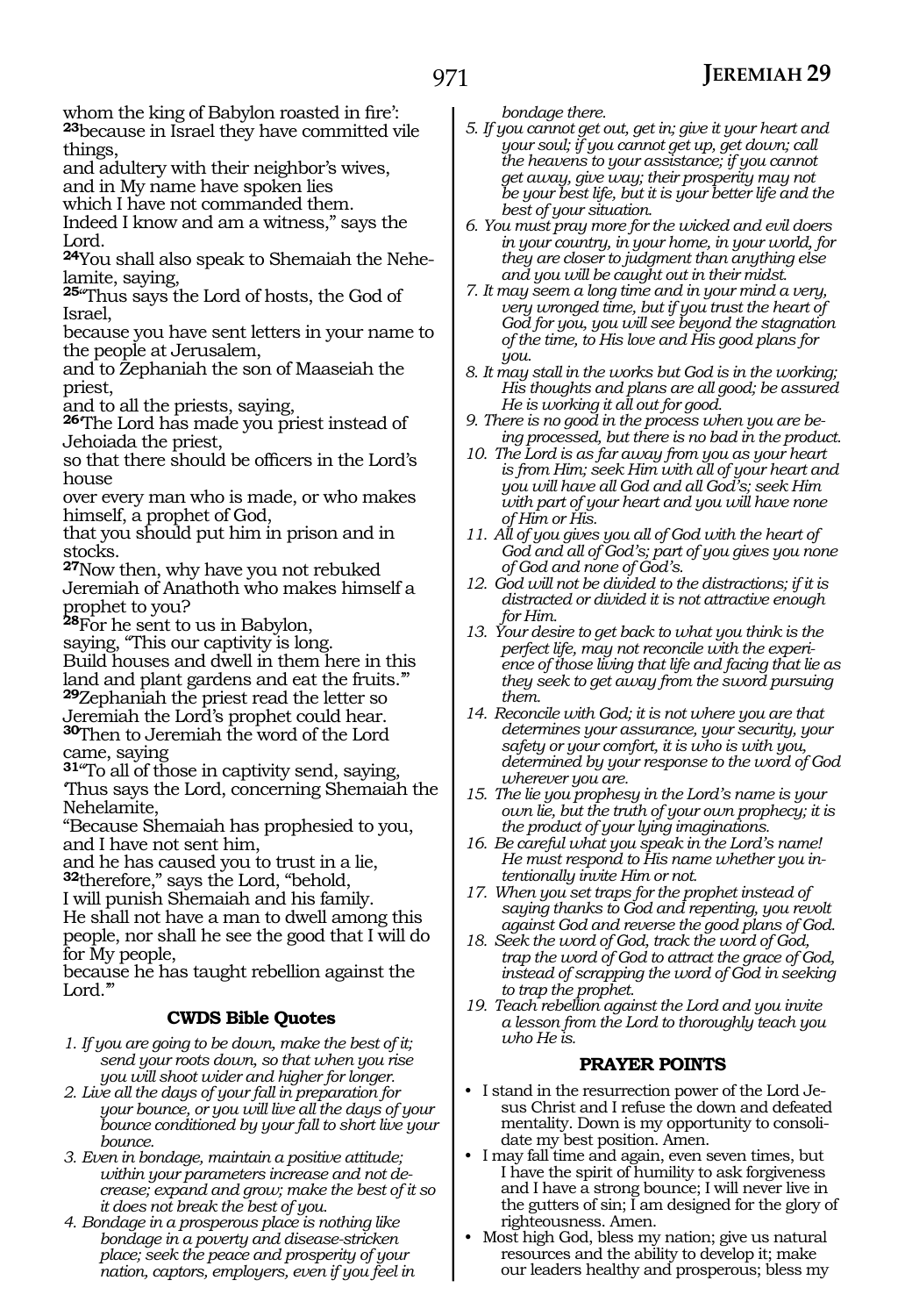employers with abundance and overflow and give them a good day perpetually; make me a blessing to them all as You use them as stepping stones to my glory. Amen.

- Righteous Father, give believers the right attitude whatever situation they face; help them to effect change where they can, but to never allow the situation to change them when they are powerless to change it. Amen.
- Spirit of fervency, enter the hearts of believers to be ardent intercessors for their nation and their world; help them to understand that judgment, whether viruses, wars, earthquake or recession, has no secondary address, it affects everyone.

# **WHY** is the hand of every man on his local points?

**Tell me, does a man travail with child? Paleness is seen in every man's face. There is no day like this; this day is great! This happens when sins are increased, But turn to God and all fears will cease. No one will make you afraid; you will have rest and quiet times,**

**And will not hold your loins as if you are giving birth to a child!** 

JEREMIAH 30

**<sup>1</sup>**To Jeremiah, the word of the Lord came, saying,

**<sup>2</sup>**"Thus says the Lord God of Israel, 'Write all the words I have spoken to you in a book for yourself.

**<sup>3</sup>**For behold, the days are coming,' says the Lord,

'that I will bring back My people,

the children of Judah and Israel from captiv- ity,' says the Lord.

'And I will cause them to return to the land I gave to their fathers,

and they shall possess it.'"

**<sup>4</sup>**Now there are the words that the Lord spoke concerning Judah and Israel,

**<sup>5</sup>**"Thus says the Lord, 'We have heard the voice of trembling,

not of peace but fear and heart breaking. **<sup>6</sup>**Ask now and see. Does a man ever travail

with child?

So why do I see every man with his hands on his loins,

as when a woman is in labor, and all faces are turned pale?

**<sup>7</sup>**'Alas! For this day is great, so that there is none like it.

It is the time of Jacob's trouble,

but out of it he shall be saved.

**<sup>8</sup>**For it shall come to pass in that day,' says the Lord God of hosts,

'that I will break the yoke from your neck and burst your bonds.

Foreigners shall no more force you to serve, **<sup>9</sup>**but they shall serve the Lord their God,

'and they shall serve David their king, whom I will raise up for them.

**<sup>10</sup>**Therefore, O my servant Jacob, do not fear;

nor be dismayed, O Israel;

for behold, I will save you from afar, and your descendants from the land of their captivity.

Jacob shall return and rest in that day, and no one shall make him afraid.

**<sup>11</sup>**For I am with you,' says the Lord, 'to save you.

'Though I make a full end of all the nations where I have scattered you,

yet I will not make a complete end of you, but I will correct you in measure,

and will not let you off altogether unpunished.' **<sup>12</sup>**For thus says the Lord:

'Your affliction is incurable, your wound is severe.

**<sup>13</sup>**There is no one to plead your cause, that you may be bound up;

you have no healing medicines.

**<sup>14</sup>**All your lovers have forgotten you; they no longer seek you.

For I have wounded you with the wounds of an enemy,

with the chastisement of a cruel one,

for the multitude of your iniquities,

because your sins have increased.

**<sup>15</sup>**Why do you cry because of your affliction? Your sorrow is incurable.

'Because of the multitude of your iniquities and because your sins have increased,

I have done these things to you.

**<sup>16</sup>**Therefore all those who devour you shall be devoured,

and all your adversaries, everyone of them, shall go into captivity.

Those who plunder you shall become plunder; all who prey upon you, I will make a prey.

**<sup>17</sup>**For I will restore health to you again, and I will heal you of your wound,' says God. 'Because they called you an outcast,

saying, "This is Zion, no one seeks her." **18**Behold, I will bring again the captivity of Jacob's tents,' says the Lord,

'and on his dwelling places I will have mercy. The city shall be built on her own mound, and according to its own manner, the palace shall remain.

**<sup>19</sup>**Then shall thanksgiving proceed out of them,

and the voice of those who are celebrating. I will multiply them and they shall not diminish.

I will also glorify them and they shall not be small.

**<sup>20</sup>**Their children also shall be as times before, and their congregation shall be established before Me once more;

and I will punish all who oppress them. And their nobles shall be from among them. **<sup>21</sup>**Their governor shall proceed from their midst,

and I will cause him to draw near to Me. He shall approach Me,' says the Lord. 'For who is this who pledged his heart to ap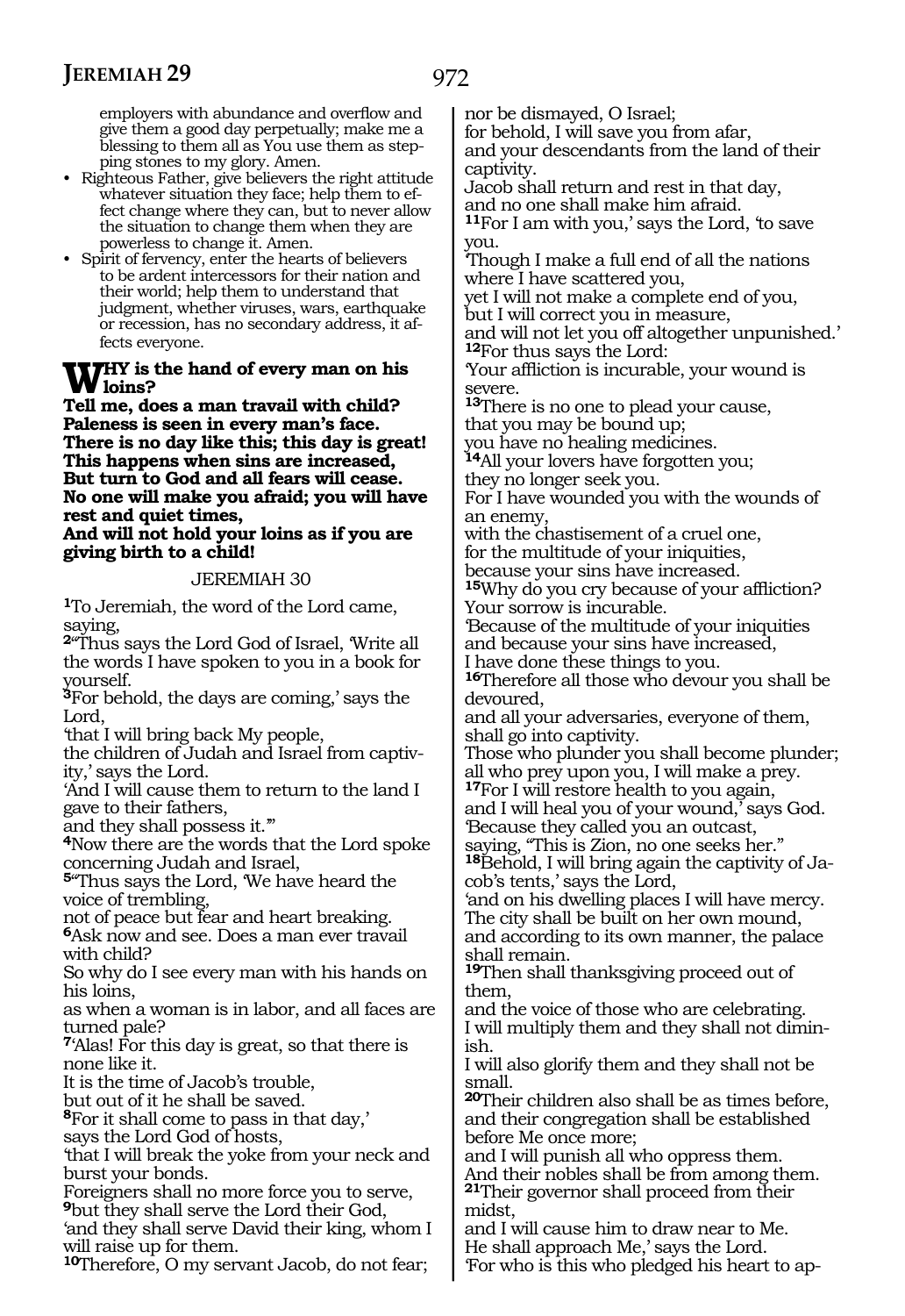proach Me?' says the Lord.

**<sup>22</sup>**'You shall be My people, and I will be your God.'

**<sup>23</sup>**Behold the whirlwind of the Lord goes forth with fury,

a continuing whirlwind;

it will fall violently on the head of the wicked. **<sup>24</sup>**The fierce anger of the Lord will not return until He has done it,

and until He has performed the intentions of His heart.

You will consider it in the latter days.

#### **CWDS Bible Quotes**

- *1. You persist in evil you will travail in judgment, like a mother in labor, until judgment prevails over you; evil grows like a child in the womb until the prangs of judgment set in like childbirth.*
- *2. When you depart from the freedom of your God, you enter the yoke of your enemy; by His grace He breaks the torturous yoke of your enemy so you serve Him in freedom.*
- *3. God will sever the severe bondage that the enemy forced you to serve under so He may secure your freedom to serve Him with pleasure.*
- *4. It does not matter how far you are driven, how desperate your situation is, how much your actions have tied you up, God is able to deliver you and bring you back to His place of rest.*
- *5. Rest it in the hands of the Lord and you are free; it will drive fear far away from your heart.*
- *6. The Lord's correction of His own is not retributive but restorative; He teaches you a lesson of humility while He teaches your enemy the lesson of His severity.*
- *7. The discipline of the Lord is in measures so you will not break under the pressure but will be corrected to His pleasure.*
- *8. The effect of sin is self-inflicting wounds; when sin escalates, your wound exasperates until it becomes incurable and putrefying.*
- *9. Forget your God to chase your lovers and your lovers will forsake you when He chastises you; there will be none left to tend your wounds.*
- *10. Your lovers in sin will never be brothers in shame; they will run from you when sin bears down.*
- *11. Incurable is relative; there is no hope for you in this world, turn to God; shed tears of repentance.*
- *12. Your enemies become His when you invite Him on your side; you are enemy meat when you fight with the enemy of your soul; the enemy becomes meat when you fight with the lover of your soul.*
- *13. You can spoil their party as they celebrate their preying on you and taking spoils of you; with God they will become the prey and be spoiled.*
- *14. Accept where you are and that it is your own fault; they call you outcast by your own fault and failure, but you are outcast with a foundation of beauty that you can return to; the cross.*
- *15. Restoration and sweet mercy awaits those who turn to God; His plans for you are intentional and expressive.*
- *16. Laughter may be absent but not abstract; God will make it return.*
- *17. Never cast a finger against the afflicted of the Lord; just a cry and the voice of repentance and God restores them to their foundation and finger*

*you for judgment beyond theirs.*

#### **PRAYER POINTS**

- Merciful Father, wash this nation with your mercy and let Your fire purge evil from our hearts; who can stand in the face of Your wrath? Amen.
- Awesome and majestic God, I will worship You in the freedom of the Spirit. I will never lose sight of You. Amen.
- Holy Fire of the living God, break the servitude of the enemy from the necks of our children; breathe freedom into their thoughts and into their spirits in the name of Jesus.
- Loving Father, breathe hope into the hearts of those who have sold themselves to evil; I speak to the spirits of drug addicts, murderers, prostitutes and all backsliders, Jesus went beyond you to Calvary to bring you back; look up. Amen.
- I rest in Your hands, O Lord; I will trust and never be afraid. Amen.

#### **With a love that is everlasting, so has He loved you.**

#### **He has drawn you to Him with fatness to satiate your soul.**

**"Rachel, why are you weeping? Will you take comfort?" "No!"**

**When you sleep and you awaken, and your sleep is sweet, then know,**

**The Lord watches over you, to build you and to plant,**

**For with an everlasting love He has loved you;** 

#### **His laws are written in your heart!** JEREMIAH 31

**<sup>1</sup>**"At the same time, I will be the God of all the families of Israel," says the Lord,

"and they shall be My people."

**<sup>2</sup>**Thus says the Lord:

"The people who survived the sword found grace in the wilderness,

even Israel, when I went to give him rest." **<sup>3</sup>**The Lord has appeared of old to me, saying, "I have loved you with an everlasting love;

therefore with lovingkindness I have drawn you.

**<sup>4</sup>**Again I will build you and you will be rebuilt, O virgin of Israel!

You will again take up tambourines, and with the dances of merrymakers, go forth.

**<sup>5</sup>**"On the mountains of Samaria you shall plant vines;

that planters will plant and eat them as normal food.

**<sup>6</sup>**For there will be a day when the watchmen will cry on Mount Ephraim,

'Arise, let us go up to Zion,

to the Lord our God.'"

**<sup>7</sup>**For thus says the Lord:

"Sing with gladness for Jacob,

and shout among the chief of the nations; publish it, give praise and say, 'O Lord, save Your people, the remnant of Israel!'

**<sup>8</sup>**Behold, I will bring them from the north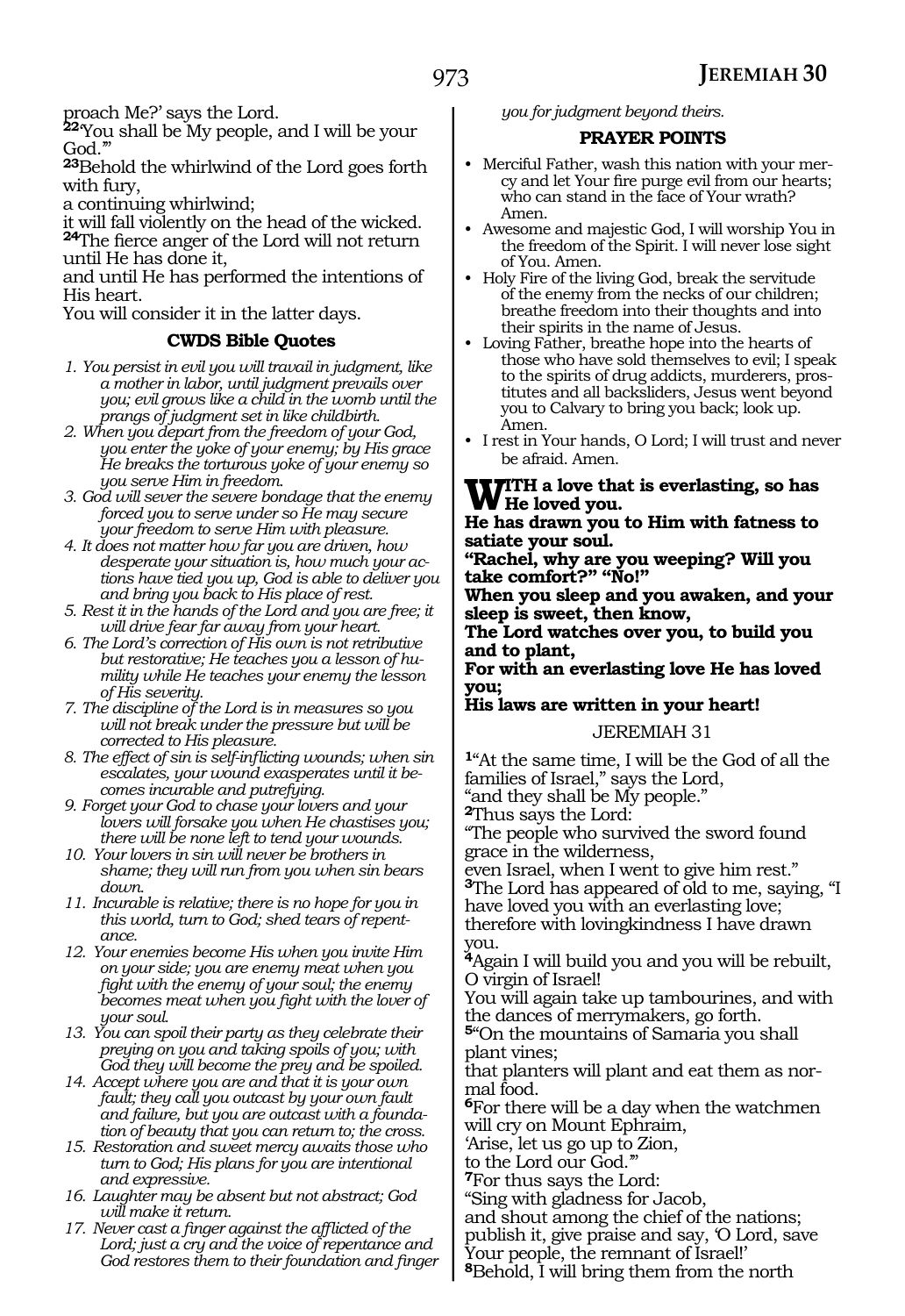will gather them:

country and from all the coast of the earth I

among them I will bring the blind and lame, the woman with child and the one who labors with child; a great company shall return. **9**They shall come with weeping, and with supplications I will lead them. I will cause them to walk by the rivers of waters in a straight path so they will not stumble; for I am a Father to Israel and Ephraim is My firstborn." **<sup>10</sup>**"Hear the word of the Lord, O nations; in the distant coastlands declare it and say, 'He who scattered Israel will gather him, and keep him as a shepherd cares his flock.' **<sup>11</sup>**For the Lord has redeemed Jacob, and has ransomed him from the hand of the man who was stronger than he was. **<sup>12</sup>**"Therefore in the height of Zion they will come and sing, and shall flow together to the goodness of the Lord, for wheat, for new wine and oil, for the young of the flock and the young of the herd, their soul shall be as a well-watered garden, and they will sorrow no more. **<sup>13</sup>**"Then the virgin will rejoice in dances, and men, both young and old; for I will turn their mourning into joy and give comfort to their souls. I will make them rejoice instead of sorrow. **<sup>14</sup>**I will satiate the soul of the priests with abundance, and My people shall be satisfied with My goodness," says the Lord. **<sup>15</sup>**Thus says the Lord, "A voice was heard in Ramah, lamentation and weeping, Rachel weeping for her children, refusing to be comforted for they were no more." **<sup>16</sup>**Thus says the Lord, "Refrain your voice from weeping, and your eyes from tears, for your work shall be rewarded," says the Lord, "and from the land of the enemy they shall come again. **<sup>17</sup>**"There is hope in your future," says the Lord, "that your children shall return to their bor- der. **<sup>18</sup>**I have certainly heard Ephraim mourning; 'You have chastised me and indeed I was chastised, like a bullock not used to the yoke. Restore me and I will return, You are the Lord my God. **<sup>19</sup>**"'After I was turned I repented. After I was instructed, I struck myself on the thigh. I was ashamed and confounded, for I bore the reproach of my youth.' **<sup>20</sup>**Is Ephraim My dear son? Lord. your cities. captivity. together, flocks, Lord, Judah, the Lord, people.

Is he a pleasant child?

For though I spoke against him, I earnestly remember him still.

My heart yearns for him.

I will surely have mercy on him," says the

**<sup>21</sup>**"Set up landmarks; make you high heaps; set your heart towards the highway,

even the way in which you went. Turn back, O virgin of Israel, turn back to

**<sup>22</sup>**"How long will you gad about,

O backsliding daughter?

For the Lord has created a new thing in the earth; a woman will surround a man."

**<sup>23</sup>**Thus says the Lord of hosts the God of Israel "They shall again use this speech in the land of Judah and in its cities, when I turn their

'The Lord bless you, O habitation of justice, and mountain of holiness!'

**<sup>24</sup>**"And in Judah itself, and in all the cities

farmers will live and those who go out with

**<sup>25</sup>**for I have satiated the weary soul, and I have replenished all who are sorrowful."

**<sup>26</sup>**After this I awoke and looked, and my sleep was sweet and restful to me.

**<sup>27</sup>**"Behold, the days are coming," says the

"that I will sow the house of Israel and the house of Judah,

with the seed of man and the seed of beast. **<sup>28</sup>**And it shall be, as I watched over them to pluck up, to break down, to throw down, to afflict and to destroy,

I will watch over them to build and to plant. **<sup>29</sup>**"In those days they shall say no more, 'The fathers have eaten sour grape

and the teeth of the children are set on edge.'

**<sup>30</sup>**But everyone shall die of his own sins. Every man who eats the sour grape,

his teeth only shall be set on edge.

**<sup>31</sup>**The days are coming," says the Lord, "when I will make a new covenant

with the house of Israel and with the house of

**<sup>32</sup>**not according to the covenant I made with their fathers in the day I took them by the hand to lead them out of the land of Egypt, My covenant which they broke though I was a husband to them," says the Lord.

**<sup>33</sup>**"But this is the covenant that I will make with the house of Israel after those days," says

"I will put My law in their minds,

and write it on their hearts;

and I will be their God, and they will be My

**<sup>34</sup>**"And they shall no more teach, each his neighbor and each man his brother, saying, 'Know the Lord,' for they shall all know Me, from the least of them to the greatest," says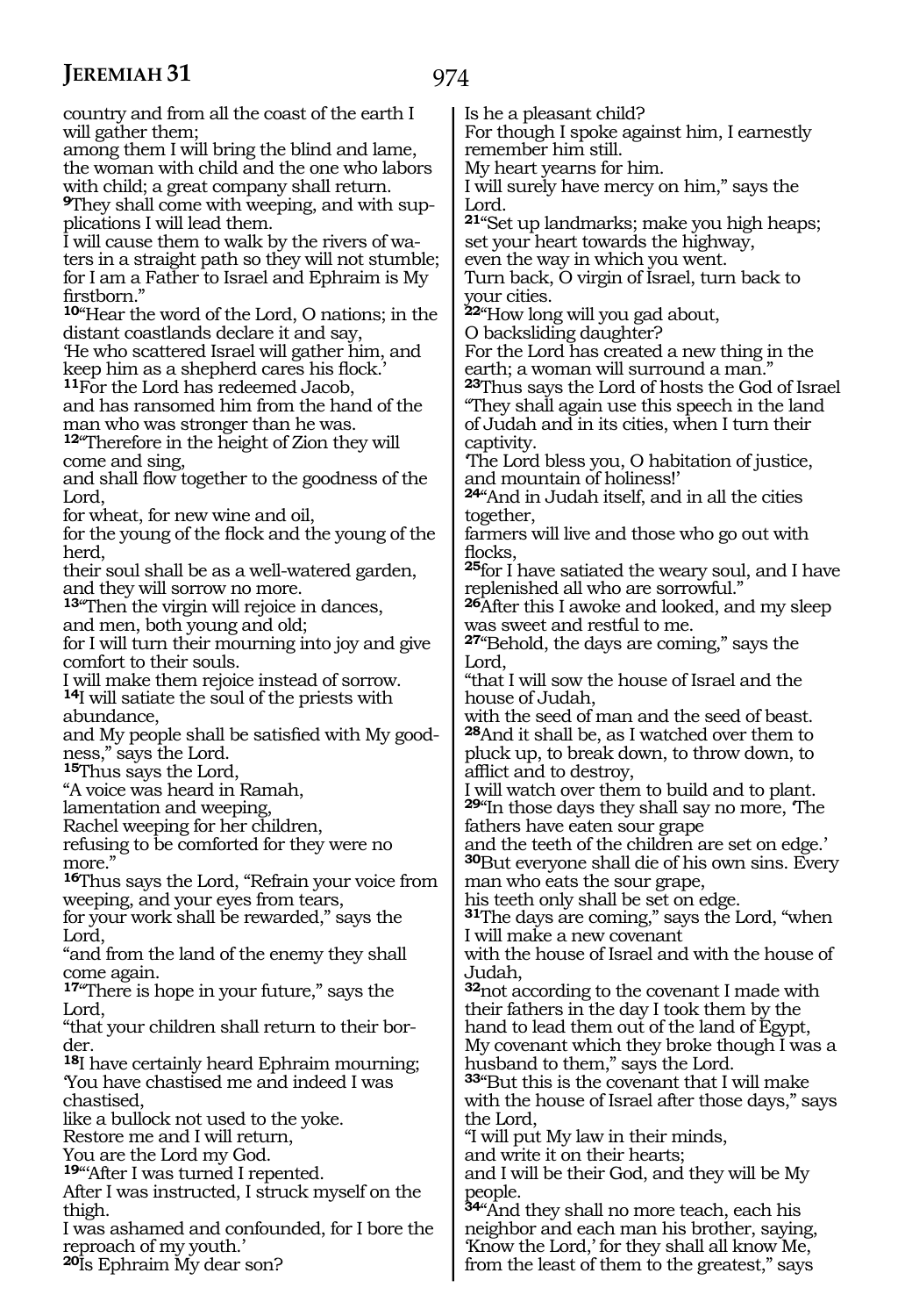the Lord.

"For I will forgive their iniquity and remember their sins no more."

**<sup>35</sup>**Thus says the Lord who gives the sun as a light by day,

and the ordinances of the moon and the stars for a light by night,

and stirs the seas when the waves roar, the Lord of hosts is His name.

**<sup>36</sup>**"If those ordinances depart from before Me," says the Lord,

"then the seed of Israel shall also cease from being a nation."

**<sup>37</sup>**Thus says the Lord, "If the heavens above can be measured, and the foundations of the earth searched out below,

I will cast off all the seed of Israel for all that they have done," says the Lord.

**<sup>38</sup>**"Behold, the days are coming," says the Lord,

"that the city shall be built for the Lord, from the tower of Hananel to the Corner Gate. **39**"And the measuring line shall extend forward against it over the hill Gareb, and shall go towards Goah.

**<sup>40</sup>**And the whole valley of the dead bodies, and of the ashes, and the fields as far as the Brook Kidron,

to the corner of the Horse Gate towards the east, shall be holy to the Lord.

It shall not be plucked up, or thrown down anymore forever."

#### **CWDS Bible Quotes**

- *1. You have unexplainable grace and peace in the midst of your trouble, pain and wilderness situation, for even when you feel far from God He comes near to you to cause you to rest.*
- *2. You may fall out of God but you can never fall out of His love; your relationship may be broken but His love remains; it lasts forever and is everlasting, therefore it goes well beyond any experience of the moment to return you to its eternal waves.*
- *3. There is love that is passing and love that is lasting and a love that is founded in forever that passes all transgressions to draw you with its chords of kindness and good intent.*
- *4. God's kindness goes beyond your willingness and wisdom of the moment, therefore with chords of love harnessed to His kindness He draws you to Him until you come to an appreciation of what He has done and love awakes in you.*
- *5. When the Lord builds you, you are well-built; He finishes you to perfection with perpetual joy, celebration and abundance.*
- *6. Intercession is not just mention, but joyful singing reflecting expectation, glorious shouts that culture attitude and praise reflecting conclusion, even while you say what you desire.*
- *7. Intercessors do not wait for change; they sing, shout, proclaim, praise while interceding, 'Lord save Israel!' Intercessors are watchmen signaling the season of change.*
- *8. You are never too small, too insignificant, too poor, too uneducated, too maligned, too physically malformed to be considered by the Lord; you are included in His plan for rest, provision and glory.*
- *9. Your brokenness and supplication reach the open-*

*ness and the good heart of the Father towards you; He leads you in the best, most prosperous and peaceful path to His glorious plan for you.*

- *10. The best of your life is in the heart of the Lord for you; pursue the heart of the Lord and enter into His promise of good provision, prosperity and peace.*
- *11. When you enter the good heart of the Lord, you do not force your way into His good provision, you flow into it; your satisfaction is not intermittent; you are like a well-watered garden.*
- *12. When God is the fullness of your present, sorrow is a figment of your past; the fullness of joy becomes your present continuous experience.*
- *13. God never keeps you on the brink of want or on the banks of barely enough; He satiates your soul and satisfies you with goodness.*
- *14. The prophetic ties all cause of weeping together, whether bondage, Herod's slaughter of the males, yours and every future cause, and extends God's response for comfort; the return of Israel, the cross of Calvary and the second coming of the Lord when all tears will be wiped away.*
- *15. Repentance and contrition move God from anger to pleasant reflection, mercy and deep affection.*
- *16. You want God watching over you for the right reasons; if He watches over your defeat you have no hope; if He watches over your success nothing holds you down.*
- *17. You are the first of a new generation; your father's leg may impact your run but his finish will never determine your prize; your finish does.*
- *18. It is not about memorizing His word, it is about internalizing it; it is not about stoic laws on stony hearts, it is about the spirit of the law in fleshy hearts; it is not about rituals but relationship.*
- *19. It is not about knowing His instructions but knowing Him; knowing Him inspires love for everything He is and everything He says.*
- *20. It makes no sense in carrying the load of sin around when God has taken them, or committing them to your memory when God remembers them no more.*

#### **PRAYER POINTS**

- Holy Spirit, Comforter, I speak rest to every tired and weary soul; even to the wicked bring reprieve and give them an opportunity to repent, in the name of Jesus. Amen.
- Righteous Father, Your love is steadfast and amazing; I have come to realize that I do not have the capacity to undo or to drive away Your love and it humbles me. Amen.
- I am more appreciative of You every new day Father; Your love is founded in forever and it is not impacted by our inconsistencies in time. Amen.
- I declare that I am a building of the Lord; my life is submitted to perfect hands with good intentions and the purest of heart; I am pleased to be planted in Your house.
- I am an intercessor; I am built with expectation and I praise to conclusion, for I know the heart of my God. Amen.

**I**N the court of the prison<br>He got word from the Lord,<br>To guarantee a field and soal is **n the court of the prison To purchase a field and seal the evidence At Hanamel, his uncle's son's, hand! So he bought the field and paid the price.**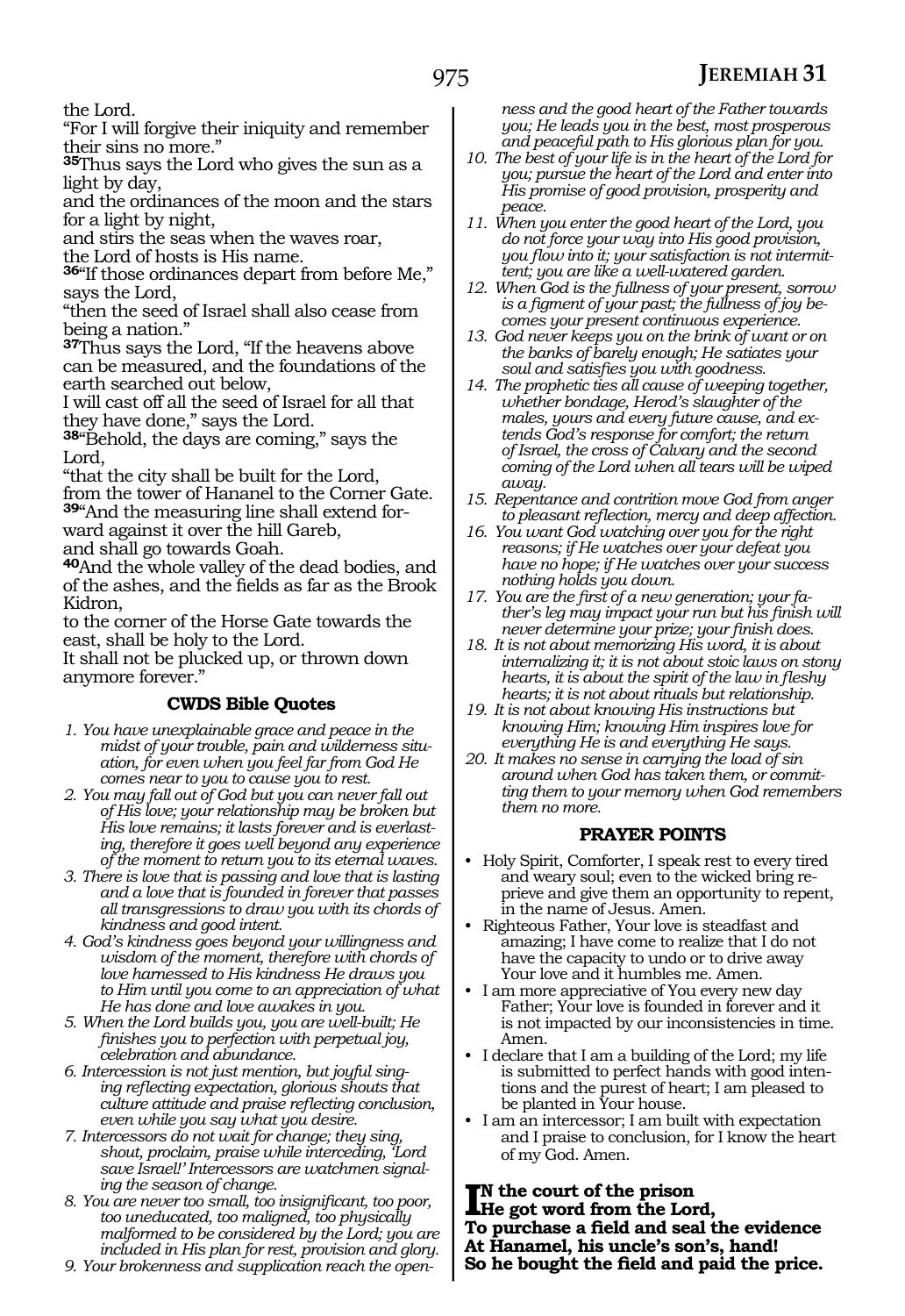| "This is the word of God," he cried;<br>"Once more men will sell land and men will                                                                 | and took witnesses, and weighed the money<br>on the scales.                                           |
|----------------------------------------------------------------------------------------------------------------------------------------------------|-------------------------------------------------------------------------------------------------------|
| buy,<br>For God will make you possess what is                                                                                                      | <sup>11</sup> For I took evidence of this transaction,<br>both that which was sealed according to the |
| yours by rights!"<br>Ah Lord God, You have made the heavens                                                                                        | custom and that which was open.<br><sup>12</sup> And I gave the evidence to Baruch, the son           |
| and the earth<br>By Your great power!                                                                                                              | of Neriah,<br>in the presence of Hanamel, my uncle's son,                                             |
| Ah Lord God, You have made the heavens<br>and the earth                                                                                            | and in the presence of the witnesses                                                                  |
| By Your outstretched arm!                                                                                                                          | who signed the deed of the purchase<br>and before all the Jews who sat in the court of                |
| Nothing is too difficult for the God who<br>sent His words                                                                                         | the prison.<br><sup>13</sup> Then I charged Baruch before them and                                    |
| To a faithful servant who was a prisoner in                                                                                                        | said.                                                                                                 |
| the prison courts.                                                                                                                                 | <sup>14</sup> "Thus says the Lord of hosts, the God of<br>Israel,                                     |
| JEREMIAH 32                                                                                                                                        | Take this purchase evidence,                                                                          |
| The word that came to Jeremiah from the<br>Lord                                                                                                    | both the sealed one and the one that is open;<br>put them in an earthen vessel that it may be         |
| in the tenth year of Zedekiah, Judah's king,<br>which was Nebuchadnezzar's eighteenth year.<br><sup>2</sup> Babylon's army had besieged Jerusalem. | preserved for many days.'<br><sup>15</sup> For thus says Lord God of hosts, the God of<br>lsrael,     |
| And Jeremiah the prophet was shut up in the                                                                                                        | Houses and fields and vineyards,                                                                      |
| courts of the prison,<br>which was in the house of Judah's king.                                                                                   | shall be possessed in this land again.'<br><sup>16</sup> Now when I delivered the evidence of pur-    |
| <sup>3</sup> Zedekiah, king of Judah had shut him in,                                                                                              | chase to Baruch, Neriah's son,                                                                        |
| saying,                                                                                                                                            | I prayed to the Lord God saying,                                                                      |
| "Why do you prophesy and say,<br>Thus says the Lord, "Behold, I will give this                                                                     | <sup>17</sup> "Ah Lord God!<br>You have made the heavens                                              |
| city into the hand of the king of Babylon,                                                                                                         | and the earth by Your great power.                                                                    |
| and he shall take it;                                                                                                                              | Ah Lord God, You have made the heavens                                                                |
| <sup>4"'</sup> and Zedekiah the king of Judah                                                                                                      | and the earth by Your outstretched hands!                                                             |
| shall not escape from the Chaldeans' hand,<br>but shall surely be delivered,                                                                       | And nothing is too difficult for You.<br>Nothing is too difficult for You!                            |
| into the hand of the king of Babylon;                                                                                                              | <sup>18</sup> To thousands You have shown loving-kind-                                                |
| and he shall speak to him face to face,                                                                                                            | ness.                                                                                                 |
| and his eyes shall behold the king's eyes.                                                                                                         | The father's iniquity You have repayed into the                                                       |
| <sup>5</sup> And he shall lead Zedekiah to Babylon,<br>and he shall be there until I visit in his time,"                                           | bosom of their children;<br>You are the great, the mighty God, whose                                  |
| says the Lord.                                                                                                                                     | name is the Lord of hosts.                                                                            |
| "Though you fight with the Chaldeans you                                                                                                           | <sup>19</sup> You are great in counsel and mighty in                                                  |
| shall not prosper".<br>6And Jeremiah said, "The word of the Lord                                                                                   | works.<br>Nothing, oh, nothing, nothing is too difficult for                                          |
| came to me, saying,                                                                                                                                | You!                                                                                                  |
| <sup>7</sup> "Behold Hanamel the son of Shallum, your                                                                                              | For Your eyes are open to all the ways of the                                                         |
| uncle, will come to you saying,                                                                                                                    | sons of men,                                                                                          |
| "Buy the field that is in Anathoth,<br>for it is your right of redemption to buy it."                                                              | to give every one according to his ways, and<br>according to the fruit of his actions.                |
| <sup>8</sup> So Hanamel my uncle's son came to me                                                                                                  | 20You have set signs and wonders in the land                                                          |
| in the court of the prison where I was placed,                                                                                                     | of Egypt, to this day,                                                                                |
| according to the word the Lord and said to me,                                                                                                     | and in Israel and among other men also,                                                               |
| "Please buy my field in Anathoth,<br>which is in the country of Benjamin,                                                                          | and for Yourself, You have made a name,<br>as it is to this day.                                      |
| for the right of inheritance is yours,                                                                                                             | <sup>21</sup> You have brought Your people Israel                                                     |
| and the redemption is yours; buy it for your-<br>self."                                                                                            | out of the land of Egypt with signs and won-<br>ders;                                                 |
| Then I knew that this was the Lord's word.<br><sup>9</sup> "So I bought the field from Hanamel,                                                    | with a strong hand and an out-stretched arm<br>and with great terror.                                 |
| the son of my uncle who was at Anathoth, as                                                                                                        | <sup>22</sup> You have given them this land                                                           |
| he offered,                                                                                                                                        | of which You swore to their fathers to give;                                                          |
| and I weighed to him the money, seventeen                                                                                                          | a land flowing with milk and honey.                                                                   |
| shekels of silver.<br><b>10</b> And I signed the deed and sealed the evi-                                                                          | <sup>23</sup> And they came in and possessed it.<br>But they did not obey Your voice,                 |
| dence,                                                                                                                                             | nor walked in Your law.                                                                               |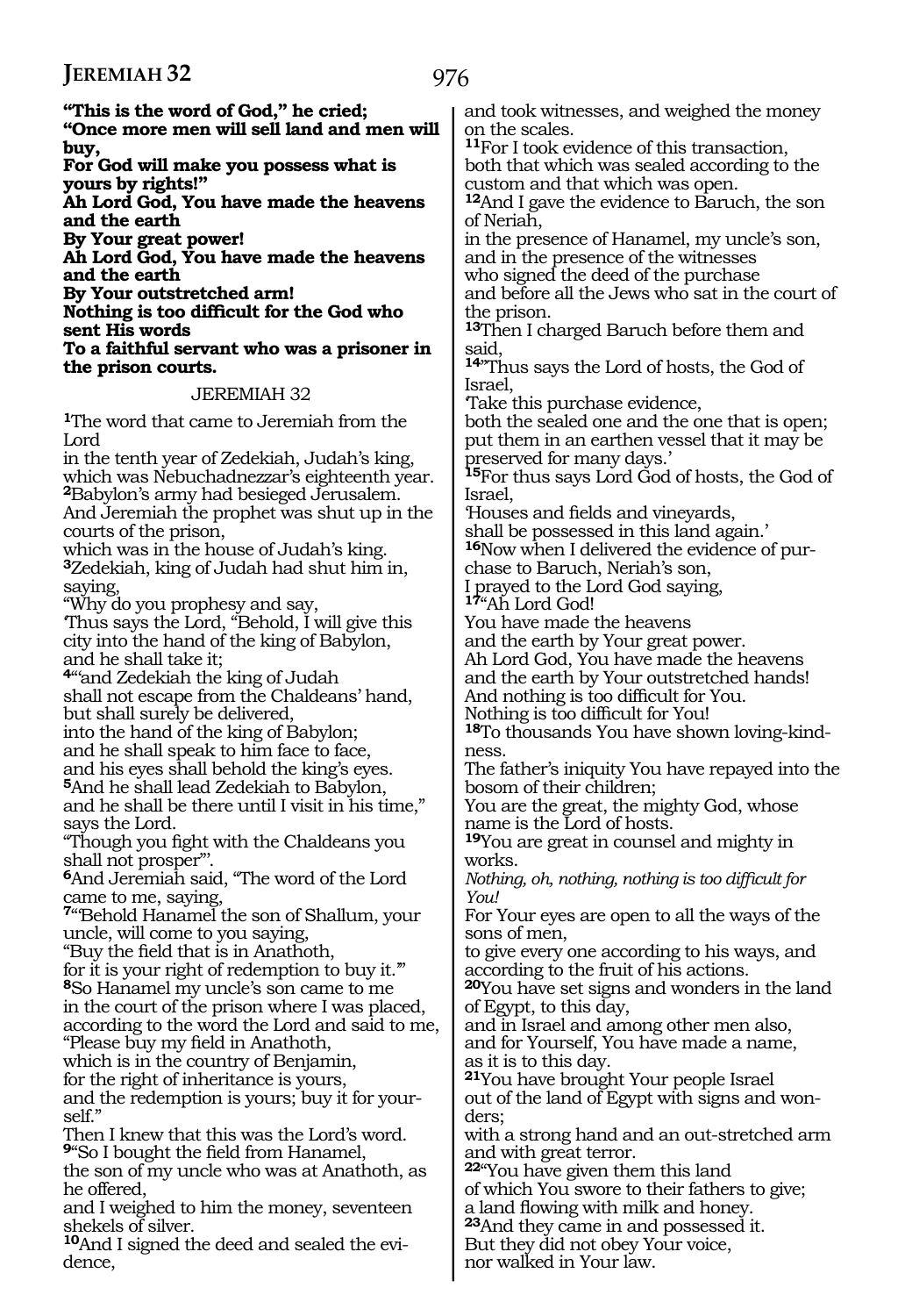**<sup>36</sup>**"Therefore," says the Lord, "concerning this

**CWDS Bible Quotes**

cause Judah to sin."

and have caused all this evil to come on themselves. **<sup>24</sup>**Behold, the siege mounds! They have come to this city to take it. Into the hand of the Chaldeans who fight against it, the city has been given, because of the sword, the famine and pestilence. It has come to pass, all that You have spoken, behold, Lord, You see it! **<sup>25</sup>**And, O Lord God, You have said to me, 'Buy this field for money and take witnesses.' Yet the city has been given into the hand of the Chaldeans." **26**Then the word of the Lord came to Jeremiah, **<sup>27</sup>**saying, "Behold, I am the Lord, the God of all flesh. Is there anything too hard for Me?" **<sup>28</sup>**Therefore, thus says the Lord, "Behold, I will give this city into the hand of the Chaldeans, and into the hand of Nebuchadnezzar the king of Babylon, and he shall take it. **<sup>29</sup>**'And the Chaldeans who fight against this shall come and set fire to this city and burn it with the houses on whose roofs they have offered incense to Baal, and poured out drink offerings to other gods, to provoke Me to anger, **<sup>30</sup>**because the children of Israel and the chil- dren of Judah have done only evil before Me from their youth. For the children of Israel have provoked Me only to anger with the work of their hands," says the Lord. **31**"This city has been to Me a great provocation of My anger and My fury from the day they built it, to this day, so that I should remove it from before My face. **<sup>32</sup>**Because of the evil Israel and Judah have done in this place to provoke Me to anger. They, their kings, their princes, their priests, their prophets, and all the men of Judah and Jerusalem. **<sup>33</sup>**They have turned their backs to Me and not their faces. Though I taught them, rising up early and teaching them, yet they never listened to receive instruction. **<sup>34</sup>**But they set their abominations in the house called by My name to defile it. **<sup>35</sup>**"And they built the high places of Baal which are in the Valley of the Sons of Hinnom, to cause their sons and daughters to pass through the fire to Molech, which I did not command them, nor did it come into My mind that they should do this abomination, to city of which you claim, 'It shall be delivered into the hand of the king of Babylon, by the sword, famine and the pestilence,' **37**"Behold, I will gather them out of all countries where I have driven them in My anger and fury, and in great wrath, and will bring them to this place again, and I will cause them to dwell safely. **<sup>38</sup>**They shall be My people, and I will be their God. **<sup>39</sup>**And I will give them one way and one heart, that they may fear Me forever, for their good and for their children after them. **<sup>40</sup>**"And with them I will make an everlasting covenant, that I will not turn away from doing them good, and I will put My fear in their hearts, that they shall not depart from Me. **<sup>41</sup>**Yes, I will rejoice over them to do them good, and assuredly I will plant them in this land with all My heart and with all My soul.' **<sup>42</sup>**"For thus says the Lord God, 'Just as I have brought all this great evil on this people, so will I bring on them all the good I have promised. **<sup>43</sup>**And fields will be bought in the land again of which you say, "It is desolate, without man or animal in it; it has been given into the hand of the Chal- deans." **<sup>44</sup>**'Men shall buy fields again for money. They shall subscribe and seal the evidences, and take witnesses in the land of Benjamin, and in the places around Jerusalem and in the cities of Judah; in the cities of the mountains, and in the cities of the valley also, and in the cities of the South; for I will cause their captivity to return.'" says the Lord. *1. The word of the Lord to you may be unsettling but it is forever settled in heaven and it settles your destiny; cooperate with the word rather than contradict it. 2. Prophetic transactions in problematic times proclaim what the Lord is doing and present wisdom and opportunity for those who will believe. 3. Let the Lord order your investments and not the climate and you will act with certainty in times of uncertainty. 4. Keep your eyes on the prophet and on the prophetic word and you will know when to place value and what to place value in, even when value seems drained from the moment. 5. Invest in the Lord and not in things and you will always win even when you lose everything. 6. When the Lord gives you an impossible word in contradictory times receive it as the word of* 

They have done nothing of all You have com-

manded them to do,

city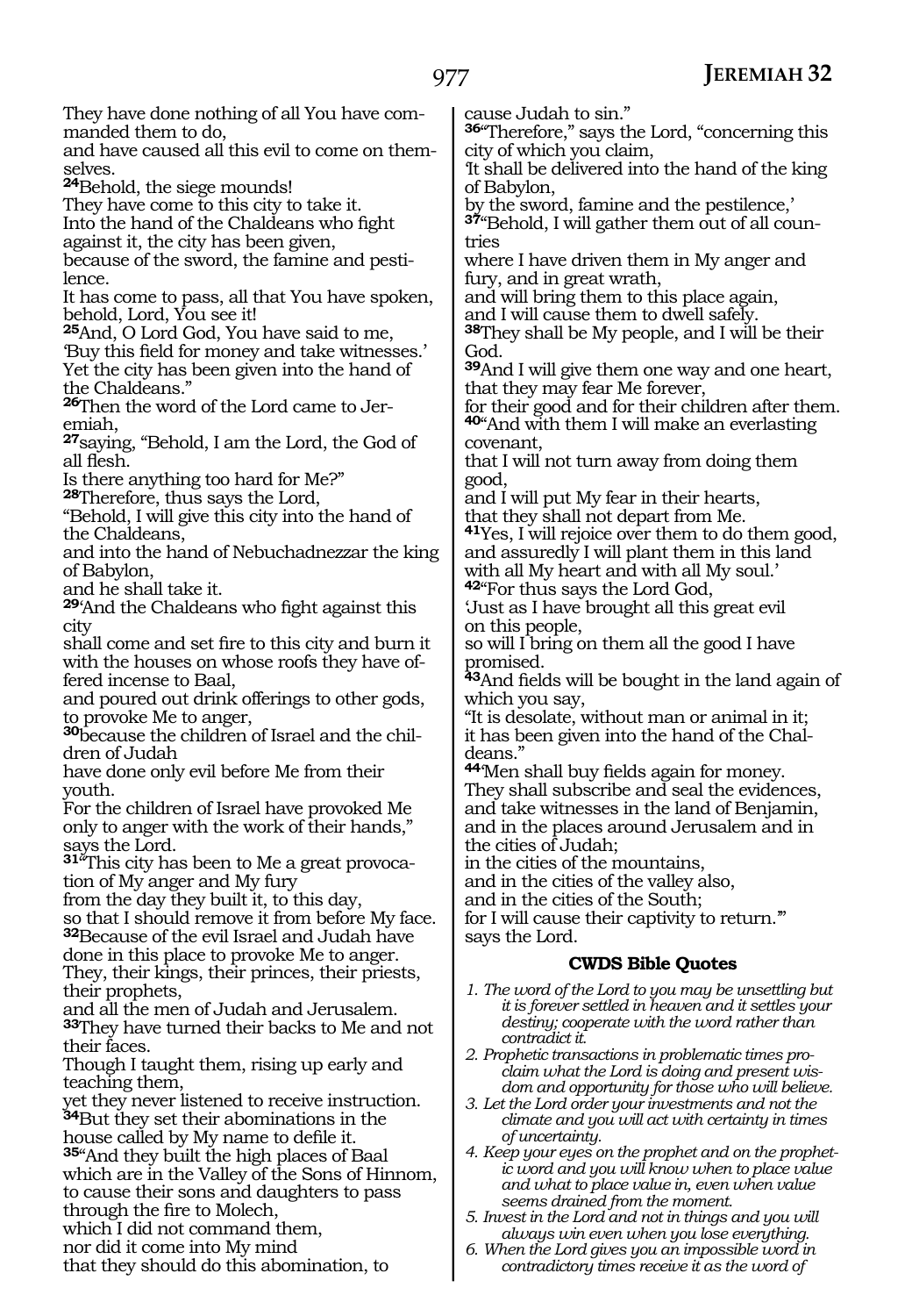978

*the Lord who does impossible things and who made the seasons and times.*

- *7. You may do whatever you desire but you may not desire what the Lord does in response to your actions. He may not love everything but He judges everything.*
- *8. Receive the difficult word of the Lord by standing in awe of Him and acknowledging that impossibility is a word belonging to time; there is nothing impossible for Him.*
- *9. History portrays the goodness of God against our unrighteousness; His strengths against our weaknesses; His faithfulness against our failures and fully justifies His punishment of His people.*
- *10. When God has done so much for you to mention, yet still cannot get your attention or rather, your affection, then you will get His indignation.*
- *11. The Lord speaks from a position of His limitless ability and His perfect vision of the future as of the present; wisdom agrees with Him even when you cannot see how.*
- *12. You can provoke the Lord to anger but when you are a provocation to God His anger rests on you without revocation.*
- *13. Turn your backs to the Lord and it will backfire when He turns His back on you; turn your face to the Lord and He will set His desire on you.*
- *14. You cannot defile the temple of the Lord without insulting your relationship with God; He will destroy the temple you defile.*
- *15. God's harshness has one context, love and reconciliation. God drives you out to drive rebellion out of you, to bring you in and breathe reconciliation to you.*
- *16. God rejoices to do you good and is grieved when you rejoice in hurting Him.*
- *17. God does not rejoice in punishment but He punishes because He sees the outcome is growth, where He can once more rejoice in doing you good.*
- *18. God does not only speak to your present but He speaks to your future and your eternity; embrace your eternity as you endure and maneuver your present.*

#### **PRAYER POINTS**

- Your word O Lord is my command; I will never question or contradict it so help me God. Amen.
- Holy Spirit, I lean on Your divine knowledge and wisdom to guide my investments in good times and when knowledge fails; make me a statement and a testimony for the kingdom, in the name of Jesus.
- Righteous Father, You are my investment; I place my life and my resources in the kingdom and pull from its bank of righteousness. Amen.
- Marvelous Lord, Your word settles it for me; the conditions are always right when You speak for Your word creates its own fulfillment. Amen.
- Most High God, Your words are always right and Your judgments just and true; help us to judge ourselves in Your word so Your word will not judge us. Amen.

**CALL to Me, and I will answer<br>
CAnd show you great and mighty things,**<br>
Things that you do not know of **Things that you do not know of Or have even been considering! He will bring health and cure to you,**

#### **Abundance of peace and of truth; You will praise the Lord for He is good! A Branch shall grow out of David, So be cleansed of all your sins! Seed of David, kings, priests, yes, Levites, Shall be multiplied in Him!**

#### JEREMIAH 33

**<sup>1</sup>**The word of the Lord came to Jeremiah a second time,

while he was still shut up in the prison courts, saying

**<sup>2</sup>**"Thus says the Lord who made it, the Lord who formed it to establish it, (the Lord is His name):

**<sup>3</sup>**'Call to Me, and I will answer you, and show you great and mighty things, which you do not know.'

**<sup>4</sup>**For thus says the Lord, the God of Israel concerning the houses of this city, and the houses of the kings of Judah,

which have been pulled down to fortify against the mounds and the sword,

**<sup>5</sup>**'They come to fight with the Chaldeans, but only to fill their places with the dead bodies of men

who in My anger and My fury I will slay, and for all whose wickedness caused Me to hide My face from this city.

**<sup>6</sup>**Behold, I will bring it health and healing, and I will heal them,

and I will reveal to them the abundance of peace and truth.

**<sup>7</sup>**And I will cause the captives of Judah and the captives of Israel to return, and as at the first, I will rebuild them. **<sup>8</sup>**I will cleanse them from all their iniquity, by which they have sinned against Me, and I will pardon all their iniquities by which they have transgressed against Me.

**<sup>9</sup>**Then it shall be to Me a name of joy, a praise and honor before all nations of the earth,

who shall hear all the good that I do to them. They shall fear and tremble for all the goodness, and all the prosperity I provide for it.'" **<sup>10</sup>**Thus says the Lord, 'Again there shall be heard in this city,

of which you say, "It is desolate without man and without animals,"

in the cities of Judah and in the streets of Jerusalem that are desolate without man and without inhabitant and without animals,

**<sup>11</sup>**the voice of joy and the voice of gladness, the voice of the bridegroom and the voice of the bride,

the voice of those who say,

"Praise the Lord of hosts,

for the Lord is good, and His mercies endures forever."

And the voice of those who shall bring the sacrifice of praise into the house of the Lord.

'For I will cause the captives of the land to re-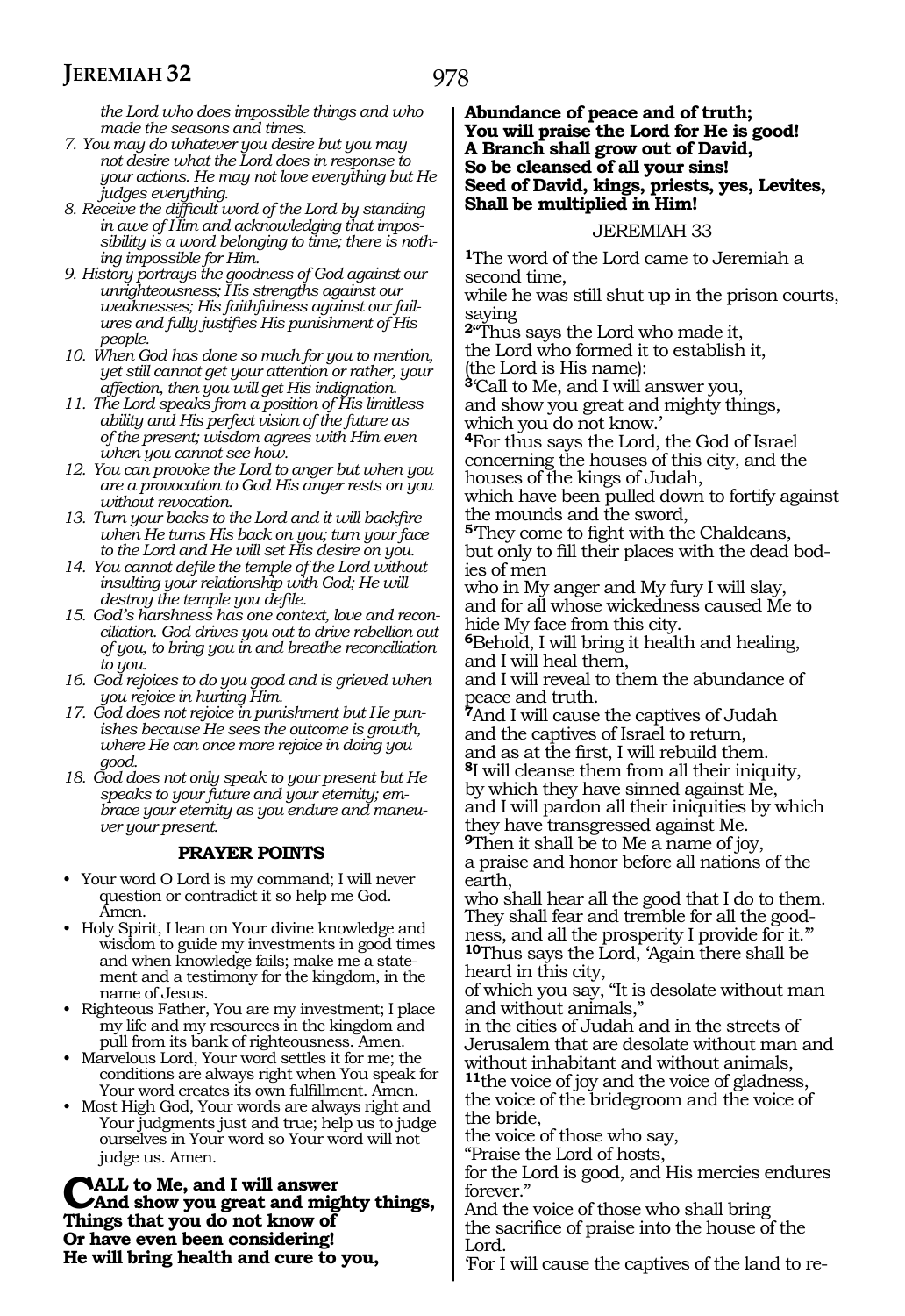turn as at the first,'" says the Lord. **12**"Thus says the Lord of hosts,

'In this place which is desolate without man and without animals, and in all the cities thereof,

there shall again be shepherds giving rest to their flocks.

**<sup>13</sup>**'In the cities of the mountains and in the cities of the valleys,

in the land of Benjamin and in the cities of the South,

and all about Jerusalem in every place,

and in the cities of Judah,

the flocks shall again pass under the hand of him who keeps them,' says the Lord.

**<sup>14</sup>**"Behold the days are coming that I will per- form that good thing

which I had promised to the house of Israel and to the house of Judah.

**<sup>15</sup>**'In those days and at that time

I will cause a Branch of righteousness to grow up unto David.

He shall execute judgment and righteousness in the earth.

**<sup>16</sup>**In those days Judah will be saved,

and Jerusalem will dwell safely.

And she shall be called by this name:

The Lord Our Righteousness.'

**<sup>17</sup>**"For thus says the Lord,

'David shall never lack a man to sit on the throne of the house of Israel;

**<sup>18</sup>**'neither shall the priests, the Levites, lack a man to offer burnt offering before Me; to offer grain offering and to do sacrifices continually.

**<sup>19</sup>**And to Jeremiah the Lord's word came, saying,

**<sup>20</sup>**"Thus says the Lord, 'If you can break My covenant with the day and with the night, so that there will not be day and night in their season,

**21**then shall My covenant with David My servant be broken,

so that David shall not have a son to reign on His throne,

and with the Levites, the priests, My ministers. **22**But as the host of heaven cannot be numbered,

nor can the sand of the sea be measured, so will I multiply the descendants of David My servant and the Levites My ministers.'"

**<sup>23</sup>**Moreover the word of the Lord came to me, **<sup>24</sup>**saying, "Have you not considered what the people say,

'The two families the Lord have chosen, He has also cast them off'?

**<sup>25</sup>**Thus, they have despised My people, as if they should be no more a nation before them."

But thus says the Lord,

'If My covenant is not with day and night, and if I have not appointed the ordinances of heaven and earth,

**<sup>26</sup>**then will I cast the descendants of Jacob

away,

and of David My servant.

So I will not take any of his descendants to be rulers over the descendants of Abraham, Isaac and Jacob.

For I will cause their captives to return and I will have mercy on them."

#### **CWDS Bible Quotes**

*1. Your answer is not in your desire but in your call; you receive an answer from God when you release a call to Him.*

*2. You never know what to expect from God in response to your call, but you can expect to be pleasantly surprised with great and mighty things exceeding your expectation when you express a cry of faith.*

*3. When God releases you to the enemy you have no hope; when God redeems you from the enemy, nothing holds you.*

*4. When God releases you to the enemy He sees their action as a direct act of His; when your enemy releases you to God, He sees it as a direct act of redemption; nothing happens outside of God.*

*5. Your freedom in God is not because you have not sinned, but because you have been cleansed and pardoned.*

*6. Sin has no passion or power to release you; you have no power to remove sin from you; return to God, all the power belongs to Him.*

*7. When God favors you the earth fears; when God turns your devastating situation to complete glory the nations praise, honor and glorify Him.*

*8. Normalcy is sustained by the Lord so fear Him; normalcy is regained by the Lord so fear Him; normalcy is returning to the Lord with sacrifices of praise so live near Him.*

*9. There is no safety in your own righteousness, but full confidence and safety in His righteousness.*

*10. The promise of the Branch is the greatest promise of peace in times of war and turmoil and it reflects the heart of God for all peoples.*

*11. Your righteousness is positioning and not in performing; raise your banner, The Lord our Righteousness, and align yourself.*

*12. Kings and priests shall never be lacking in the body of Christ, for the investment in a family and in a tribe have been divested to the nation of believers.*

*13. Let your expectation of the night to follow day and day to consistently return underpin your expectation of all the promises of God to you; they are reliable, consistent, dependable, unfailing and sure.*

#### **PRAYER POINTS**

• Let the wisdom to cry out and to verbalize their desires to You, rest in the hearts of our youths, in the name of Jesus.

• Faithful God, surprise someone who cries to You today with the immediacy of an answer and surprise many with exceedingly more than they request. Amen.

• Most High God, I am firmly planted in Your hand; I remain steadfast in You; nothing can uproot me and no enemy can hold me, in the name of Jesus.

• I soak myself in the blood of Jesus Christ daily and rejoice in the freedom it brings; in the name of Jesus.

• Holy Spirit, let the name of Jesus resonate in the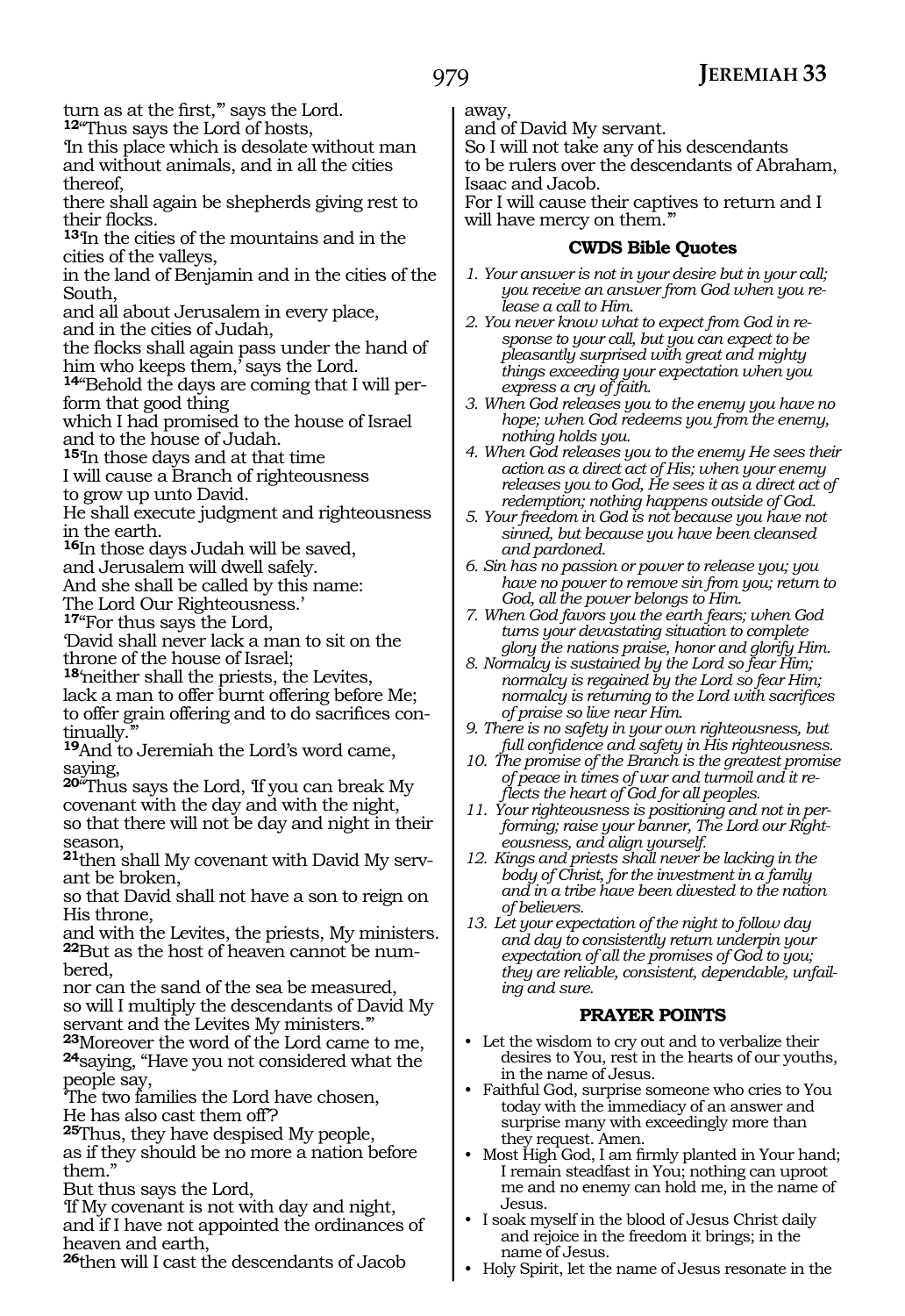980

spirits of sinners today and make the call to repentance tasty on their tongues. Amen.

**GOD has given you His covenant,<br>
<b>GBut there is something you must do;**<br>
You gay you will do all He is eatling. **You say you will do all He is asking, For in the moment it seems good to you. But shall the pain of parting, With your servants and all the convenient things,**

**Make you keep your brothers in bondage, While you meddle with the sin? Know that you shall be in bondage yourself for this thing!**

#### JEREMIAH 34

**1**The word of the Lord which came to Jeremiah

when Nebuchadnezzar king of Babylon, and all his army and all the kingdoms of the earth under his dominion

and all the people fought against Jerusalem, and all the cities thereof, saying,

**<sup>2</sup>**"Thus says the Lord, 'Go speak to Zedekiah, king of Judah,

saying, "Thus says the Lord,

'Behold, I will give this city into the hand of the king of Babylon, and he shall burn it with fire. **<sup>3</sup>**And you shall not escape out of his hand,

but shall surely be taken. And your eyes shall see the eyes of Babylon's king.

He shall speak with you face to face, and you shall go to Babylon.""

**<sup>4</sup>**"Yet hear the word of the Lord, O Zedekiah king of Judah!

Thus says the Lord concerning you,

'You shall not die by the sword.

**<sup>5</sup>**'You shall die in peace, and with the burning ceremony of your fathers,

the former kings who were before you;

so for you they will burn spices and lament for you and say, "Alas Lord!"

For I have pronounced this word,'" says the Lord.

**<sup>6</sup>**Then Jeremiah the prophet spoke all these words to Zedekiah king of Judah in Jerusalem,

**<sup>7</sup>**when the king of Babylon's army fought against Jerusalem,

and against all the cities of Judah that remained,

against Lachish and Azekah,

for these fortified cities remained of the cities of Judah.

**<sup>8</sup>**This is the word of the Lord that came to Jeremiah, after King Zedekiah had made a covenant

with all the people at Jerusalem to proclaim liberty to them,

**<sup>9</sup>**that every man should set free his male and female slaves, being a Hebrew,

he should set them free;

that no one should keep a Jewish brother in bondage.

**<sup>10</sup>**Now when all the princes and the people which had entered into the covenant, heard everyone should set his male and fe- male slaves free,

that no one should keep them in bondage anymore,

they obeyed and let them go.

**<sup>11</sup>**But afterwards they changed their minds, saying, "Return! What did I do?"

And they made the slaves whom they had set free return to them again,

and brought them into subjection as male and female slaves.

**<sup>12</sup>**Therefore the word of the Lord came to Jer- emiah, saying,

**<sup>13</sup>**"Thus says the Lord, the God of Israel: 'I made a covenant with your fathers the day that I brought them out of Egypt,

from the house of bondage, saying,

**<sup>14</sup>**"At the end of seven years,

let every man set his Hebrew brother free, who has been sold to him;

when he has served you for six years, then you shall set him free."

But your fathers did not incline their ear,

nor did they obey Me.

**<sup>15</sup>**'And you had now turned and did what was right in My sight,

in proclaiming liberty, each to his neighbor, and you made a covenant before Me,

in the house which is called by My name.

**<sup>16</sup>**Then you turned around and profaned My name,

and every one of you brought back his male and female slaves,

whom you had liberated at their pleasure. And you brought them back into subjection, to be your male and female slaves.'

**<sup>17</sup>**'Therefore,' thus says the Lord, 'you have not obeyed Me in proclaiming liberty,

everyone to his brother and to his neighbor. Behold, I proclaim a liberty to you,' says the Lord,

'to the pestilence, the sword and famine! And to all kingdoms of the earth you will be delivered.

**<sup>18</sup>**'And I will give those who transgressed My covenant,

who have not performed the words of the covenant they made before Me,

when they cut the calf in two and passed between the parts of it,

**<sup>19</sup>**all you princes of Judah and Jerusalem, the eunuchs, the priests,

and all the people of the land who passed between the parts of the calf,

**20**'I will give them into the hand of their enemies,

and into the hand of those who seek their life. Their dead bodies shall be meat for the birds of the heavens and the beasts of the earth. **<sup>21</sup>**And I will give Zedekiah king of Judah and

his prince into the hand of their enemies, into the hand of those who seek their life,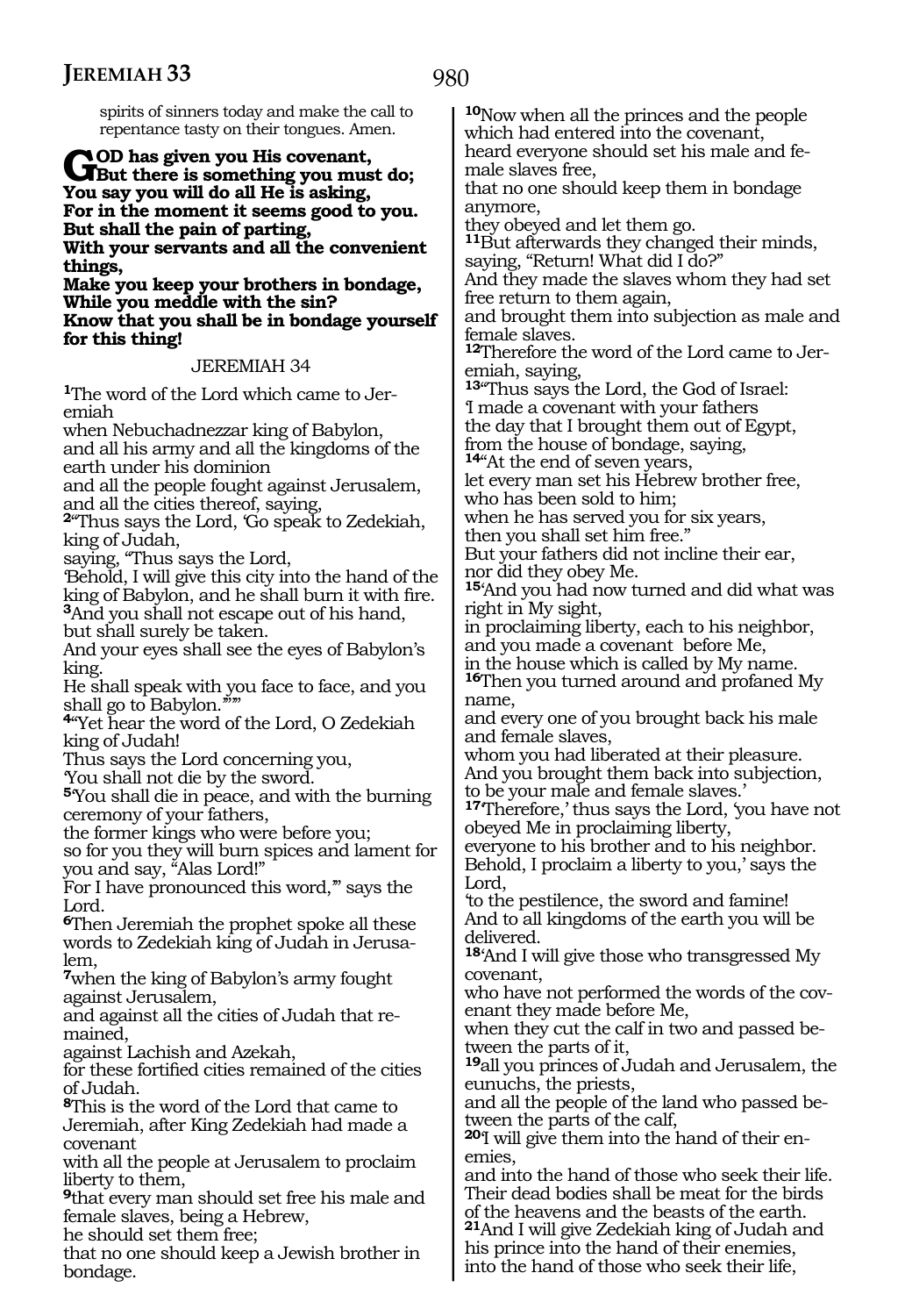and into the hand of the king of Babylon's armies, which has gone back from you, **22'**Behold, I will command,' says the Lord, 'and cause them to return to this city.

They will fight against it and take it, and burn it with fire.

And I will make the cities of Judah desolate, without inhabitants.'"

*So you will learn that in God's mercies you must not forsake your covenants.*

#### **CWDS Bible Quotes**

- *1. The might of an army is not measured by how many nations are united but which side the Mighty God is fighting for.*
- *2. Treasure God above His blessings for if your Lord gives your blessing away, you have no power to save your treasures or to defend it.*
- *3. It is best to delight in the word of the Lord for there is no flight to flee from the word and you cannot fight it.*
- *4. God reveals your future so you know it was always in His hands and in His control when you get there.*
- *5. The word of the Lord may be unsettling but it is forever settled in heaven; the word of the Lord is self-fulling, your wisdom is in your response.*
- *6. Make the word of the Lord your duty or the word will duly make you its illustration.*
- *7. The word of the Lord should never be the command of man but the captive of your heart.*
- *8. You cannot hang on to sin without letting go of God; you cannot let go of God without falling into judgment.*
- *9. There is no sacrifice in life too great to make in order to ensure you please the Lord; there is no cost you have to pay that can be compared with displeasing the Lord.*
- *10. Retribution is seated in the heart of regrets waiting to embrace you. When you repent from doing right, you wrong yourself.*
- *11. Have a heart to set your brothers and sisters free and refuse to see them bound because of advantage, companionship or any other reason.*
- *12. A covenant is a commitment and not a casual conversation; even if you are not committed you have committed God and He must respond.*
- *13. God is always strong on a man's covenant, so much so He passed through the pieces of Abraham's sacrifice.*
- *14. Never interpret a lull to mean a leave even in good and promising times; your only real place of safety is in the center of the will of God.*

#### **PRAYER POINTS**

- Lord Jesus, I fight on Your side and enjoy the protective covering of my covenant with You. Amen.
- Jesus my Savior, You are my treasure; I place everything I value in You. Amen.
- Most High God, You are in control; Your word cannot lie; I receive with joy every prophetic word released into my life. Amen.
- By the power in the blood of Jesus, I release the grace into the hearts of believers to be receptive and to respond with obedience to Your word. Amen.
- Your word is my command, O Lord; I will never oppose or resist it. Amen.

**Just to find a family in Judah that was living by the rules,** 

**With a great show of discipline,** 

**doing all their father commanded them to! Called out by the prophet, given wine and told to drink,** 

**They said, "No wine, no house, no vineyards and no prophet can change this thing!"** 

**God said, "Go and tell all Judah, 'This man's words his sons all do, But My household Judah is not living by My rules!'"** 

#### JEREMIAH 35

**<sup>1</sup>**In the days of Jehoiakim son of Josiah, who was Judah's king,

this is the words of the Lord which came to Jeremiah the prophet:

**<sup>2</sup>**"Go to the house of the Rechabites, speak to them,

and bring them into a room of the Lord's house, and give them wine to drink."

**<sup>3</sup>**Then I took Jaazaniah son of Jeremiah, who was Habazziniah's son,

his brothers and all his sons, and the entire household of the Rechabites,

**<sup>4</sup>**and into the house of God I brought them, into the room of the sons of Hanan, the son of Igdaliah, who was a man of God.

It was by the room of the princes, above the room of Maaseiah the son of Shallum, the keeper of the door.

**<sup>5</sup>**Then I set before the sons of the Rechabites bowls full of wine, and cups,

and I said to the house of Rechabites, "Drink wine; drink up.'

**<sup>6</sup>**But they said, "We will drink no wine; we will drink no wine at all,

for Jonadab the son of Rechab, our father, commanded us,

saying, 'You shall drink no wine, you nor your sons forever.

**<sup>7</sup>**Nor shall you build a house, sow seeds or plant vineyards, nor have any of these; but all your days you shall dwell in tents, that you may live many days in the land that as strangers you shall be taken.'

**<sup>8</sup>**Thus have we obeyed the voice of Jonadab the son of Rechab our father,

in all that he has charged us..

that we, our wives, our sons and daughters, are to drink no wine all our days.

nor to build ourselves houses to dwell in, **<sup>9</sup>**nor do we have vineyard, field or seed,

**<sup>10</sup>**but we have dwelt in tents and have obeyed and done all that he has commanded us. **<sup>11</sup>**And it came to pass when Nebuchadnezzar,

king of Babylon came into the land, that we said,

'Come let us run to Jerusalem, for fear of the armies of the Chaldeans, and the army of the Syrians.'

So we dwelt at Jerusalem."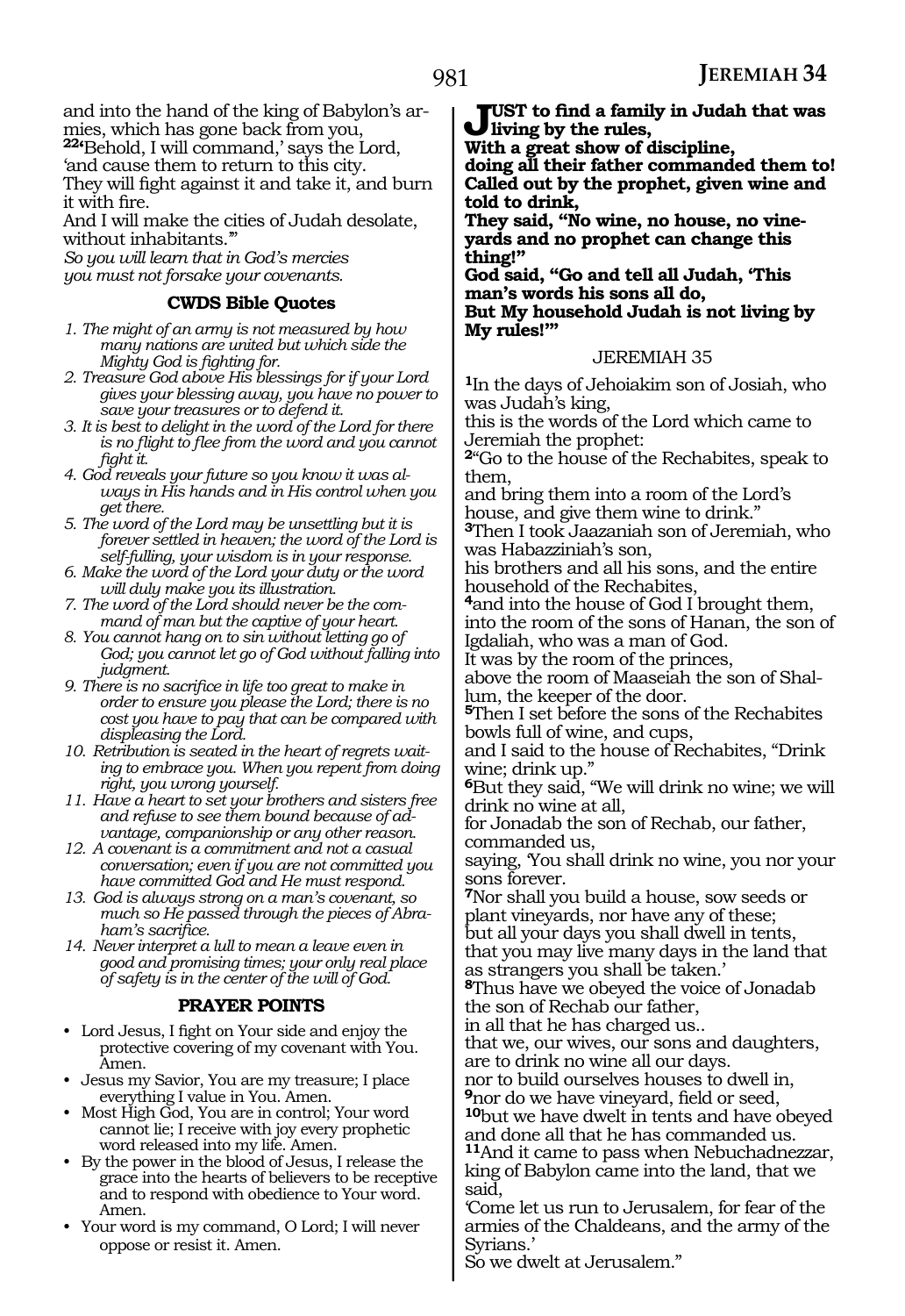**12**Then came the word of the Lord to Jeremiah, saying,

**13**"Thus says the Lord of hosts, the God of Israel, 'Go tell the men of Judah and the inhabitants of Jerusalem,

"Will you not receive instructions to obey My words?" says the Lord.

**<sup>14</sup>**'The words that Jonadab, the son of Rechab, commanded his sons are done.

He told them not to drink wine, and to this day they drink none.

They have obeyed their father's commandment.

But I have spoken to you, rising early and speaking, yet you did not obey Me.

**<sup>15</sup>**I have also sent to you My servants, the prophets, rising early and sending them, say- ing,

"Turn, everyone from his evil way, amend your doings;

do not go after other gods to serve them, then you will dwell in the land I have given you and your fathers."

But you have not inclined your ear, or obeyed Me.

**<sup>16</sup>**'Surely the sons of Jonadab the son of Rech- ab have obeyed their father's commandment, but this people have not obeyed Me,

**<sup>17</sup>**'therefore,' thus says the Lord of hosts, the God of Israel,

'behold I will bring on Judah and on all inhab- itants of Jerusalem,

all the evil I have pronounced against them, because I have spoken to them but they have not heard,

and I have called to them, but they have not answered.'"

**<sup>18</sup>**And Jeremiah said to the house of Rechab, "Thus says the Lord of hosts, the God of Israel, 'Because you have obeyed the command-

ments of Jonadab your father

and kept all his precepts and done according to all he has commanded you,

**<sup>19</sup>**therefore,' thus says the Lord of hosts, the God of Israel,

'Jonadab the son of Rechab shall not lack a man to stand before Me forever."

#### **CWDS Bible Quotes**

- *1. Prophetic interpretation of the end times must be effectively communicated to your children so they will appropriately align themselves. If you are convinced of it, ensure your children are aware and aligned with it.*
- *2. You show your prophetic inclination and assignment by your alignment with end times prophecy and your display of restraint and discipline in accordance with it.*
- *3. You can convey the urgency of the end times and the second coming of Christ by the urgency of your own kingdom focus and the fervency and discipline of your lifestyle.*

*4. Revel, relax and rebel if you think you have time; repent, redeem the time and evangelize if you know time is a scarce commodity.*

*5. Live as if there is no tomorrow and you will live for* 

*today only; live as if you own tomorrow and you live carelessly; live as if you don't know what tomorrow will bring and you live in preparation for the end.* 

- *6. It is best to invest in eternity and divest life than to invest in life and divest eternity.*
- *7. Be ready to adopt the mindset of end times restraint of food, comfort and self-gratification, for possessing may require persistent pressing as the time approaches.*

*8. Impress it upon your children; what you face in your generation is nothing to compare to the diabolical assault they will face in theirs; get them to adopt the discipline from now and you will have succeeded.* 

- *9. Honor buys you life and goodwill before God and men; honor your father.*
- *10. Only the voice of God or an inspired prophetic word should shift your heart from the godly instructions of a father.*
- *11. God wants to be obeyed as your God, honored as your Father and loved as your redeemer and savior; He frowns at a world that constantly denies Him.*
- *12. There is a sure reward for disciplined proactive prophetic alignment; it enters you into the heart of God and sets up a memorial before Him for you forever.*

#### **PRAYER POINTS**

- God of all Ages, empower parents in this generation to effectively raise their children with awareness and readiness for the unraveling of end-time prophecies. Amen.
- Faithful God, let believers in this generation align themselves to these prophetic times and the prophetic scriptures, in the name of Jesus.
- Alpha and Omega, I choose to live in constant awareness of these evil times and to culture my response by Your word. Amen.

• By the power in the blood of Jesus, I rebuke temporal living from the hearts of believers; I choose to live in constant readiness for Your return. Amen.

#### **"Go hide, go! Where you hide let no man know!**

**They cannot find you, no, when the Rock has sheltered you!"**

**He sent the word of God, so your vision would be higher,**

**So you would turn from sin and make God your desire.**

**But you rip the scroll, and you burn it in the fire,**

**And you seek the prophet, and you tell his scribe to run!**

**No, you cannot find him, for he is hidden by God's hand,**

**And he rewrites the scroll, but more to it is added on!**

#### JEREMIAH 36

**<sup>1</sup>**In the fourth year of Jehoiakim, the son of Josiah, king of Judah,

the word from the Lord came to the prophet Jeremiah, saying:

**<sup>2</sup>**"Take a scroll of a book and write on it all the words I have spoken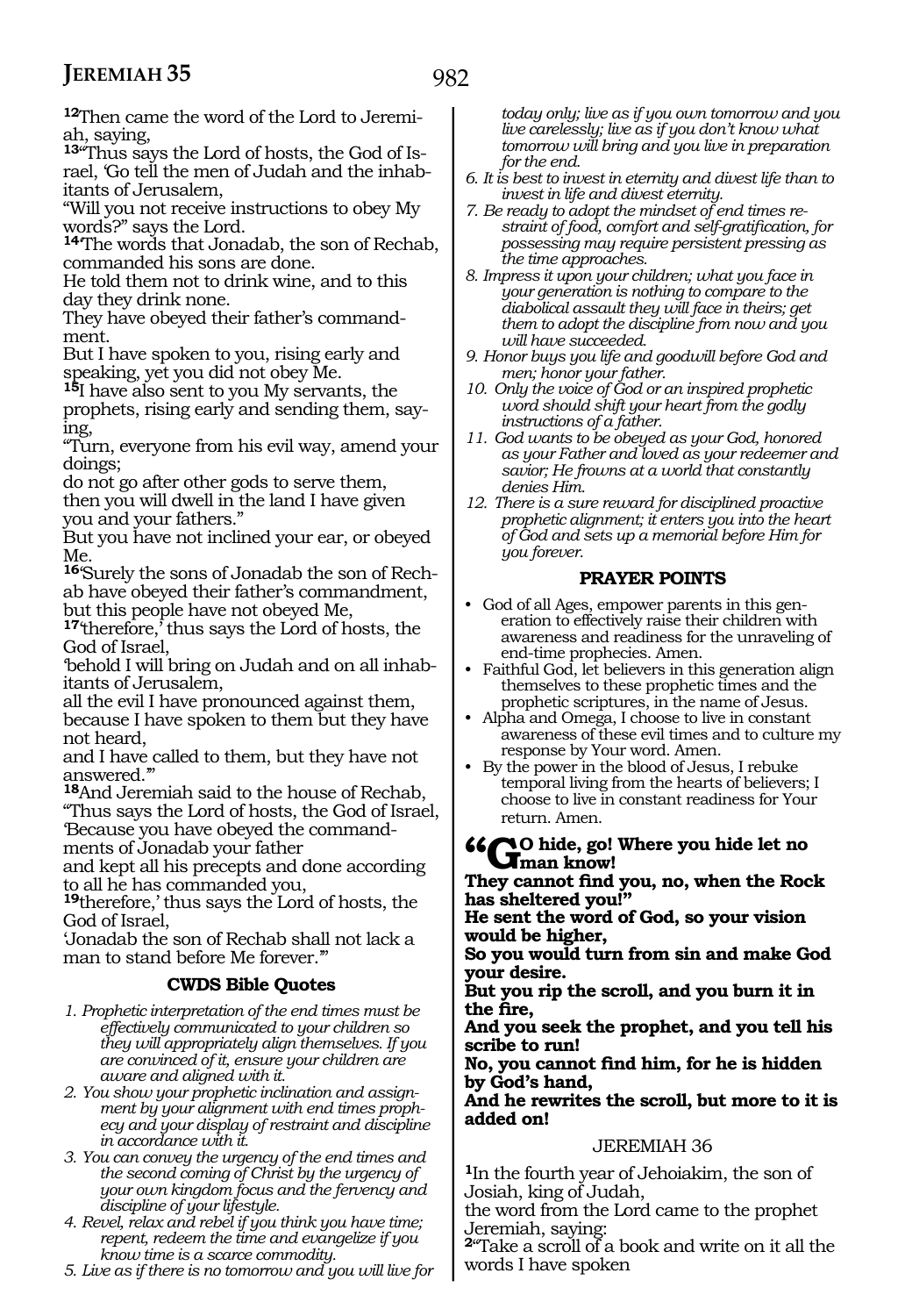against Israel, against Judah, and against all the nations,

from the day I spoke to you, from the days of Josiah even to this day.

**<sup>3</sup>**It may be that Judah will hear all the evil I purpose to bring on them,

and that everyone of them will turn from their evil way,

that I may forgive their iniquity and take their sins away."

**4**Then Jeremiah called Baruch the son of Neriah,

and Baruch wrote on a scroll of a book, at Jeremiah's instructions, all the words of the Lord which He had spoken.

**<sup>5</sup>**And Jeremiah commanded Baruch, "I am shut up,

I cannot go into the house of the Lord.

**<sup>6</sup>**Therefore go now and read of the scroll, which you have written of my dictation; the words of the Lord in the ears of the people. Go into the house of the Lord on the day of

fasting; and read them in the ears of all Judah who

come from their cities.

<sup>7"</sup>It may be they will present their supplication before the Lord,

and will turn, everyone, from their evil way, for the anger and fury the Lord has pronounced against them is great."

**8**And Baruch the son of Neriah did all Jeremiah commanded that day;

reading from the book the words of the Lord in the house of the Lord.

**<sup>9</sup>**Now in the fifth year of Jehoiakim the son of Josiah, Judah's king,

in the ninth month they proclaimed a fast be- fore the Lord at Jerusalem,

to all the people in Jerusalem, and to all who came from the cities of Judah.

**<sup>10</sup>**Then Baruch read from the book the words of Jeremiah in the house of the Lord,

in the chamber of Gemariah son of Shaphan the scribe, in the upper court

at the entry of the New Gate, in all the people's ears.

**<sup>11</sup>**And when Micaiah son of Gemariah, son of Shaphan, heard all the words of the Lord from the book,

**<sup>12</sup>**he went down to the king's house, to the room of the scribe;

all the princes sat there, Elishama the scribe Delaiah the son of Shemaiah and Elnathan the son of Achbor,

along with Gemariah and Zedekiah, and all the princes with them.

**<sup>13</sup>**Then Micaiah declared to them all the words he heard that Baruch had spoken,

that in the hearing of all the people he read from the book.

**<sup>14</sup>**Then all the princes sent Jehudi the son of Nethaniah to say to Baruch,

"Come and take with you the scroll, from which you read in the hearing of all the people."

So Baruch son of Neriah came to them with the scroll in his hand.

**<sup>15</sup>**And they said to him, "Sit down now and read it so we can hear."

So Baruch read it in their hearing.

**<sup>16</sup>**And when they heard the words, they were all afraid and said to Baruch, "We will surely tell the king about all these words."

**<sup>17</sup>**Then they asked Baruch, "Tell us, how did you write all these words; was it at his instructions?"

**<sup>18</sup>**Then Baruch answered, "He proclaimed all these words to me with his mouth,

and I wrote them with ink in the book."

**<sup>19</sup>**Then the princes said to Baruch, "Hide yourself, yes go,

go hide, you and Jeremiah; where you are let no man know."

**<sup>20</sup>**And they went in to the king, into the court; but they stored the scroll in the room of Elishama the scribe,

and they told all the words to the king, but the scroll he did not see.

**<sup>21</sup>**So the king sent Jehudi to bring the scroll, and he took it from the room of Elishama.

Jehudi brought it and read it in the ears of the king and of all the princes who stood beside him.

**<sup>22</sup>**The king was sitting in the winter house in the ninth month,

and a fire was burning on the hearth before him.

**<sup>23</sup>**And when Jehudi had read three or four leaves,

the king cut it with a penknife and cast it into the fire that was on the hearth, until the entire scroll was consumed.

**<sup>24</sup>**Yet they were not afraid, nor did they tear their garments,

neither the king nor any of his servants who heard all these words read.

**<sup>25</sup>**However Elnathan, Delaiah and Gemariah made intercession to the king that he would not burn the scroll,

but he would not hear them.

**<sup>26</sup>**And the king commanded Jerahmeel his son, Seraiah son of Azriel and Shelemiah son of Abdeel,

to seize Baruch and Jeremiah, but the Lord had hidden them.

**27**Then the word of the Lord came to Jeremiah after the king had burnt the scroll with the words that Baruch wrote at Jeremiah's mouth,

**<sup>28</sup>**saying, "Take again another scroll and write on it all the former words,

which were in the first scroll that Jehoiakim, king of Judah burned.

**29**And you shall say to Jehoiakim king of Judah, 'Thus says the Lord,

"You have burnt this scroll, saying, 'Why have you written in it that the king of Babylon shall come, and destroy this land,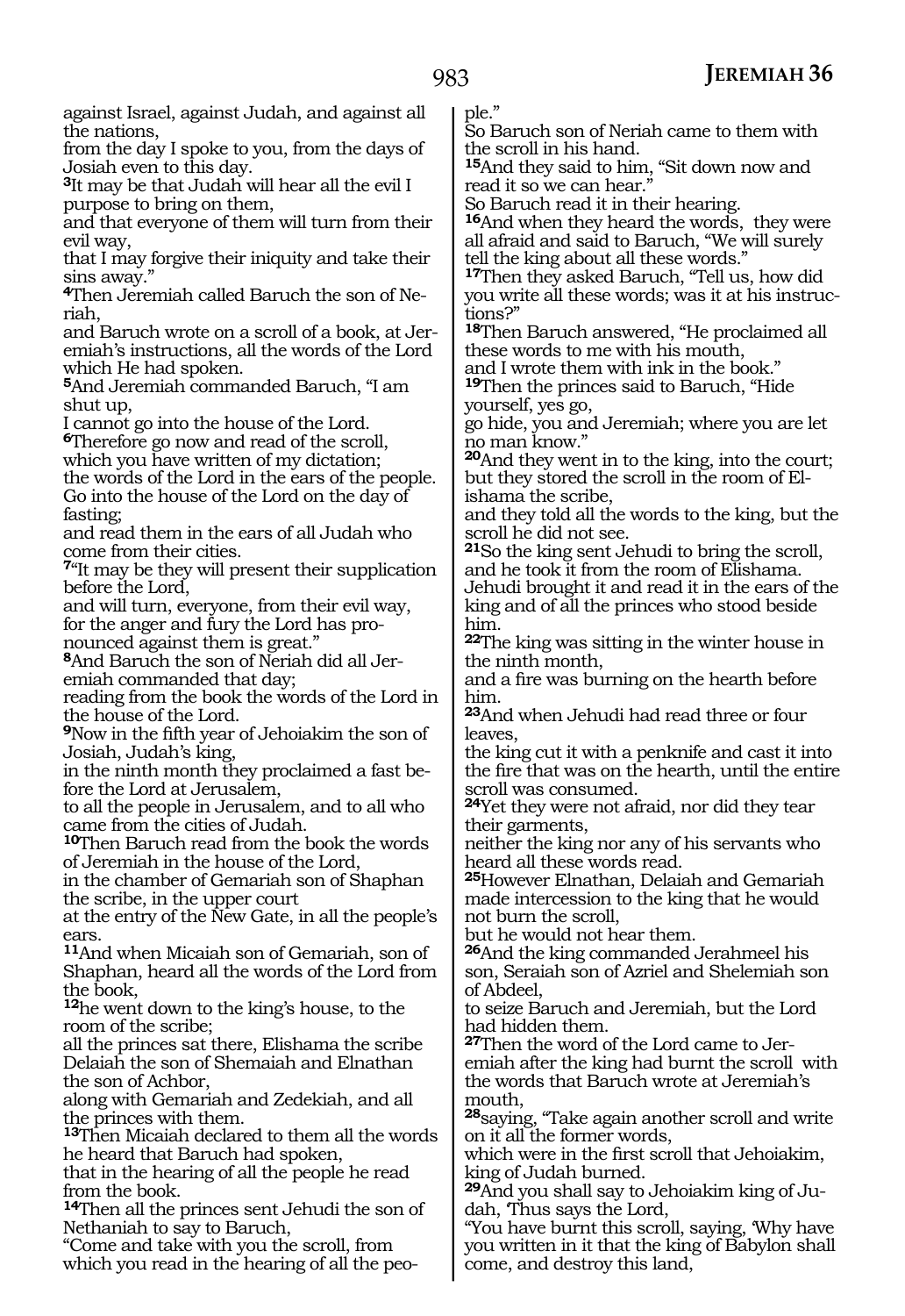and will cause to cease from here both man and animals?

**30**"therefore, says the Lord concerning Jehoiakim the king of Judah:

'He shall have no one to sit on the throne of David of his children,

and his dead body shall be cast out to the heat in the day, and the frost of the night. **<sup>31</sup>**And I will punish him, his family and his servants for their sins,

and I will bring on them and on the inhabitants of Jerusalem

and on all the men of Judah all the evil I have pronounced against them, but they did not take heed."'"

**<sup>32</sup>**And Jeremiah took another roll then, and he gave it to Baruch the scribe, Neriah's son,

who wrote as he dictated all the words of the scroll which Jehoiakim the king of Judah had burned,

and he added to it many similar words.

#### **CWDS Bible Quotes**

- *1. The evidence against you is adding up; ensure you are added to God before the evidence speaks.*
- *2. You are in a complicated situation if all the warnings against you are compiled and you have not complied.*
- *3. When you have an urgent message do not retain it or restrain it; you are a city set on a hill that cannot be hid, position yourself in the most strategic place to be heard by the largest possible audience.*
- *4. The source of your message determines its gravity and scope, but the medium and platform of your message determines its reach.*
- *5. The message of judgment from the Lord is that you will judge the message and turn, rather than have the message be the witness when judgment falls upon you.*
- *6. Your faithfulness to proclaim the word through your medium will reach people you have no access to and forums you get no invitation for.*
- *7. Your room or access does not make a gift for you or a gift of you, instead your gift (ability in action) will make room for you and give you access to minister to great men.*
- *8. A heart that trembles at the word of God will not be crushed by the works of God; a heart that thunders at the word of God will be crushed at the works of God.*
- *9. It is best to digest the word of the Lord than to detest the messenger; the word you do not swallow will swallow you.*
- *10. Chase God and His word rather than reject the word and chastise the messenger.*
- *11. When the Lord hides you, you cannot be found or touched; when the word exposes you, you have no hiding place.*
- *12. You can burn the scroll (Bible) but the word of God cannot be burned; its single focus multidirectional burning arrowhead will pierce its intended target at its appointed time.*
- *13. Rejecting, disdaining, abhorring and discarding the word of God does not diminish it or minimize its effect; instead it increases it and multiplies its fire on you.*

#### **PRAYER POINTS**

- Let the blood of Jesus wash away every evidence of sin against me this moment; I repent of all my sins, in the name of Jesus.
- I soak myself in the blood of Jesus; I stubbornly refuse to die in sin; I refuse to take chances with my destiny. Amen.
- By the Holy Spirit and fire; let the tongue of believers pierce their dark world like arrows of fire; give them willingness, opportunities and effectiveness. Amen.
- Power to make significant impact, rest upon believers today and magnify their efforts, in the name of Jesus.
- Let the mercies of the living God soften the hearts of sinners to respond positively to the seed of the word. Amen.

#### **ARREST the prophet;<br>
<b>ASpread your lies around;**<br> **Cost him in prices Cast him in prison, And place him in bonds. But from his mouth is coming God's word that remains sure. He is asking you for lenience, But his heart will remain pure!**

#### JEREMIAH 37

**<sup>1</sup>**And King Zedekiah, son of Josiah, reigned instead of Coniah, son of Jehoiakim, whom Nebuchadnezzar king of Babylon had made king in the land of Judah. **<sup>2</sup>**But neither he nor his servants, nor the people of the land gave heed to the words of the Lord which He spoke by Jeremiah the prophet.

**<sup>3</sup>**And Zedekiah son of Josiah, the king, sent Jehucal son of Shelemiah,

and Zephaniah son of Maaseiah the priest, to the prophet Jeremiah,

saying, "Pray to the Lord our God for us." **<sup>4</sup>**Jeremiah came in and went out among the people

for they had not yet put him in prison. **<sup>5</sup>**Then Pharaoh's army came up from Egypt, and when the Chaldeans who besieged Jerusalem heard

they departed and left the city.

**<sup>6</sup>**Then to Jeremiah the prophet the word of the Lord came, saying,

**<sup>7</sup>**"Thus says the Lord, the God of Israel, 'You shall say to the king of Judah who sent you to inquire of Me,

"Pharaoh's army which had come to help you will return to Egypt, to their own land.

**<sup>8</sup>**And the Chaldeans shall come back and fight against this city,

and they shall take the city and burn it with fire."'

**<sup>9</sup>**Therefore, says the Lord, 'Do not deceive yourselves,

saying, "The Chaldeans will surely depart from us,"

for they will surely not leave.

**<sup>10</sup>**"'For though you had defeated the whole army of the Chaldeans who fought against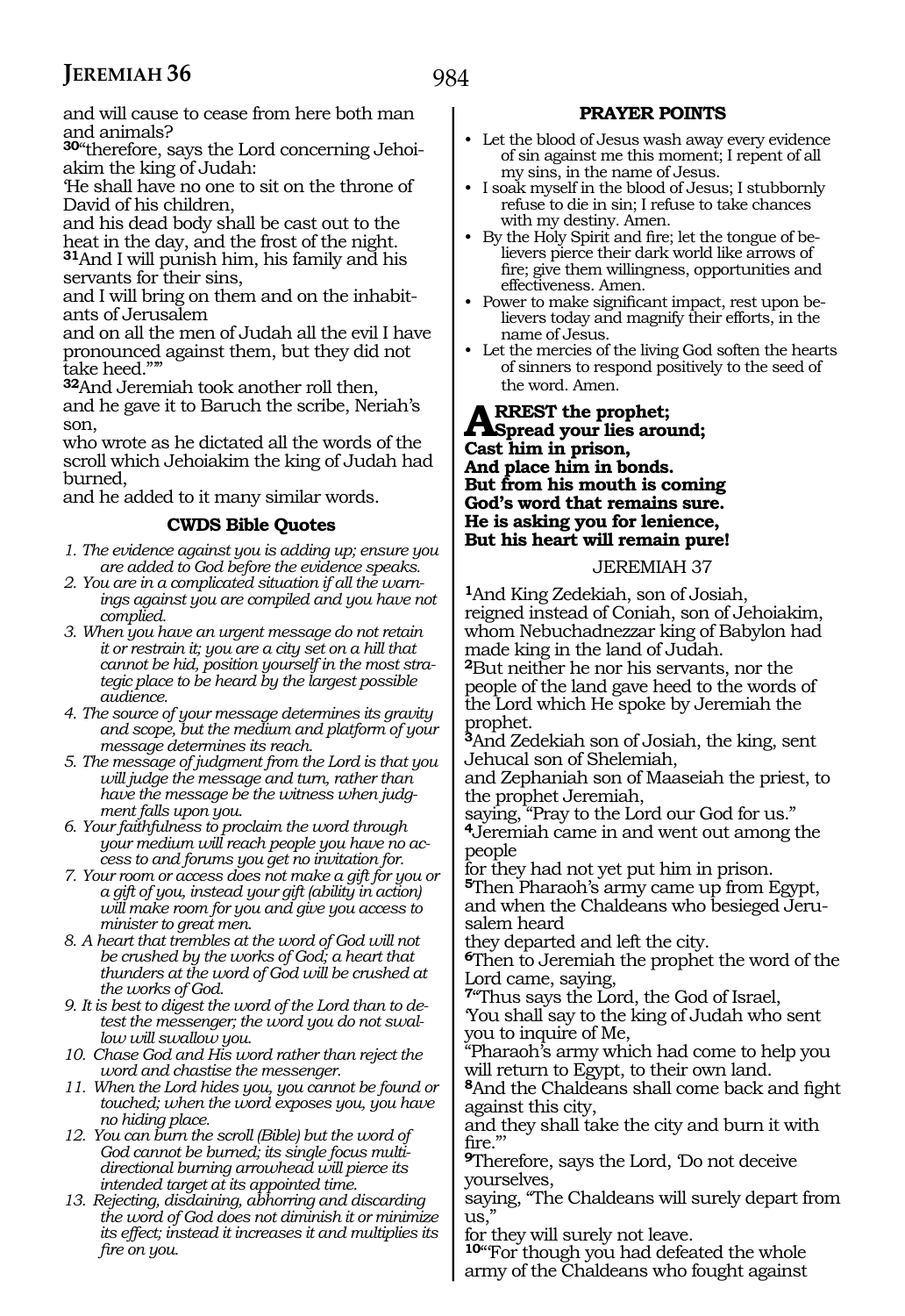you,

and there remained only wounded men among them,

yet they would rise up, every man in his tent,

<sup>11</sup>And after the Chaldeans' army had broken up the siege at Jerusalem for fear of Pharaoh's army;

**<sup>12</sup>**Jeremiah went out of Jerusalem to go into the land of Benjamin, to dwell there among the people.

**<sup>13</sup>**And when he was in the gate of Benjamin, a captain of the guard who was there saw him;

his name was Irijah, Shelemiah's son, and he seized Jeremiah the prophet of the Lord,

saying, "You are defecting to the Chaldeans." **<sup>14</sup>**But Jeremiah said, "It is false;

I am not defecting to the Chaldeans."

But he did not listen to him.

So Irijah took Jeremiah and brought him to the princes.

**<sup>15</sup>**Therefore the princes in their anger struck Jeremiah, and in prison he was placed, in the house of Jonathan the scribe, for that was their prison in that day.

**<sup>16</sup>**When Jeremiah entered the dungeon cells, and he had remained there for many days,

**<sup>17</sup>**Zedekiah the king sent and took him out and asked of him secretly in his house, saying, "Is there any word from the Lord?" Jeremiah said, "There is."

Then he said, "Into the hand of the king of Babylon you shall be delivered!"

**<sup>18</sup>**And Jeremiah said to King Zedekiah,

"What offense have I committed against you, your servants or this people,

that you have put me in prison?

**19**"Where now are your prophets who prophesied to you and said,

'The king of Babylon will not come against you, or against this land'?

**<sup>20</sup>**Therefore, please hear now my petition, O my lord the king.

Please do not let me return to the house of Jonathan the scribe, lest I die there."

**<sup>21</sup>**Then Zedekiah the king commanded that they commit Jeremiah to the prison courts, and that they should give him a piece of bread daily from the baker's street,

until all the bread in the city was finished. And there in the prison courts Jeremiah the prophet remained.

#### **CWDS Bible Quotes**

- *1. There is no power in prayer if it is not complemented by obedience; fervency without followthrough obedience is futility.*
- *2. You cannot thwart, deter or abort the word of the Lord with your strongest effort; it will come back to get you.*
- *3. You cannot hire enough hands or garner enough strength to prove the word of the Lord wrong; it pierces through your best distraction with prede-*

*termined powerful resolve.*

- *4. It does not matter how much you think you are winning or how inflated you become; the word of God has all the power in itself to fulfill its assignment, deflate and defeat you.*
- *5. Even if you hear from the Lord with the greatest clarity, ensure you hear from the Lord before every decision, or you will ensnare yourself.*
- *6. Seek the Lord for cutting-edge direction for your own life; not just for your nation.*
- *7. Irrespective of what life brings to you, never be bitter with the Lord; remain faithful to Him and His word and you will remain fruitful.*
- *8. You are still a fruitful tree irrespective of where you are planted, in prison or in the palace, for your root is in God.*
- *9. If you remain open to the Lord He will use you even in the prison of your closed situation.*
- *10. You may desire favor for your situation but it must never cause you to compromise the word of God or negotiate it.*
- *11. Treat, threat or trouble should never compromise your message; people need the uncompromising truth even if it hurts or makes them uncomfortable.*
- *12. Your supplication must never conflict your communication; it is best to die in chains and to free the word than to die in freedom with the word chained.*

#### **PRAYER POINTS**

- O God Most High, forgive believers for praying but not obeying when You speak and for seeking answers but questioning it when they hear You. Amen.
- O Lord, Your word settles it for me; I will not fight it; forgive all those who fight and oppose Your word. Amen.
- Marvelous Lord, humble every strong opponent to Your word before Your servants today, in the name of Jesus.
- All-wise, all knowing God; let Your Holy Spirit direct my heart and guide all my decisions; in the name of Jesus. Amen.
- Forgive me Lord for ever being bitter with You; You are just and Your word is truth; You have my best interest at heart and I love and appreciate You even when I do not understand. Amen.

A KING who can be swayed,<br> **A** whose heart the people hold;<br>
A notion that trusts in drags **A nation that trusts in dross, When the prophet gives them gold! Death, dungeon or mire, His word remained unchanged, But to watch the fast-approaching disaster, Was his greatest pain!**

**With a pride not to be deflated, Held by a people that could not be en- treated,**

**While their world was being deleted, They would rather see the prophet's word defeated; This was his greatest pain!**

JEREMIAH 38

**1**Then Septhatiah, Gedaliah, Jucal and Pashhur heard the word Jeremiah had spoken to all the people,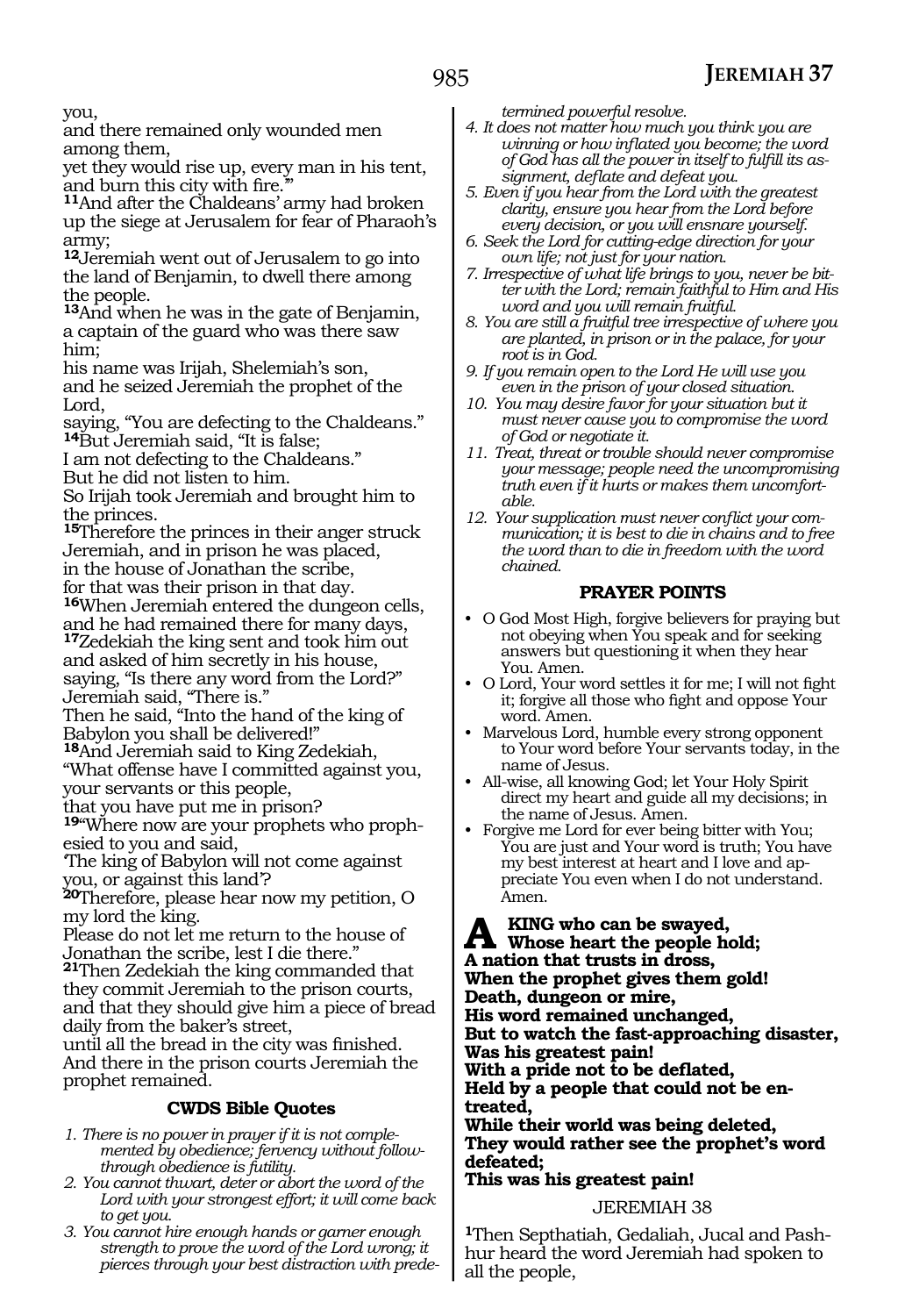**<sup>2</sup>**saying, "Thus says the Lord of hosts, 'He who remains in this city shall die by famine, by pestilence and by the sword. But he who goes over to the Chaldeans shall live and have his life for a reward.' **<sup>3</sup>**'For,' thus says the Lord, 'This city shall be given to the army of Babylon, and they shall take it.'" **<sup>4</sup>**Therefore the princes said to the king, "We beseech you, let us put this man to death, for he weakens the hands of the men of war who remain in this city, and the hands of all the people, by speaking such words to them. For this man does not seek the welfare of this people, but their harm." **<sup>5</sup>**Then Zedekiah the king said, "Behold, he is in your hand, for the king can do nothing against you." **<sup>6</sup>**So they took Jeremiah at the king's consent, and cast him into the dungeon of Malchiah the king's son, to die there slowly in torment. The dungeon was a cistern in the prison courts, and they let Jeremiah down by ropes. And in the dungeon there was no water, but mire. And Jeremiah sank in the mire. **<sup>7</sup>**Now Ebeb-melech the Ethiopian, one of the eunuchs who was in the king's house, heard that they had put Jeremiah in the dungeon. When the king was sitting in the gate of Ben-<br>jamin, **<sup>8</sup>**Ebed-melech went out of the king's house and spoke to the king, saying: **<sup>9</sup>**"My lord the king, these men have done evil, in all that they have done to Jeremiah the prophet whom they have cast into the dun- geon, and he may die of hunger there, for there is no more bread in this city." **<sup>10</sup>**Then the king commanded Ebed-melech the Ethiopian saying, "Take thirty men from here with you, and lift Jeremiah the prophet out of the dun- geon before he dies." **<sup>11</sup>**So Ebed-melech took the men with him and went under the treasury in the king's house, and took old clothes and rotten rags from there, and let them down with the ropes to Jeremiah in the dungeon. **<sup>12</sup>**Then Ebed-melech the Ethiopian called to Jeremiah and said, "Please put these old clothes and rags under your armpits, under the ropes." And Jeremiah did so. **<sup>13</sup>**So with the ropes they pulled up Jeremiah and lifted him out of the dungeon. And Jeremiah remained in the court of the prison. Jeremiah the prophet to him, at the third entrance of the house of the Lord. And the king said to Jeremiah, "I ask of you this thing, hide nothing from me." **<sup>15</sup>**Jeremiah said to Zedekiah, "If I declare it to you, O king, will you not certainly have me killed? And if I give you advice, will you listen to me?" **<sup>16</sup>**So Zedekiah the king swore to Jeremiah the prophet secretly, saying, "As the Lord lives, who made our souls, I will not take your life, neither will I give you into the hand of those men who seek your life." **<sup>17</sup>**Then Jeremiah said to Zedekiah, "Thus says the Lord, the God of hosts, the God of Israel, 'If you surrender to the king of Babylon's princes then your soul shall live, and this city will not be burned with fire, and you and your house shall live. **<sup>18</sup>**But if you will not surrender, then this city shall be given into the hands of the Chaldeans and of Babylon, and they shall burn it with fire, and you shall not escape out of their hand.'" **<sup>19</sup>**And Zedekiah the king said to Jeremiah, "I am afraid of the Jews who have defected to the Chaldeans, lest they deliver me into their hands and they mock me and make me ashamed." **<sup>20</sup>**But Jeremiah said, "They shall not deliver you. Please obey the voice of the Lord which I speak to you, then it shall be well with you and your soul shall live. **<sup>21</sup>**But if you refuse to surrender, this is the word that the Lord has shown me, **<sup>22</sup>**'All the women who are left in your house, shall be delivered to the princes of the king of Babylon, and those women shall say then, "Your close friends have set you up and prevailed. Your feet have sunk in the mire, and they have all turned away." **<sup>23</sup>**So shall they bring out all your wives and children to the Chaldeans. You shall not escape from their hand, but shall be taken by the king of Babylon. And you shall cause this city to be burned with fire.'" **<sup>24</sup>**Then Zedekiah said to Jeremiah, "You shall not die if you do not tell these words to anyone. **<sup>25</sup>**"But if the princes hear that I have talked with you, and they come to you, saying, 'Declare to us what you have said to the king, and also what the king said to you; do not hide it from us and we will not put you to death,'

**<sup>14</sup>**Then Zedekiah the king sent and brought

**<sup>26</sup>**then you shall say to them,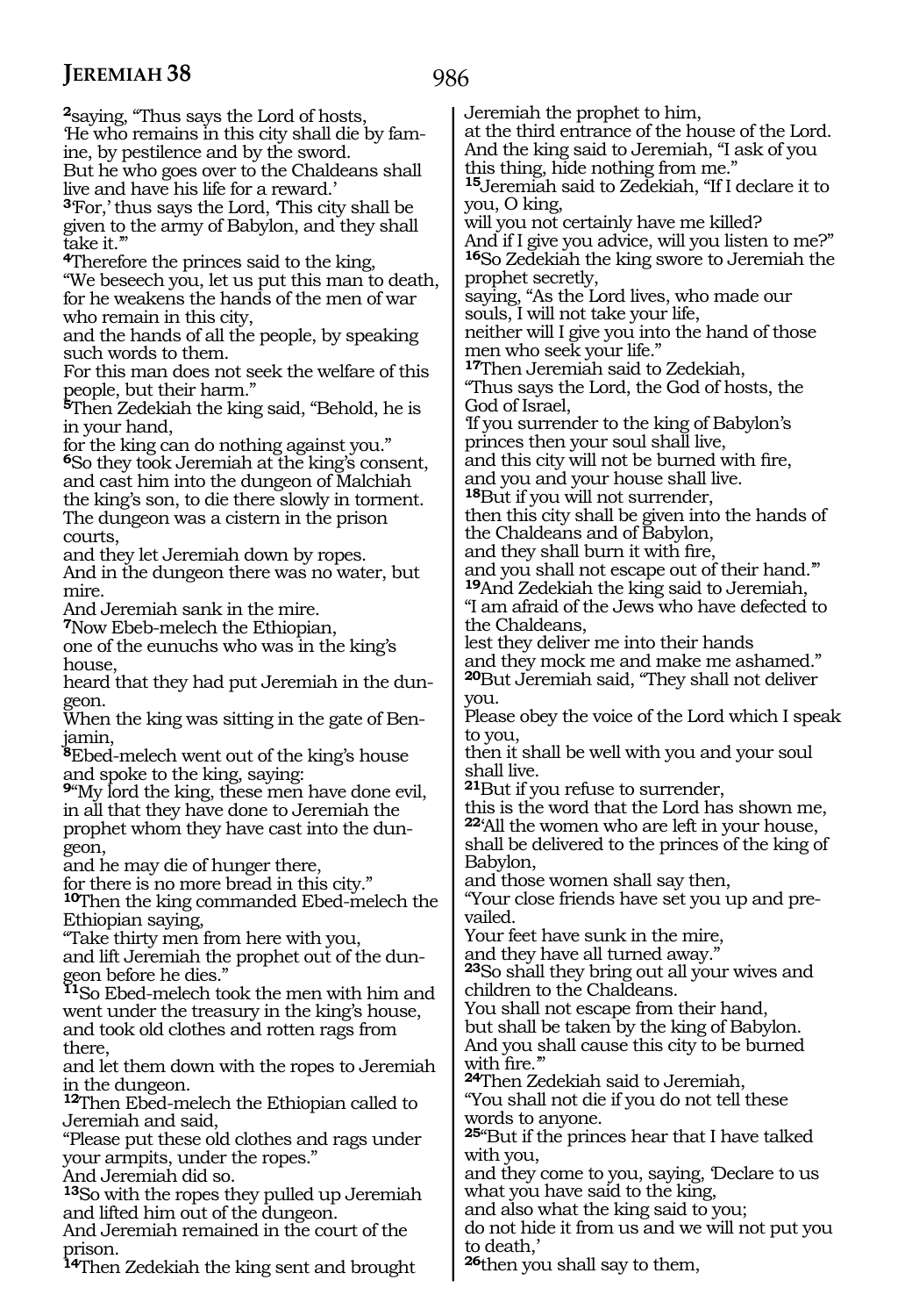'I presented my petition before the king, that he would not make me return to the house of Jonathan to die there.'"

**<sup>27</sup>**Then the princes came and asked Jeremiah, and he told them according to these words that the king had commanded.

So they spoke to him again no more, for they did not hear the conversation.

**<sup>28</sup>**And Jeremiah remained in the court of the prison until the day Jerusalem was taken. And he was there when Jerusalem was taken.

#### **CWDS Bible Quotes**

- *1. Spreading the message of truth may mean a death sentence from the ones you seek to deliver from death, but it delivers you from the weight of carrying the truth in silence.*
- *2. When your wisdom is sounder and your strength stronger than the word of God, you will consider His word to be weakening your hands.*
- *3. When the word of the messenger has proven to be accurate yet you get offended, your ire shows you are really offended with God for interfering with your agenda.*
- *4. You are offended by the truth that bothers you; you get angry at the truth that causes you to fear.*
- *5. A weak leader will always be led away from his own personal convictions and mandate as a leader; a weak leader is led in any direction the people want to go.*
- *6. A weak leader is tethered to the people in the reverse gear.*
- *7. The truth is independent of the messenger; it may put the messenger in danger but will accept no compromise or it loses character; it will rebound to defend the messenger.*
- *8. The truth will hurt those who hate the truth; they may seek to hurt the messenger because they cannot hurt the truth though they stubbornly resist it.*
- *9. The truth is non-negotiable; you cannot get around it, you cannot get away from it, you cannot ignore it and you cannot lock it away even if you mistake it for the messenger.*
- *10. The character of a true prophet is obstinate, obdurate, adamant and obedient even when it pains, kills, vilifies or makes you look ridiculous or foolish.*
- *11. Serving God may subject you to the worst possible treatment earth has to offer but it commits you to the best possible reward heaven has to offer.*
- *12. Every minute that you suffer in obedience to the King cements your love and commitment in the heart of God.*
- *13. A church, minister, servant of God or prophet in dire need is a glorious opportunity for the wise to gain direct access to the heart of God by intervention.*
- *14. You cannot minister to a minister of God and lose your reward; His heart is always on their needs and His resources and grace assigned to the mobilization of their deliverance.*
- *15. You may never understand what some ministers go through to share the word; just keep praying for them and responding to the Spirit in obedience.*
- *16. Never allow your difference to commit you to indifference and the risk to commit you to inaction; you are always called to be the difference by*

*your unique intervention.*

- *17. You can make a difference, believe and act; your voice is important even if you are marginalized.*
- *18. Being the minority cannot stop you from making a major impact; it gives you a different major if you act on God's behalf.*
- *19. Speak against injustice even if it costs you everything; the life you seek to save is the life you lose or the life that loses you to the cause you refused to save.*
- *20. Some leaders fight the right because of fear and are just waiting on a little motivation from any source to right the wrong.*
- *21. It is foolish to want to hear it again and again hoping the word of God will have changed to satisfy your obstinate rejection of God.*
- *22. The way of life is always the narrow path made difficult by pride, human opinion, the wisdom of man and selfish ambitions.*
- *23. Even when it gets close to the end with all the predetermined prophetic signs fulfilled, people will still go tone deaf to their destruction.*
- *24. In the end it is not how deep the truth is in your heart but how deep your heart is in the truth.*
- *25. When all your excuses are excused and you have all the assurances of God that you seek, a hardened heart will always end up excusing you in the end.*
- *26. Where the wisdom of your friends contradicts the wisdom and instruction of God for you, it is a setup; you are under friendly fire; they are not your friends but enemy agents.*
- *27. You have the opportunity to save your city by your obedience to God yet all you seek to do is to save your face and to save yourself the sacrifice.*
- *28. Know what is in their heart before you share what is in yours; there are some who will use your private conversations to defeat you.*
- *29. It is tragic when your word from the Lord is not taken and you watch the day approaching and see prophecy unfold before your eyes.*
- *30. It is sad when you witness 'too late' become the reality of many after all your sacrifices to warn.*

#### **PRAYER POINTS**

- Jesus my Lord; You are the truth; You did not remain silent; I will not carry Your word in silence. Amen.
- Righteous Father, let every high thing that exalts itself against the knowledge of God in my life be cast down, in the name of Jesus.
- Let the word of the living God embarrass and bring to utter shame, everyone who is offended because of it, in the name of Jesus.
- By the Spirit of the living God, I speak strength to the resolve of every national and spiritual leader in the nations of the earth; despise the cost and make righteous decisions, in the name of Jesus.
- I declare that I am among those who will speak the truth without compromise, in the name of Jesus.

**Lost his vision, lost his sight, now he would lose his eyes; He may have wished he had lost his pride** 

**as he watched his children die! A city that had no vision was all burned in fire.**

**The prophet with the word of God was**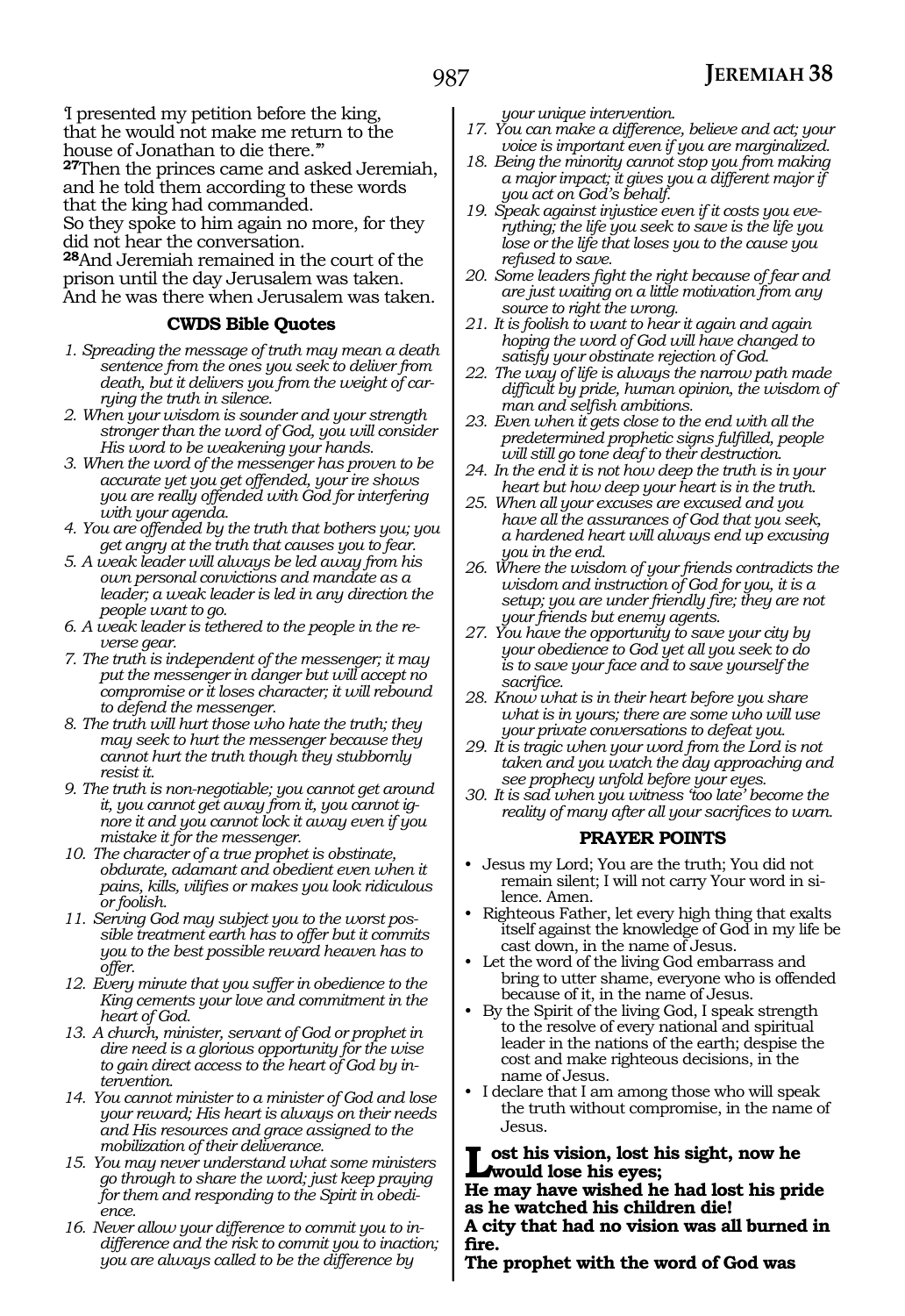#### **Israelite or Ethiopian, whoever you may be,**

#### **If you put your trust in God, He will deliver you assuredly.**

#### JEREMIAH 39

**<sup>1</sup>**In the ninth year of Zedekiah, who was Ju- dah's king,

in the tenth month, Nebuchadnezzar king of Babylon and all his army came against Jeru- salem and placed it under siege,

**<sup>2</sup>**and in the eleventh year of Zedekiah, on the ninth day of the fourth month they broke into the city.

**<sup>3</sup>**Then all the princes of the king of Babylon came and sat in the Middle Gate:

Nergal-sharezer, Samgar-nebu, Sarsekim, Rabsaris, Nergal-sarezer and Rab-mag, with the rest of the princes of the king of Babylon.

**<sup>4</sup>**And it came to pass, when Zedekiah the king of Judah saw them,

with all his men of war, they got up and fled. They went from the city by night by the way of the king's garden,

by the gate between the two walls, and he went out by the way of the plain.

**<sup>5</sup>**But the Chaldean army pursued them, and overtook Zedekiah in the plains of Jericho. And when they had captured him,

they brought him up to Nebuchadnezzar, Babylon's king,

to Riblah, in the land of Hamath,

where he pronounced judgment on him. **<sup>6</sup>**Then the king of Babylon slew the sons of Zedekiah before his eyes in Riblah,

and he also slew all the nobles of Judah. **<sup>7</sup>**Moreover, he put out Zedekiah's eyes, and with bronze chains he bound him,

and they carried him to Babylon. **<sup>8</sup>**And the Chaldeans burned the king's house, and the houses of the people with fire,

and broke down the walls of Jerusalem. **<sup>9</sup>**Then Nebuzaradan, captain of the guard, carried captives into Babylon,

all the people of the city who remained in the city,

and those who defected to him, with the rest of people who remained.

**<sup>10</sup>**But Nebuzaradan, the captain of the guard left the poor who had nothing in the land of Judah,

and he gave them vineyards and fields. **<sup>11</sup>**And Nebuchadnezzar king of Babylon gave charge concerning Jeremiah to Nebuzaradan, the captain of the guard, saying,

**<sup>12</sup>**"Take him and look after him, and do the Lord's prophet no harm,

but do to him just as he requests of you." **13**So Nebuzaradan sent Nebushazban, Rabmag, Rab-saris, and all the chief officers of the king of Babylon;

**<sup>14</sup>**then they sent and took Jeremiah from the

prison court

and committed him to Gedaliah, son of Ahikam, the son of Shaphan, that they should take him home.

So among the people he dwelt.

**<sup>15</sup>**Now the word of the Lord came to Jeremiah while he was in the prison court, saying, **16**"Go and speak to Ebed-melech the Ethio-

pian and say to him,

'Thus says the Lord of hosts, the God of Israel, "Behold, I will bring My word upon this city for evil and not good,

and it shall be accomplished in that day; before you.

**<sup>17</sup>**"But," says the Lord, "I will deliver you in that day.

You shall not be given into the hand of the men of whom you are afraid.

**<sup>18</sup>**For I will surely deliver you, and you shall not fall by the sword;

but your life shall be for a reward to you, because you placed your trust in Me.'" *It pays to put your trust in God!*

#### **CWDS Bible Quotes**

- *1. Make the word of the Lord your realization for it will soon become your reality in its intimate details.*
- *2. Never build your confidence on your current possession or position, or take comfort in your city, for you will have nothing to turn to when your city and confidence is broken up.*
- *3. Unless you give the Lord complete control you may have no escape; the enemy you fear may be sitting in your gate right now.*
- *4. With dogma you may have dodged the word of God for some time but you cannot escape it; you may seek to flee its pervasive reach but it is your lesson in futility.*
- *5. If you lose sight of the vision of God, you will lose everything you hold valuable when you see them perish before your eyes and you lose your sight in the end.*
- *6. The reality of those who reject the word of God is that they are truly blind and they do not need to lose their eyes to prove it; the stark truth of those who reject the Lord is that they are in bondage and they do not need to be chained to prove it.*
- *7. Godliness fills you with eternity that cannot be sunk; they may put you down when they are up but you will be soaring high when the word puts them down.*
- *8. Grace is something that is barely visible to the natural eye when your world is standing, but will be like a compassing mountain when your world falls.*
- *9. Animosity against truth is always temporary; truth always endures, outlives and outlasts every animosity against it.*
- *10. Truth springs from eternity and proceeds to eternity; it may encounter static resistance but it knows no competition; it cannot fail.*
- *11. You can outdo yourself in defense of the Lord, but you can never outdo the Lord in His defense and reward of you.*
- *12. When you prove your trust in the Lord by acting on His behalf in times of crisis and personal danger, He will prove His faithfulness to preserve you from the crisis of the times.*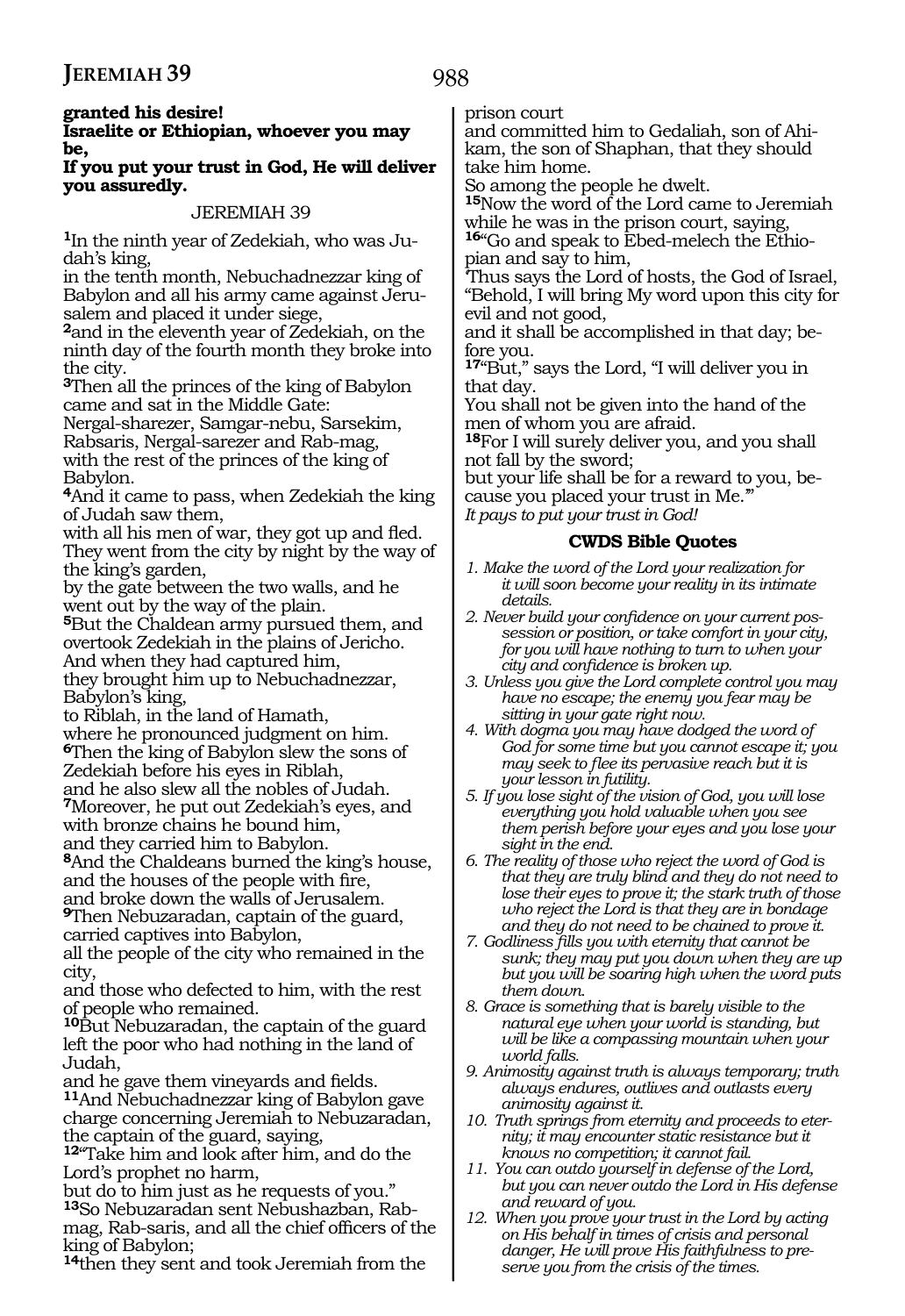*13. Favor is something you enter into when the fear of the Lord that causes you to act in His defense enters into you.*

#### **PRAYER POINTS**

- Mighty God, I submit to Your word; it is my escape, in the name of Jesus.
- Holy Father, I place my complete confidence in You; times and things change constantly, but my times are in Your hands. Amen.
- Eternal Father, I magnify You above my enemies; they have no power over me when You are with me. Amen.
- I release fire against every stubbornness of the heart resisting the word of the living God, have mercy Lord, in the name of Jesus.
- Spirit of the living God, train my eyes to see what God is doing and my ears to hear Him; I will not lose my focus or let go of my mandate, in the name of Jesus.

#### **From the enemy's mouth he heard it,**<br> **As he was being charged,**<br> **As he heart this as recovered "God has brought this on you, Because you have sinned against the Lord! Jeremiah, choose where you will live. Whatever you need, that will I give!" At a time when those remaining who were not made captives, regrouped in Judah's land.**

#### JEREMIAH 40

**<sup>1</sup>**The word of the Lord that came to Jeremiah, after Nebuzaradan captain of the guards had let him go from Ramah,

when he had taken him bound with chains among all who were carried away

from Judah and Jerusalem, and who were taken to Babylon.

**<sup>2</sup>**The captain of the guard took Jeremiah out from among them,

and he said to Jeremiah,

"The Lord your God has pronounced this evil on this place,

**<sup>3</sup>**and now the Lord has brought it about. He did according to all that He had said, because your people have sinned against the Lord,

and you have not obeyed His voice; therefore, this thing has come upon you. **<sup>4</sup>**"Now behold, I loose you this day from the chains that were on your hand.

If it seems good to you to come with me to Babylon, come and I will look after you. But if it seems wrong for you to come with me to Babylon, then remain here.

Go where you desire; all the land is before you."

**<sup>5</sup>**Now while Jeremiah had not yet gone back, Nebuzaradan said, "Go back to Gedaliah the son of Ahikam,

who the king of Babylon has made governor over the cities of Judah;

and dwell with him among the people; or go wherever it seems convenient to you to go."

So the captain of the guard gave him food and a gift, and let him go.

**<sup>6</sup>**Then Jeremiah went to Gedaliah, the son of Ahikam, to Mizpah,

and dwelt with him among the people who remained there in the land.

**<sup>7</sup>**Now when all the captains of the armies who were in the fields,

and their men with them heard that the king of Babylon had made Gedaliah, Ahikam's son, governor in the land of Judah,

and that he had committed to him women, children and men and the poor of the land who were not carried captive to Babylon, **<sup>8</sup>**then they came to Gedaliah at Mizpah:

Ishmael, Johanan, Jonathan, Seraiah and Jezaniah with all their men.

**<sup>9</sup>**And Gedaliah the son of Ahikam swore by oath to them, saying, "Do not be afraid to serve the Chaldeans;

dwell in the land and serve the king of Babylon, and it shall be well with you.

**<sup>10</sup>**But as for me, I will dwell at Mizpah, to serve the Chaldeans who will come to us. But you go, gather wine and oil and summer fruits,

put them in your vessels and dwell in the cities you have taken."

**<sup>11</sup>**Moreover, when all the Jews who were in Moab among the Ammonites in Edom and who were in all the countries,

heard that the king of Babylon had left a remnant of Judah,

and that over them he had set Gedaliah, the son of Ahikam, son of Shaphan,

**<sup>12</sup>**all the Jews returned to him out of all the places they were driven,

and came to the land of Judah, to Gedaliah at Mizpah,

and gathered wine and summer fruit in abundance.

**<sup>13</sup>**Moreover Johanan, the son of Kareah, and all the captains of the forces who were in the fields came to Gedaliah to Mizpah.

They had something to tell.

**<sup>14</sup>**They said to him, "Do you know that Baalis the king of the Ammonites has sent Ishmael, Nethaniah's son, to kill you?"

But Gedaliah did not believe them.

**<sup>15</sup>**Then Johanan, Kareah's son, spoke to Ge- daliah in secret, saying,

"Let me go and I will kill Ishmael, the son of Nethaniah and no one will know it.

For why should he murder you, so that all the Jews who are gathered to you will be scattered and the remnant in Judah also perish?"

**<sup>16</sup>**But Gedaliah, the son of Ahikam, would not listen to this.

He said to Johanan, son of Kareah, "You shall not do this thing,

for against Ishmael you make false accusations.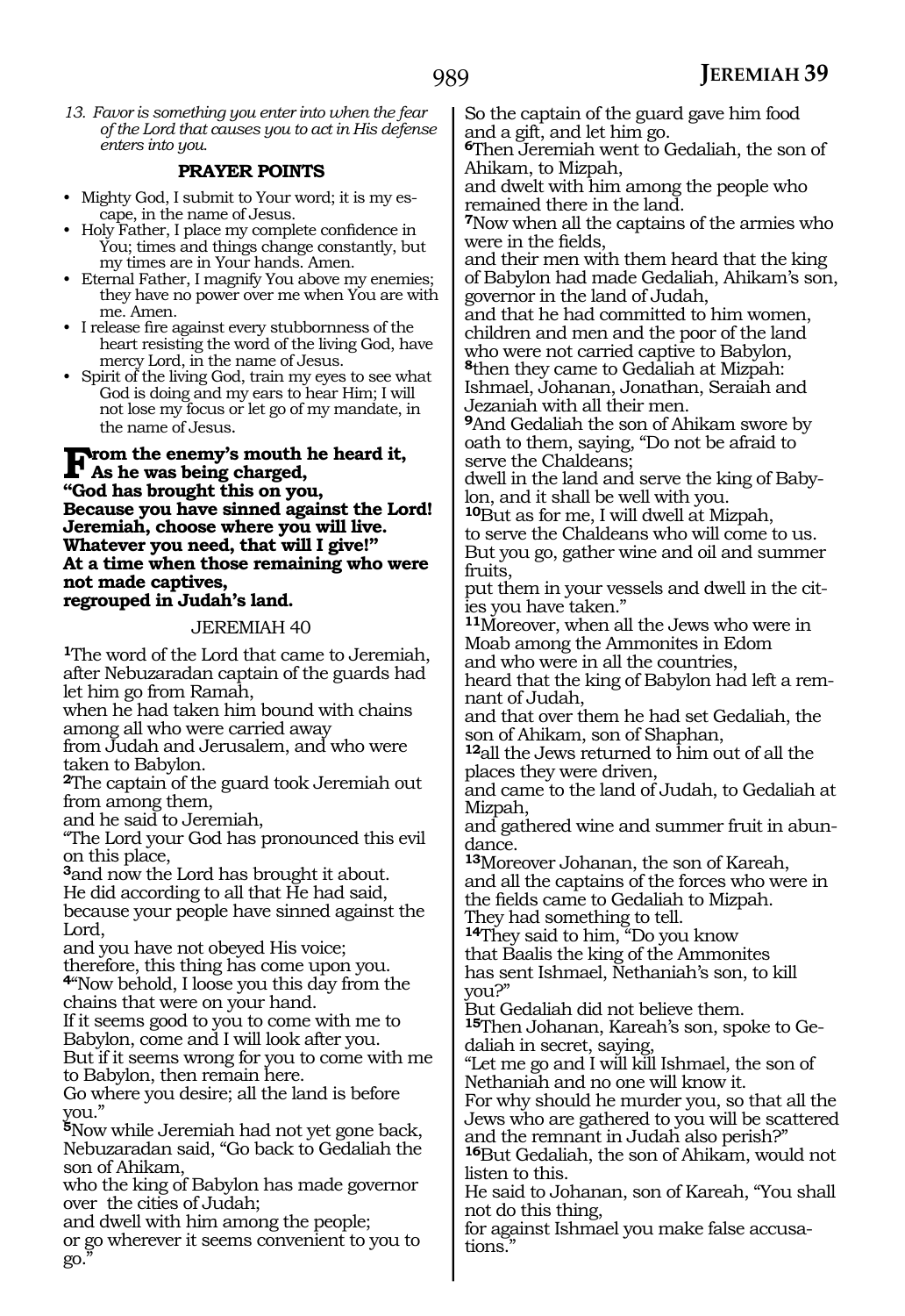#### **CWDS Bible Quotes**

- *1. Your faithfulness, dedication and distinction in service to the Lord keeps you free even when your body is chained, and sets you free from all chains.*
- *2. Keep on consistently keeping on even when it appears you are making no impact; recognition is assigned to every faithful work and has already arrived waiting to be acknowledged.*
- *3. You may be the odd person in service but you will be singled out for distinction of service in the end when the truth dawns; you are indeed the odd or rather outstanding person.*
- *4. It is a sad conclusion when sinners can detail the faults and failures of believers and their indictment of God, but they were never able to recognize it.*
- *5. Never be fooled, the devil knows your vulnerability and identifies every hedge you break; he sees the access you create by your disobedience and he comes through it to get to you.*
- *6. Satan can only get you from without if you break down your wall of faith from within. This is from the words of Babylon's captain to Jeremiah.*
- *7. You are outstanding because you stand out and apart from others; the reality is, it may be a lonely and arduous road to your recognition of distinction in service for Christ.*
- *8. Babylon and world opportunities may be filled with treasures and pleasure, but your freedom is in the heart of God's inheritance and His will for you; the world will recognize it.*
- *9. You can have peace in the midst of chaos, gripping fear of enemy prowess and the unknown, such as pestilences, if you understand what God is doing and cooperate with it until the seasons change.*
- *10. Chaos, destruction, disaster and death all around you is not cause to give up; make the best of the bad situation, recognize your opportunities and seize them.*
- *11. Every catastrophe creates its own opportunities; your new norm, even for a season must find a new you maximizing it.*
- *12. You are born for glory; conditions were meant to build and convey you not to break or deter you.*
- *13. Not because you live good and do good means you do not have some no-good enemies; your good heart if not guarded will give access to bad hearts wanting to stop yours.*
- *14. Complacency is the passport to defeat and presumption the passage to death and destruction.*
- *15. Take every threat seriously, your enemy, the devil, is never silent or dormant; seek the wisdom of God for the proper approach to deal with every threat to your person and your peace.*
- *16. Develop a relationship with the Holy Spirit and you will never be defeated; you will have guided knowledge and precision in decision-making.*
- *17. Your decision as a leader does not only affect you, it affects everyone you lead; take the necessary steps to preserve your health and wellbeing concurrently with the qualitative aspects of your ministry.*
- *18. Trust is never automatic, it is earned; trust is not perpetual, it is preserved and perpetuated by disciplined maintenance of character.*

#### **PRAYER POINTS**

• King of glory, I will serve You faithfully as if nothing else matters, in the name of Jesus.

- I speak to the spirit of every servant of God who is weary in these trying times; be strong and of good courage, your reward is sure. Amen.
- I speak recognition and reward to every faithful servant of God who is defying the odds to serve. Father, magnify them in service; give them assurance and comfort of hearts; be strong on their behalves, in the name of Jesus.
- Holy Fire of the living God, sweep through the church and bring us all to an introspection of our hearts; wash us with Your word, O God. Amen.
- Let the wisdom of the living God that causes us to keep our guard of righteousness up at all times, flood the church and the homes of believers; let it be a shield of fire for us against the evil plots of the enemy. Amen.

#### **A few broken warriors were left to keep**   $A \text{ cm}$ <sub>camp</sub>

**But though the enemy was gone, the war was raging on!**

**Fighting would arise between them, taking lives.**

**The women are taken captives, but one to free them would arise! Surely the quiet rest was gone!**

### JEREMIAH 41

**1**Now in the seventh month, Ishmael, Nethaniah's son,

the son of Elishama, who was of the royal family,

and of the princes of the king, came with ten men to Gedaliah at Mizpah.

And there they ate bread together.

**<sup>2</sup>**Then Ishmael, son of Nethaniah and the ten men with him arose,

and he struck Gedaliah with the sword, and there slew him

who was made governor over the land by Babylon's king.

**<sup>3</sup>**Ishmael also slew all the Jews who were there with him,

and the Chaldeans there with him too, the men of war.

**<sup>4</sup>**And the second day after this when no one knew of it as yet,

**<sup>5</sup>**certain men came from Shechem, from Shiloh and from Samaria;

eighty men with their beards shaved and clothes torn,

having cut themselves, with offering and incense in their hand,

to bring them into the house of God. **<sup>6</sup>**And Ishmael son of Nethaniah went out from Mizpah to meet them, weeping as he went, and when they met, he said to them,

"Come to Gedaliah, Ahikam's son."

**<sup>7</sup>**And when they came into the midst of the city,

Ishmael and the men there with him slew them and cast them into the pit. **<sup>8</sup>**But among them ten men were found who

said to Ishmael, "Do not kill us,

for we have treasures of wheat, barley, oil and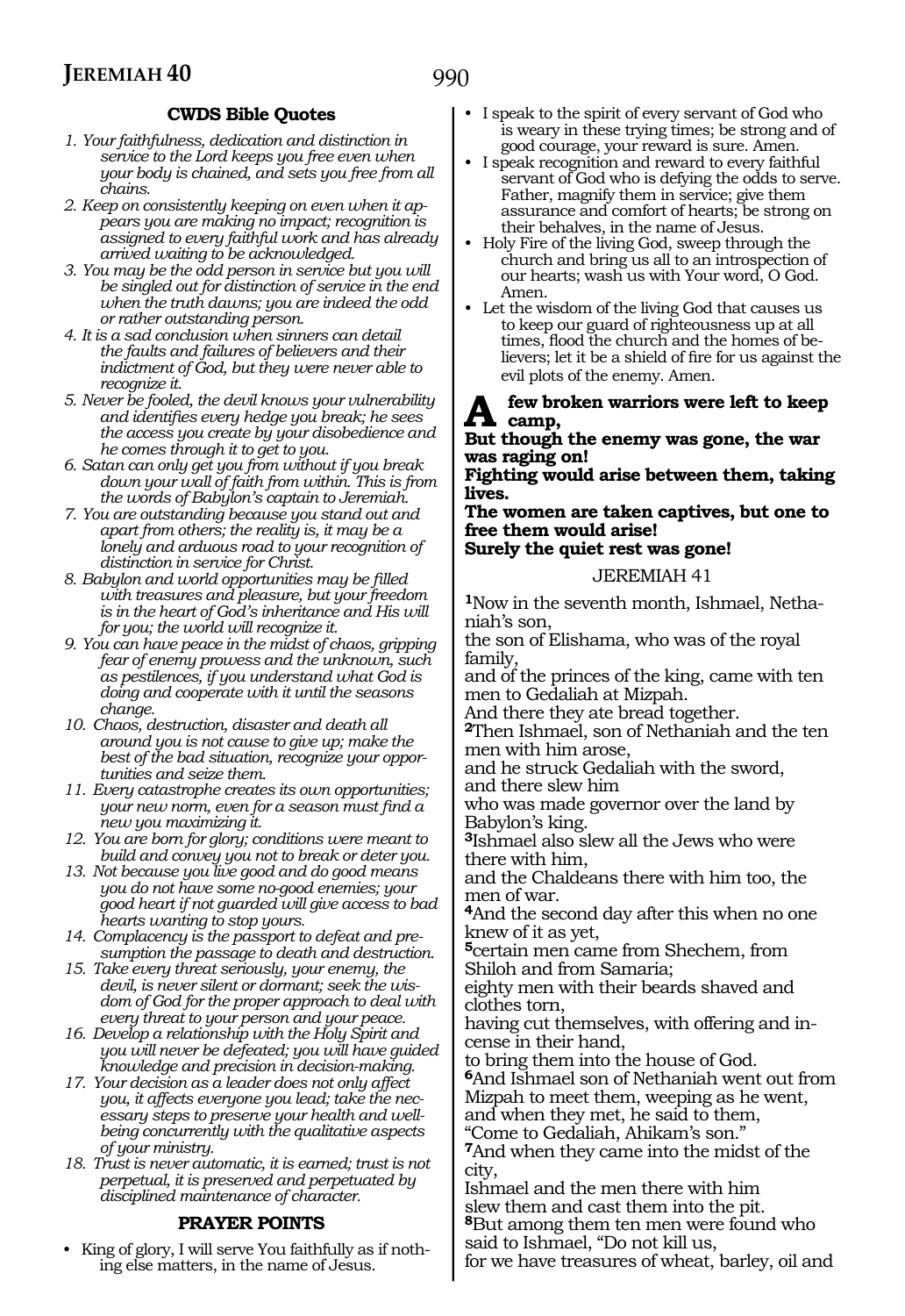honey in the field."

So he restrained himself and did not kill them with the rest.

**<sup>9</sup>**Now the pit into which Ishmael cast the dead bodies of the men whom he killed because of Gedaliah,

was the one Asa the king had made, for fear of Baasha, Israel's King.

And so Ishmael filled it with the slain.

**<sup>10</sup>**Then Ishmael carried away captives, all the rest of the people in Mizpah who remained, the king's daughters and all the people who remained,

who Nebuzaradan the captain of the guard had committed to Gedaliah.

And Ishmael took them captive, and departed for the land of the Ammonites.

**<sup>11</sup>**But when Johanan son of Kareah and all the captains of the forces with him

heard of all the evil Ishmael had done,

**<sup>12</sup>**they took all the men with them to fight with Ishmael son of Nethaniah.

They found him by the great pool in Gibeon. **<sup>13</sup>**And it came to pass, when all the people who were with Ishmael

saw Johanan and the captains of the forces with him, they were glad.

**<sup>14</sup>**And all the people Ishmael carried captive from Mizpah, turned around and came back and went to Johanan the son of Kareah. **<sup>15</sup>**But Ishmael escaped from Johanan with

eight men and went to the Ammonites.

**<sup>16</sup>**Then Johanan the son of Kareah, and all the captains with him took from Mizpah, all the people remaining,

whom he recovered from Ishmael

after he had murdered Gedaliah at Mizpah, the mighty men of war, and the women, the children and eunuchs,

whom he had brought back from Gibeon.

**<sup>17</sup>**They departed and dwelt in the habitation of Chimham,

which was near Bethlehem as they went in the direction of Egypt

because of the Chaldeans, for they were afraid of them.

**<sup>18</sup>**Because Ishmael, Nethaniah's son, had slain Gedaliah, son of Ahikam,

whom the king of Babylon had made governor in the land.

#### **CWDS Bible Quotes**

- *1. Their pedigree is no guarantee of their purity, when the guardian of a heritage is surrendered to the devil, they will seek to surrender the heritage with them.*
- *2. Some people will engage others to fight their secret battles of rage and envy because they are afraid of open conflict or blame; just as the Ammonites.*
- *3. Whatever is not surrendered to God is surrendered to the devil; you cannot trust anything surrendered to the devil even if it is the royal seed or your near family or closest friend.*
- *4. You can identify the pleasantries in the mouth of those you sit to eat with, but you may not be able to identify the unpleasant thoughts to-*

*wards you in their heart.*

- *5. Some of your deadliest enemies are those you welcome into your space; the most infamous traitors in history are those who were seated at the table.*
- *6. A close enemy needs no strategy apart from your presumption to strike you without warning at close range.*
- *7. Access, opportunity and surprise win many wars without fight.*
- *8. The devil needs no motive to murder but he makes murderers through bitterness, vengeance and envy.*
- *9. If you cannot identify an actor, you will be caught up in their act and caught out by their acting.*
- *10. When you can't see their heart, ensure you see God's, when you can't hear their motives above their tears hear the Holy Spirit.*
- *11. Pretension is the devil's oldest strategy to defeat well-guarded and defended enemies; never believe their words or their tears; it started in the garden.*
- *12. You will never reconcile the warm words and tears of the pretentious with their cold-blooded murderous actions.*
- *13. Your treasure may be a bargaining point with those who regard treasure above life even when they will not partake of it.*
- *14. When your major weapon of war is pretension, you will run from a battle that requires contention and conflict.*

#### **PRAYER POINTS**

- Most High God, assign fire to every spirit of darkness that has infiltrated the body of Christ with the intention to bring it into disrepute, in the name of Your Son, Jesus Christ. Amen.
- Let the spirit of manipulation be driven from the hearts of believers; let envy and wrath seeking the lives of the innocent crash to a disgraceful defeat, in the name of Jesus.
- Father, I am fully surrendered to You; I will not fool myself that there are demilitarized zones in the spirit, apart from heaven, in the name of Jesus.
- Spirit of Truth, let every deceptive spirit having access to my life and my environment, trip on their own traps and be consumed by their own fire, in the name of Jesus.
- I hold on to the cross of Calvary and release forgiveness to all my enemies; let bitterness and vengeance be rooted from the hearts of believers, in the name of Jesus.

#### **You say, "Lead me, Lord; I will follow You,**

**Anywhere you open up the door. Good or evil, You are our choice; We will gladly obey Your voice!" But your heart is set to bondage; You hope He will say, "Go and be strong!" You will rebuke the lying spirit If He says, "Stay in the land!" You sought endorsement, not direction, For you knew the terms you would obey on.**

#### JEREMIAH 42

**<sup>1</sup>**Then all the captains of the forces, Johanan and Jezaniah,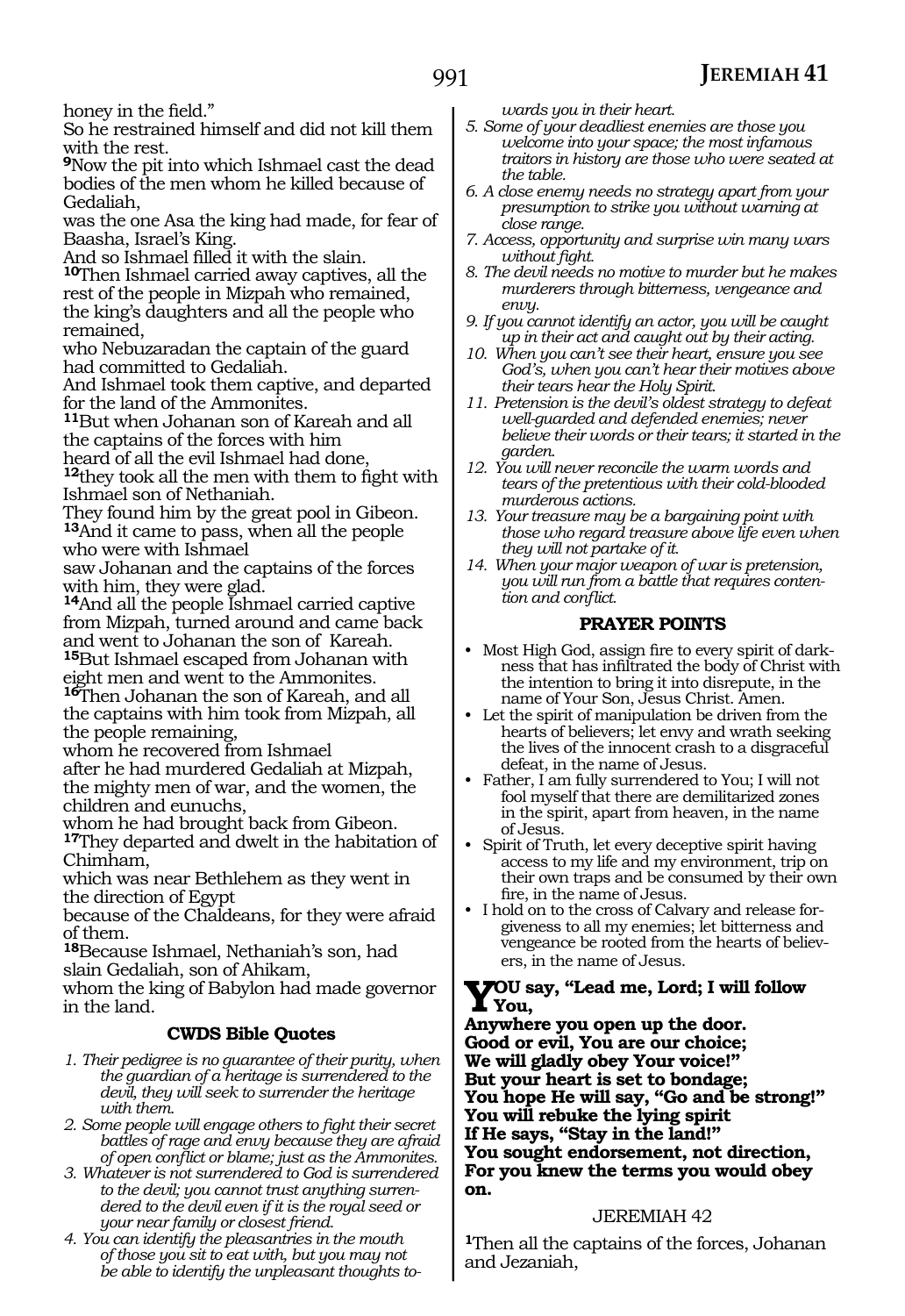and all the people, the least to the greatest, came near, **<sup>2</sup>**and to Jeremiah the prophet they said, "Please, let our petition be acceptable to you, and pray to the Lord your God for us, for all this remnant (since we are left with just a few of many, as you can see), **<sup>3</sup>**"that the Lord your God may show us the way we may walk and the thing to do." **<sup>4</sup>**Then Jeremiah the prophet said to them, "I have heard you; behold I will pray to the Lord your God according to your words, and whatever the Lord answers you, I will declare to you. I will keep nothing back from you." **<sup>5</sup>**Then they said to Jeremiah, "The Lord be a true and faithful witness between us, if we do not do according to everything which the Lord your God tells us by you. **<sup>6</sup>**Whether it seems good or evil to us, we will obey the voice of the Lord our God, to whom we sent you, that it may be well with us, when we obey the voice of the Lord our God." **<sup>7</sup>**And it came to pass that after ten days the word of the Lord came to Jeremiah. **<sup>8</sup>**Then he called Johanan, Kareah's son, and all the captains of the forces which were with him, and all the people, from the least to the greatest, **<sup>9</sup>**and said to them, "Thus says the Lord, the God of Israel, to whom you sent me to present your petition, **<sup>10</sup>**'If you will still remain in this land, then it shall come to pass, 'I will build you and not pull you down; I will plant you and not pluck you up, for I relent of the evil that I have brought upon you. **<sup>11</sup>**Do not be afraid of the king of Babylon, of whom you are afraid; do not be afraid of him,' says the Lord, 'for I am with you to save you and deliver you from his hand. **<sup>12</sup>**And I will show you mercy, that he may show you mercy and cause you to return to your own land.' **<sup>13</sup>**"But if you say, 'We will not dwell in this land,' and you disobey the voice of the Lord your God, **<sup>14</sup>**saying, 'No, but we will go to the land of Egypt where we shall see no war nor hear the sound of trumpet, nor be hungry for bread, and there we will dwell,' **<sup>15</sup>**then hear the word of the Lord, you remnant of Judah! Thus says the Lord of hosts, the God of Israel, The famine you were afraid of shall follow close after you there in Egypt, and there you shall die! **<sup>17</sup>**So shall it be with all men who set their faces to go to the land of Egypt to dwell. They shall die by the sword, by famine and by pestilence. And none of them shall remain or escape from the evil that I will bring on them in that place.' **<sup>18</sup>**"For thus says the Lord of hosts, the God of Israel, 'As I poured out My anger and fury on the inhabitants of Jerusalem, so shall My fury be poured out on you when you enter Egypt. You shall be an oath, an astonishment, a curse and a reproach, and shall not see this place again.' **19**The Lord has said concerning you, O remnant of Judah, 'Do not go to Egypt!' Know certainly that I have admonished you this day. **<sup>20</sup>**For you dissembled in your hearts when you sent me to the Lord your God, saying, 'Pray for us to the Lord our God, and declare to us according to all His words. and we will do it,' **<sup>21</sup>**Now to you I have declared it this day, but you have not obeyed the voice of the Lord your God, or anything He has sent you by me. **<sup>22</sup>**Therefore, know certainly that you shall die by the sword, by famine and by pestilence in the place you desire to go to dwell." **CWDS Bible Quotes** *1. Make your next move with God for every move you make without God may be drama worthy of a movie. 2. It is right to seek the Lord but wrong to seek the right with the wrong motives. 3. When you judge the direction from God as good and evil, you have already predetermined a response that is unacceptable to you; that you consider evil. 4. Your commitment to obey God is settled when you consider all His instructions to you to be good even if it is uncomfortable. 5. A true prophet never speaks into people's expectation, but on God's expression. 6. Be committed to silence until you hear the Lord so you may be salient when you commit yourself to speak. 7. It does not matter how long it takes, until God speaks you have nothing to say. Never present a word to the people's expectation at the risk of misrepresenting God. 8. The knowledge of God is perfect, His love unconditional, therefore His instruction to you will always be His perfect will and an expression of His perfect love.*

'If you wholly set your face to enter Egypt and

**<sup>16</sup>**then the very sword which you feared shall overtake you there in the land of Egypt.

to dwell there,

*9. Many times the word of God to you may not be the most comfortable, but He comforts you in obedience and shows you it was always the best.*

*10. You are corrupt when you judge God a liar and His motive impure; you are corrupt when you think you know better than God; you are corrupt*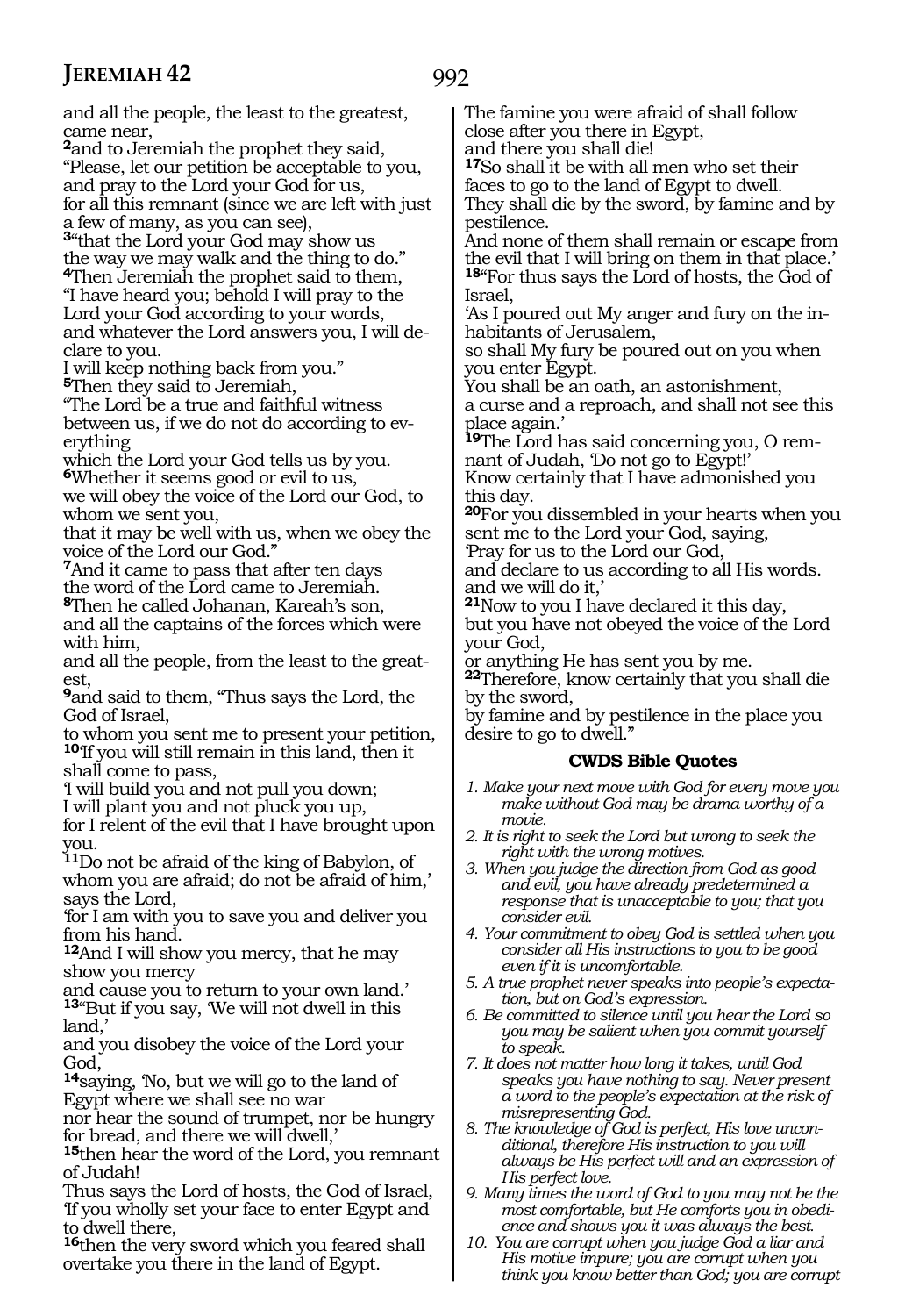993

*when you lie to God about your obedience.*

- *11. God will always give you the best option, not necessarily the easiest; He will give you the blessed path, not necessarily the most comfortable.*
- *12. God will always address your fears while He outlines His care for you.*
- *13. The price of disobedience will always exceed and outweigh your expectation of the cost of obedience; when you weigh the cost in the end the real sacrifice will always be your disobedience and not your obedience.*
- *14. The love of God carefully outlines your option and quantifies your decision so it qualifies your objection of Him.*
- *15. Extreme obedience is not optional it is essential for every believer to fully experience God.*
- *16. When your commitment to follow God is conditional and you seek endorsement not instructions, you make your wisdom greater than God's.*
- *17. God is not fooled, nor is He mocked; He knows the disobedience in your heart towards Him even while He outlines the goodness in His heart towards you.*
- *18. The road to death and hell is paved with great expectations that blind your heart from your true reality, even when the signs are clearly visible, as with cigarette labels.*

#### **PRAYER POINTS**

- Father, every move I make, I make with You; my life shall be deliberate; I refuse to live a life of drama, in the name of Jesus.
- O Lord my God, I will be forever chasing You; keep my heart pure before You always. Amen.
- Holy Father, Your heart is pure and true; all Your words are right and all Your thoughts towards us are good; I receive Your word as precious gold; I will respond to You. Amen.
- By the power of the Holy Ghost, I release the spirit of 'no compromise', like fire, into the spirits of ministers of the gospel and prophets in the body of Christ, in the name of Jesus.
- Unless You speak Lord, I will not quote You; until You speak Lord I have nothing to say. I will hear You and walk in obedience to You. Let false prophets in the churches fall in disgrace. Amen.

#### **NTO** Egypt we will go!

**INTO Egypt we will go!**<br>We will not hear the prophet's word.<br>Take all with we that is what we will d **Take all with us, that is what we will do, And we will take Jeremiah the prophet, too.**

**"Wait a minute! I have a word; Hide great stones here in Egypt in the earth,**

**For Nebuchadnezzar, from whom you run, Shall on this spot spread his royal pavilion!"**

#### JEREMIAH 43

**<sup>1</sup>**And it came to pass, when Jeremiah had stopped speaking to all the people, all the words of the Lord their God, for which the Lord had sent him to them,

**<sup>2</sup>**that Azariah, Johanan and all the proud men spoke to Jeremiah and said,

"You speak falsely!

The Lord our God has not sent you to us to

say,

'Do not go to Egypt to dwell there.'

**<sup>3</sup>**But Baruch, the son of Neriah, has set you against us,

to deliver us into the hand of the Chaldeans, that they might put us to death,

or carry us captive to Babylon."

**4**So Johanan the son of Kareah, all the captains of the forces and all the people would not obey the voice of the Lord, to remain in the land of Judah.

**<sup>5</sup>**But Johanan, and all the captains of forces took all the remnant of Judah who had returned to dwell in the land of Judah, from all the nations where they had been driven, **<sup>6</sup>**men, women, children, the king's daughters, and every person whom Nebuzaradan the captain of the guard had left with Gedaliah the son of Ahikam,

and he also took Jeremiah the prophet and Baruch the son of Neriah.

**<sup>7</sup>**So they went to the land of Egypt, for they did not obey the voice of the Lord.

Therefore to Tahpanes they came.

**<sup>8</sup>**Then the word of the Lord came to Jeremiah in Tahpanes, saying,

**<sup>9</sup>**"Take large stones in your hand,

and hide them in the sight of the men of Judah,

in the clay in the brick courtyard which is at the entrance of Pharaoh's house in Tahpanhes;

**<sup>10</sup>**and say to them, 'Thus says the Lord of hosts, the God of Israel,

"Behold, I will send and bring Nebuchadnez- zar, the king of Babylon, My servant,

and above these stones that I have hidden, I will set his throne.

And over them he will spread his royal pavil- ion,

**<sup>11</sup>**and he shall smite the land of Egypt when he comes.

"He will deliver those appointed for death to death,

and those appointed for captivity to captivity, and those appointed for the sword, to the sword.

**<sup>12</sup>**I will kindle a fire in the houses of the gods of Egypt,

and he shall burn them and carry them away captives.

And he shall adorn himself with the land of Egypt,

as a shepherd puts on his garment,

and he shall go forth from there in peace.

**13**"He shall also break all the images of Bethshemesh that are in the land of Egypt,

and the houses of the gods of the Egyptian he shall burn with fire.""

#### **CWDS Bible Quotes**

- *1. Why bring a price for wisdom when your heart is not prepared? Seeking the Lord is a heart thing not lip sync.*
- *2. You relegate God to a servant when you seek*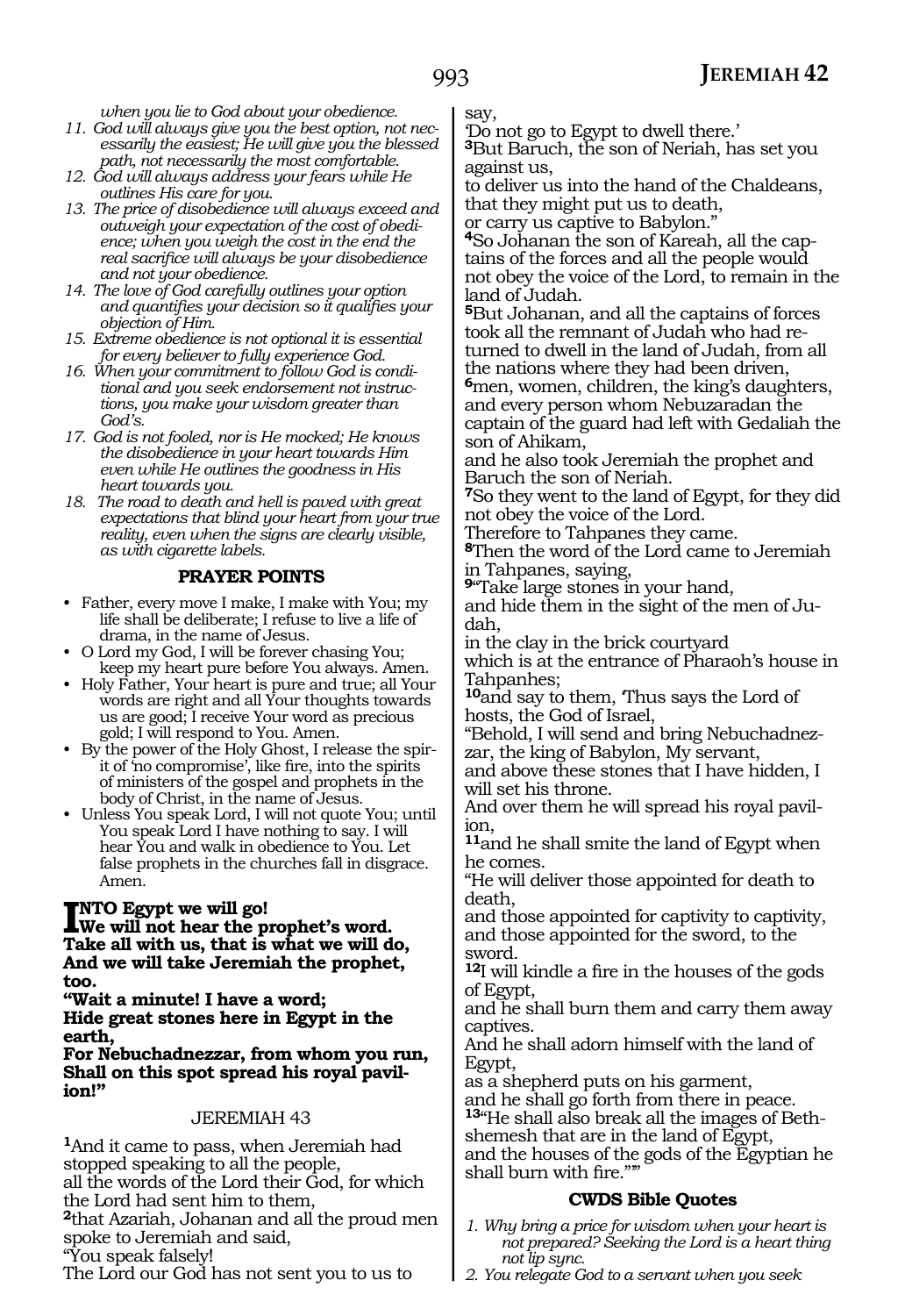*Him for endorsement not instructions. You elevate yourself to a servant when you can be instructed.*

- *3. You seek to the present, God speaks to the future. You speak to your fear; God speaks to His perfect knowledge.*
- *4. When you reject the word of God, you and not God, are relegated to the rejects.*
- *5. It is ludicrous to question the motives of the prophet when you cannot question his character and his calling; a true prophet only speaks the mind of the Lord.*
- *6. The foundation of disobedience is filled with excuses that have no basis or substance.*
- *7. Ignorance is annoyed with the word of God; ignorance annoys God with disobedience.*
- *8. People who are going nowhere will want to take the world with them; those headed for destruction will force everyone they can, righteous and unrighteous to accompany them; this is a reflection of their master, the devil.*
- *9. When you run from the arms of a prophetic word you will run into the hands of its judgment; it will become yours.*
- *10. The words of the prophet are like stones which can be set anywhere in any place and prosper.*
- *11. It is heartbreaking failure to know your fear will occupy and control the gates of anyone you put your faith in above God.*
- *12. Run with God and to His word for when you run to Egypt for safety from the Babylonians, where do you run to when the Babylonians you run from run Egypt over?*
- *13. The word of God is relevant to every nation and every people; it is not limited to the people of God or to the house of the Lord or the land of His people.*
- *14. Idols in any nation are targets of wrath and the judgment of God; live among idolaters and you become a candidate for their judgment.*
- *15. Run with the word of God for if you run from the word of God you will run into the word of God wherever you run.*
- *16. There is no safe place from the word of God but in the word of God, even in the midst of turmoil.*

### **PRAYER POINTS**

- Word of God, I will not have You reject me; Lord, I will accept Your word as pure and true. Amen.
- Let every spirit justifying rebellion against the word of God be scattered by fire, in the name of Jesus.
- Holy Spirit, speak life into the hearts of backsliders; let them humbly receive the word of God and respond positively. Amen.
- I break the spirit of manipulation and demonic influences over our youths; let the evil power of their peers be broken and their hearts reverberate with a commitment to follow Truth. Amen.
- Power to submit to the prophetic Scriptures and specific prophetic word, rest in the hearts of believers and those who are called to righteousness, in the name of Jesus.

#### **Jeremiah spoke saying, "God will bring evil because of your wicked ways!" But the people reflected, then turned to him and said,**

**"We will not change indeed! When we were in sin we had all we needed.** 

#### **Now all this has changed because we believed;**

#### **We will do it our own way!"**

#### JEREMIAH 44

**<sup>1</sup>**The word that came to Jeremiah concerning all the Jews who dwelt in Egypt:

at Migdol, Tahpanhes, at Memphis, at Noph and in the country of Pathros, saying, **2**"Thus says the Lord of hosts, the God of Is-

rael,

'You have seen all the evil that I have brought on Jerusalem and on all the cities of Judah; behold they are a desolation this day and no man dwells in them,

**<sup>3</sup>**because of their wickedness which they have committed to provoke Me to anger,

in that they went to burn incense and to serve other gods whom they do not know,

neither they, nor you, nor your fathers. **<sup>4</sup>**'However I sent all My servants the prophets to you, rising early and sending them, saying, "Do not do this abominable thing that I hate!" **<sup>5</sup>**But they did not listen or incline their ears to turn from their wickedness, in burning incense to other gods.

**<sup>6</sup>**'Therefore My fury and My anger was poured out and was kindled in the streets of Jerusalem and in the cities of Judah; and they are wasted and desolate, as it is this day.'

**<sup>7</sup>**Therefore now, thus says the Lord, the God of hosts, the God of Israel,

"Why do you commit this great evil against yourselves,

to cut from you man and woman, child and infant, out of Judah, leaving none to remain, **<sup>8</sup>**in that you provoke Me to wrath with the works of your hands,

burning incense to other gods in the land of Egypt where you have gone to dwell, that you may cut yourself off and be a curse and a reproach among all the nations of the

earth? **<sup>9</sup>**'Have you forgotten the wickedness of your fathers, and that of the kings of Judah; the wickedness of their wives, your own wickedness, and the wickedness of your wives, which they committed in the land of Judah and in the streets of Jerusalem?

**10'**They are not humbled, to this day, neither have they feared.

They have not walked in My laws or in My statutes which I have set before you and your fathers.

**<sup>11</sup>**'Therefore thus says the Lord of hosts, the God of Israel,

'Behold, I will set My face against you for evil and to cut off all Judah,

**<sup>12</sup>**'and I will take the remnant of Judah who have set their faces to go into the land of Egypt to dwell,

and they shall all be consumed and fall in the land of Egypt.

They shall be consumed by the sword and by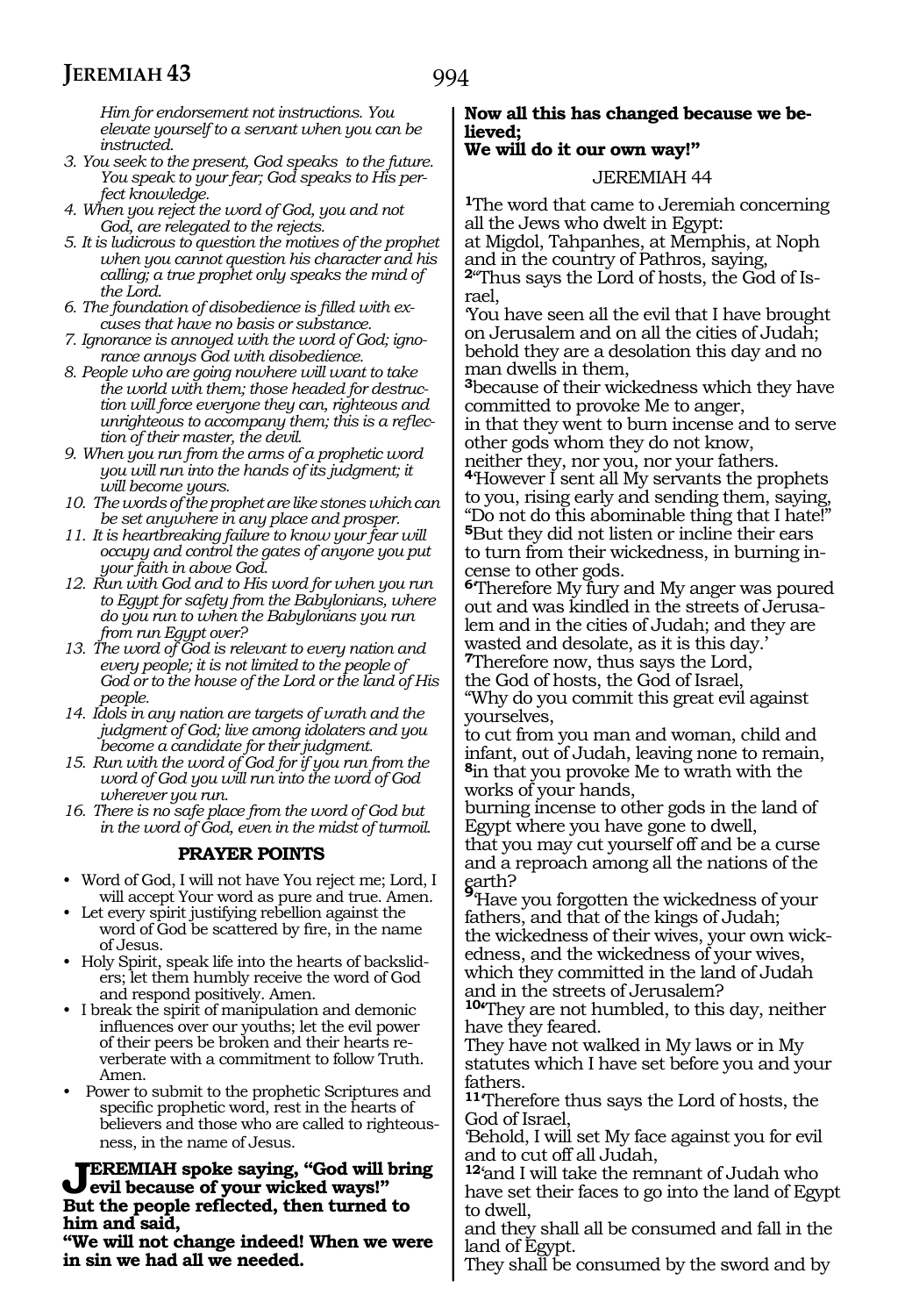famine.

They shall die from the least to greatest, by the sword and by famine.

And they shall be an oath, a curse, a reproach and an astonishment!

**<sup>13</sup>**For I will punish those who dwell in the land of Egypt as I have punished Jerusalem,

by the sword, by famine and by the pestilence, **<sup>14</sup>**so that none of the remnant of Judah,

who have gone into the land of Egypt to dwell there shall escape or survive,

not so much as to return to the land of Judah which they desire to return to dwell.

For none shall return except those who es- cape.'"

**<sup>15</sup>**Then all the men who knew that their wives had burned incense to other gods,

and all the women who were there, a great multitude,

and all the people who dwelt in Pathros, in the land of Egypt, answered Jeremiah and said,

**<sup>16</sup>**"As for the word that you have spoken to us in the Lord's name,

we will not listen to you!

**<sup>17</sup>**Whatever we desire, that we will do, even that which has gone out of our own mouth,

to burn incense to the queen of heaven, and to pour out drink offering to her, as we have done, we, our fathers, our kings and our princes in the cities of Judah and in

the streets of Jerusalem. For then we had plenty of food, we were well

off, and we saw no trouble.

**<sup>18</sup>**But since we stopped burning incense to the queen of heaven,

and pouring out drink offering to her, we have lacked everything and have been consumed by the sword, and by famine."

**<sup>19</sup>**The women also said, "And when we burned incense to the queen of heaven, and poured out drink offerings to her,

did we make cakes for her to worship her, and pour our drink offerings to her without our husband's permission?"

**<sup>20</sup>**Then Jeremiah the prophet answered, and he said to all the people: the men, the women and all the people who had answered him with those words,

**<sup>21</sup>**saying, "The incense that you burned in the cities of Judah and in the streets of Jerusalem,

you and your fathers, your kings and your princes,

and all the people of the land,

did not the Lord remember them, and did it not come into His mind,

**<sup>22</sup>**so that the Lord could no longer bear it, because of the evil that you did and because of the abomination which you committed?

Therefore your land is a desolation, an astonishment and a curse without inhabitants as it is this day.

**23**Because you have burned incense and be-

cause you have sinned against the Lord, and have not obeyed the voice of the Lord or walked in His laws, in His statutes or in His testimonies,

therefore this evil has happened to you as it is this day.

**<sup>24</sup>**Moreover Jeremiah said to all the people, and to all the women, "Hear the word of the Lord all Judah who are in the land of Egypt! **<sup>25</sup>**"Thus says the Lord of hosts, the God of Israel,

'You and your wives have spoken with your mouths, and with your hands have fulfilled it, saying, "We will perform our vows to burn incense to the queen of heaven,

and pour out drink offerings to her." You shall accomplish your vows for sure, and shall surely perform them.

**<sup>26</sup>**'Therefore,' hear the word of the Lord, all Judah who dwell in the land of Egypt, 'behold, I have sworn by My great name,' says

the Lord, 'That My name shall no longer be named in the mouth of any man of Judah

who dwells in all the land of Egypt,'

saying, "The Lord God lives!"

**<sup>27</sup>**'Behold I will watch over them for evil, and not for good.

All of Judah who are in the land of Egypt shall be consumed by the sword and by famine, until there is an end of them.

**<sup>28</sup>**Yet a small number shall escape the sword, and shall return from the land of Egypt to the land of Judah;

and all the remnant of Judah who have gone to the land of Egypt to dwell

shall know whose words will stand, Mine or theirs.

**<sup>29</sup>**And this shall be a sign to you,' says the Lord,

'That I will punish you in this place,

that may you know that My words will surely rise against you for evil.'

**<sup>30</sup>**Thus says the Lord, 'Behold, I will give Pharaoh-Hophra king of Egypt into the hand of his enemies,

and into the hand of those who seek his life, as I gave Zedekiah king of Judah into the hand of Nebuchadnezzar king of Babylon, his enemy, who sought his life.'"

#### **CWDS Bible Quotes**

- *1. Your sins in your nation will cause the nation to spit you out.*
- *2. The evil you do to satisfy your souls is evil against your own souls; it pursues you anywhere you go.*
- *3. Turn your heart away from the Lord and He will set His face against you.*
- *4. Let Jerusalem be your lesson for until you humble yourself, your school is still in session.*
- *5. People who are sold to evil will be infuriated with any word that corrects or reproves them of evil. Insolence against the word of God will procure your judgment by the word you dishonor.*
- *6. Humility arguments judgment and delivers*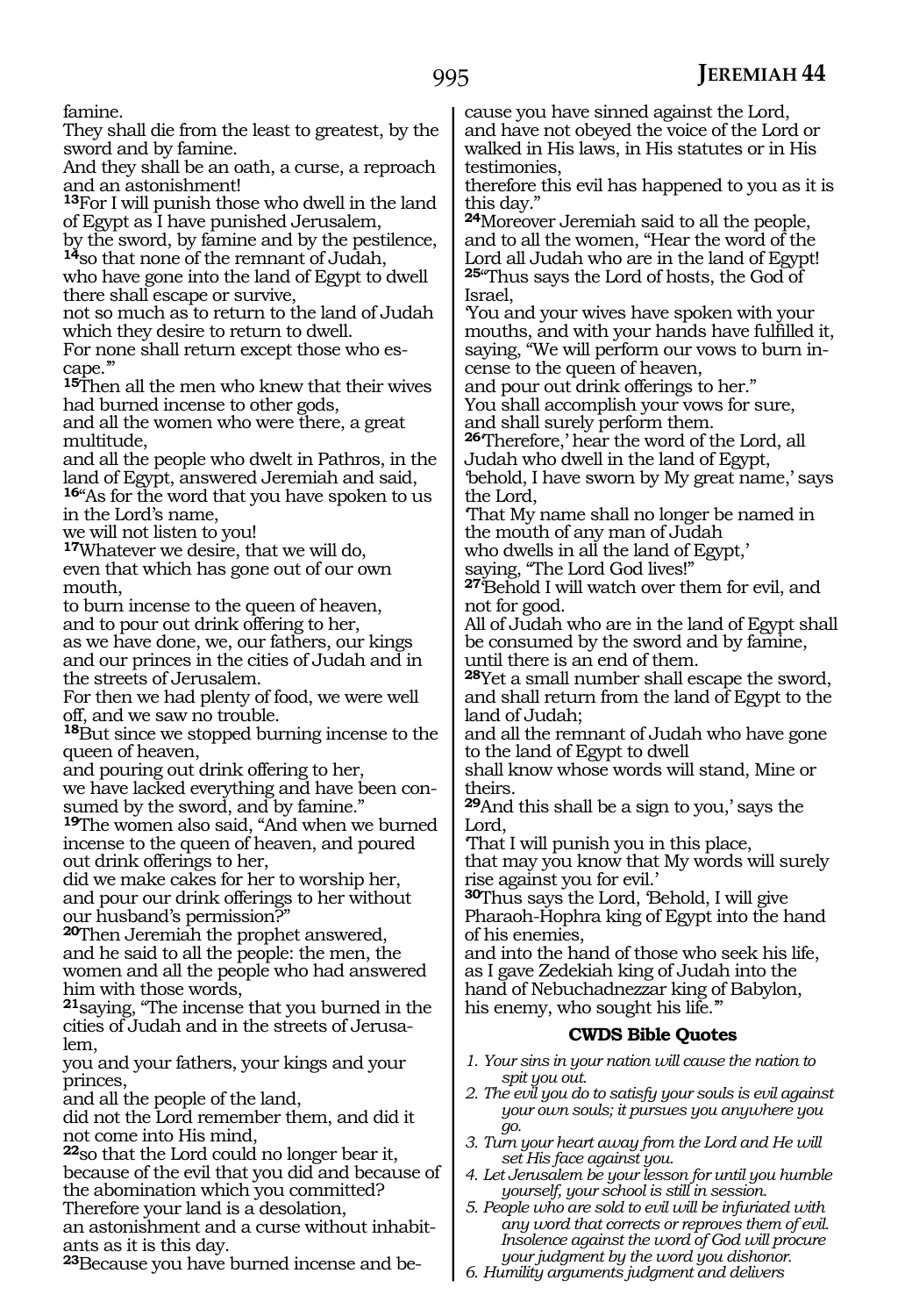996

*reprieve; insolence infuriates judgment and strokes the fire upon you.*

- *7. Judgment is twisted but explosive when it cannot straighten your heart that is bent on error.*
- *8. The devil will engineer your defeat and blame it on your service to God.*
- *9. The high game of the devil is to inflict you with the greatest punishment and to cause you to love and celebrate it beyond defeat to death.*
- *10. Demonic delusion is to seek the devil as your source of help and to revert to sorcery and witchcraft for prosperity; the devil only knows how to deplete, kill and destroy.*
- *11. The devil is incapable of love; he would never attain it at his greatest effort; he hates even his own demons, much less those who turn to him from God.*
- *12. You live a defeated life when you cannot see where the source of your defeat is coming from.*
- *13. Never test the word of the Lord; it will always best you.*
- *14. Never stand in the face of God; you will not be able to withstand His face if He stands against you.*
- *15. When you hold your word against God's you have no wisdom to hold you.*

#### **PRAYER POINTS**

- Ah Lord God! My heart is heavy. We have committed every sin conceivable in this nation; our land is soaked with bloodshed; we molest our children, pervert ourselves sexually, lie, steal, rob, serve idols, do witchcraft and every other inconceivable sin; forgive us and cleanse this nation, Lord. Amen.
- Holy Spirit, only You can satisfy my soul; I reject wickedness and evil, in the name of Jesus.
- Father God, I turn my face to You and seek You daily; satiate my soul with Your goodness; let Your face shine upon me continually. Amen.
- I keep my eyes on history and the historic word as a compass to keep me focused on righteousness; I want to live in Your heart most righteous God and Father. Amen.
- I speak into the lives of my children: Father, let them respond positively to correction, with humility, honor and tenderness of heart to inspire change, in the name of Jesus.

### **A personal word for a personal aide, "The Lord has heard all your cries! Although I break down, pluck up, make dry,**

### **Wherever you go I will spare your life!"**

#### JEREMIAH 45

**<sup>1</sup>**The word that Jeremiah the prophet spoke to Baruch, the son of Neriah, when he had written these words in a book, at the dictation of Jeremiah,

in the fourth year of Jehoiakim, son of Josiah, king of Judah, saying,

**<sup>2</sup>**"Thus says the Lord, the God of Israel, to you, O Baruch,

**<sup>3</sup>**'You said, "Woe will be to me now! For the Lord has added grief to my sorrow.

- I fainted in my sighing, and I find no rest."' **4**"Thus you shall say to him,
- 'Thus says the Lord, "Behold, I have built, and I will break down;

I have planted, and I will pluck up,

that is, this whole land.

**<sup>5</sup>**Do you seek great things for yourself? Do not seek them, for I will bring evil on all flesh," says the Lord.

"But I will give your life to you as a reward in all places, wherever you shall go."'"

#### **CWDS Bible Quotes**

- *1. Your personal service to God may never give you exclusion from general judgment, but will give you personal attention and favor in the midst of judgment.*
- *2. Your prophetic word to a nation will affect everyone inside that nation including you.*
- *3. There is no judgment, plague, pestilence or disaster on a nation where the church and believers are not impacted and affected.*
- *4. Reach your nation while things are normal, for as the rain falls on the good and the bad, judgment of a nation rains on everyone.*
- *5. Changing times change everything for everyone; do not seek exclusion or seclusion, seek fulfillment in the midst of the changes.*
- *6. The end times will feature such changes that the times for seeking great things for personal glory will be history, as your world changes the best you can seek is to hang on to is your life (eternal) and your faith.*
- *7. The gospel of great reward from God in the earth will change to a message of sustenance and preservation when the earth is being rewarded for its disregard for and rejection of God.*
- *8. Seek from God the things you need for life and godliness for you may no longer see the conditions you require for comfort and affluence.*
- *9. Jeremiah suffered in Egypt with all the Jews who went there against the word of God for refuge; his aide Baruch received a word of comfort in the midst of his suffering.*
- *10. Your righteousness determines the state of your life; the righteousness of the people you live among determines the estate or general conditions of your livelihood.*

#### **PRAYER POINTS**

- Righteous Father, I will serve You consistently, fervently and with excellence without expectation of reward. You are my reward. Amen.
- Merciful Father, have mercy; let the blood of Jesus sweep across this nation and completely purge it of evil and purge the hearts of men of wickedness. Amen.
- If the foundation is destroyed, what can the righteous do; when the wicked tremble with no place to turn in times of fear, we find refuge and hope in You. Amen.
- Passion to win souls with fervent tenacity while the times allow, rest in the spirit of believers now, in the name of Jesus.
- Awesome God, my heart is fixed on Your assignment for me; release Your grace for fulfillment into my life, even in these changing times, in the name of Jesus.

**HE** was brought into a strange nation,<br>
Yet he still spoke of God's strength.<br>
Strange gods in our nation. **Strange gods in any nation Will be a snare to them! But do not fear, children of His pleasure; He is just correcting you in measure.**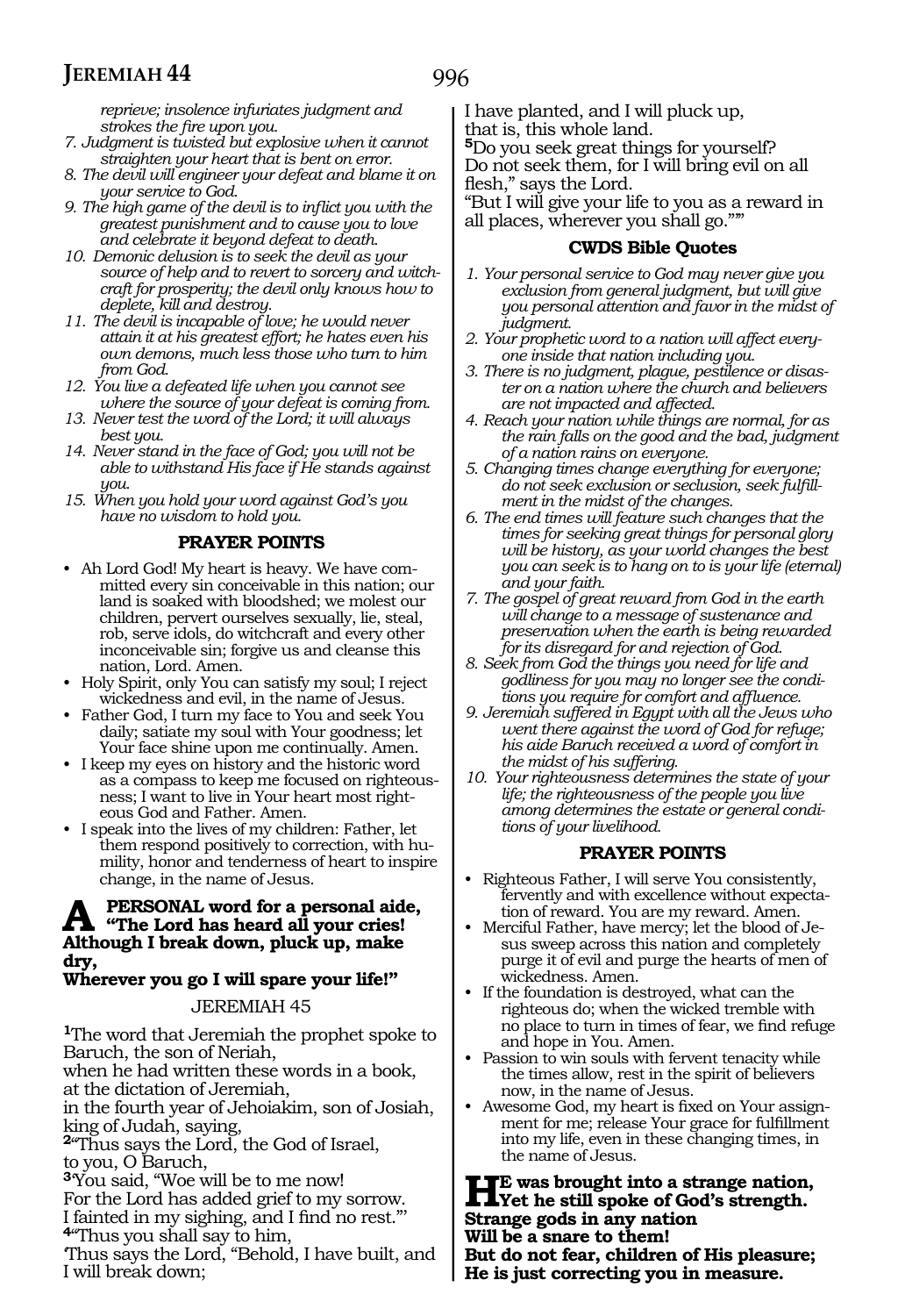| He will destroy the ungodly with their<br>treasure,<br>Among whom His people have been driven,<br>But of you He will not make a full end!<br>JEREMIAH 46 | say, Stand fast, and prepare yourselves,<br>for the sword devours all around you.'<br><sup>15</sup> Why are the valiant men swept away?<br>They did not stand because the Lord drove<br>them away. |
|----------------------------------------------------------------------------------------------------------------------------------------------------------|----------------------------------------------------------------------------------------------------------------------------------------------------------------------------------------------------|
|                                                                                                                                                          | <sup>16</sup> He made many fall;                                                                                                                                                                   |
| <b>The word of the Lord which came to Jeremi-</b><br>ah the prophet against the nations.<br><sup>2</sup> Against Egypt:                                  | one fell upon another,<br>and they said, 'Arise! Let us go back to our<br>own people,                                                                                                              |
| concerning the army of Pharaoh Necho, king                                                                                                               | and to the land of our nativity, from the op-                                                                                                                                                      |
| of Egypt,<br>which was in Carchemish by the River Eu-                                                                                                    | pressing sword.<br><sup>17</sup> They cried there, Pharaoh is but a noise,                                                                                                                         |
| phrates,                                                                                                                                                 | by the appointed time he has passed!'                                                                                                                                                              |
| which Nebuchadnezzar king of Babylon de-<br>feated,                                                                                                      | <sup>18</sup> "As I live," says the King, whose name is the<br>Lord of hosts.                                                                                                                      |
| in the fourth year of Jehoiakim, king of Judah:<br><sup>3</sup> "Order the shield and buckler, and draw near                                             | "surely as Tabor is among the mountains, and<br>as Carmel by the sea, so shall he come.                                                                                                            |
| to the battle!                                                                                                                                           | <sup>19</sup> O you daughter dwelling in Egypt,                                                                                                                                                    |
| <sup>4</sup> Harness the horses; mount up, you horse-<br>men!                                                                                            | prepare yourself to go into captivity!<br>For Noph shall be waste and desolate, without                                                                                                            |
| With your helmets stand up.                                                                                                                              | inhabitant.                                                                                                                                                                                        |
| Polish the spears, put on the armor!                                                                                                                     | <sup>20</sup> Egypt is like a very lovely heifer,                                                                                                                                                  |
| 5"Why have I seen them dismayed and turned                                                                                                               | but destruction is coming; it is coming from                                                                                                                                                       |
| back?                                                                                                                                                    | the north.                                                                                                                                                                                         |
| Their mighty ones are beaten down.                                                                                                                       | <sup>21</sup> Her hired warriors are in her midst like fat                                                                                                                                         |
| They do not look back, but have fled with                                                                                                                | bulls.                                                                                                                                                                                             |
| speed for fear was all around," the Lord says.<br>$64^{\circ}$ Do not permit the swift to flee away, nor the                                             | for they are also turned back, they have fled<br>away together.                                                                                                                                    |
| mighty man to escape.                                                                                                                                    | They did not stand, because the day of their                                                                                                                                                       |
| They will stumble and fall northwards, by the                                                                                                            | calamity has come upon them, the time of                                                                                                                                                           |
| River Euphrates.                                                                                                                                         | their visitation.                                                                                                                                                                                  |
| <b>7</b> Who is this coming up like a flood,                                                                                                             | <sup>22</sup> Her noise shall go, just as a serpent.                                                                                                                                               |
| whose waters move like the rivers?<br><sup>8</sup> Egypt rises up like a flood and its waters                                                            | For they shall march with an army,                                                                                                                                                                 |
| move like the rivers.                                                                                                                                    | and come against her with axes,<br>like those who chop wood.                                                                                                                                       |
| And he says, I will go up and cover the earth,                                                                                                           | <sup>23</sup> They shall cut down her forest," says the                                                                                                                                            |
| I will destroy the cities and all its inhabitants.                                                                                                       | Lord,                                                                                                                                                                                              |
| 9"Come up, you horses, and rage, O chariots!                                                                                                             | "though it cannot be searched,                                                                                                                                                                     |
| Let the mighty men come forth;<br>the Ethiopians and the Libyans who handle                                                                              | because they are innumerable and more in                                                                                                                                                           |
| the shield,                                                                                                                                              | number than the grasshoppers.<br><sup>24</sup> The daughter of Egypt shall be ashamed.                                                                                                             |
| and the Lydians who handle and bend the                                                                                                                  | She shall be delivered into the hand of the                                                                                                                                                        |
| bow.                                                                                                                                                     | people of the north."                                                                                                                                                                              |
| <sup>10</sup> For this is the day of the Lord of hosts;                                                                                                  | <sup>25</sup> The Lord of hosts, the God of Israel, says:                                                                                                                                          |
| a day of vengeance, that He may avenge Him-<br>self of His adversaries.                                                                                  | "I will punish the multitude of Amon of No,<br>and Pharaoh and Egypt with their kings and                                                                                                          |
| The sword shall devour; it shall be satiated                                                                                                             | with all their gods;                                                                                                                                                                               |
| and made drunk with their blood;                                                                                                                         | even Pharaoh and all those who trust in him.                                                                                                                                                       |
| for the Lord God of hosts has a sacrifice in the                                                                                                         | <sup>26</sup> And I will deliver them into the hands of                                                                                                                                            |
| north country, by the river Euphrates.<br><sup>11</sup> "Go up to Gilead and take balm,                                                                  | those who seek their lives,                                                                                                                                                                        |
| O virgin daughter of Egypt;                                                                                                                              | into the hand of Nebuchadnezzar, king of<br>Babylon and into the hand of his servants.                                                                                                             |
| you use many medicines in vain,                                                                                                                          | Afterwards, it shall be inhabited as in the days                                                                                                                                                   |
| for you shall not be cured.                                                                                                                              | of old.                                                                                                                                                                                            |
| <sup>12</sup> The nations have heard of your shame.                                                                                                      | <sup>27</sup> But do not fear, My servant Jacob,                                                                                                                                                   |
| Your cry has filled the land.                                                                                                                            | and do not be dismayed, O Israel!                                                                                                                                                                  |
| Your mighty men stumble against the mighty,<br>and together they fall."                                                                                  | I will save you from distant nations and your<br>offspring from the land of their captivity.                                                                                                       |
| <sup>13</sup> This is the word that the Lord spoke to Jer-                                                                                               | And Jacob shall return and be at rest and at                                                                                                                                                       |
| emiah the prophet,                                                                                                                                       | ease, and no one shall make him afraid.                                                                                                                                                            |
| how the king of Babylon would strike the land                                                                                                            | <sup>28</sup> Do not fear, O My servant Jacob," says the                                                                                                                                           |
| of Egypt.                                                                                                                                                | Lord, "for I am with you;                                                                                                                                                                          |
| <sup>14</sup> Declare in Egypt and publish in Migdol.<br>Declare in Tahpanhes and also in Noph;                                                          | for I will make a full end of all the nations to<br>which I have driven you,                                                                                                                       |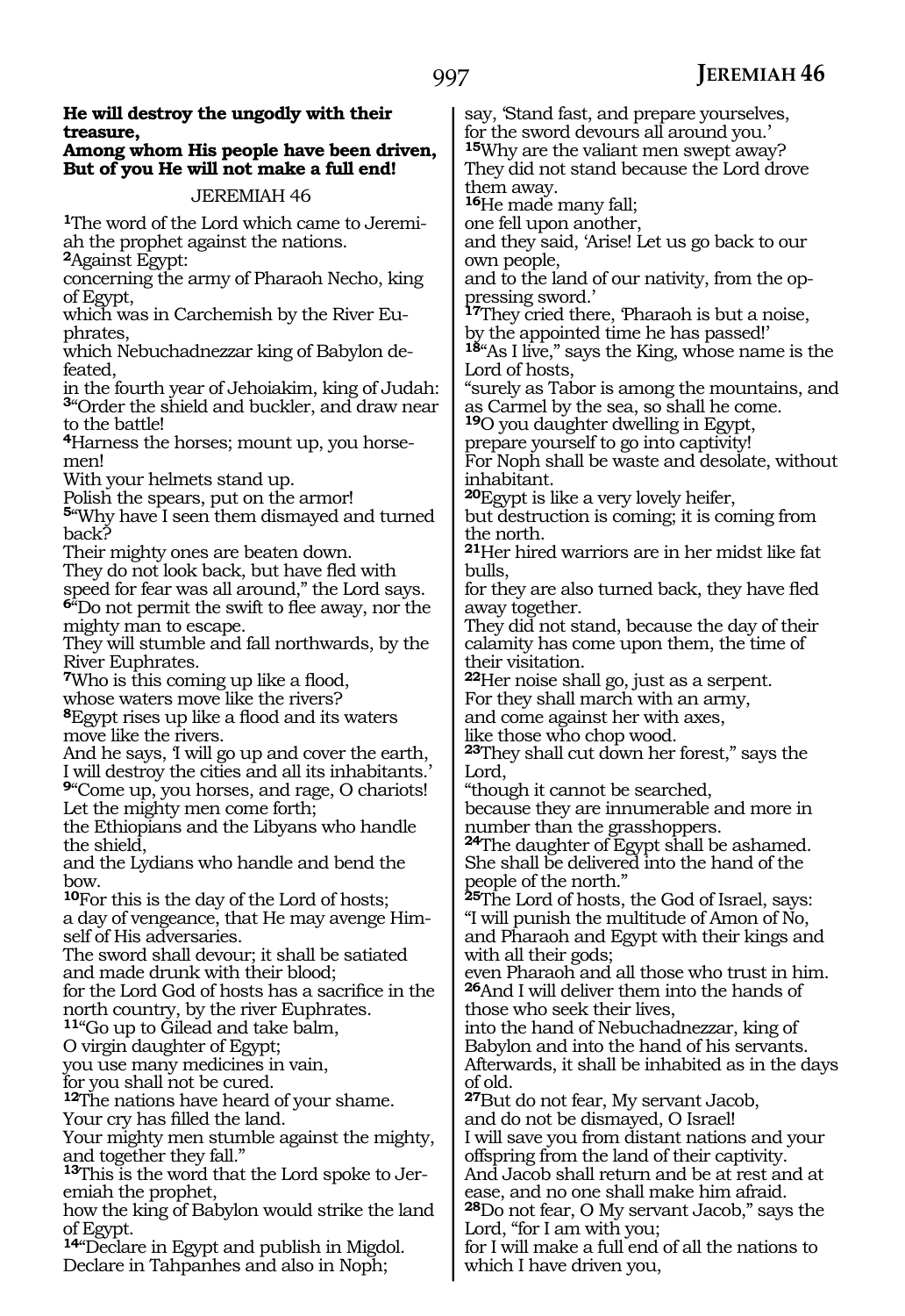but I will not make a complete end of you. I will correct you in just measure, for I will not leave you wholly unpunished."

#### **CWDS Bible Quotes**

- *1. You may be decorated and expressive but you are as strong and as impressive as how you are reflected in God's eyes.*
- *2. It is futile to set yourself in array with horsemen and polished spears when God sees you dismayed, beaten down, turned back and fleeing from your enemy.*
- *3. Your greatest ambition is best summarized in God's expression of you.*
- *4. When the day of your ambitious conquest coincides with the day of the Lord's vengeance on you, it becomes the day of your greatest catastrophe.*
- *5. Let the Most High God be the God of your defense, rather than the God of offense against you, or you will be wounded without cure, you will fall without hope and your shame will be great.*
- *6. When the Lord God of Israel, the King of kings, has sold you there is no redemption; your defeat and destruction is recorded to the minute detail and detailed to the minute, method and approach that it will occur.*
- *7. When the Lord defends you, you are heavenly defended; when He delivers you, no strength is strong enough, no place safe enough, no association good enough to protect you.*
- *8. The Lord who determines your present has also declared your future; live your present for the future He has declared.*
- *9. Fear may pursue you, but when favor goes ahead of you, then the assurance of the Lord to not be afraid will comfort you and His word of restoration will preserve you and power you into His favor.*
- *10. Never be quick to boast conquest of anything holy, especially a holy people; the wrath of the Lord that delivered them to your pleasure will be on you in its full measure to finish you when He's finished correcting them in measure.*
- *11. The Lord God will punish to correct and not to crush and destroy; He is in the business of reconciliation and restoration to preserve, to the point of placing the crushing penalty on His Son.*
- *12. God reserves the full measure of His wrath for the ungodly whom He has no relationship with.*
- *13. Love will never put a relationship with Himself to an end even if it is broken, instead He rekindles the old flame through added fire, but He will make a complete end of those He has no relationship with.*

#### **PRAYER POINTS**

- Spirit of the living God, Your eyes have the only vision of me that matters; let the image of my glory be a reflection of Your glory. Amen.
- God who fights my battles, I refuse to enter into any battle, business or covenant that You have not ordered, in the name of Jesus.
- Father, I have discovered my career; it is to express You; I surrender my life for You to express Yourself through me in any field of life, in the name of Jesus.
- I align myself with You, majestic Father; I refuse to have You fighting me in an area of life or activities in life, in the name of Jesus.
- Holy Father, I sell myself to You with no recourse;

You only sell us if we first sell ourselves to evil; there are no buyers who can pay the price You paid, I am not for sale. Amen.

#### **How can you be quiet, O sword of the Lord? How can you be quiet When you are burdened with God's charge? It is coming, oh, it is coming, And it is not the way of love! O Philistines, O Gaza, It is an overflowing flood!**

#### JEREMIAH 47

**<sup>1</sup>**The word of the Lord that to Jeremiah the prophet came. A word against the Philistines before Pharaoh had smitten Gaza. **<sup>2</sup>**Thus says the Lord, "Behold, out of the north waters rise. It shall be an overflowing flood to overflow the land and all that is in it, the city and all who dwell within. Then the men shall cry aloud, and all the inhabitants of the land shall wail, **<sup>3</sup>**at the noise of the stamping hoofs of his strong horses, at the rushing of his chariots and the rumbling of his wheels. The fathers will not look back for the children for lack of courage and feebleness, **<sup>4</sup>**because of the days that are coming to plun- der all the Philistines, to cut off from Tyre and from Sidon, every helper who remains; for the Lord shall plunder the Philistines, the remnant of the country of Caphtor. **<sup>5</sup>**"Baldness has come upon Gaza; Ashkelon is cut off, with the remnant of their valley. How long will you cut yourselves? **<sup>6</sup>**O you sword of the Lord, how long until you are quiet? Put yourself up into your scabbard. Rest, be still! Just rest a while. **<sup>7</sup>**"How can it be quiet, seeing the Lord has given it a charge against Askelon and against the seashore? There the Lord has appointed it."

#### **CWDS Bible Quotes**

- *1. You may live independently of the Lord but your life and destiny are not separated from the Lord.*
- *2. You dictate your life, but the Lord dictates your destiny; you determine your way but the Lord determines your pay; you dictate your run but the Lord dictates your finish, or rather when you are finished.*
- *3. You are not too south to meet the North if God commands conflict.*
- *4. You are not too protected for the North to overtake, overpower and overflow you, for eternity knows no distance and is not restricted by the logistics of time.*
- *5. Comfort only attracts confidence if it is settled in the Lord; comfort flees with courage when the Lord brings conflict and crisis to confront your*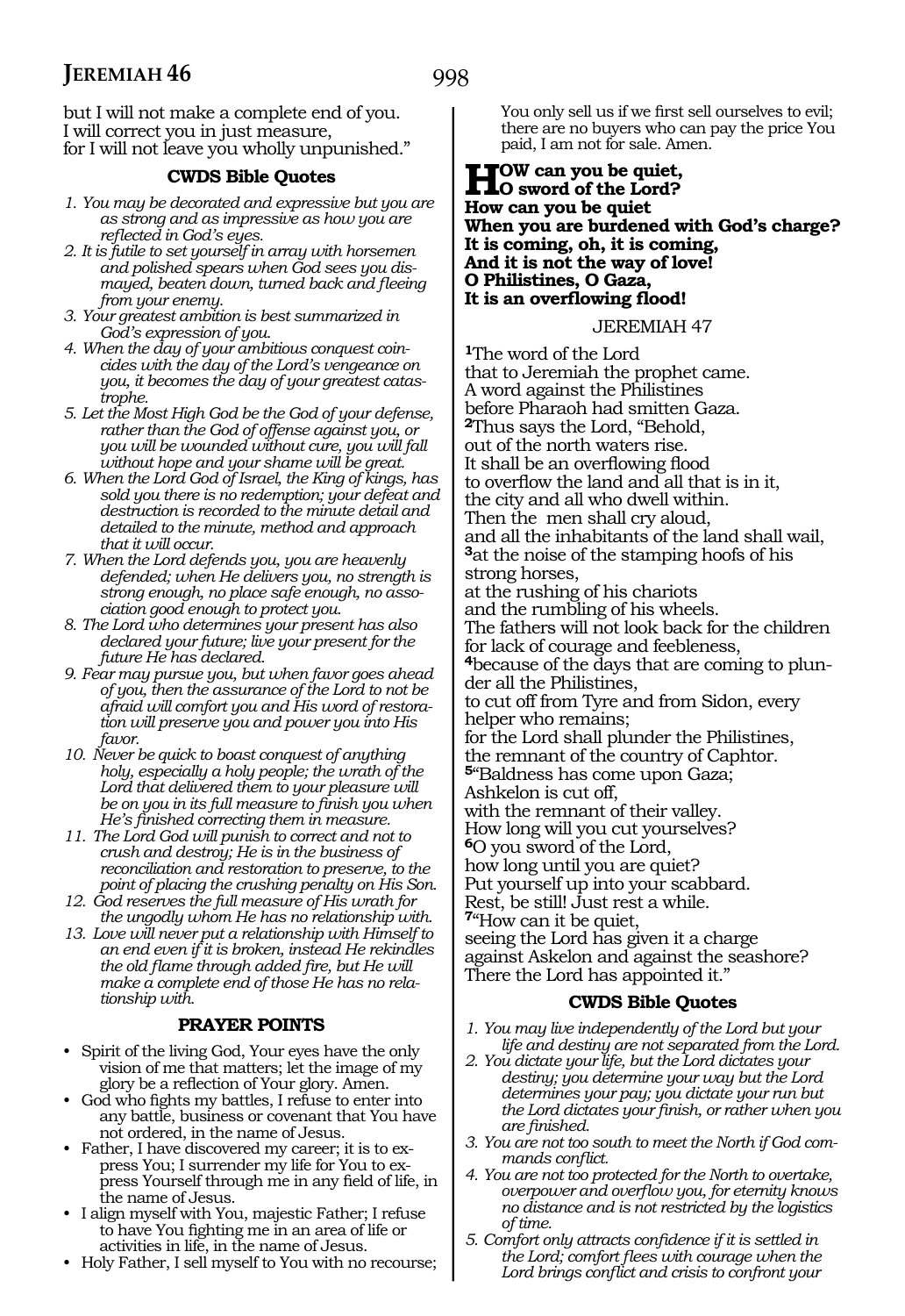*complacency.*

- *6. Your crisis is very bad when life shifts to selfpreservation above family; it is extremely bad when your conflict stems from selfish lifestyle, self-indulgence and self-preservation.*
- *7. Your heart may command the sword to be quiet; you may do everything to attain peace and unity; nations may observe treaties of peace, but it will last as long as the command of the Lord for nations to rise against nations.*
- *8. Peace with men without making peace with the Lord is futile; the Lord will command the sword of men to disrupt peace so the hearts of men will look upwards.*
- *9. Peace only exists in eternity with its Prince; time itself is not at peace nor those who occupy it; time too has an end.*

#### **PRAYER POINTS**

- Holy Father, I am totally dependent on You; my length and my breath and my intent and the extent of everything I do, in the name of Jesus.
- I refuse to be a fool to surrender to the lie that my destiny is in my own hands; I praise away that evil deceit and bury it with thanksgiving to You. Amen.
- Mighty God, let no one who hates You find comfort in their money, or their fortresses, or their distance from conflict; let them repent and find the comfort of Your security. Amen.
- Loving Father, I fold myself in Your protective arms in the midst of conflict and rest in safety there; I wake up and eat at my table prepared in the presence of my haters, in the name of Jesus.
- Ah Lord God, this world is spiraling out of control; save us and we will be saved, in the name of Jesus.

#### **Like an eagle He shall be, and over Moab spread His wings;**

**From his youth Moab was at ease, and has settled on his lees.**

**But behold, the days come when his vessel will be turned down,**

**And the bottles will be broken because he has trusted in his own!**

**He has trusted in his works and in his treasures and his worth, Therefore my heart shall sound like pipes, for his riches are all spoiled!** 

#### JEREMIAH 48

**<sup>1</sup>**Against Moab, says the Lord of hosts, the God of Israel,

"Woe to Nebo! For it is plundered, Kiriathaim is confounded and taken; the high stronghold is confounded and dismayed. **<sup>2</sup>**No more praising of Moab, they have devised evil in Heshbon against her,

'Come let us cut her off from being a nation.' "'You also shall be cut down, O Madmen! You shall be pursued by the sword.

**<sup>3</sup>**The voice of crying shall be from Horonaim: 'Plundering and great destruction!'

**<sup>4</sup>**Moab is destroyed. The cry of her little ones is heard.

**<sup>5</sup>**In the Ascent of Luhith, they ascend with continual weeping;

for in Horonaim, the enemies have heard a cry of destruction.

**<sup>6</sup>**Flee, save your lives!

Be like the juniper in the wilderness.

**7**"You shall be taken, because you have trusted in your works and in your treasures.

And into captivity Chemosh shall go

with his priests and his princes together,

**<sup>8</sup>**and against every city the plunderers shall come.

No one shall escape! The valley also shall perish,

and the plain shall be destroyed, as the Lord has spoken.

**<sup>9</sup>**Give wings to Moab that she may get away and flee,

for her cities shall be desolate with no one to dwell in them.

**<sup>10</sup>**Cursed is he who does the work of the Lord deceitfully.

Cursed is he who keeps back his sword from blood.

**<sup>11</sup>**Moab has been at ease from his youth up until now.

He has settled on his dregs and has not been emptied from vessel to vessel,

nor has he gone into captivity to punishment, therefore his taste has remained in him and his scent has not changed.

**<sup>12</sup>**Therefore behold, the days are coming," says the Lord,

"that I will send him wanderers,

who shall cause him to wander away, and they shall empty his vessels, and break the bottles.

**<sup>13</sup>**"Moab shall be ashamed of Chemosh then, as the house of Israel was ashamed of Bethel,

**14**How is it that you say, 'We are men of war, mighty and strong?'

**<sup>15</sup>**Moab is plundered and gone up out of her cities;

to the slaughter, her chosen young men are gone down.

says the King whose name is the Lord of hosts.

**<sup>16</sup>**"The calamity of Moab is near at hand, there is a hastening of his affliction.

**<sup>17</sup>**All you who are around him, bemoan him. All you who know his name,

say, 'How is the strong staff broken, the beautiful rod!'

**<sup>18</sup>**You, daughter, inhabiting Dibon,

come down from your glory and sit in thirst, for against you the plunderer of Moab has come,

and he shall destroy your strongholds. **<sup>19</sup>**"O inhabitant of Aroer, stand by the way and watch;

ask him who flees and escapes,

say, 'What has happened?'

Then wail and cry.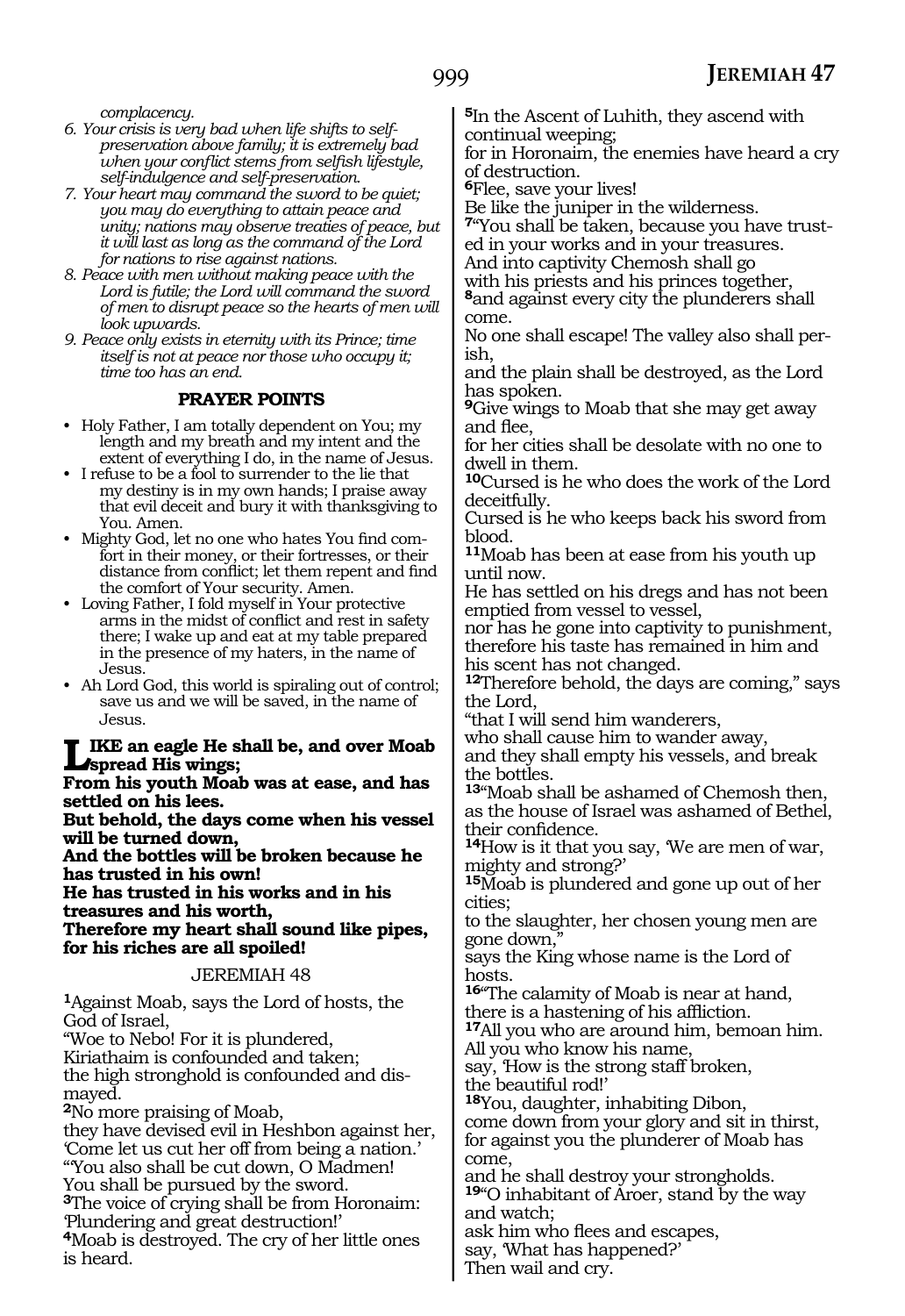### 1000

**<sup>20</sup>**Moab is confounded, for it is broken down. Tell it in Arnon that Moab is plundered. **<sup>21</sup>**And judgment is on the plain country: on Jahzah, on Mephaath and on Holon; **<sup>22</sup>**"on Beth-diblathaim, Kiriathaim, Dibon and Nebo; **<sup>23</sup>**on Beth-gamul, Beth-meon, **24**Bozrah and Kerioth; on all the cities of Moab near and far. **<sup>25</sup>**The horn of Moab is cut off and his arm is broken," says the Lord. **<sup>26</sup>**"Make him drunk, for he has magnified himself against the Lord. Moab shall wallow in his vomit, and he shall also be a scorn. Was not Israel a mockery to you? Was he found among thieves? **<sup>27</sup>**For whenever you speak of him, you shake your head in scorn. **<sup>28</sup>**You who dwell in Moab, leave the cities and dwell in the rock. Be like the dove which makes her nest in the side of the cave's mouth. **29**We have heard the pride of Moab, (he is exceedingly proud), his loftiness, arrogance, pride, and haughtiness of heart. **<sup>30</sup>**I know him," says the Lord, "and I know his wrath, but it shall not be so; his lies shall not effect it. **<sup>31</sup>**Therefore I will wail for Moab, I will cry out for all Moab. For the men of Kir-heres My heart shall mourn; **<sup>32</sup>**O vine of Sibmah, I will weep for you, with the weeping with which Jazer wept. Your plants have gone over the sea; to the sea of Jazer they reach. The plunderer has fallen on your summer fruit ravenously and on your vintage. **<sup>33</sup>**Joy and gladness is taken from the plentiful field and from the land of Moab. I have caused wine to fail from the winepress. No one will shout for joy in that day. **<sup>34</sup>**"From the cry of Heshbon to Elealeh and to Jahaz they have uttered their voice, from Zoar to Horonaim, as a heifer of three years old, for the waters of Nimrim shall also be desolate. **<sup>35</sup>**Moreover," says the Lord, "in Moab,I will cause to cease the one who offers sacrifices in the high places and he who burns incense to his gods. **<sup>36</sup>**Therefore my heart shall wail for Moab like flutes, and for the men of Kir-heres, my heart shall wail like flutes, because the riches they have acquired have all perished. **<sup>37</sup>**"For every head shall be bald and every beard clipped;

on all the hands shall be cuts,

and on the loins they shall wear sackcloth. There shall be lamentation on all the housetops of Moab,

**<sup>38</sup>**and lamentations in its streets, for I have broken Moab like a vessel in which

no pleasure is," says the Lord.

**<sup>39</sup>**"They shall wail, 'See how she is broken! How has Moab turned his back with shame!' So that Moab will be a mockery and a dismay to all those around her.'"

**<sup>40</sup>**For thus says the Lord:

"Like an eagle one shall fly and spread his wings over Moab.

**<sup>41</sup>**Kerioth is taken, and the strongholds are surprised,

and the heart of Moab's mighty men on that day shall be as that of a woman in labor pangs.

**<sup>42</sup>**"And Moab shall be destroyed from being a people,

because he exalted himself against the Lord. **<sup>43</sup>**Fear and the pit and the snare shall be upon you, O inhabitants of Moab," says the Lord.

**<sup>44</sup>**"He who flees from the fear shall fall into the pit,

he who gets up out of the pit, shall be caught in the snare,

for I will bring the year of visitation upon Moab," says the Lord.

**<sup>45</sup>**"Those who fled stood under the shadow of Heshbon because of the great force,

but out of Heshbon a fire shall come,

and a flame from the midst of Sihon

and shall devour the brow of Moab

and the crown of the head of the tumultuous ones.

**<sup>46</sup>**Woe to you, O Moab!

The people of Chemosh perish;

for your sons and daughters have been taken captive.

**<sup>47</sup>**Yet the captivity of Moab I will bring back again

in the latter days," says the Lord.

This is the judgment that for Moab is or- dained.

#### **CWDS Bible Quotes**

- *1. Trust in your works to your own hurt; trust in your pleasure to your disaster; trust in the Lord to your reward.*
- *2. Be captive to the devil and his demons which are behind every false god and you will go into captivity with your gods (just as Moab's god, Chemosh was designated for captivity) and with the devil into hell.*
- *3. Your freedom must not be taken for granted for no leniency will be granted when your freedom is taken.*
- *4. The absolute paired with a specified resolute has timeless implications for any person in any age. Doing the work of God deceitfully is one such absolute; the curse it attracts is the resolute.*

*5. When the Lord gives you a graphic picture of your future; fire or hell, weeping, pain and disaster; you may choose to divorce(ignore) the future and get lost in the present, or divorce the present and live for the future.*

*6. You may ignore the future but the future cannot*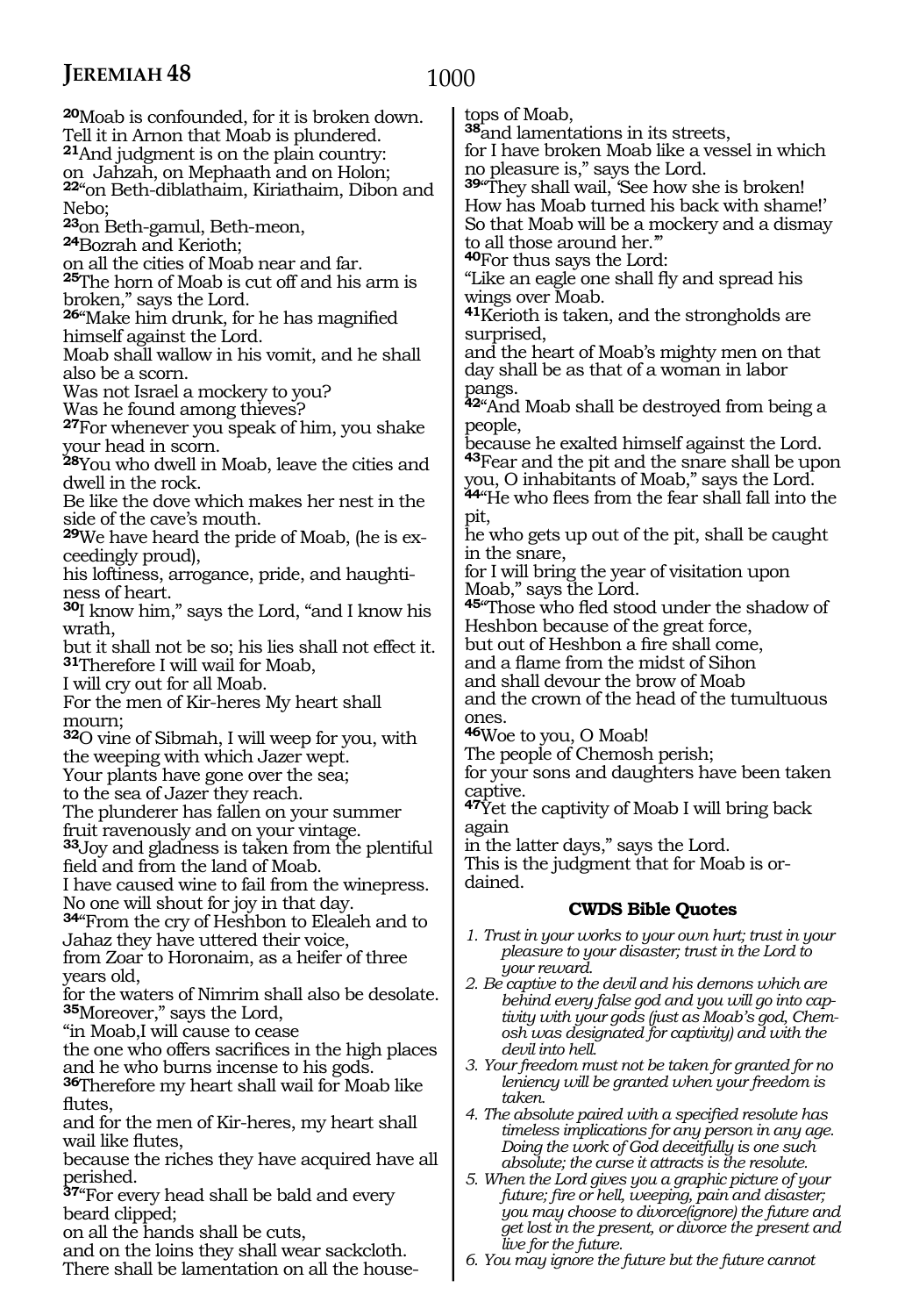*ignore you; it will keep advancing like a lover, love-struck on your present actions.*

- *7. Not because it has never happened means it will not happen; not because it seems normal means it will not be shaken; where sin is festering judgment is advancing.*
- *8. Suddenly and surprise are words that are given their meaning by the unprepared; when suddenly occurs where certainty applies, as with judgment for sin; it speaks of complacency and denial.*
- *9. You will be confident in your shame until your confidence is put to shame as with Moab's god Chemosh.*
- *10. When God names a country, He numbers it to the minute detail and calls the cities by name; be called out for good reasons and not for bad.*
- *11. You are illogically drunk to magnify yourself against God for you will be unsympathetically drunken with the wine of His wrath.*
- *12. Never celebrate the fall of the righteous; a father's correction is never his pleasure; he will take pleasure dismantling your pride.*
- *13. If you can see the judgment that is about to fall upon sinners you would weep for them, get weak for them, go on your knees for them and plead for them every day.*
- *14. Vessels that yield no pleasure are pressured, broken and discarded; the pleasure of a vessel is its contents; ensure God is pleased with you.*
- *15. The mighty strong become mighty weak when they face a mighty test they have no reply for; everyone who tests the Lord sets up such an encounter.*
- *16. Escape is never an option when the opposition is the Lord; you may escape the fear, or the snare but the pit eternally is waiting.*
- *17. You know indignation when your place or person of refuge becomes your sword of judgment and affliction.*
- *18. Mercy overthrows, overturns and reverses judgment to bring you restoration; mercy is the only logical challenger of God's judgment.*

# **PRAYER POINTS**

- Almighty God, I will trust in You; I refuse to put confidence in my own works. Amen.
- I stubbornly refuse to give my confidence to devils or demons hidden behind falsehood, rebellions and witchcraft; I stand in confidence with the blood of Jesus. Amen.
- Thank You, Father, for this freedom I have in You, I measure it with my alignment with Your word, treasure it with thanksgiving, and I take pleasure in it with praise every day.
- Spirit of the living God, I hold on to the absolute, the blood of Jesus, and claim with resolute, eternal life, in the name of Jesus.
- Awesome God, I have made my decision, I choose to divorce my present fleshly temptations and to get lost in Your presence which is my future. Amen.

#### **NONCERNING** the Ammonites, "A fire **comes on your land!**

#### **Has Israel no heir that your king inherits Gad?"**

**Concerning Edom, "You are uncovered, and all your secret places.**

**Though you nest as high as the eagles, you shall be brought down from your rocks."** 

#### **Concerning Damascus and Kedar, "Wail because of what God is about to do." And all evildoers, wail! For God has spoken concerning you.**

#### JEREMIAH 49

**<sup>1</sup>**Concerning the Ammonites. Thus says the Lord: "Has Israel no sons? Has he no heir at all? Why then does her king inherit Gad and his people dwell in its cities? **<sup>2</sup>**Therefore behold, the days are coming," says the Lord, "that I will cause an alarm of war to be heard in Rabbah of the Ammonites.

It shall be a desolate heap and her villages shall be burned with fire.

Then Israel shall be heir to those who were his heirs," says the Lord.

**<sup>3</sup>**"Wail, O Heshbon, for Ai is plundered! Cry, you daughters of Rabbah,

gird yourself with sackcloth!

Run to and fro by the hedges; lament and run; for into captivity your king, Milcom, shall go,

with his princes and priests together.

**<sup>4</sup>**Why do you boast in the valley, your flowing valley,

O backsliding daughter?

"You who trust in your treasures, saying, 'Who shall come against me?'

**<sup>5</sup>**"Behold, I will bring fear upon you," says the Lord of hosts.

"You shall be driven out from all those who are around you;

and no one will gather those who wander off. **<sup>6</sup>**Afterwards I will bring back the captives of the people of Ammon," says the Lord.

**<sup>7</sup>**Concerning Edom.

Thus says the Lord, "Is wisdom no more to be found in Teman?

Has counsel perished from the prudent? Has their wisdom vanished altogether?

**<sup>8</sup>**Flee, turn back, dwell in the depths, O inhab- itants of Dedan!

I will bring the calamity of Esau upon him at the time that I will visit him.

**<sup>9</sup>**If grape gatherers came to you, would they

not leave some gleaning grapes?<br>If thieves come by night, would they not destroy until they had enough, then refrain?

**<sup>10</sup>**"But I have made Esau bare; I have uncov- ered his secret places.

He shall not be able to hide himself. His de- scendants are plundered,

also his brethren and his neighbors, and he is no more.

**11**Leave your fatherless children. I will preserve them alive,

and let your widows trust in Me,

**<sup>12</sup>**for," thus says the Lord, "behold, those whose judgment was not to drink of the cup, have drunk.

Are you the one who will altogether go unpun- ished?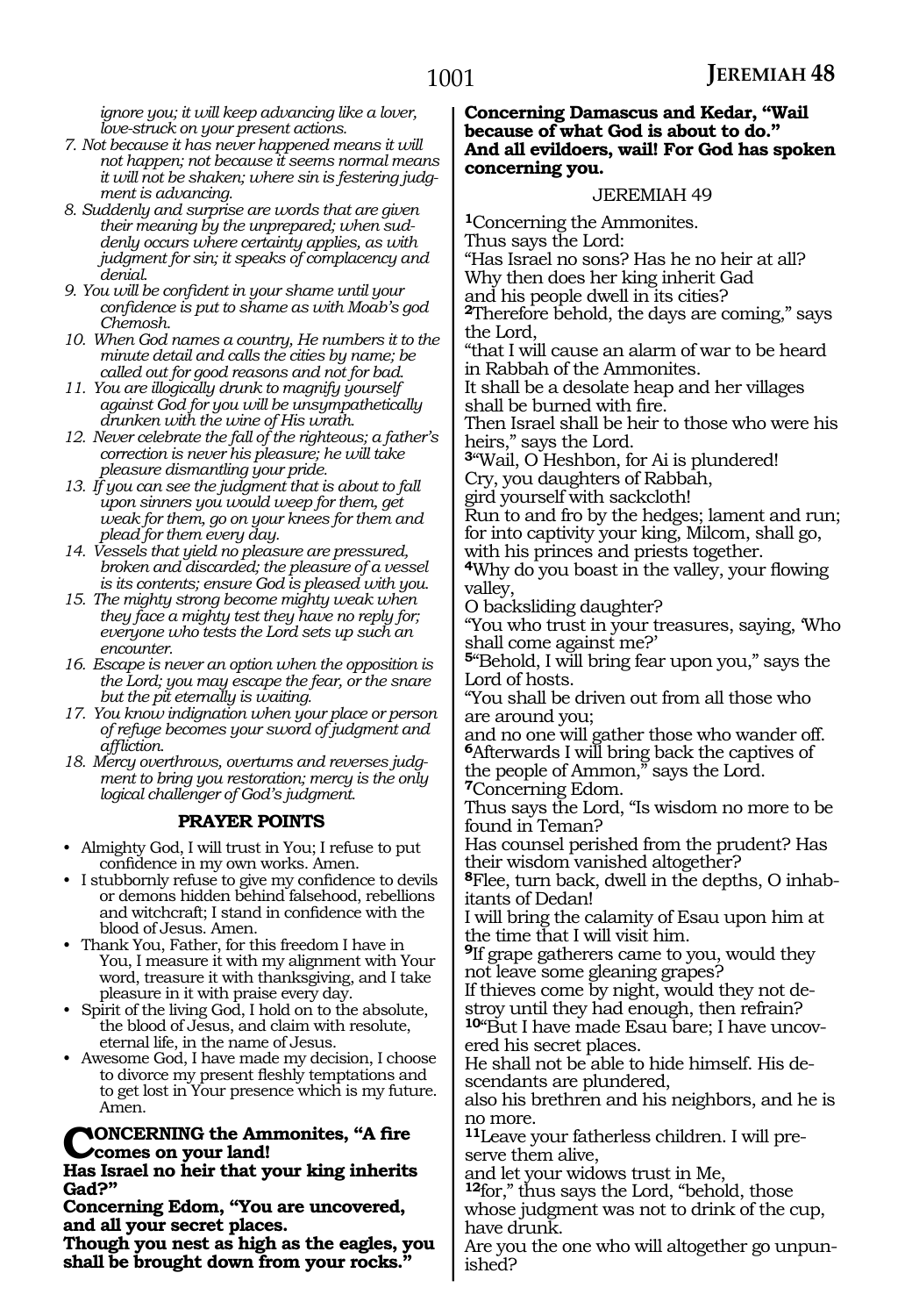1002

But you shall surely drink it. **<sup>13</sup>**For I have sworn by Myself," says the Lord, "Bozrah shall be a desolation, a reproach, a waste and a curse, and all the cities thereof shall be perpetual wastes." **<sup>14</sup>**I have heard a message from the Lord, an ambassador has been sent to the nations, "Gather together, come against her, rise up to battle! **15**"For I will make you small among the nations, despised among men. **<sup>16</sup>**Your fierceness has deceived you, the pride of your heart, O you who dwell in the clefts of the rock, who holds the height of the hill! Though you make your nest as high as the eagles, I will bring you down from there," says the Lord. **<sup>17</sup>**"Edom shall be desolate; everyone who passes by will be astonished and will hiss at all its plagues. **18**As in the overthrow of Sodom and Gomorrah and their neighboring cities," says the Lord, "no one shall remain there, nor shall a son of man dwell in it. **<sup>19</sup>**Behold, he shall come up like a lion from the swelling of Jordan's banks; against the dwelling place of the strong; but suddenly I will make him flee and run away from her. Who is a chosen man that I may appoint over her? Who is like Me? Who will appoint Me the time? Who is that shepherd who will withstand Me?" **<sup>20</sup>**Therefore hear the counsel of the Lord that He has taken against Edom, and His purposes that He has purposed against the inhabitants of Teman: surely they shall be drawn out by the least of the flock; surely He shall also make their dwelling places desolate with them. **<sup>21</sup>**At the noise of their fall, the earth shakes violently. At her cry the noise was heard in the midst of the Red Sea. **<sup>22</sup>**Behold, He shall come up and fly like an eagle and spread His wings over Bozrah; then shall the heart of the mighty men of Edom be like that of a woman in birth pangs. **<sup>23</sup>**Concerning Damascus: "Hamath and Arpad are confounded for they have heard bad news. They are fainthearted. There is trouble on the sea; it cannot be quiet. **<sup>24</sup>**Damascus has grown feeble.

She turns to flee and fear has seized her. Anguish and sorrow have gripped her like a woman in labor.

**<sup>25</sup>**Why is the city of praise not deserted, the city of My joy?

**<sup>26</sup>**"In her streets, therefore, her young men shall fall,

and in that day they shall cut off all the men of war," says the Lord of hosts.

**<sup>27</sup>**"And in the wall of Damascus, l will kindle a fire,

and it shall consume the palaces of Benhadad."

**<sup>28</sup>**Concerning Kedar, and concerning the king- doms of Hazor,

which Nebuchadnezzar king of Babylon, shall strike.

Thus says the Lord, "Arise, go up to Kedar and plunder the men of the East!

**<sup>29</sup>**They shall take away their tent and their flocks.

They shall take for themselves their curtains, their vessels and their camels,

and they shall cry out to them, 'Fear is on every side!'

**<sup>30</sup>**"Flee, O inhabitants of Hazor, get far away! Dwell in the depths!" says the Lord.

"For Nebuchadnezzar king of Babylon has taken counsel against you

and has conceived a plan against you.

**<sup>31</sup>**Arise, go up to the wealthy nation that dwell carelessly," says the Lord,

"which dwell alone and are not secured with either bars or gates.

**<sup>32</sup>**Their camels shall be for a booty, their many cattle for plunder.

I will scatter those in the farthest corners to all the winds,

and I will bring disaster upon them from all sides," says the Lord.

**<sup>33</sup>**"Hazor shall be a dwelling for jackals, a desolation forever.

No one shall reside there, nor any son of man dwell there."

**<sup>34</sup>**The word of the Lord that came to the prophet Jeremiah against Elam,

in the days of Zedekiah king of Judah at the beginning of his reign, saying,

**<sup>35</sup>**"Thus says the Lord,

'Behold I will break the bow of Elam, the chief of their might.

**<sup>36</sup>**Against Elam I will bring the four winds from the four quarters of heaven.

"I will scatter them towards all those winds.

There shall be no nation where the outcast of Elam will not go.

**<sup>37</sup>**For I will cause Elam to be dismayed before their enemies,

and before those who seek their life.

And I will bring disaster upon them,

even My fierce anger," says the Lord;

"and I will send the sword after them until I have consumed them.

**<sup>38</sup>**"I will set My throne in Elam and will destroy from there the king and the princes,' says the Lord.

**<sup>39</sup>**'But it shall come to pass, in the latter days, that I will bring back the captives of Elam,'" says the Lord.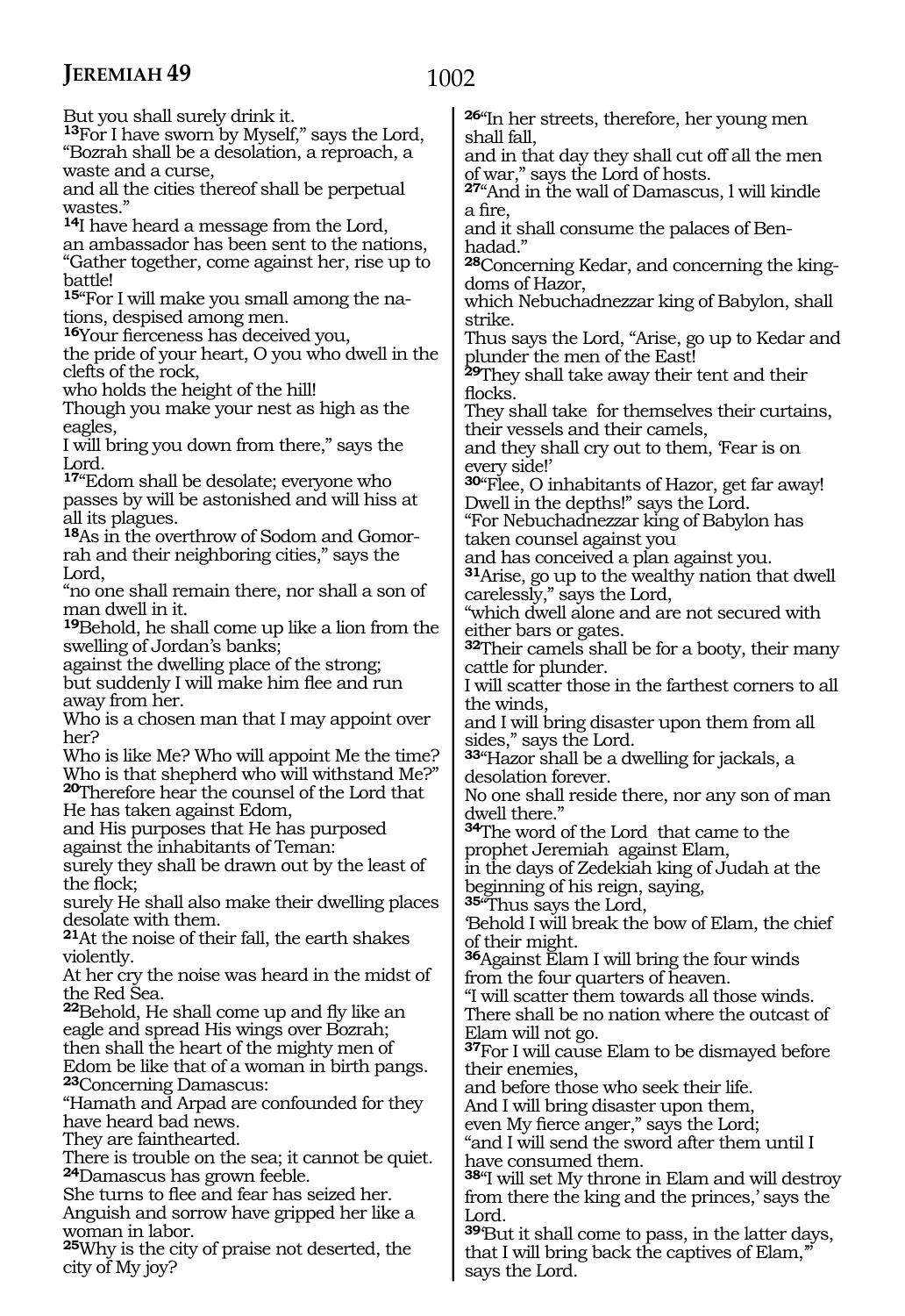### **CWDS Bible Quotes**

- *1. When you abuse a person's pain for personal gain, or use a person's disaster for personal profit, you will gain greater pain than the person's in personal punishment from God.*
- *2. When you drive forth because someone is driven out, you will lose your drive when the Lord drives you out Himself, with calamity and fear.*
- *3. Your negative reaction to a person's calamity tells how shortsighted you are; you never see yourself becoming like them so you set yourself up for their judgment.*
- *4. Heirs in crisis have no ears for crisis; for your own crisis may cause you to leave your inheritance to others.*
- *5. Rest in the hand of the Lord at all times for your times are in the hand of the Lord; He will severely punish and sweetly restore in His time.*
- *6. Your prudence is at the feet of the Lord, otherwise it will be found in the heights of your judgment.*
- *7. Wisdom without the fear of the Lord is working your destruction and the fear of the Lord; it is the initiation of your wisdom.*
- *8. The harvester leaves gleaning and thieves do not take all yet if you provoke the Lord against you then prepare to lose it all.*
- *9. The mercies of the Lord will extend within His wrath on the ungrateful, to the underprivileged and marginalized.*
- *10. If you are so caught up in your pride and you are deceived by your heights, you will be caught out by your lows when your heights are caught away in judgment.*
- *11. The highest of your heights is still well beneath the Most High God and still sustained by His permits, for His word upholds all highs and at any time He desires His word can turn your highs to low.*
- *12. Build you strength in God for He can make your strength so weak that the heights of your strength fall to the weakest of the weak.*
- *13. Find it in the prophet's mouth or in the prophetic word; if you do not live in God you should live concerned, for there is a word from the Lord concerning you.*
- *14. Live in fear of the Lord for the day comes when you will live in trepidation of the greatest fear descending on your place of security.*
- *15. It is foolish to boast in your fine walls and glory in your palaces, for the Lord will send fire to your walls that will consume your palaces.*
- *16. You keep your warped views in the news because it is current, but one day, with pestilence or another great fear, the prophetic fulfillment will become the news.*
- *17. When you boast your wealth without security, you are an invitation to enemies; when you build your security without the Lord it is deceptive; you are as open as wealth without walls.*
- *18. The Lord who speaks to your breaking has a word for your rebuilding; when the prophetic word comes to pass do not take normalcy for complacency, recognize the Lord.*

#### **PRAYER POINTS**

- Father, I thank You for my heart of love; I will extend a hand to those in crisis; I refuse to profit from the disaster of others. Amen.
- Lord, let every person who has been disposed from their heritage be returned with the power to retain it; let every sinner find victory at the

foot of the cross. Amen.

- Search me, O Lord, know my heart; keep me from disaster and judgment caused by my own unrighteousness; I tremble in fear before You every day. Amen.
- I rebuke every scavenger waiting for crisis on others for them to benefit and take advantage; let them be scattered by angelic fire, in the name of Jesus.
- Even in times of crisis, O Lord, even in times of pain and disaster, even in times of confusion, I rest in Your hands, so help me God. Amen.
- **"You have grown fat as a heifer, and you bellow like the bulls;**

**You have oppressed Israel and Judah and have refused to let loose!" You who have burned the Lord's temple. Know Israel's Redeemer is strong! "All the earth shall be moved**

**at the noise of your recompense, O Baby- lon!**

**O Israel, My lost sheep wandering astray On the mountaintops, forgetting your rest- ing place;**

**Your sins shall be sought for, but I have wiped clean your stains.**

**Babylon feasts on My anger! Israel, return to your plains!"**

#### JEREMIAH 50

**<sup>1</sup>**The word that the Lord spoke against Baby- lon

and against the land of the Chaldeans by Jer- emiah the prophet:

**<sup>2</sup>**"Declare among the nations.

Publish, and set up a standard.

Proclaim, do not conceal it.

Say, 'Babylon is taken, Bel is confounded;

Merodach is broken in pieces;

her idols are confounded, her images broken in pieces.'

**<sup>3</sup>**For a nation comes out of the north against her, which shall make her land desolate,

and no one shall dwell in it.

They shall move, they shall depart, both man and animal.

**<sup>4</sup>**In those days and at that time," says the Lord,

"the children of Israel shall come,

they and the children of Judah as one; with continual weeping they shall come, and seek the Lord their God.

**<sup>5</sup>**They shall ask the way to Zion,

with their faces set in that direction,

saying, 'Come, let us join ourselves to the Lord in a perpetual covenant, that will not be forgotten.'

**<sup>6</sup>**My people have been as sheep that have lost their way;

their shepherds have led them astray.

On the mountains they have turned them away.

They have gone from mountain to hill and for- gotten their resting place.

**<sup>7</sup>**"All who found them have devoured them,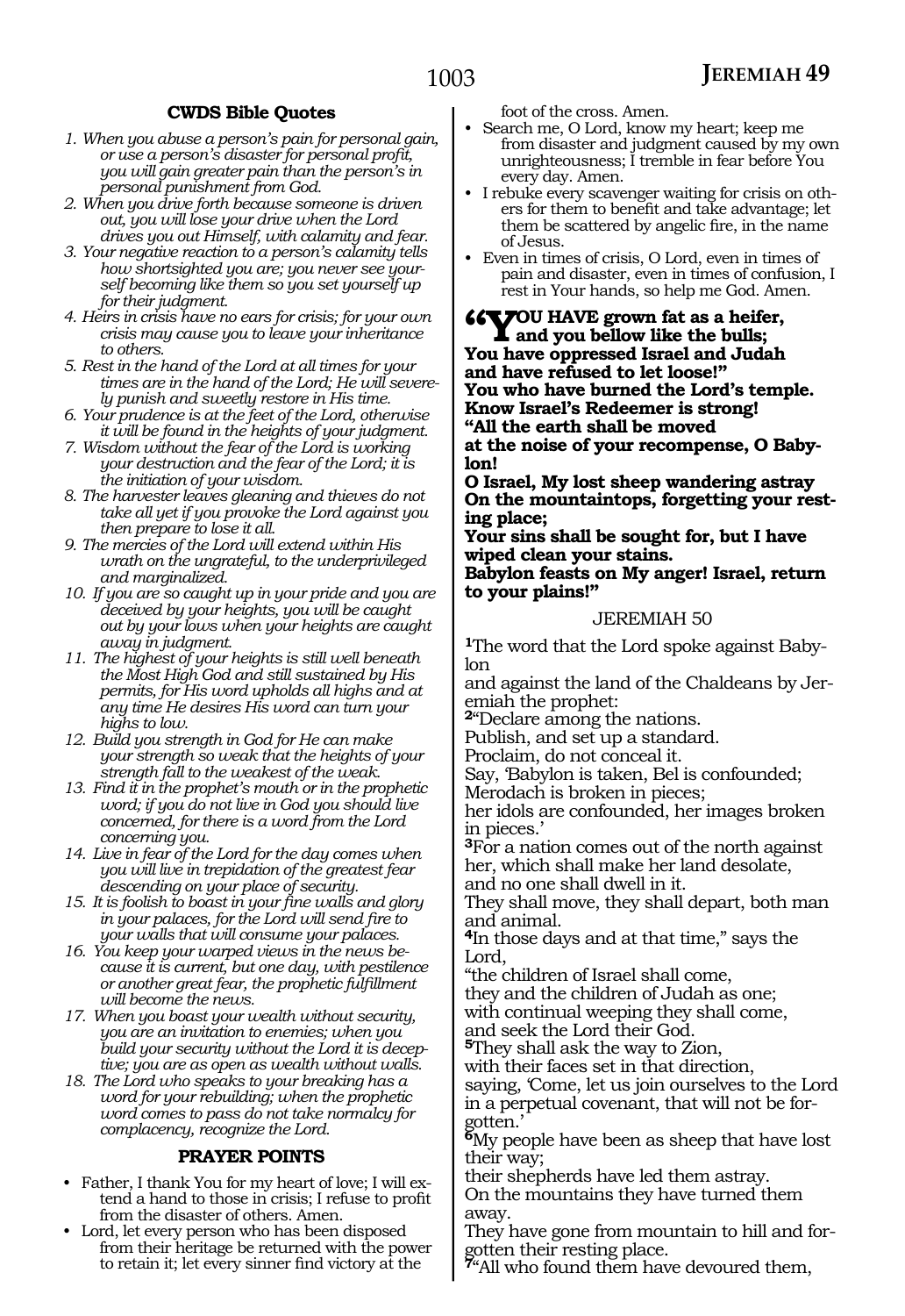and their adversaries said, 'We have not offended because they have sinned against the Lord, the habitation of justice, the Lord, their father's hope.' **<sup>8</sup>**Move out of the midst of Babylon; out of the land of the Chaldeans, go forth. Be as the rams before the flocks, **<sup>9</sup>**for behold, against Babylon I will raise and cause to come up an assembly of great nations from the north country, and they shall position themselves against her. She shall be captured there. Their arrows shall be as those of an expert warrior; none shall return in vain. **<sup>10</sup>**And they shall plunder the Chaldeans. All who plunder her will be satisfied," says the Lord. **<sup>11</sup>**"Because you were glad and you rejoiced, you destroyers of My heritage, because you have grown fat like a heifer threshing grass, and like the bulls you bellow, **<sup>12</sup>**your mother shall be deeply confounded. She who bore you shall be ashamed. Behold the least of the nations shall be a wilderness, a dry land and a desert. **<sup>13</sup>**"Because of the wrath of the Lord, it shall not be inhabited, but shall be wholly desolate. Everyone who goes by Babylon shall be astonished and hiss at her plagues. **<sup>14</sup>**Put yourselves in array against Babylon all around. All you who bend the bow, shoot at her. Spare no arrows for she has sinned against the Lord. **<sup>15</sup>**Shout against her all around; she has given her hand. Her foundations have fallen; her walls are thrown down, for it is the vengeance of the Lord. Take vengeance on her. Do unto her as she has done. **<sup>16</sup>**Cut off the sower from Babylon, with him who handles the sickle in harvest-time. Everyone shall turn to his own people for fear of the oppressing sword, and everyone shall flee to his own land. **<sup>17</sup>**Israel is like scattered sheep. The lions have driven him away. First the king of Assyria devoured him; now at last this Nebuchadnezzar king of Baby- lon has broken his bones. **<sup>18</sup>**Therefore," thus says the Lord of hosts, the God of Israel, "I will punish the king of Babylon and his land as I have punished the king of Assyria, **<sup>19</sup>**and I will bring Israel again to his home, and he shall feed on Carmel and on Bashan. His soul shall be satisfied on Mount Ephraim and Gilead."

**<sup>20</sup>**Thus says the Lord, "In those days and at

# 1004

that time,

the iniquity of Israel shall be sought for, but there shall be none;

and the sins of Judah, but none shall be found,

for those whom I preserve, I will pardon. **<sup>21</sup>**"Go up against the land of Merathaim and against the inhabitants of Pekod. Waste and utterly destroy them." says the Lord.

"Do according to all I have commanded you. **<sup>22</sup>**A sound of battle is in the land, and of great destruction.

**<sup>23</sup>**How the hammer of the whole earth has been cut apart and broken!

How Babylon has become a desolation among the nations!

**<sup>24</sup>**I have laid a snare for you.

You have indeed been trapped, O Babylon, and you were not aware.

You have been found and also caught

because you have contended against the Lord God.

**<sup>25</sup>**The Lord has opened His armory,

and has brought out the weapons of His indignation;

for this is the work of the Lord God of hosts in the land of the Chaldeans.

**<sup>26</sup>**Come against her from the farthest border; open up all her storehouses;

cast her up as heaps of ruins and destroy her utterly.

Let nothing be left of her.

**<sup>27</sup>**Slay all her bulls!

Let them go down to the slaughter.

Woe to them! For their day has come,

the time of their visitation.

**<sup>28</sup>**"The voice of those who flee and escape from the land of Babylon

declares in Zion the vengeance of the Lord our

God, the vengeance of His temple.

**<sup>29</sup>**Call together the archers against Babylon. All you who bend the bow, encamp against it all around.

Let none of them escape.

Repay her according to her work;

according to all she has done, do to her; for she has been proud against the Lord God, against the Holy One of Israel.

**<sup>30</sup>**"Therefore her young men shall fall in the streets,

and all her men of war shall be cut off in that day," says the Lord.

**<sup>31</sup>**"Behold, I am against you, oh, you most proud," says the Lord of hosts;

"for your day has come,

the time that I will visit you.

**<sup>32</sup>**The most proud shall stumble and fall,

and no one shall raise him up.

I will kindle a fire in his cities, and it will devour all around him."

**<sup>33</sup>**Thus says the Lord of hosts,

"The children of Israel along with the children of Judah were oppressed.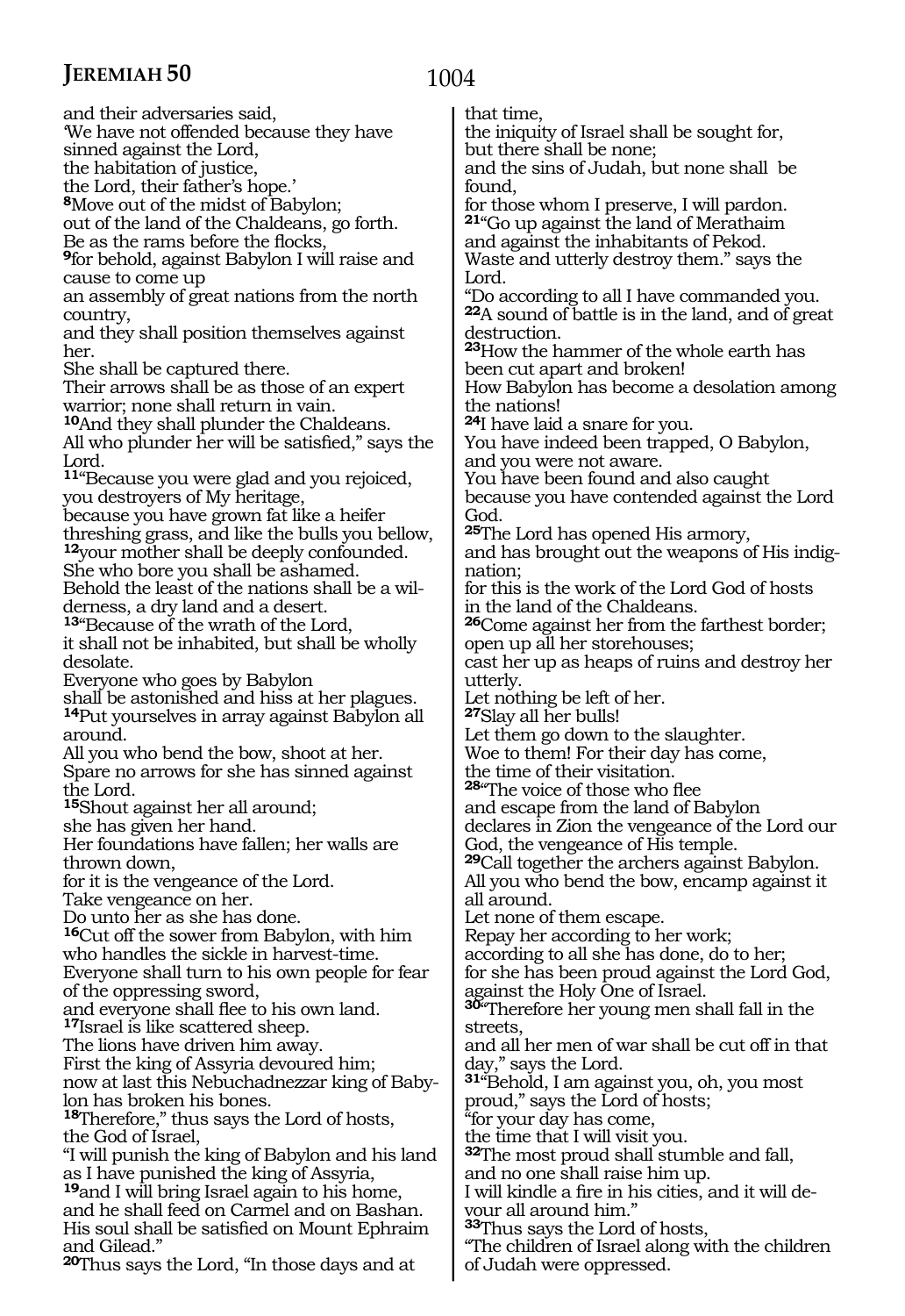All who took them captives held them fast.

They refused to let them go at all.

**<sup>34</sup>**"Their Redeemer is strong. The Lord of hosts is His name.

He shall thoroughly plead their case,

that to the land He may give rest

and disquiet the inhabitants of Babylon.

**<sup>35</sup>**A sword is against the Chaldeans," says the Lord,

"against the inhabitants of Babylon,

and against her princes and her wise men.

**<sup>36</sup>**A sword is against the liars and those who will be fools.

A sword is against the mighty men, and they will be dismayed.

**<sup>37</sup>**A sword is against the horses, against their chariots,

and against the mixed people who are in her midst;

they will become like women.

A sword is against her treasures, and they will be robbed.

**<sup>38</sup>**A drought is against her waters and they will all be dried away.

For it is a land of carved images,

and they are insane with their idols.

**<sup>39</sup>**Therefore the wild beasts of the desert shall dwell there with the jackals.

And the ostriches shall dwell there.

And it shall not be inhabited again forever, nor shall it be dwelt in from generation to generation.

**<sup>40</sup>**As God overthrew Sodom and Gomorrah and the neighboring cities thereof, so shall no man reside there,

nor shall it be a dwelling place for any man. **<sup>41</sup>**Behold, a people shall come from the north, and a great nation and many kings shall be raised up from the coasts of the earth.

**<sup>42</sup>**They shall hold the bow and the lance; they are cruel and shall have no mercy.

Their voice shall roar like the sea.

They shall ride on horses set in array, like men for the battle,

against you, O daughter of Babylon.

**<sup>43</sup>**The king of Babylon has heard the report about them,

and feebleness took hold of his hands. Anguish took hold of him,

and pangs as of a woman in childbirth. **<sup>44</sup>**Behold, he shall come up like a lion from the

floodplain of Jordan

against the dwelling place of the strong;

but I will make them run away suddenly.

Who is a chosen man that I may appoint over her?

For who is like Me? Who will appoint Me a time?

"Who is that shepherd who will withstand Me? **<sup>45</sup>**Therefore hear the Lord's counsel that He has taken against Babylon,

and His purposes that He has purposed against the land of the Chaldeans.

Surely the least of the flock shall draw them

out.

Surely He shall make their dwelling place desolate with them.

**<sup>46</sup>**At the noise of the taking of Babylon the earth trembles,

and the cry is heard among the nations."

# **CWDS Bible Quotes**

- *1. Idols attract destruction; destruction targets you because of your idols and targets your idols because of you. You make an idol an image of jealousy; when destruction takes you it takes your idols with you.*
- *2. God may have used you in the past, but He will lose you if you commit your hands and not your hearts.*
- *3. Repentance delayed, results in prolonged pain; God's perpetual covenant remains steadfast and always accessible to repentant hearts.*
- *4. There is no pretense in offense coming from leaders and believers; it is the painful reason many have turned from the Lord and are suffering so much in bondage.*
- *5. Backsliders are so vulnerable in the spiritual world that they should be the pressing focus of believers.*
- *6. It is foolish to believe that the transgressions of believers justify your offense against them; reality checks your own transgressions and mocks your complacency.*
- *7. Your contentment in comfort assumes there is no viable threat to your complacency; when the Lord is your enemy there is no viable justification for your complacency.*
- *8. God will bring the instruments of your downfall from wherever they are to uproot you from your complacency and over-confidence, wherever you are.*
- *9. It is dreadful to be known in heaven as the destroyer of God's heritage, for then you will be known in the earth as the decimated heritage, unrecognizable in the end.*
- *10. As with Assyria, so with Babylon and the Chaldees and so with everyone who tramples on the heritage of the Lord, the church and believers, even when they are in error.*
- *11. You may take pleasure to display the sins of believers, but when God uncovers your sins to the world, you will seek their sins and it will not be discovered; totally erased.*
- *12. You may have been conditioned in sin but God has made provision for your sins to remove the worst of them; return to Him.*
- *13. You may have been known as the hammer and conqueror of the whole earth, but if you offend the Lord He will hammer you from the earth and you will be known by your mighty fall.*
- *14. God may appear silent but you cannot touch His temple, physical or human, without His response; when He speaks He will be salient, thorough and detailed.*
- *15. Judgment may be long in coming but it will come; the longer it takes the stronger and more permanent it will be.*
- *16. Pride celebrates its own strength and discounts the strength of everything else until it is humbled by the response of God.*
- *17. Never hang on in pride or greed to what belongs to God; what you will not let go of will let you go to your own destruction.*
- *18. Remind yourself, your Redeemer is strong with-*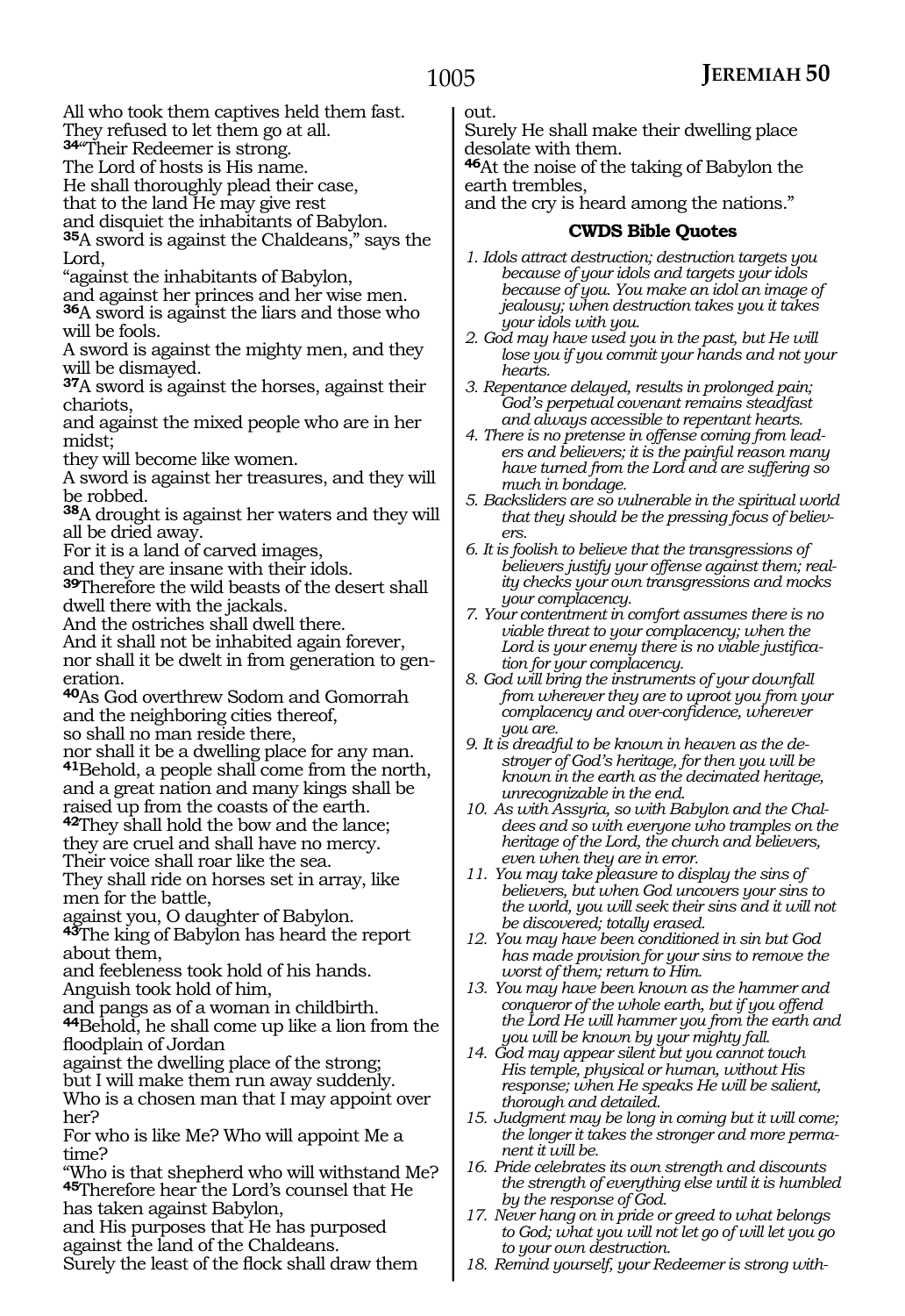*out comparative; this puts your circumstances in context.*

*19. When God releases a sword to every area of your life, you have no recourse; you will be completely destroyed.*

*20. You may compare yourself to a man with confidence but there is no comparison to God; when He decrees your finish the weakest of persons completes it.*

# **PRAYER POINTS**

- God of Abraham, purge idolatry from the hearts of believers, in the name of Jesus.
- Most high God, I serve You with passion because I love You so much; I refuse to be hypocritical and just go through the motions. Amen.
- Merciful Father, tenderize the hearts of sinners in this nation; make it easy for them to repent and to live on their knees. Amen.
- Holy Spirit, free the church of offense, especially those coming from our leaders, in the name of Jesus. Amen.
- Loving and forgiving God, have mercy on backsliders and grant them the wisdom to return quickly; I assign fire to every spirit gathering to devour their souls. Amen.

# **You mount up to heaven, and are fortified;**

#### **Babylon, O Babylon, you shall be plundered!**

**You have devoured and crushed; God's heritage you have defied!**

**Babylon, you shall sink never again to rise! Although, a golden cup in the Lord's hand, you have been,**

**The pain of your demise no balm can heal! The Lord made the earth by His power; with wisdom He established the world. You who have escaped, remember the Lord!**

# JEREMIAH 51

**<sup>1</sup>**Thus says the Lord, "Behold, I will raise up a destroying wind against Babylon,

and against those who dwell in her midst. **<sup>2</sup>**I will send winnowers to Babylon, who shall winnow her;

they will be against her all around in the day of trouble, and shall empty her land.

**<sup>3</sup>**Let the archer bend his bow against her. He will lift himself up against her in his armor. Utterly destroy all her army; do not spare her young men!

**<sup>4</sup>**The slain shall fall in the land of the Chal- deans,

and those who are thrust through shall fall in the streets.

**<sup>5</sup>**For Israel has not been forsaken, nor Judah, by their God, the Lord of hosts,

though their land was filled with sin against the Holy One of Israel."

**<sup>6</sup>**Flee out of the midst of Babylon; every man save his own life!

Do not be cut off in her iniquity,

for this is the time of the vengeance of the Lord.

He will deliver to her a recompense.

**<sup>7</sup>**Babylon has been a golden cup in the Lord's hand,

that made all the earth drunk.

The nations drank her wine, therefore the na- tions are mad.

**<sup>8</sup>**Babylon has suddenly fallen and is de- stroyed. Wail for her!

Take balm for her pain. Perhaps she may be healed.

**<sup>9</sup>**We would have healed Babylon, but she is not healed.

Forsake her, and let us go everyone to his own country,

for her judgment reaches to heaven and is lifted up to the skies.

**<sup>10</sup>**The Lord has revealed our righteousness. Come and let us declare in Zion the work of the Lord our God.

**<sup>11</sup>**Make bright the arrows! Gather the shields! For the Lord has raised up the spirit of the kings of the Medes.

For his plan is against Babylon to destroy it, because it is the vengeance of the Lord, the vengeance of His temple.

**<sup>12</sup>**Set up the standard on the walls of Babylon; make the guard strong,

set up the watchmen, prepare the ambushes. For all that the Lord has spoken against Babylon, He has both devised and done.

**<sup>13</sup>**O you who dwell by many waters, abundant in treasures, your end has come,

the measure of your covetousness.

**14**The Lord of hosts has sworn by Himself, "Surely I will fill you with men, as with swarms of locusts,

and they will lift up a shout against you." **<sup>15</sup>**By His power He made the earth.

He has established the world by His wisdom, and by His understanding He stretched out the heavens.

There is a multitude of waters in the heavens. **16**When He utters His voice He causes the vapors to rise from the ends of the earth; He makes lightning for the rain;

He brings the wind out of His treasuries.

**<sup>17</sup>**Everyone is brutish without knowledge, and every metal-smith confounded by his carved image,

for his molten image is falsehood; there is no breath in them.

**<sup>18</sup>**They are vanity, the work of error. In their time of visitation they shall perish.

**<sup>19</sup>**The Portion of Jacob is not like them; for He is the Maker of all things.

Israel is the rod of His inheritance.

The Lord of hosts is His name.

**<sup>20</sup>**"You are My battle axe, and My weapons of war.

With you I will break nations in pieces; with you I will destroy kingdoms.

**<sup>21</sup>**With you I will break in pieces the horse and its rider.

With you I will break in pieces the chariot and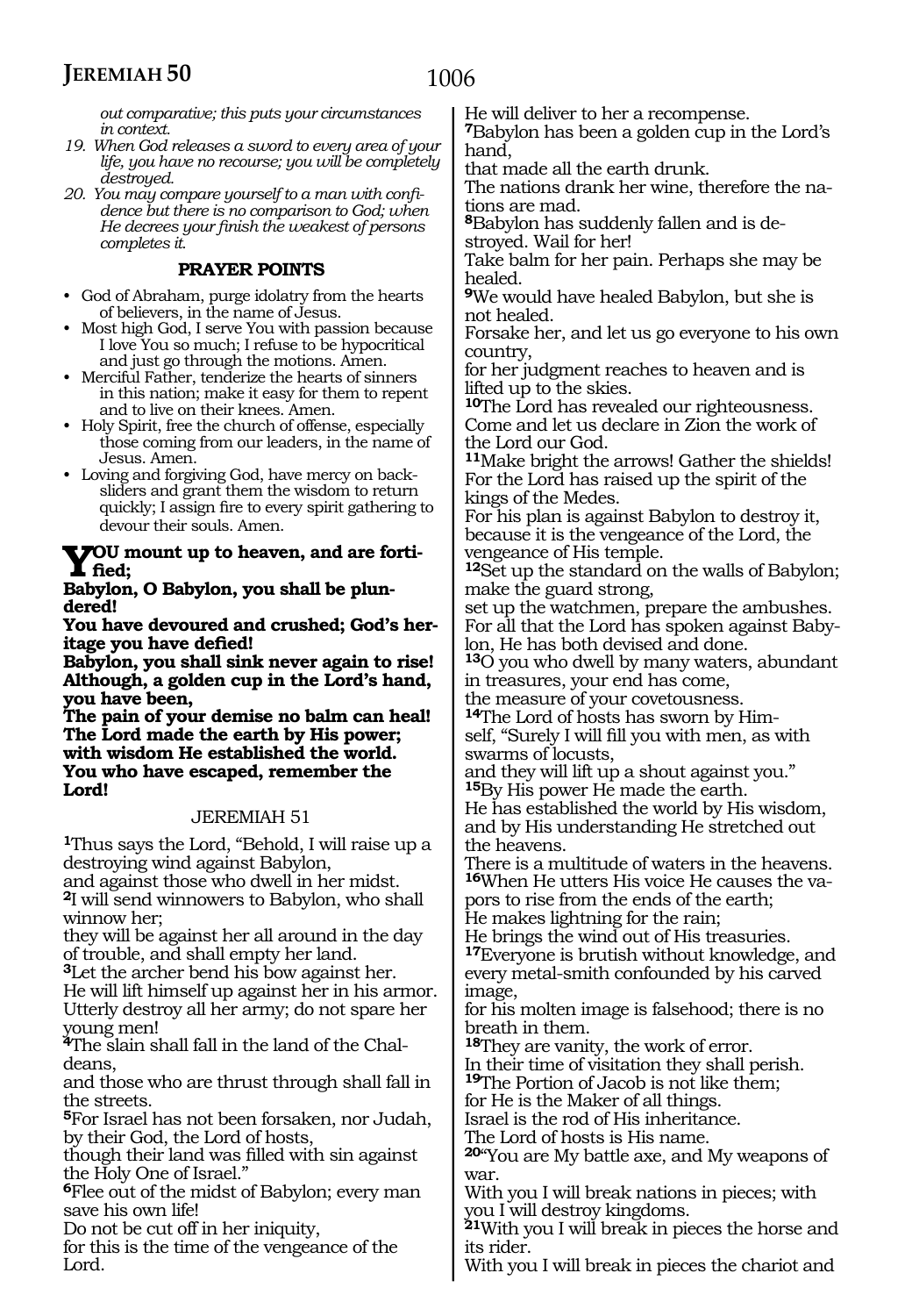its rider.

**<sup>22</sup>**With you I will break in pieces man and woman, young and old.

With you I will break in pieces the young man and the maiden.

**<sup>23</sup>**"With you I will also break in pieces the shepherd and his flock.

With you I will break in pieces the farmer and his yoke of oxen.

And with you I will break in pieces captains and rulers.

**<sup>24</sup>**And I will repay Babylon and all the inhabit- ants of Chaldea

for all the evil they have done in Zion in your sight," says the Lord.

**<sup>25</sup>**"Behold, I am against you, O destroying mountain,

who destroys all the earth," says the Lord. "And I will stretch out My hand against you. I will roll you down from the rocks and make you a burnt mountain.

**<sup>26</sup>**They shall not take from you a stone for a cornerstone or for foundations,

but you shall be desolate forever," says the Lord.

**<sup>27</sup>**"Set up a banner in the land;

blow the trumpet among the nations! Prepare the nations against her.

Call the kingdoms together against her:

Ararat, Minni and Ashkenaz.

Appoint against her a captain.

Cause the horses to come up in numbers like the bristling locusts.

**<sup>28</sup>**"Prepare the nations against her, with the kings of the Medes,

all the captains and rulers thereof,

from all the land of his dominion.

**<sup>29</sup>**The land will tremble and sorrow;

for every purpose of the Lord that He has purposed against Babylon shall all be performed, to make the land of Babylon desolate without inhabitant.

**<sup>30</sup>**The mighty men of Babylon have ceased fighting,

they remain in their strongholds.

Their might have failed; they became as women.

They have burned all her dwelling places. The strength of her gate is broken.

**<sup>31</sup>**One runner will run to meet another, and one messenger to the next,

to show the king of Babylon that his city is taken on all sides.

**<sup>32</sup>**The passages are stopped.

They have burned the reeds with fire,

and the men of war are frightened.

**<sup>33</sup>**For," thus says the Lord of hosts, the God of Israel,

"the daughter of Babylon is like a threshingfloor when it is time to thresh her.

Yet a little while and the time of her harvest will come."

**<sup>34</sup>**Nebuchadnezzar the king of Babylon has devoured me, he has crushed me; he has made me an empty vessel,

he has swallowed me up like a dragon.

He has filled his belly with my delicacies. He has spit me out.

**<sup>35</sup>**The inhabitants of Zion shall say, "Let the violence done to me and to my flesh be upon Babylon,

and my blood be upon the inhabitants of Chaldea!" Jerusalem shall say.

**<sup>36</sup>**"Therefore," thus says the Lord, "I will plead your case and take vengeance for you.

I will dry up her sea and make her springs dry.

**<sup>37</sup>**Babylon shall become a heap, a place for jackals to dwell,

an astonishment and a hissing, without an inhabitant.

**<sup>38</sup>**They shall roar together like lions; they shall yell like lion whelps.

**<sup>39</sup>**In their excitement, I will prepare their feasts.

I will make them drunk,

that they may rejoice and sleep a perpetual sleep and not awake," says the Lord.

**<sup>40</sup>**"Like lambs to the slaughter I will bring them down,

like rams with the male goats.

**<sup>41</sup>**Oh, how Sheshak is taken! Oh, how the praise of the whole earth is seized!

How Babylon has become an astonishment among all the nations!

**<sup>42</sup>**The sea has come up over Babylon; she is covered with the multitude of waves. **<sup>43</sup>**Her cities are a desolation, a dry land and a wilderness.

A land where no man dwells,

through which no son of man passes.

**<sup>44</sup>**And I will punish Bel in Babylon.

Out of his mouth I will bring that which he has swallowed up!

The nations shall not flow to him anymore.

Yes, the wall of Babylon shall fall.

**<sup>45</sup>**My people, go out of her midst!

From the fierce anger of the Lord, let everyone deliver himself.

**<sup>46</sup>**And lest your heart should faint, and you fear for the rumor that shall be heard in the land

(a rumor shall both come one year, and after that in another year a rumor will come,

and violence in the land, ruler against ruler), **<sup>47</sup>**therefore behold, the days are coming,

when I will bring judgment on the carved im- ages of Babylon.

Her whole land shall be confounded, and all her slain shall fall in her midst.

**<sup>48</sup>**Then the heavens and the earth and all that is in them shall sing joyously over Babylon; for the plunderers shall come to her from the north," says the Lord.

**<sup>49</sup>**"As Babylon caused the slain of Israel to fall, so at Babylon, the slain of all the earth shall fall.

**<sup>50</sup>**"You who have escaped the sword,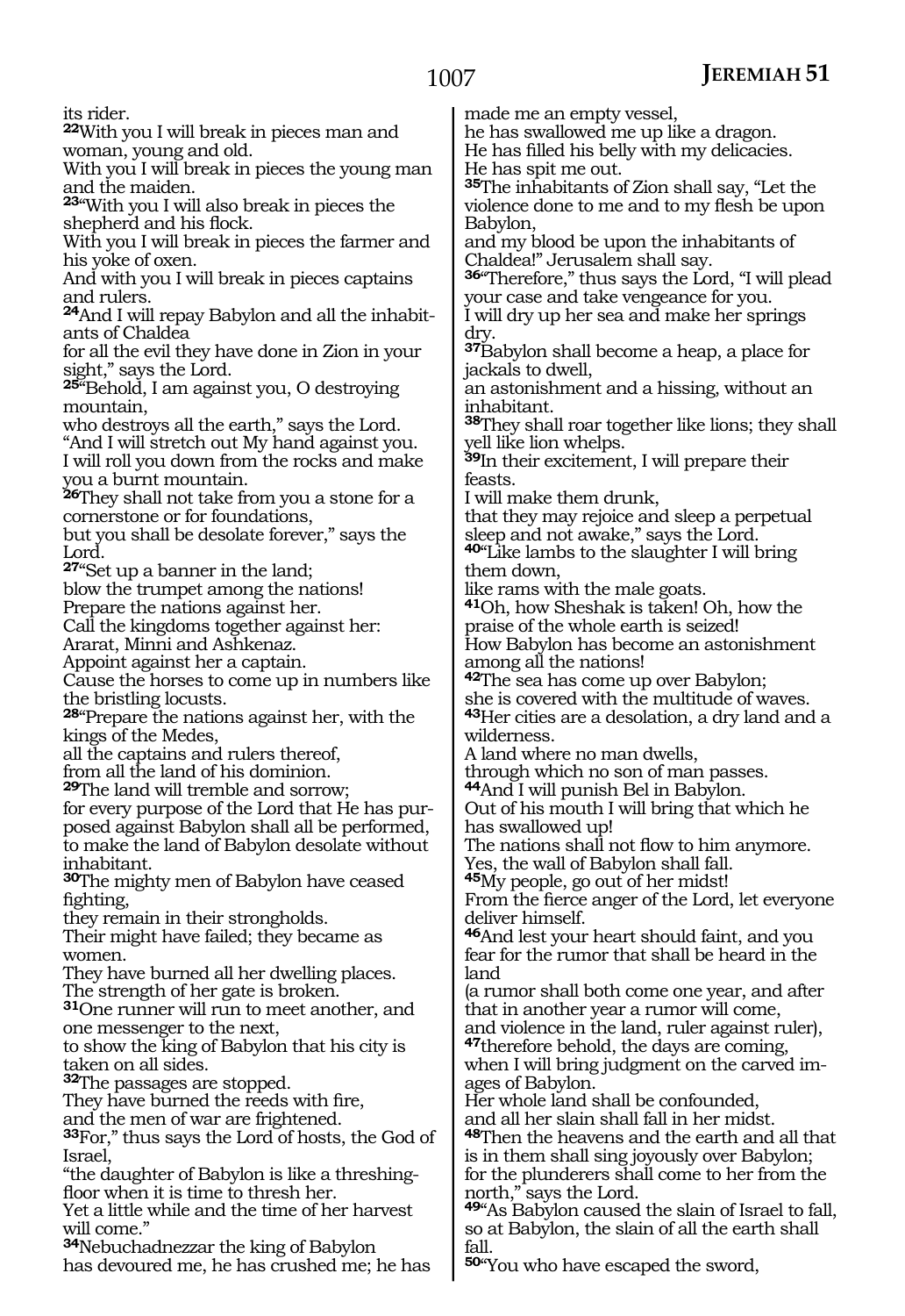get away! Do not stand still!

Remember the Lord afar off, and let Jerusalem come to your mind.

**<sup>51</sup>**We are confounded, because we have heard reproach;

shame has covered our faces,

for strangers have come into the sanctuaries of the Lord's house.

**<sup>52</sup>**Therefore," says the Lord, "behold, the days are coming,

that I will bring judgment on her carved im- ages.

Throughout all her land the wounded shall groan.

**53**Though Babylon was to mount up to heav-<br>en,

and though she should fortify the height of her strength,

yet," says the Lord, "plunderers that I have sent would come upon her.

**<sup>54</sup>**From Babylon comes the sound of a cry, and from the land of the Chaldeans great destruction,

**<sup>55</sup>**"because the Lord is plundering Babylon, and He has silenced her great voice. Though her waves roar like great waters, and the noise of their voice is uttered,

**<sup>56</sup>**because the plunderer comes against her, upon Babylon,

and her mighty men are captured. Every one of their bows is broken; for the Lord is the God of recompense, He will surely repay.

**<sup>57</sup>**And I will make her princes drunk, captains, rulers, wise men and her mighty men. They shall sleep a perpetual sleep, and not wake up again," says the King. The Lord of hosts is His name.

**<sup>58</sup>**Thus says the Lord of hosts, "The broad walls of Babylon shall be utterly broken, and her high gates shall be burned with fire. The people will labor in vain, and the nations because of the fire, and they shall be weary." **<sup>59</sup>**Now this is the word which Jeremiah the prophet commanded Seraiah, the son of Neriah, who was Mahseiah's son,

when he went with Zedekiah, Judah's king to Babylon, in the fourth year of his reign. And Seraiah was the quartermaster.

**<sup>60</sup>**So Jeremiah wrote in a book, all the evil that would come upon Babylon;

even all these words that are written against Babylon.

**<sup>61</sup>**And Jeremiah said to Seraiah, "When you arrive in Babylon and see it, and read all these words,

**<sup>62</sup>**then you shall say, 'O Lord, You have spo- ken against this place to cut if off,

so that none shall remain in it, neither man nor beast,

but that it shall be desolate forever.'

**<sup>63</sup>**Now, when you have finished reading this book, do as I say;

bind a stone to it and throw it into the midst of

the Euphrates.

**<sup>64</sup>**Then you shall say, 'So shall Babylon sink and shall not rise again from the evil I will bring upon her.

And they shall be weary on that day.'" Thus far are the words of Jeremiah which he spoke.

### **CWDS Bible Quotes**

- *1. The sword may kill, the arrow may pierce but the fan will utterly clean, remove and destroy; Babylon will be fanned away; they will fall without power to rise.*
- *2. Prophetic declaration of the end may not be for your generation but for you to keep generating interest by passing it on with warning to abstain; whether it is the mark of the beast or the fall of Babylon, the word remains alive until fulfilled.*
- *3. The Lord may use you marvelously to fulfill His will, but unless His ways are in you and His favor is on you, He will use others to fulfill His will on you.*
- *4. Never boast in your history of mighty work for the Lord, instead boast in your present relationship with Him, for your history is no testament of your present state and certainly no revelation of the mystery of your future.*
- *5. Justice may have left Zion but has never left God; after He has judged Zion He will return justice and rejoicing to Zion.*
- *6. It is declared, devised and done even though it may yet be a generation away.*
- *7. The treasures of the covetous make them coveted; when you fill yourself with treasures by covetousness and violence, God fills you with men to destroy you and to take it.*
- *8. The power and greatness of God, the creator of heaven and earth and the sustainer of the wind and nature is to be awed and not offended; none can withstand Him or resist His decrees.*
- *9. Graven image is the gravest mistake of nations and peoples and the inability to respond to their trouble; the God of Israel is the gravest mistake of anyone who touches His people.*
- *10. God positions His people as His battle axe of righteousness in the earth; His purposes remain relentless in spite of punishment and chastisement.*
- *11. Fear and tremble to touch the people of the Lord even if they are delivered into your hands, for the day you execute His decree is the day He decrees the execution of your end.*
- *12. Your pride, arrogance, violent anger and destructive force may be of use to the Lord, but it does not make you approved of the Lord; God will cause you to touch His people because of their sins but also because of your need to be reined in and punished.*
- *13. You may consider yourself a destroying mountain rolling down upon others in your violent murderous force, but God will make you a burntout mountain rolling aimlessly to utter oblivion.*
- *14. Despite your power and influence, you will one day discover that what happens to nations is not your call but God's; His call echoes through time to bring the Medes and other nations to fulfill what He wants to do with Babylon.*
- *15. The cry of God's people is the single most devastating sound in the spiritual realm against their enemies; they may never hear it but they will*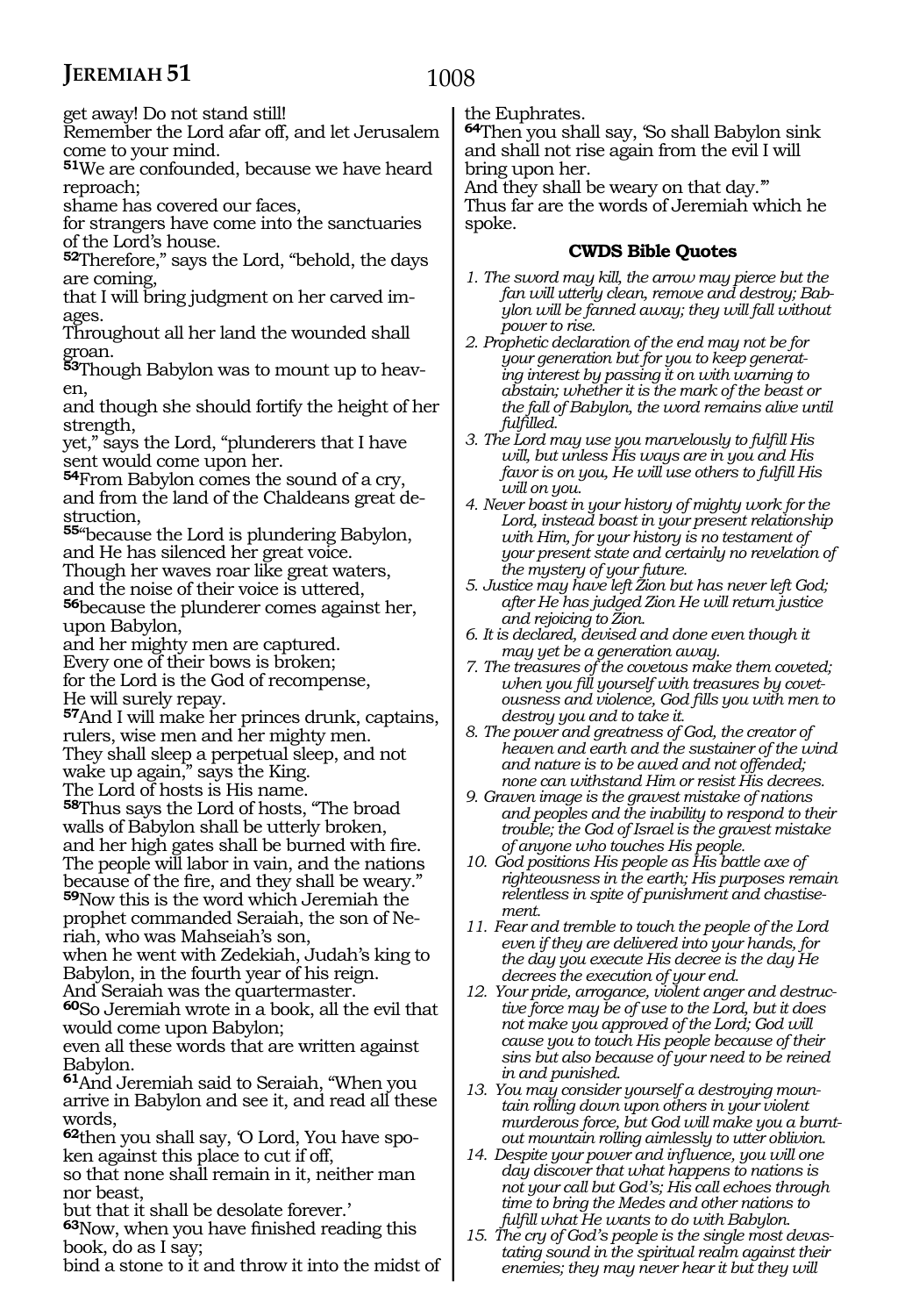*see the effects when even their waters dry up. 16. Reveling in sin is a perpetual sleep you want to* 

- *quickly wake up from because it is terminal. 17. Prophetic observation causes you to adequately prepare to avoid and escape the worst by obeying prophetic instructions in the day of prophetic execution.*
- *18. The wrath of God will fall upon you because of your images and fall upon your images because of you.*
- *19. Your end is declared the moment you begin an assault against the house of God and His people; the word may take time to mature but it is sure; the writing is on the wall.*
- *20. Prophetic declaration may be a generation away, but its fulfillment is a picture perfect clarity of its designation.*
- *21. Jeremiah did not go to Babylon, but he sent a word to Babylon with the captives, to speak of the judgment of Babylon.*
- *22. A word of prophecy has only the heart of obedience, it does not recognize gifts or kindness, it recognizes the truth; Jeremiah was treated kindly by Babylon but had the fiercest prophecy against them simultaneously.*
- *23. At times even the prophetic scroll becomes part of the prophecy.*
- *24. When you rise to heights above the earth without a godly foundation, it may be that you will fall to rise no more. God may not decree that you fail to rise but may allow you to rise until He exposes your fault, then cause you to fall to rise no more.*
- *25. The height from which you fall determines the strength of your fall and the possibility of your recovery.*
- *26. When you rise on your own foundation you have no rise after a fall; when you rise on the Lord's foundation you fall on the Lord. A poor structure with good foundation, like Israel was, will be knocked down to rise again on the Lord.*

#### **PRAYER POINTS**

- Spirit of the living God, let every wickedness infiltrating the church be fanned away by the blood of Jesus and the fire of the Holy Spirit. Amen.
- Divine alertness to the prophetic scriptures, rest in the hearts of believers and be alive in the training of our generations, in the name of Jesus.
- Holy God, I commit to humility and unwavering commitment to You in service; I want You to use me Lord, but I first want You to own me; I refuse to be rejected after faithful service. Amen.
- I speak the blood of Jesus against the spirit of complacency among believers; give us the mindset to count the past as rubbish and to press forward for that crown of righteousness before us. Amen.
- Judge this nation Lord; purge it of wickedness and restore justice and truth to our midst. The church is exposed, start with us. Amen.

# **Jerusalem was made desolate; I re- member the day**

#### **When Nebuchadnezzar king of Babylon and his army came.**

**The Lord's and the king's house they burned and made waste,**

**And all the treasures and the vessels they carried away!**

**They broke down the walls; things were not the same.**

**The king's sons, scribes and princes were taken by them and slain!**

**Just a few were left in Judah; everything had changed.**

**Though Jehoiakim received favor, it brings so much pain**

**To think of all that befell Judah the day Nebuchadnezzar's army came.**

# JEREMIAH 52

**<sup>1</sup>**Zedekiah was twenty-one years old when he began to reign.

He reigned eleven years in Jerusalem. His mother's name was Hamutal, the daughter of Jeremiah of Libnah.

**<sup>2</sup>**He did evil in the sight of the Lord, according to all that King Jehoiakim had done before. **<sup>3</sup>**For because of the anger of the Lord, this occurred in Jerusalem and Judah, until He finally cast them out from His presence.

Then Zedekiah king of Judah rebelled against the king of Babylon.

**<sup>4</sup>**And in the ninth year of his reign, and in the tenth month, on the tenth day of the month, Nebuchadnezzar king of Babylon and his army came.

They encamped against Jerusalem and built forts all around.

**<sup>5</sup>**They besieged the city until the eleventh year of King Zedekiah.

**<sup>6</sup>**And in the ninth day of the fourth month the famine was so severe,

that there was no food in the land for the people there to eat anymore.

**<sup>7</sup>**The city wall was broken through, and all the men of war fled

and went out of the city by night by way of the gate between the two walls, by the king's garden,

though the Chaldeans were near the city all around.

And they went by the way of the plain.

**<sup>8</sup>**But the army of the Chaldeans pursued the king,

and they overtook Zedekiah in the plains of Jericho.

All his army was scattered from him.

**<sup>9</sup>**So they took the king and brought him to the king of Babylon at Riblah,

in the land of Hamath, where he pronounced judgment upon him.

**<sup>10</sup>**The king of Babylon slew Zedekiah's sons before his eyes,

and he slew all of the princes of Judah in Ri- blah.

**<sup>11</sup>**He also put out the eyes of Zedekiah; and the king of Babylon bound him in bronze

fetters, and carried him to Babylon, and there he placed him in prison until the day that he died.

**<sup>12</sup>**Now in the fifth month, on the tenth day of the month, (which was the nineteenth year of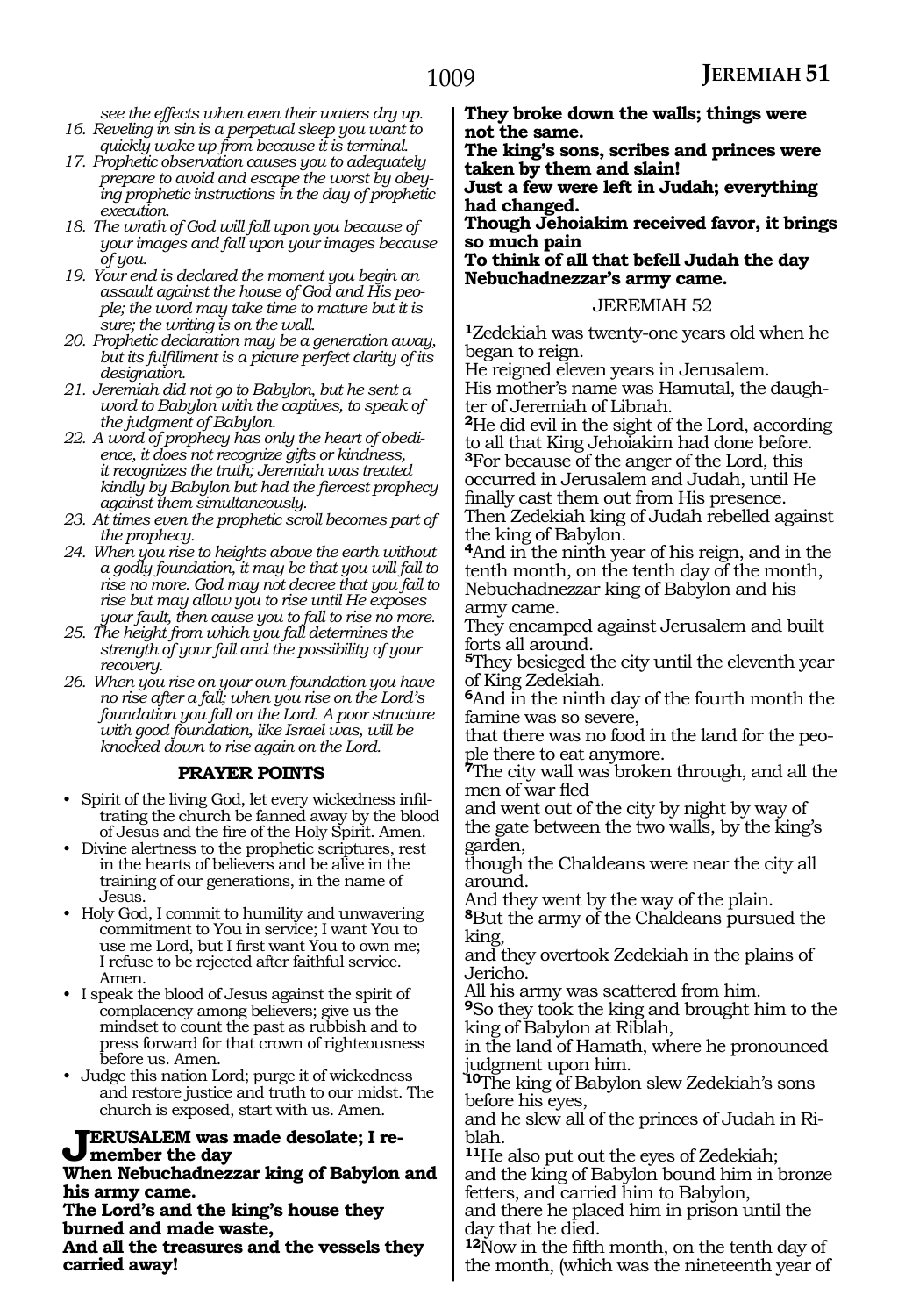1010

Nebuchadnezzar king of Babylon),

Nebuzaradan, the captain of the guard, who served the king of Babylon, came to Jerusa- lem.

**<sup>13</sup>**He burned the house of the king and the house of the Lord,

and all the houses of Jerusalem, that is, the

<sup>14</sup>And all the army of the Chaldeans who were with the captain of the guard,

broke down the walls of Jerusalem all around. **<sup>15</sup>**Then Nebuzaradan, the captain of the

guard,

carried away some of the poor of the people as captives,

the rest of the people who remained in the city,

and the rest of the multitude, and the defectors who had deserted to the king of Babylon. **<sup>16</sup>**But Nebuzaradan, the captain of the guard,

left some of the poor of the land as vine dressers and farmers.

**<sup>17</sup>**And the pillars of bronze that were in the house of the Lord,

the bases and the bronze sea also in the Lord's house, the Chaldeans broke in pieces and carried all the bronze to Babylon.

**<sup>18</sup>**They also took away the bowls, the shovels, the pots, the snuffers, the cauldrons,

and all the bronze vessels and spoons with which the priests ministered.

**<sup>19</sup>**The fire pans, the bowls, the candlesticks, the basins, the spoons and the cups.

Whatever was solid gold and silver the captain of the guard took away with him.

**<sup>20</sup>**The two pillars, one sea, the twelve bronze bulls that were under it

and the carts which King Solomon had made for the Lord's house.

The bronze of all these items was without measure.

**<sup>21</sup>**Now concerning the pillars: the height of each one was eighteen cubits.

A fillet of twelve cubits surrounded it.

It was hollow and its thickness was about four fingers.

**<sup>22</sup>**A capital of bronze was on it; the height of each was five cubits,

with a network and pomegranates all around the capitals, all of bronze.

The second pillar and the pomegranates were the same.

**<sup>23</sup>**There was ninety-six pomegranates on the sides; all the pomegranates around the net- work were one hundred.

**<sup>24</sup>**And the captain of the guard took Seraiah the chief priest,

Zephaniah the second priest, and the three keepers of the door.

**<sup>25</sup>**He also took out of the city a eunuch, who had charge of the men of war,

and seven men found in the city, who were close associates of the king,

with the principal scribe of the army who

mustered the people of the land.

And also sixty men of the people of the land who were found in the midst of the city. **<sup>26</sup>**And Nebuzaradan the captain of the guard took these and brought them to the king of Babylon in Riblah.

**<sup>27</sup>**Then the king of Babylon struck them and put them to death in Riblah, in the land of Hamath.

Thus Judah was carried away captive from its own land.

**<sup>28</sup>**These are the people Nebuchadnezzar car- ried captive away:

three thousand and twenty-three Jews in the seventh year.

**<sup>29</sup>**In the eighteenth year of Nebuchadnezzar, he carried away captive,

eight hundred and thirty-two persons from Jerusalem.

**<sup>30</sup>**In Nebuchadnezzar's twenty-third year, Nebuzaradan the captain of the guard carried seven hundred and forty-five Jews captive away with him.

All the persons were four thousand, six hundred altogether.

**<sup>31</sup>**Now it came to pass, in the thirty-seventh year of the captivity of Jehoiachin, king of Judah,

on the twenty-fifth day of the twelfth month, Evil-merodach, king of Babylon, in the fifth year of his reign,

showed favor to Jehoiachin, king of Judah and brought him out of prison.

**<sup>32</sup>**He spoke kindly to him and placed him on a throne more prominent than that of the kings who were with him in Babylon.

**<sup>33</sup>**So Jehoiachin changed his prison garments and he ate bread continually before the king all the days of his life.

**34**And the king of Babylon gave him a continual ration,

a portion for each day, until the day of his death, all the days of his life.

# **CWDS Bible Quotes**

- *1. If you make it wrong with the Lord, you fall right to the enemy and he (the enemy) possesses what is his; if you serve him voluntarily he will destroy you subtly, if you refuse him, he will destroy you blatantly.*
- *2. The enemy is persistent; he will deploy forces against you, mock you, cut off your supply and starve you until you surrender.*
- *3. The enemy only needs access to take full control; guard, protect and constantly fortify every access point (including persons).*
- *4. The enemy is not just satisfied to steal your vision, he will demoralize you, dehumanize you, destroy your children before your eyes and put out your eyes.*
- *5. The enemy wants the last image you see to be what he does to your children; he then wants to keep you in bondage with those memories.*
- *6. If you defile the house of the Lord the enemy will disdain it; if you defile your body (His temple) God will destroy it.*